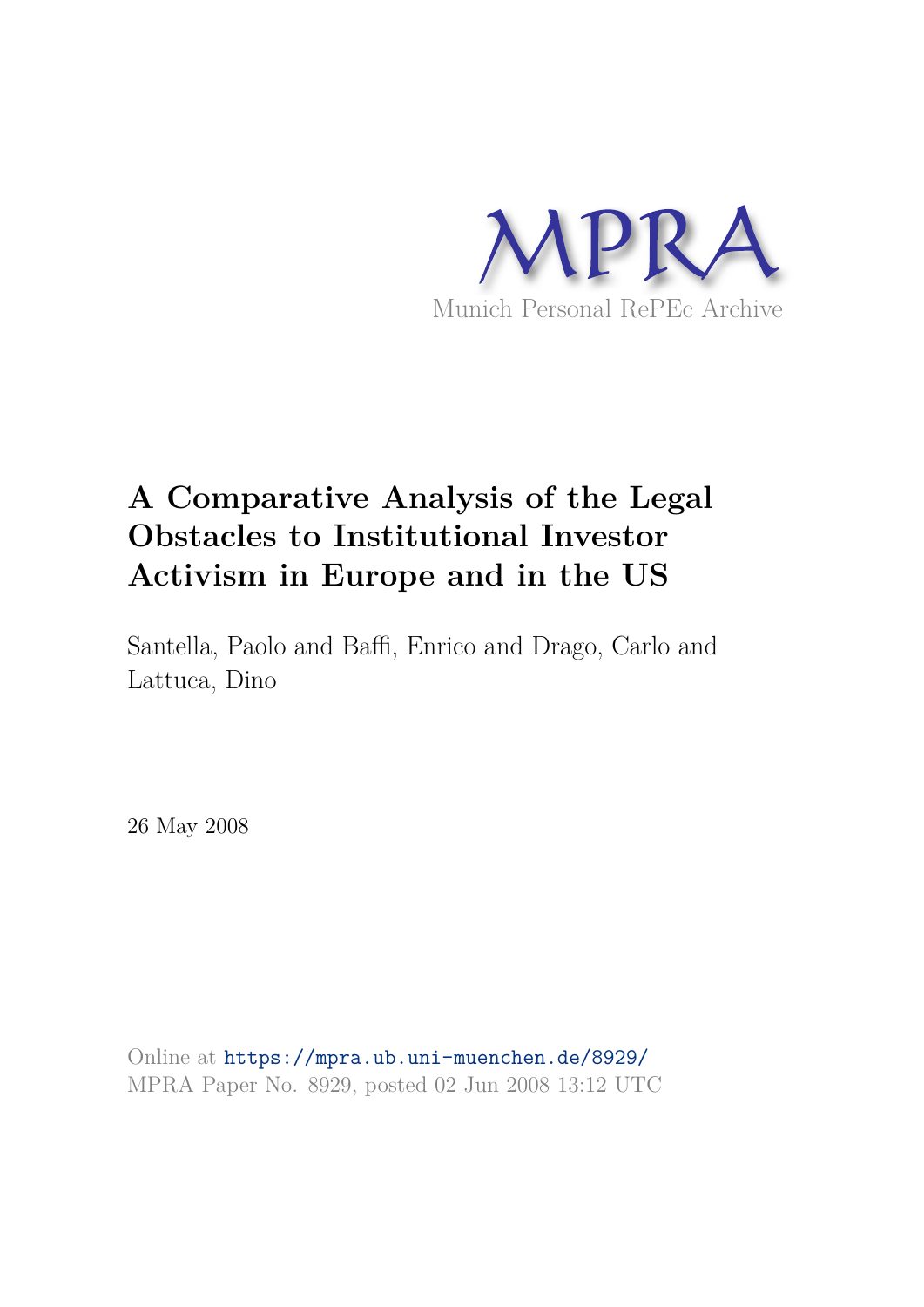24May08 Provisional draft, for comments only

#### **A Comparative Analysis of the Legal Obstacles to Institutional Investor Activism in Europe and in the US.**<sup>1</sup>

**Paolo Santella**  Bankof Italy

paolo.santella@bancaditalia.it

**Enrico Baffi**  University of Rome "Roma Tre" baffienrico@hotmail.com

**Carlo Drago**  University of Naples "Federico II" c.drago@mclink.it

> **Dino Lattuca**  University of Rome LUISS dino.lattuca@hotmail.it

#### **Abstract**

-

Starting from the observation that at the multilateral level shareholder activism is considered as an important aspect of good corporate governance, this paper examines several legal and economic obstacles to institutional investor activism in the EU and in the US. We also examine the voting record of 76 institutional investors in the US and of several others in the EU. We find that US investors seem to have easier access to proxy voting than in the EU (although recent EU legislation should remove several of the present legal obstacles); that conflicts of interest seem to limit the activism of several categories of institutional investors both in the US and in the EU; that some national legislations limit the ability of institutional investors to coordinate their voting policies; and that recourse to stock lending and other forms of separation of financial risk from voting rights seems to be practiced more by controlling shareholders at the expense of institutional investors than the opposite. We also find that institutional investors in the US seem to have a more adversarial voting pattern vis-à-vis company managements than in the UK; this might be due to the fewer voting rights given to shareholders by the US regulatory framework. As for Europe, institutional investors' voting pattern is by far the most adversarial in France, where there is a high incidence of control-enhancing mechanisms. Institutional investors seem to have an adversarial voting stance also in Greece, Belgium and Sweden, where control-enhancing mechanisms are also present, while in Italy they tend to have a low voting turnout. More in general, EU investors' voting pattern seems to be sensitive to the presence of control-enhancing mechanisms, ownership concentration, and to the origin of the national legal system.

<sup>&</sup>lt;sup>1</sup> The views expressed in the article represent exclusively the positions of the authors and do not involve in any way the responsibility of the Bank of Italy. We thank Marcello Bianchi, Jean-Nicolas Caprasse, Francesco Chiappetta, Christophe Clerc, Michäela D'Orazio, Carmine Di Noia, Christel Dumas, Silvia Giacomelli, Hans Hirt, Zsofia Kerecsen, Ida Levine, Ivo Maes, Graziella Marras, Marcello Messori, Thomas O'Malley, Hendrik Otto, Elena Tedesco, Corinna Ullrich, Ludmila Zalik and the participants to the conference Shareholder Rights, Shareholder Voting, and Corporate Performance held in Cagliari on 21-22 March 2008 for their very helpful observations and suggestions. A special thank to Antonio Salerno and Andy Eggers for their support and advice. Of course the authors are the sole responsible for errors and omissions.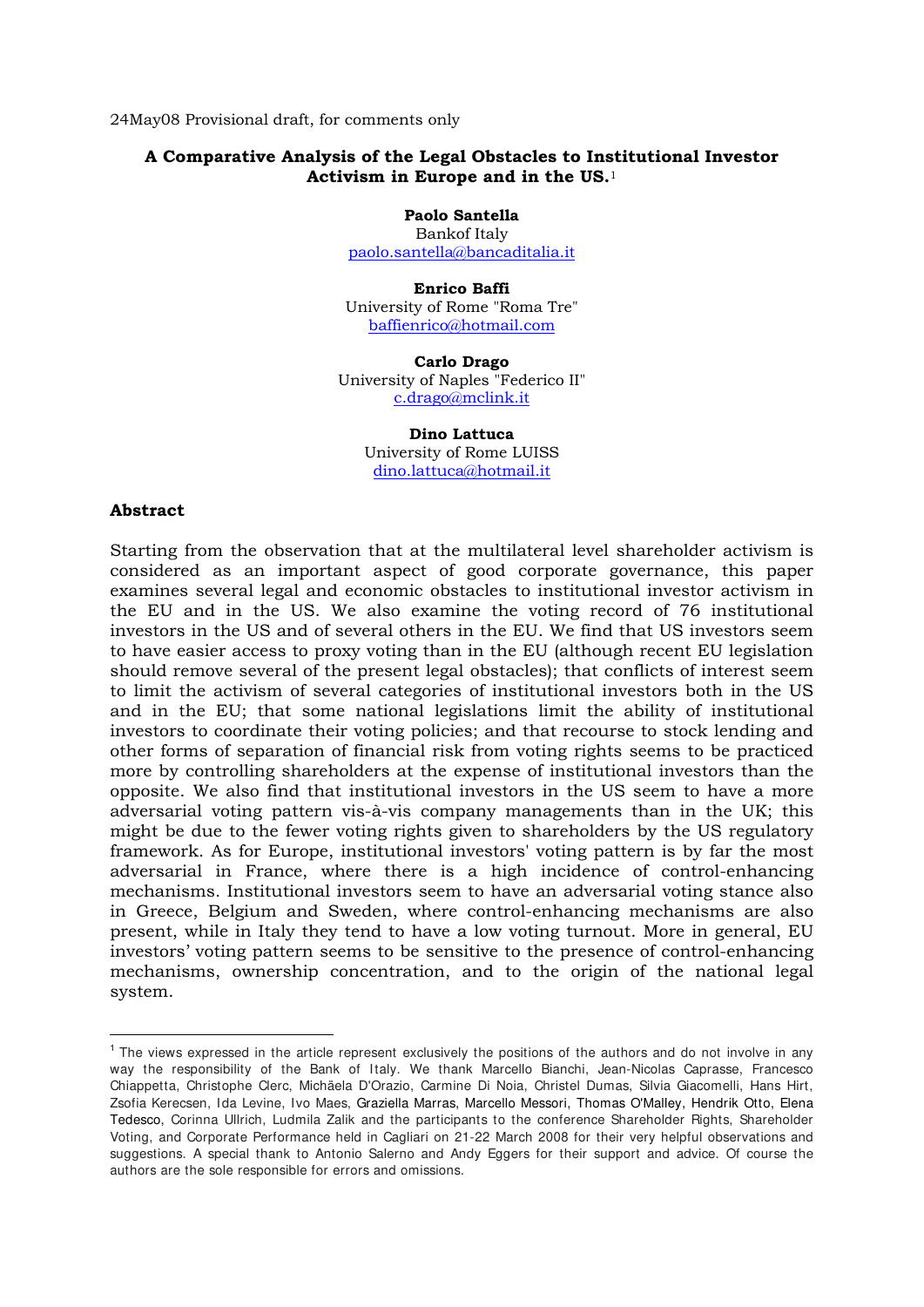#### **TABLE OF CONTENTS**

- I. INTRODUCTION
- II. THE THEORETIC DEBATE ON INVESTOR ACTIVISM
- 2.1 Shareholders v. Board of Directors.
- III. THE PRESENT SITUATION
- 3.1 How many Foreign Shareholders in the EU?
- 3.2 Do Foreign Shareholders Vote in the EU?
- 3.3 How many shares held by Institutional Investors in the EU and the US?
- 3.4 Shareholder Presence at General Meetings in the EU and the US
- 3.5 Disclosure of Institutional investors' voting policies and voting record in the EU and the
- US
- 3.6 The effectiveness of institutional investor activism
- 3.7 Institutional investors and social and environmental issue
- 3.8 Ownership concentration and shareholder activism
- IV. LEGAL OBSTACLES TO PROXY VOTING
- V. CONFLICTS OF INTERESTS AND SHAREHOLDER ACTIVISM
- VI. ACTING IN CONCERT
- 6.1 Economic obstacles to Minority Shareholder Coordination
- 6.2 Legal obstacles to acting in concert in the EU and the US
- 6.2.1 Germany
- 6.2.2 France
- 6.2.3 UK
- 6.2.4 Italy
- 6.2.5 Legal Obstacles to Acting in Concert in the US
- 6.2.6 Comparison of some National Systems in the EU and with the US
- 6.2.7 Conclusion on the Present Situation
- VII SECURITIES LENDING AND THE SEPARATION OF ECONOMIC RISK FROM VOTING RIGHTS
- 7.1 Investor Activism and Security Lending
- 7.2 Investor Activism and Security Borrowing
- 7.3 Separation of Economic Risk from Voting Rights
- VIII NEW DATA ON INSTITUTIONAL INVESTORS VOTING RECORD IN THE US AND THE EU

IX CONCLUSION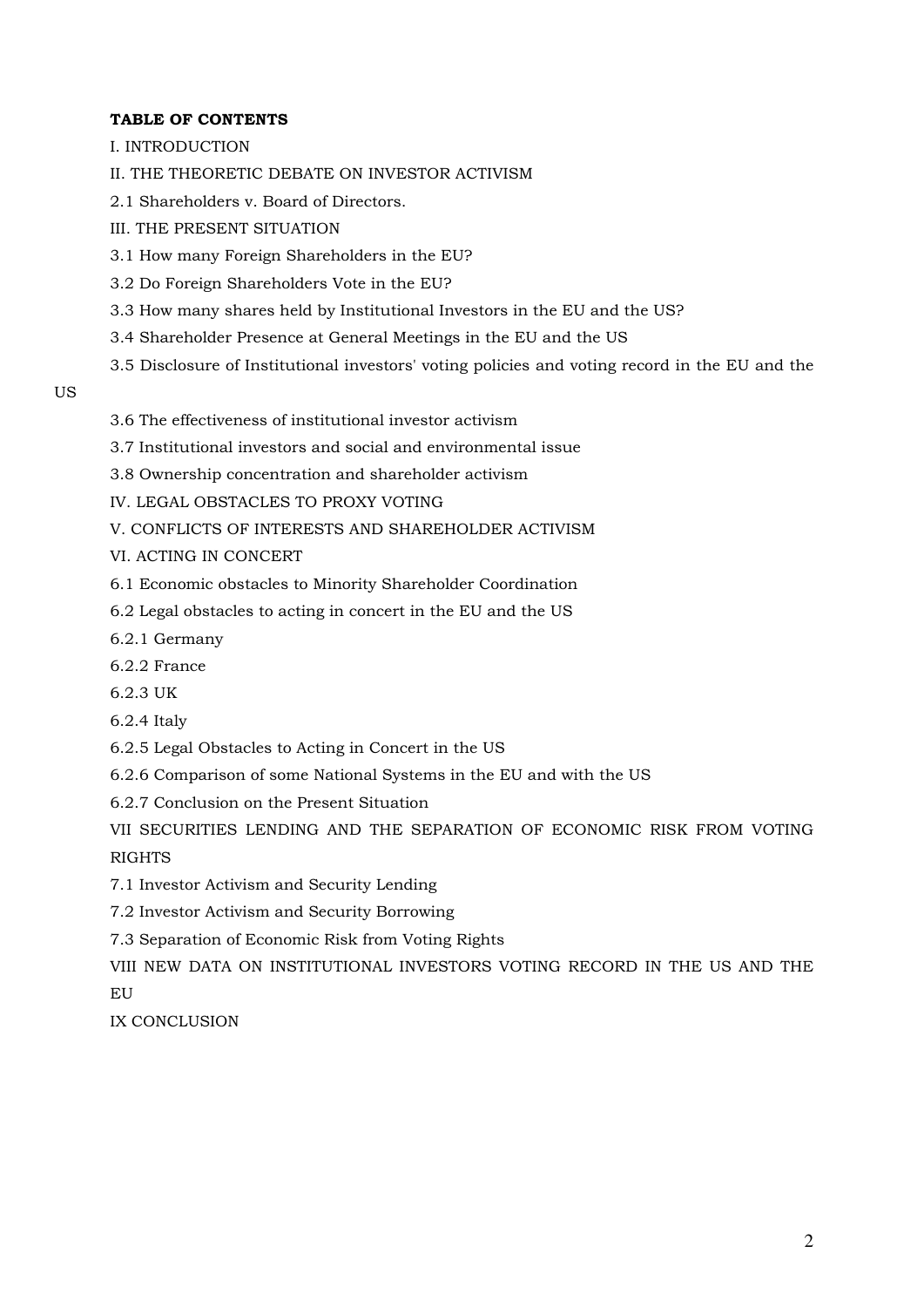#### **I. INTRODUCTION**

The traditional economic reasoning by which shareholders must take governance decisions in the company is based on the circumstance that they are holders of residual claims, in the sense that they are paid with the residual amount which remains once the other constituencies of the company have been paid. As they have the rights to the residual amount, they have an interest in increasing the economic results of the company By taking complete control of the residue, shareholders have an interest in maximising the company's economic results. Therefore, the most functional organisation for the corporation is also the most efficient one2.

As observed by Gillan and Starks (2007),<sup>3</sup> shareholder activism may have several contents, from the simple fact that acquiring and selling shares is already a form of interest in company life, to voting management proposals, presenting and voting shareholder resolutions, and at the other end of the spectrum to initiate takeovers and LBOs. As observed by Bianchi and Enriques  $(2001)$ ,<sup>4</sup> Capital International,<sup>5</sup> and HFWG (2008), institutional investors see voting as just one of several possible instruments to monitor portfolio companies and induce change in their governance rules. Investors who take on a more pronounced role in dealing with companies in which they own shares with a view to encouraging behaviour more beneficial to shareholders are often referred to as "activist" investors. This includes, but is not limited to, engaging in discussions with management on issues such as overall company strategy, capital structure, dividend policy, merger or de-merger decisions and executive compensation. It could ultimately result in the investor exercising its voting power to effect changes that the investor believes will increase the value of its investment in the company. On the other hand, the term shareholder activism for mutual funds and pension funds seems to be restricted to voting at general meetings. The emerging best practice for pension funds and mutual funds seems focused in the first place on voting for the great majority of the shares held. However, the picture is not so clear-cut: as observed by HFWG (2008), while the term activism is often used to describe hedge fund managers, it is important to note that a large number of activist investors are clearly not hedge fund managers, and most hedge fund managers do not pursue activist strategies. Moreover, even if a manager is labeled as being activist, this does not mean that it engages actively with all companies in which it invests.

According to Gillan and Starks  $(2007)^6$  and Gordon  $(2008)$ ,<sup>7</sup> shareholder activism in the US dates back to the beginning of the 20<sup>th</sup> Century, with insurance companies, mutual funds, and banks as main actors. The Glass Steagall Act and the regulatory reforms that followed the stock market crash of 1929 determined a sharp decline in investors' activism. SEC's introduction in 1942 of a rule that allowed shareholders to submit proposals for inclusion on corporate ballots set the main vehicle for shareholder participation in post-war company life which is used even today. The re-emergence of institutional investors' activism dates to the 1980s, with public pension funds and union funds submitting shareholder proposals and pressuring

<sup>-</sup> $2$  See Easterbrook and Fischel (1983).

 $^3$  P. 5.

 $^{4}$  P. 8.

<sup>&</sup>lt;sup>5</sup> Information provided to the authors.

<sup>6</sup> P. 3-4.

 $^7$  P. 6.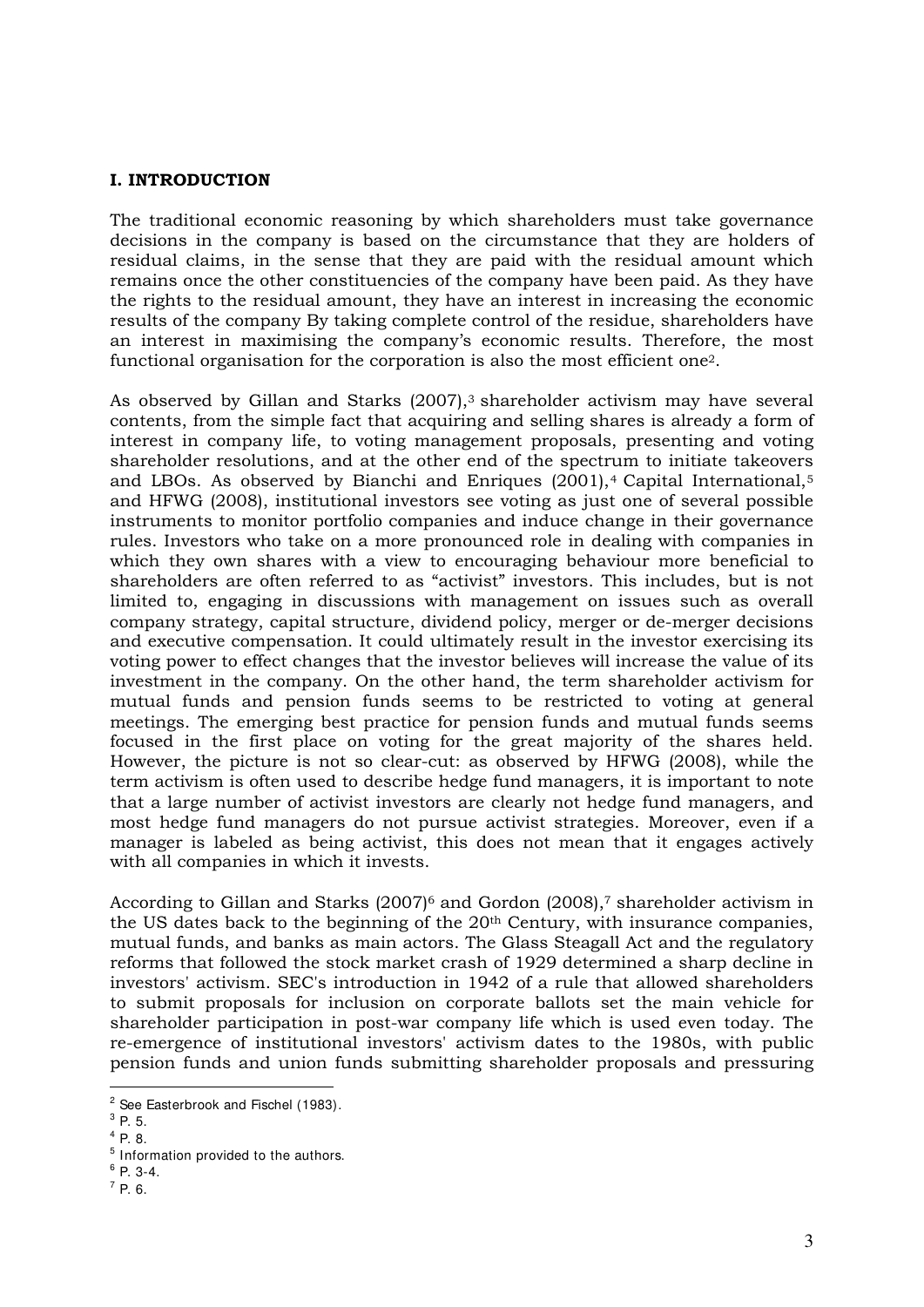management for corporate reforms on such corporate governance issues as board structure, takeover defensive tactics, executive compensation, and the vote required for director election. As reported by Gordon  $(2008)$ ,<sup>8</sup> in the 1990s and early 2000s institutional investors focused their attention on the election of directors, with the aim initially to manifest their disapproval for poor corporate performance by voting against or withholding their vote for the entire board, and then focusing their campaigns on the rejection of specific directors who did not satisfy determined corporate governance standards, for instance in terms of remuneration, personal performance. According to Gillan and Starks (2007), in the last years hedge funds and private equity funds have adopted an activist stance as monitors of corporate performance. Such funds are not necessarily short-term investors and in a significant number of cases acquire large, relatively long-term positions in underperforming companies.

The OECD Corporate Governance Principles <sup>9</sup> explicitly refer to institutional investors' activism as well as to the need for its protection and facilitation. In Part One, Section II (F) of the Principles, which is devoted to the rights of shareholders and key ownership functions, it is stated that "the exercise of ownership rights by all shareholders, including institutional investors, should be facilitated". In Part Two, the OECD Principles provides some annotations to the mentioned principle, stating that although the Principles do not seek to prescribe the optimal degree of investor activism, many investors in considering the costs and benefits of exercising their ownership rights are likely to conclude that positive financial returns and growth can be obtained by undertaking a reasonable amount of analysis and by using their rights (Part Two, Section II, F). Another explicit reference to institutional investors' role is made in Part One, Section II, G according to which "shareholders, including institutional shareholders, should be allowed to consult with each other on issues concerning their basic shareholder rights as defined in the Principles, subject to exceptions to prevent abuse". Moreover, Section III of the OECD Principles states that the "corporate governance framework should protect shareholders rights, which includes equitable treatment for all shareholders including minority and foreign shareholders". The Principles are one of the 12 Key Standards for Sound Financial Systems issued by the Financial Stability Forum.<sup>10</sup>

According to OECD (2003), there is a need to focus on additional issues which need to be dealt with if shareholders are to be able to exercise their control effectively. One of the key issues which stand out is improving the possibilities for shareholder voice to be effective, e.g. facilitating voting rights. Such a goal is closely linked to the role of institutional investors to strengthen corporate governance and monitor company performance. The Survey also stresses that such goals critically depend on the institutional investors' internal governance mechanisms.

From the consultation process conducted by European Commission (2007c), it has emerged that in parallel with their increase in ownership of total listed share capital, institutional investors are increasingly aware of the importance to prevent controlling shareholders' conflicts of interest. The main instrument chosen seems to be making more frequently use of the voting rights attached to their shares.

According to HFWG (2008), assets under management by the hedge fund industry have significantly increased over recent years and hedge funds have become

 $\frac{1}{8}$  P. 7-8.

 $^9$  OECD (2004).

<sup>&</sup>lt;sup>10</sup> http://www.fsforum.org/compendium/key\_standards\_for\_sound\_financial\_system.html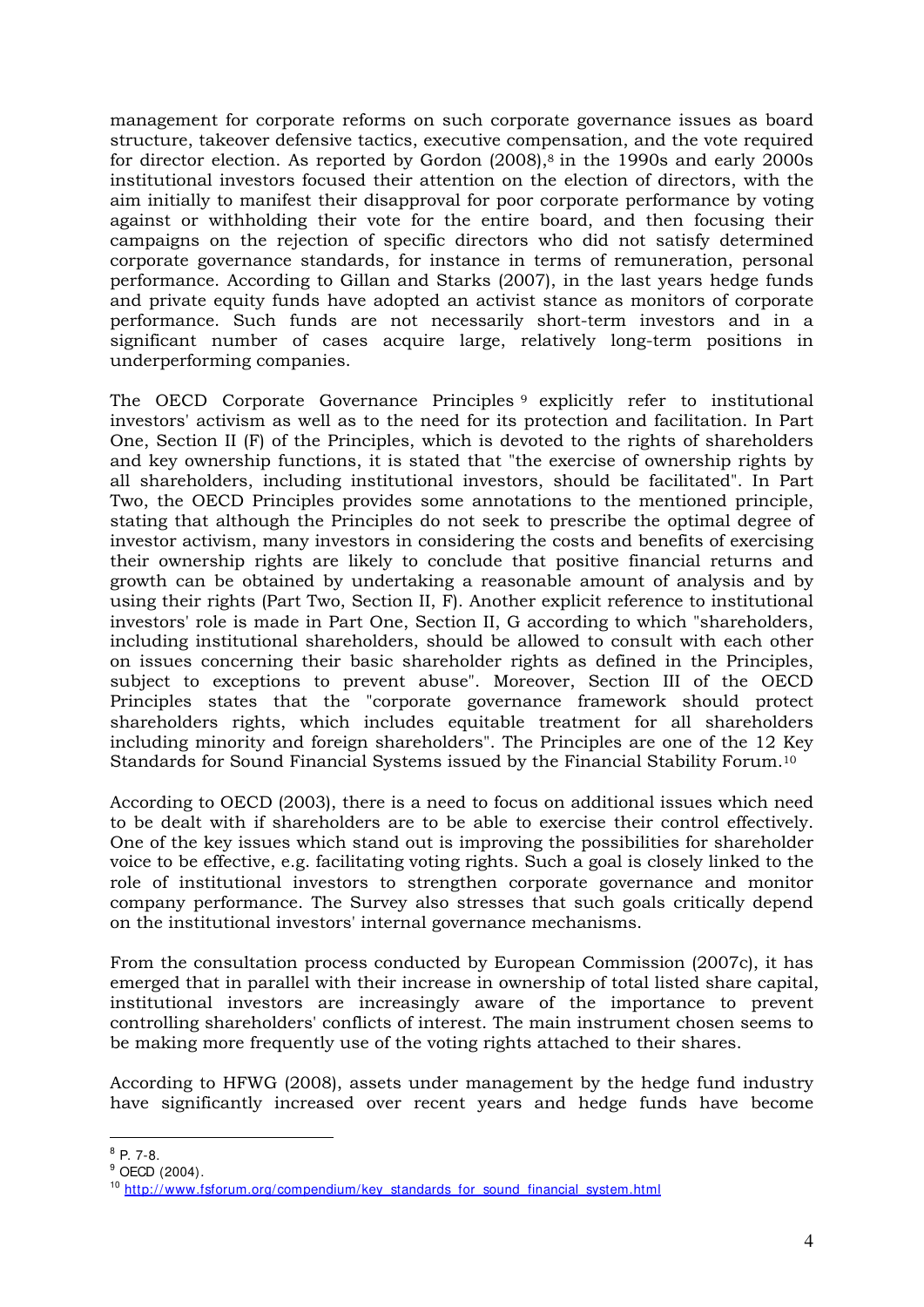powerful participants in equity markets. As part of their duties to their clients, hedge fund managers should participate, where possible, in corporate decisions that affect the performance of investments. However, it may not be part of a manager's strategy to vote all proxies (e.g., "black box" traders) and a manager might, for cost benefit considerations, adopt a systematic approach, for example never voting except in exceptional circumstances, rather than evaluating each proxy situation.

In the US the Council of Institutional Investors provides non-binding guidelines to more than 140 public, labour, and corporate pension funds. Among its stated objectives is that "shareowners should have meaningful ability to participate in the major fundamental decisions that affect corporate viability, and meaningful opportunities to suggest or nominate director candidates and to suggest processes and criteria for director selection and evaluation."<sup>11</sup>

In the US voting is also explicitely recommended, if not mandated, for shares in employee plan investment portfolios. The guidance provided by the US Department of Labor to sections 402-4 of the Employee Retirement Income Security Act of 1974 (ERISA) specifies that activities intended to monitor or influence the management of corporations in which the plan owns stock include exercising the legal right of a shareholder.<sup>12</sup>

The purpose of this paper is to review the theoretic debate which has produced the current institutional consensus on the necessity of shareholder activism, and to examine some of the existing legal and economic obstacles to investor activism taking into account the structural differences of the various types of institutional investors. In the last part of the paper we examine the voting record of 76 institutional investors in the US and the available voting record in the EU. The purpose is to verify whether the sensitivity of investors' voting patterns is sensitive to specific obstacles to investor activism. Chapter 2 illustrates the theoretic debate on investor activism; chapter 3 provides quantitative information on the importance of institutional investors' shareholdings in the EU and the US; chapter 4 illustrates several sources of legal obstacles to proxy voting; chapter 5 examines whether conflicts of interest limit shareholder activism; chapter 6 examines legislation in the EU and the US preventing investors' coordination of their voting policies; chapter 7 examines the consequences on shareholder activism of separating voting rights from economic risk; chapter 8 examines institutional investors' voting record; chapter 9 concludes.

## **II. THE THEORETIC DEBATE ON INVESTOR ACTIVISM**

The usefulness of shareholder activism is not uncontested and has been the subject of an academic dispute over the assessment of its effectiveness in terms of producing a better performance from target companies. Several studies consider such activism as irrelevant and even harmful for most shareholders.13 The debate is still open and sometimes causes bitter disputes which are unusual in the academic world. The fact that the governance of Delaware is board-oriented indicates that shareholders have limited power of action, that many choices are taken in isolation from the board, and that proxy fights are regulated in favour of the incumbent

<sup>&</sup>lt;sup>11</sup> Council of Institutional Investors (2007), p. 2.

<sup>&</sup>lt;sup>12</sup> US Department of Labor, Interpretative Bulletin 94-2. Information provided to the authors by Capital International.

<sup>&</sup>lt;sup>13</sup> For a survey on this subject see Gillian and Starks (2007).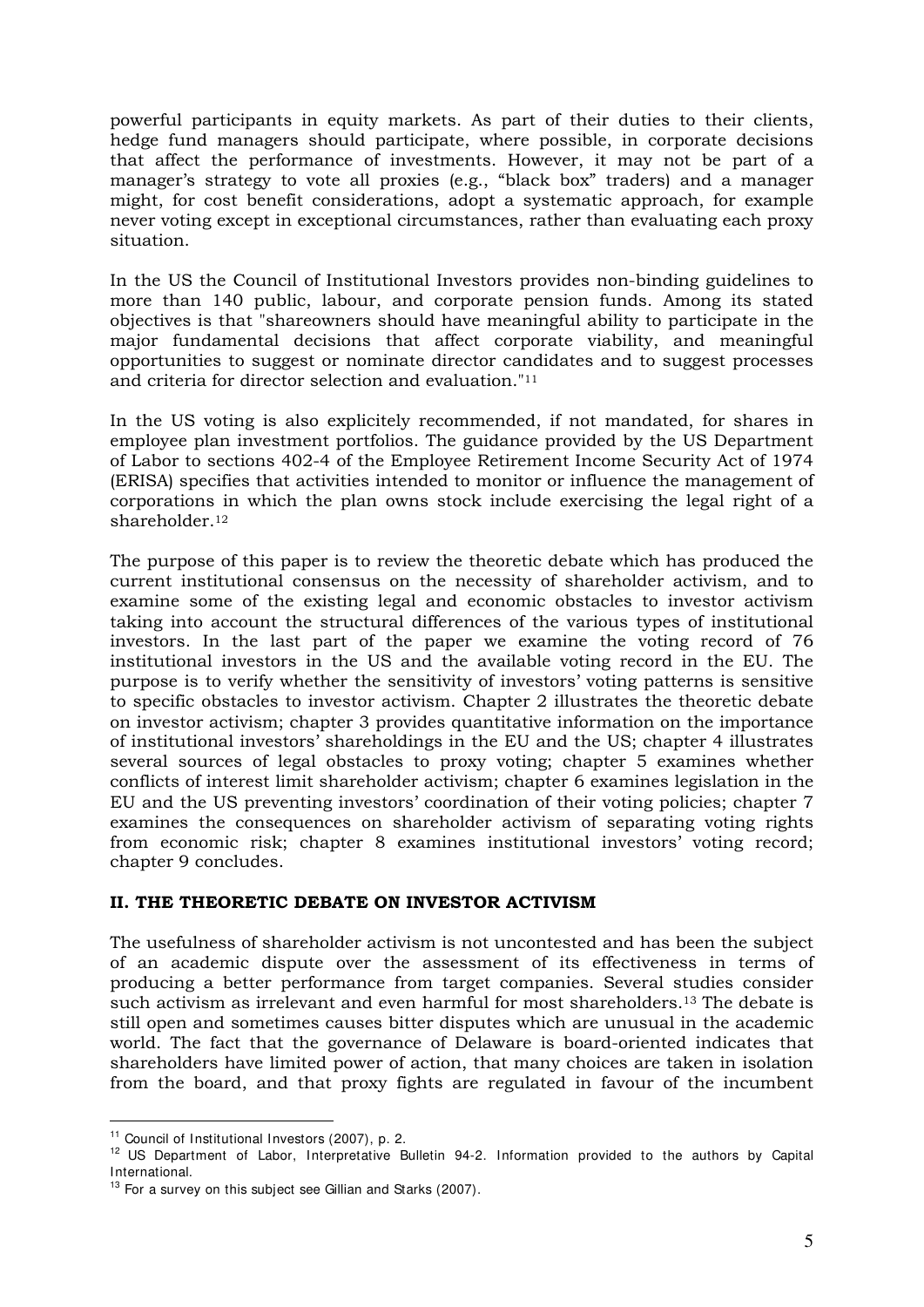board. Shareholders' limited power includes introducing amendments to the articles of incorporation, mergers, sales of all or a substantial part of the corporation's assets, dissolution, and election and removal of directors. With the exception of the removal and election of members of the board of directors, everything else takes places at the initiative of the board itself. Shareholders can only apply a veto.<sup>14</sup> Nonetheless, shareholders have a way to make themselves heard: this is represented by precatory resolutions, which are voted on at the shareholders' meeting. However, even if they obtain a majority of votes, they are not binding for the management.*<sup>15</sup>*

According to Lucian Bebchuck the Delaware law should be transformed from board–oriented to shareholder-oriented. Bebchuck does not agree with the construction of the American corporate law as a form of representative democracy and believes, again for the purposes of increasing the performance of a company, in the model of direct democracy. For the purposes of maximising the performance of the company and its value, the powers of shareholders must be increased, in particular the powers of action. In Bebchuck's view, this reasoning is equally valid for both the corporate governance rules, the "rules of the game" which regard the corporate charter and the choice of the state of incorporation, and for business decisions16. In particular Bebchuck maintains that power of action to disband the company should be allocated to shareholders, since it is not in the interests of management to do so and lose their jobs, as well as the power to decide the distribution of dividends to slow the inefficient wish of management to build its own economic empire, the power to modify the "rules of the game" of corporate governance, the power of action of shareholders together with the possibility of approving binding resolutions. The author collects empirical evidence that US company boards tend to disregard shareholders' will to repeal staggered boards despite the approval by shareholders of non-binding resolutions in this sense for several consecutive years. The conclusion drawn by the author is that the existing shareholder powers in the US are not sufficient to persuade management to adopt governance changes desired by shareholders17.

Bebchuck has received several criticisms, mainly based on the success which American corporate law, especially that of the State of Delaware, has had in accompanying the development of the US economy. It has been said that transforming the corporation into a "town meeting" would have costs unmatched by the benefits. There is an initial objection that holds that "election reform…would lead to large-scale disruption of corporate management". Management would be engaged for months every one or two years in its own electoral campaign. The selection of management would no longer be the same, since people destined to be fired within two years would be of a lower standard than those of today.<sup>18</sup>

Another argument holds that shareholders do not all have the same interest, i.e. maximising the value of the shares, but rather particular interests are at play. As Vice Chancellor Strine suggests, the "institutions most inclined to be activist investors are associated with state governments and labor unions, (which) often

<sup>&</sup>lt;sup>14</sup> See Welch and Turezyn (2007).

<sup>&</sup>lt;sup>15</sup>Precatory resolutions were allowed for the first time by the New York Court of Appeal in the case Auer  $v$ . Dressel. N.E.2d 590 (N.Y. 1954). It is interesting to notice that Council of Institutional Investors (2007), p. 3, recommends that "Boards should take actions recommended in shareowner proposals that receive a majority of votes cast for and against."

 $16$  Bebchuck (2005).

 $17$  Bebchuck (2005) at 843 and ff.

 $18$  Lipton and Savitt (2007), at 746-747.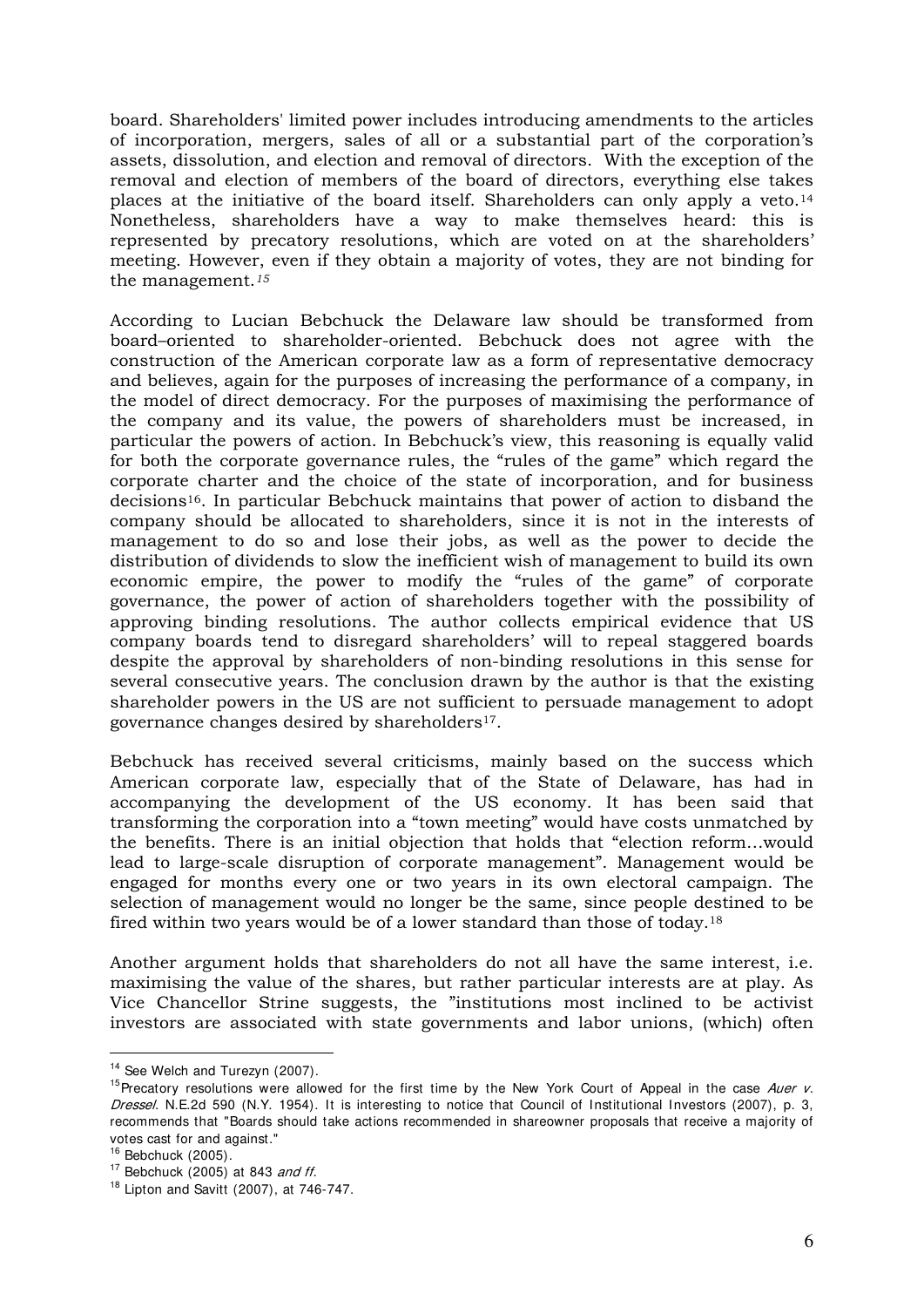appear to be driven by concerns other than a desire to increase the economic performance of the companies in which they invest" <sup>19</sup> . According to Stephen Bainbridge the most active institutional investors today are pension funds which follow different interests from those of other shareholders, in particular they promote the interests of workers, as the empirical evidence shows. The same author observes that such a complex organisation as a business needs a decision-making centre with authority and not subject to interference from others, in particular shareholders. The idea of attributing greater power to shareholders arises from the conviction that they have a common interest: maximising the value of shares. However, "once uncertainty is introduced it would be surprising if shareholder opinions did not differ on which course will maximize share value"20. There is also a problem of short-termism, that is interest in gaining the maximum possible in the least time possible, while the board of directors is called on to pursue a long–term focus21. Martin Lipton and William Savitt state that "Also central to Bebchuck's critique is the myth that as "owner" of the corporation, shareholders should be empowered to retain the focus and direction of the corporation they own. Shareholders do not "own" corporations. They own securities- shares of stock – which entitle them to very limited electoral rights and the right to share in the financial returns produced by the corporation's business operations". They "have no more claim to intrinsic ownership and control of the corporation's assets than do other stakeholders"22.

A theory by which power must be in the hands of the board emphasises the inability of shareholders to be informed and therefore to take decisions which maximise the value of the company. In a complex organisation, people must specialise. Directors and managers specialize in the efficient coordination of other specialists. If the presence of an autonomous board of directors increases the agency costs, it also promotes the formation of an efficient and informed will, discourages opportunism among shareholders and, above all, encourages value specific investments in the business, understood as an organisation which operates as a team23. Regarding this last point, it is noted that it is not solely a category of stakeholders, i.e. the shareholders, who undertake specific investments, but in a more or less explicit way all stakeholders are called on to construct the business. It is also noted that economists have long recognised that formal contracts cannot protect specific investments in team production. Consequently, all "specific investors", whether they are shareholders, managers, customers, suppliers or employees, are vulnerable to expropriation by someone who has control of the company. This person could be represented by the class of shareholders.

Pacces in Bianchi et al. (2005, p. 43-83) and in Pacces (2008) refuses the relevance of the principal-agent relationship between shareholders and managers. According to the author, the manager entrepreneur who makes asset-specific investments makes recourse to the capital market with the objective to retain control. In Pacces vision, entrepreneurs seek to retain control to keep asset-specific investments in the company and to pursue idiosyncratic private benefits, 24 which are also

<sup>19</sup> Strine (2007) at 1765.

 $20$  Bainbridge (2006) at 20.

 $21$  On these matters see Lipton and Savitt (2007).

 $22$  Lipton and Savitt (2007) at 754.

<sup>23</sup> Stout (2007) at 42.

<sup>&</sup>lt;sup>24</sup> Pacces derives the concept of idiosyncratic benefits of control from Clifford G.Holderness, A Survey of Blockholders and corporate Control, 9 Economic Policy Review, 51, April (2003), and Ronald J. Gilson, Complicating the Controlling Shareholder Taxonomy mimeo (2004) and subsequently: Controlling Shareholder and Corporate Governance: Complicating the Taxonomy, 119 Harv. L. Rev. 1641 (2006).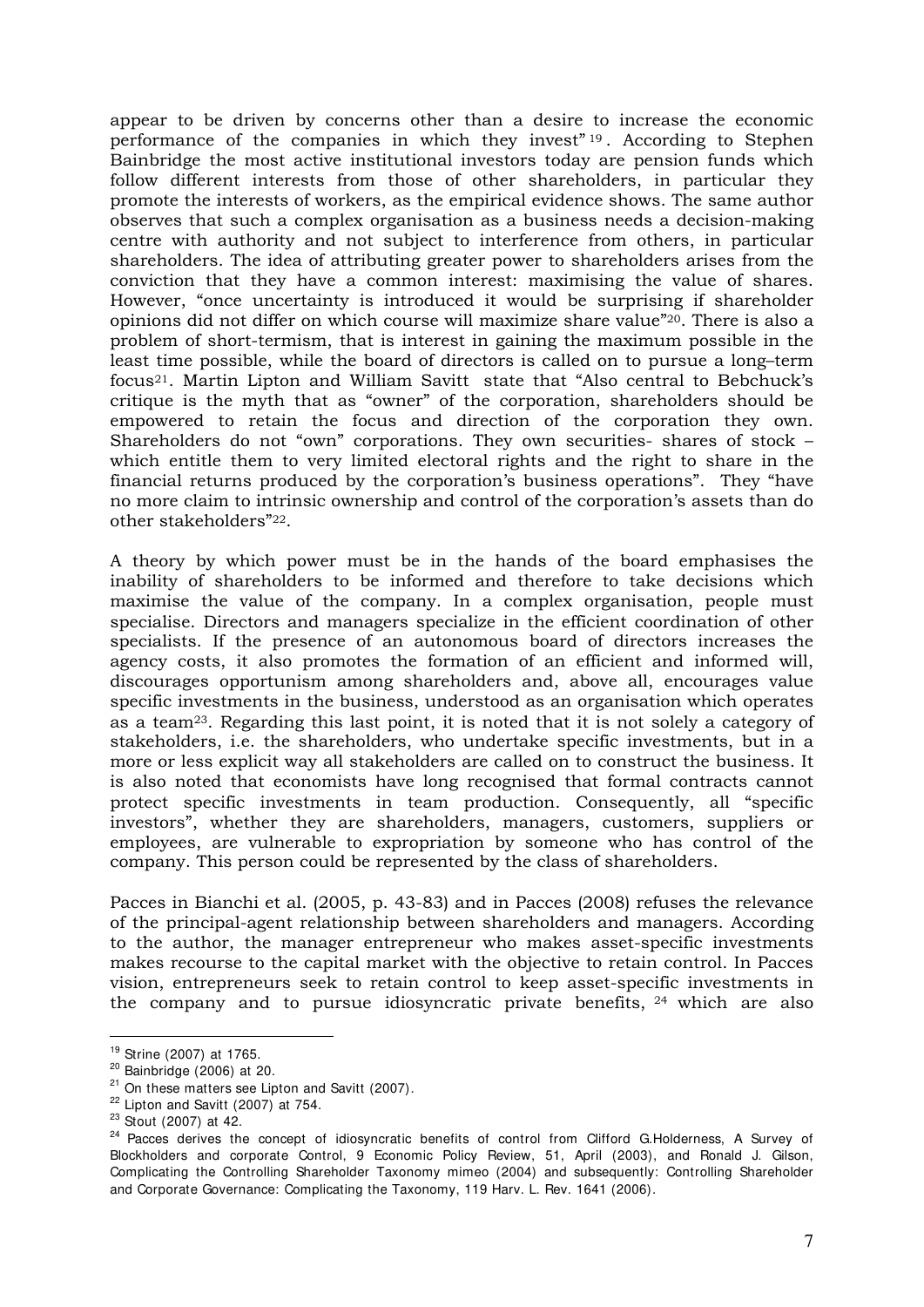beneficial to the other shareholders. Pacces derives his theory from his observation that managerial entrenchment is ubiquitous across countries, including the UK and the US where share ownership is dispersed. The main difference he sees across systems is that some legal frameworks (the US, the UK) allow the entrepreneur to retain just a minimal stake in the company and stay entrenched, while others (Italy, France) require the entrepreneur to keep a sizable share ownership in the company.

#### **2.1. Shareholders vs Board of directors**

The next question is: why do investors in public corporations cede control over the company assets to the board of directors, rather than keep such control for themselves?

The most widely accepted theory is that which attributes to the board a monitoring role. This is the "monitoring model of the board". A limited and specialised group such as the board of directors can take more efficient decisions than dispersed and uninformed shareholders. Moreover, because of the way they are selected and paid, directors have the ability to make impartial and disinterested choices compared to executive officers. The monitoring model of the board maintains that the central economic function of the board consists in reducing the agency costs which executives would otherwise impose on shareholders. Directors are therefore agents of shareholders who have the function of controlling the work of other agents of the shareholders, i.e. executive officers. Directors are in a relatively good position to carry out this function since they have fewer conflicts of interest than executive officers, while compared to shareholders they can more easily observe executives' behaviour and take responsive actions.<sup>25</sup>

An alternative theory can be defined as the "Mediating Theory of the Board"26. This theory considers that executives are not the only possible exploiters in the company and shareholders the possible exploited, but the latter can in their turn be exploiters. Shareholders can in fact expropriate creditors, minority shareholders, employees and suppliers. Shareholder opportunism arises from the fact that various subjects make specific investments in the company. This means that they cannot easily withdraw their investment and sell it for its full value elsewhere. They are then at risk to be expropriated by the shareholders. How can the shareholders then induce these subjects to make specific investments in the company? To resolve the problem of mutual opportunism, the members of the team which invest in the company prefer to transfer control to an external subject: the board of directors.

However, the mediating theory of the board of directors has also been subject to criticisms. The academic who has most stressed its fallibility is Bebchuck, who maintains that, by isolating management from ownership, other stakeholders can only be protected wholly by chance. Bebchuck recognises the existence of rare cases where the sacrifice of shareholders' interests can advantage stakeholders, but he does not consider that the measure of isolating the board from the shareholders is particularly adequate. Firstly, there is no guarantee that the board uses its power to maximise the collective wellbeing of the various constituencies. The courts are not able to assess if this end has been pursued <sup>27</sup> . Indeed, the interests of management seem more aligned, at least partially, to those of shareholders than to those of stakeholders. While managers usually have part of their wealth in the form of shares and options, they normally do not have part of their wealth linked to the

<sup>&</sup>lt;sup>25</sup> Shavell (2005).

 $26$  Shavell (2005, p. 677 ff.)

<sup>27</sup> Bebchuck (1990, p. 910).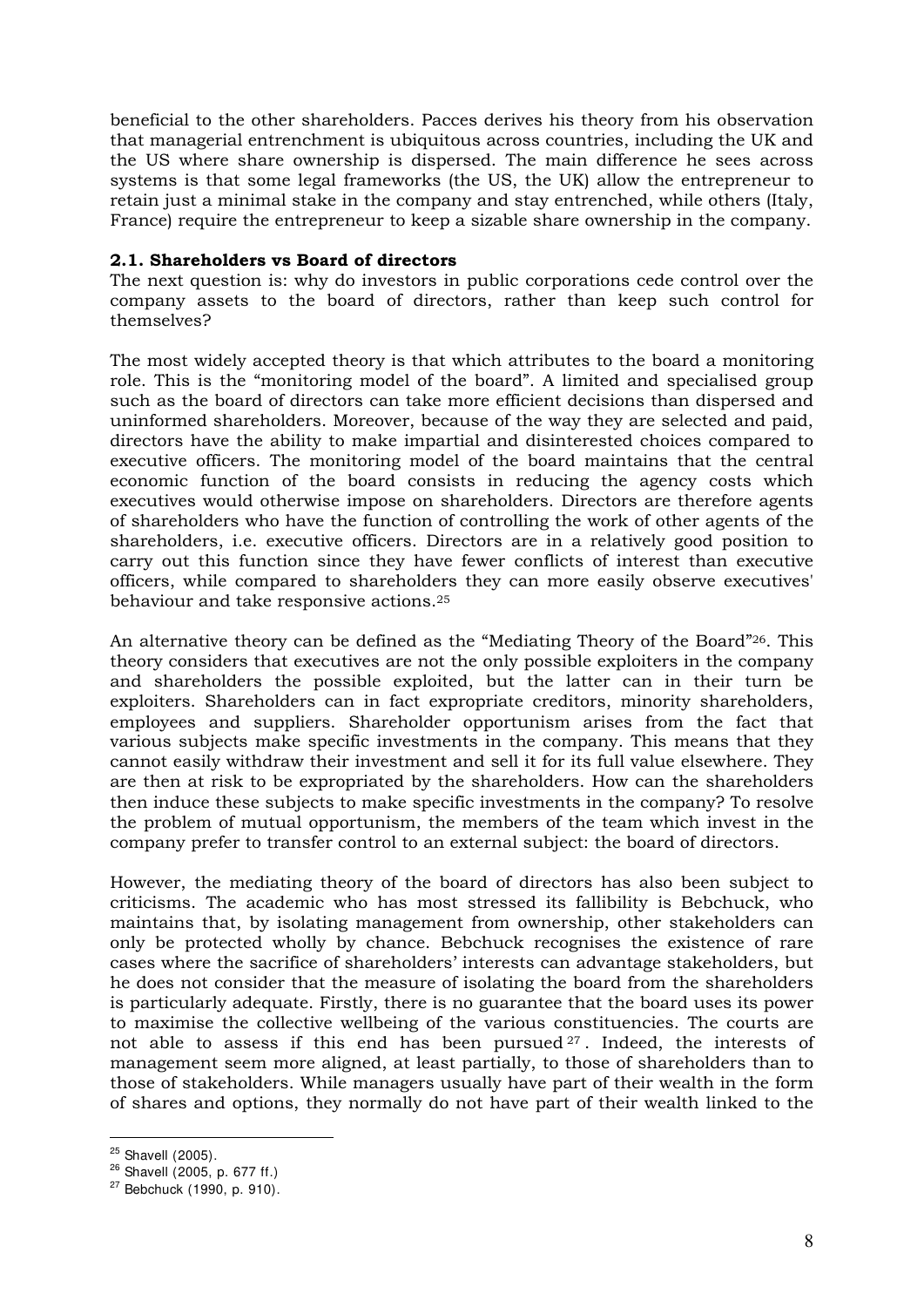wealth of bondholders or employees. The current practices for paying management rarely reflect the idea of a board whose duty is to maximise the overall wellbeing of the various constituencies<sup>28</sup>. Another criticism<sup>29</sup> to the mediating theory is that this theory refers exclusively to public companies, but does not refer to companies, including publicly traded ones, which have a controlling shareholder. In these cases ownership and control are reunited. How can this theory be applied to these cases? It seems improbable to imagine a solution in which the board is isolated from the influence of the controlling shareholder.

## **III. The present situation**

In this section we examine the available data on shareholder ownership and presence at general meetings, with particular reference to institutional investors.

## **3.1. How many foreign shareholders in the EU?**

Available data show that already a significant and increasing level of foreign ownership characterizes the listed companies across the EU. According to FESE (2004) and (2007), the weighted average of non-resident investors' proportion of the listed shares of European markets was 29% in 2003 and 33% in 2005 (**Table 1**). Moreover, a significant part of these foreign shareholders seems to be made of nonresident institutional investors. <sup>30</sup> Table 1 also shows the presence of foreign shareholders in several EU countries: at the lowest end of the spectrum there are Italy and Germany, where foreign shareholders own respectively 13% and 20% of total shares; at the other end of the spectrum we find The Netherlands where foreign ownership of listed companies reaches almost 70%. In between, close to the EU average of 33%, we find France, Poland, Sweden, Spain, and the UK.

## **3.2. Do foreign shareholders and institutional investors vote in the EU?**

In the previous paragraph observed that a sizable amount of the shareholders in EU listed companies are cross-border shareholders and that a significant part of them is made of institutional investors. The next logical step is to understand how many foreign shareholders show up to vote. The available data seem to indicate that foreign participation at general meetings is poor.

With regard to the attendance of foreign shareholders at annual general meetings (AGMs) of some German and Finnish listed companies, figures in **Table 2** show a very low attendance rate at GMs of foreign shareholders either with regard to total share capital and, more important, with regard to the percentage of shares owned by foreign shareholders. An important caveat should be made with regard to controlling foreign shareholders or in any case to foreign shareholders who have a sizable participation in the company. The case of Polish listed companies (Table 2) shows that in such cases foreign shareholders manage to be present at GMs and to vote. Of course, this could just mean that small non-controlling cross-border shareholders are not interested to vote. In this case such low voting rates could be explained on minority shareholders' "rational apathy"31 and not on legal obstacles to cross-border voting. That it may not be so is suggested by the fact that foreign shareholders that show up to vote at GMs as a percentage of total shares owned by foreign shareholders are significantly fewer than domestic shareholders as a percentage of total shares owned by domestic shareholders (Table 2).

<sup>-</sup> $28$  ID, at 911.

<sup>&</sup>lt;sup>29</sup> Steven Shavell, The Case for Increasing, supra note 18 at 909.

<sup>30</sup> FESE (2004), p. 1.

<sup>&</sup>lt;sup>31</sup> Berle and Means (1932). See also Olson (1971).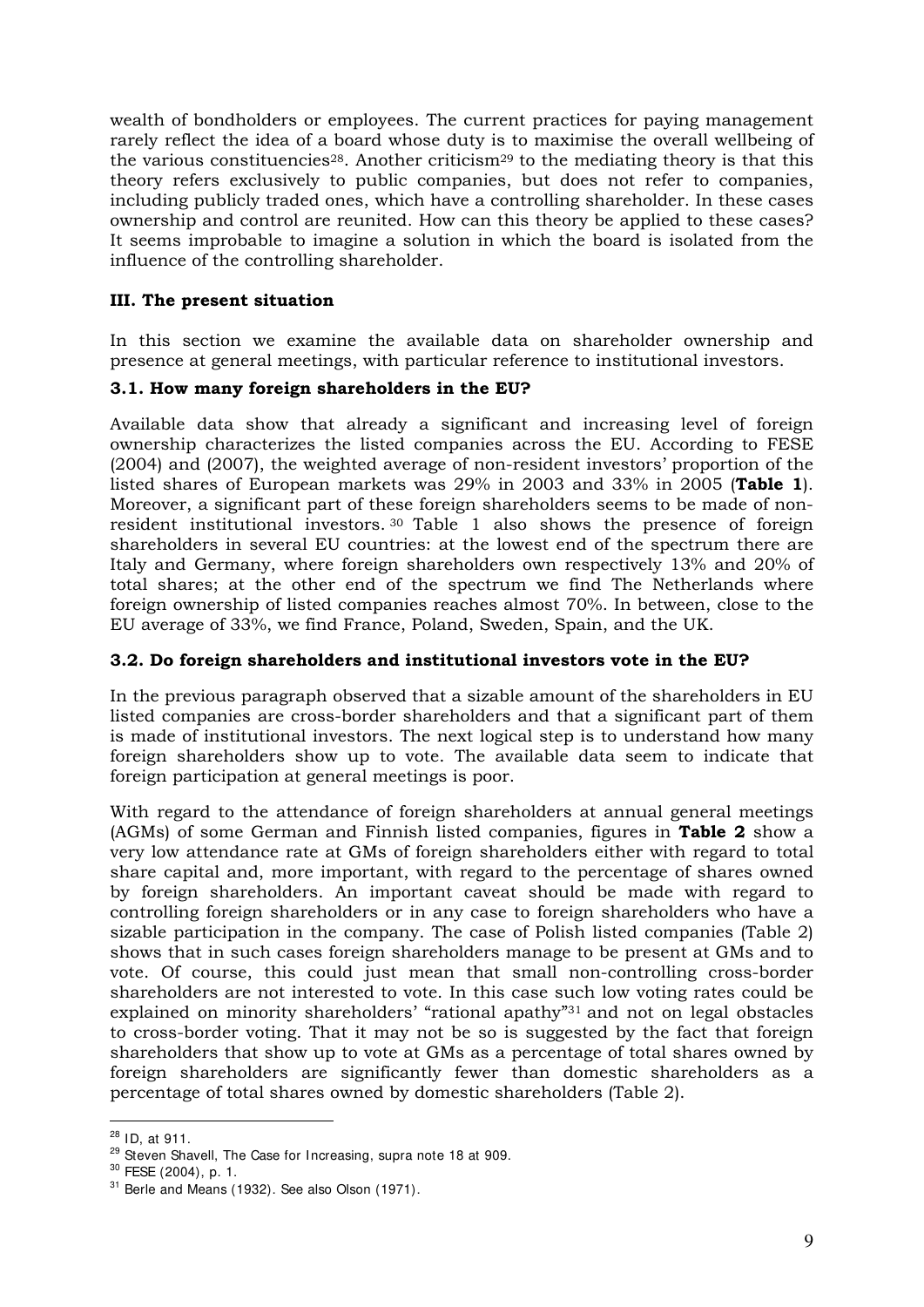However, the trend, at least in some EU Member States, seems to signal an increase in institutional investors' awareness of the importance to vote. According to the survey conducted by NAPF (2007), it is the norm for large pension funds to vote in the US, Japan and at least some European markets, as well as in the UK. As well as setting out their general voting policy in a public document, one third of funds surveyed disclose details of how specific votes have been cast at company meetings. More funds are exercising their voting rights overseas. Big majorities vote in Europe, the US and Japan, while almost half cast votes attached to stocks listed on emerging market exchanges.

#### **3.3. How many shares held by institutional investors in the EU and the US?**

According to Maes (2007), a crucial structural development in recent years has been the growth of institutional investors, such as pension funds and insurance companies. Against a background of ageing populations and rising longevity, a larger proportion of household savings is now being placed in private-funded pension schemes and life insurance policies investing directly in equity and corporate bonds. Moreover, in the last years the enhanced role of institutional investors, like pension and mutual funds and insurance companies, and other new actors, such as hedge funds, has been crucial for the rise of financial markets.

NAPF (2007) underlines that large pension funds are continuing to take their responsibilities as shareholders seriously and are actively engaging with the companies in which they invest. It reports complete awareness, among the funds, of the ISC Statement of principles. Such Statement reflects the Myners Review 's conclusions on the importance of shareholder engagement and sets out best practice for institutional shareholders and their agent in respect of the companies in which they invest . ISC Principles have been incorporated into managers' contracts by two thirds of funds surveyed by NAPF, and the very largest funds are most likely to have implemented them. Moreover, half of the respondents think that ISC principles have changed pension funds' engagement activities.

There is evidence that EU institutional investors are increasingly diversifying their equity portfolios. According to ECB (2007a), the share of investment funds' total holdings of all shares and other equity (excluding investment fund shares/units) issued by residents of the euro area outside the Member States in which the investment fund is located went from about 16% in 1998 to about 24% in 2006.

According to Capital International, the introduction of a single European currency has allowed institutional investors with domestic liabilities to diversify their holdings across the currency zone. This has in turn reduced the percentage of shares held by domestic investors in companies in their home markets as well as increasing the liquidity of shares in those companies.<sup>32</sup>

Institutional investor activism has also recently been encouraged by the rising number of institutional investors (among which a few very important European pension funds) that have a focused portfolio of company holdings for which they invest sizable sums in every company. As shown by Becht et al. (2006), in such cases investor activism is also motivated by economies of scale.

According to Gillan and Starks (2007) institutional investors in the US are today the most important category of shareholders, holding more than 60% of US equities in

<u>.</u>

<sup>&</sup>lt;sup>32</sup> Information disclosed to the authors.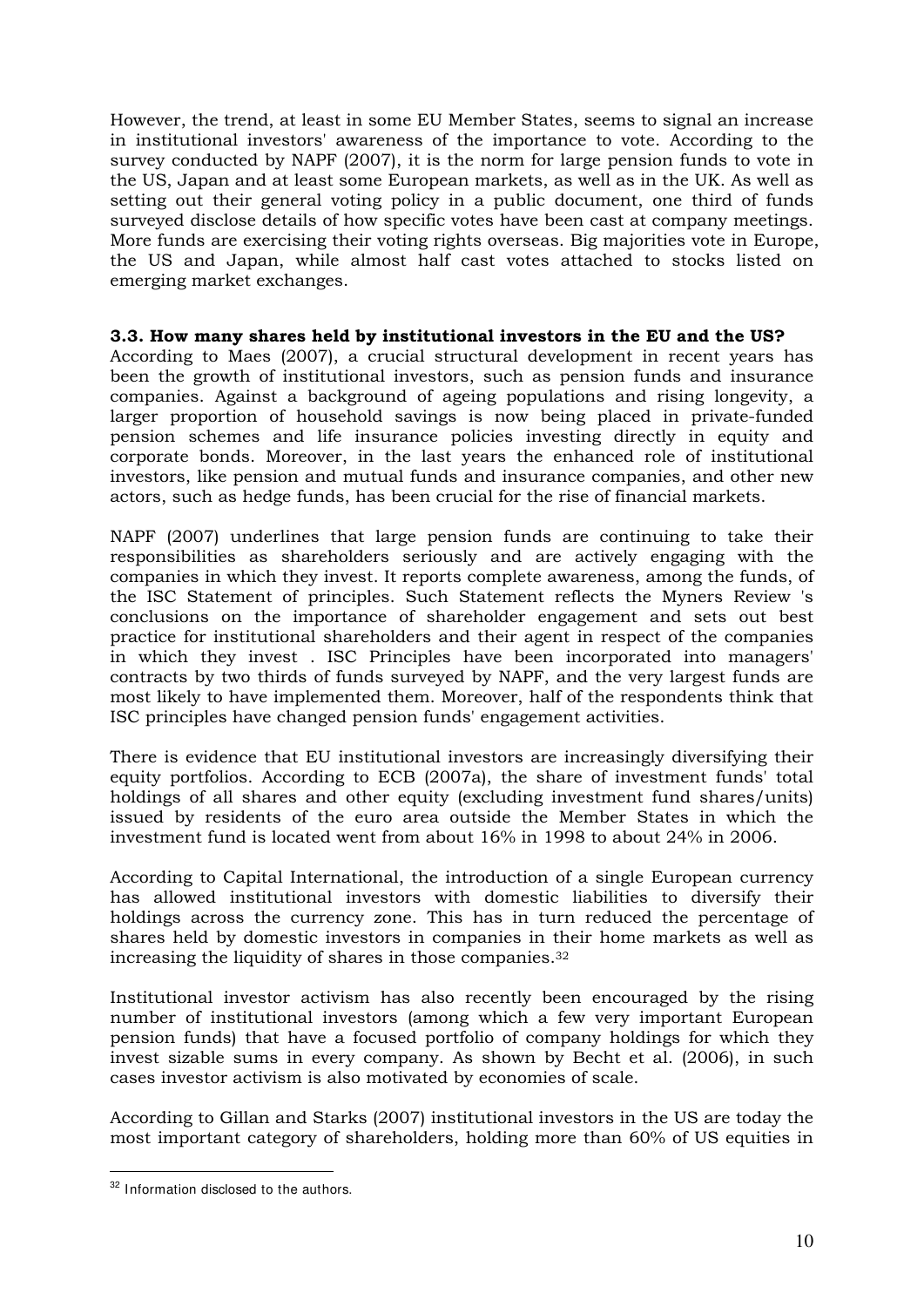2005 with respect to 10% in 1953 (see Table 20). As for the EU from Table 2 we observe that institutional investors share holdings vary from 25% in Italy to 80% in the UK and the Netherlands, with such countries as Germany and France in between with respectively 29% and 59%. Rothberg and Lilien (2006) estimate that in 2004 mutual funds held about 24% of US equities.

## **3.4 Shareholder presence at general meetings in the EU and the US**

In the absence of systematic data of shareholder voting rates, the sample analysed by PIRC (2007), p. 10 ss. shows average voting levels in France, Germany, Spain and Italy varying (**Table 9**) from 36% in the Netherlands and about 50% (Germany and Italy) to about 60% in the UK and Spain with France in between. As for variance, while in the UK levels of voting turnout below 30% are increasingly regarded as the exception, in France average figures disguise wide variations in turnout among companies, resulting from differing share structure. In particular, in the UK the percentage of voting shareholders has been constantly increasing over the last ten years, with an increase from 39% in 1996 to 60% in 2006. Finally, minority shareholder participation in Italy seems to be very low, with a particularly high proportion of shares represented at shareholders' meeting held by strategic shareholders, compared to other European countries. The latter point is also confirmed by other sources. According to Consob (2007), the average presence at shareholder meetings of small shareholders (shareholders holding less than 2% of total voting shares among whom there are mainly institutional investors) in 2006 was just of 2.5 percentage points. Such data do not include the Italian cooperative listed banks (banche popolari) which are characterised by voting rights ceilings (the principle one shareholder – one vote), restrictions to proxy voting and ownership ceilings. The total shareholder presence at the general meetings in such cases seems to be very low, as low as 3% of total shareholders.<sup>33</sup>

As for the US, Table 9 shows that shareholder presence is high (87%). The reasons for such high voting record seem to lie in the first place in the widespread recourse to proxy voting by the widely dispersed shareholder base and in some fundamental choices made by State legislators in the US such as the fact that the record owner of the shares is entitled to vote the shares held even when the person holds the stock in a fiduciary capacity.34 According to PIRC (2007), for the 2006 period voting turnout for the S&P 500 compqnies would fall from 87.4% to 74.8% if broker votes were not considered. The lower voting rates in the EU seem to depend on the existence of legal obstacles to national and cross-border proxy voting (see below ch. III), to the separation of ownership and control (ch. IV) to the presence of dominant shareholder groups (ch. V) and of conflicts of interest (ch. VI).

## **3.5 Disclosure of Institutional investors' voting policies and voting record in**

## **the EU and the US**

The OECD Principles of Corporate Governance recommend disclosure by institutional investors of their voting policies. In particular, Principle II.F.1 states

<sup>-</sup>33 http://www.senato.it/ulivo/interviste/070628\_2.htm

 $34$  According to Anabtawi and Stout (2008), p. 34, as much as 85% of exchange-traded securities are held by brokers. However, Kahan and Rock (2007a), p. 5, also observe that the consequence of such a system is that beneficial owners who want to express their vote personally are obliged to do so by requesting to be appointed as proxy agent of their brokers/banks. According to the authors, this produces a series of inefficiencies in the voting process in the form of, among other things, votes not counted, double counting, impossibility of providing complete vote verification. The authors suggest to simplify the voting chain by giving direct voting right to the beneficial owners according to the proposal made in 2004 by Georgeson and the Business Roundtable.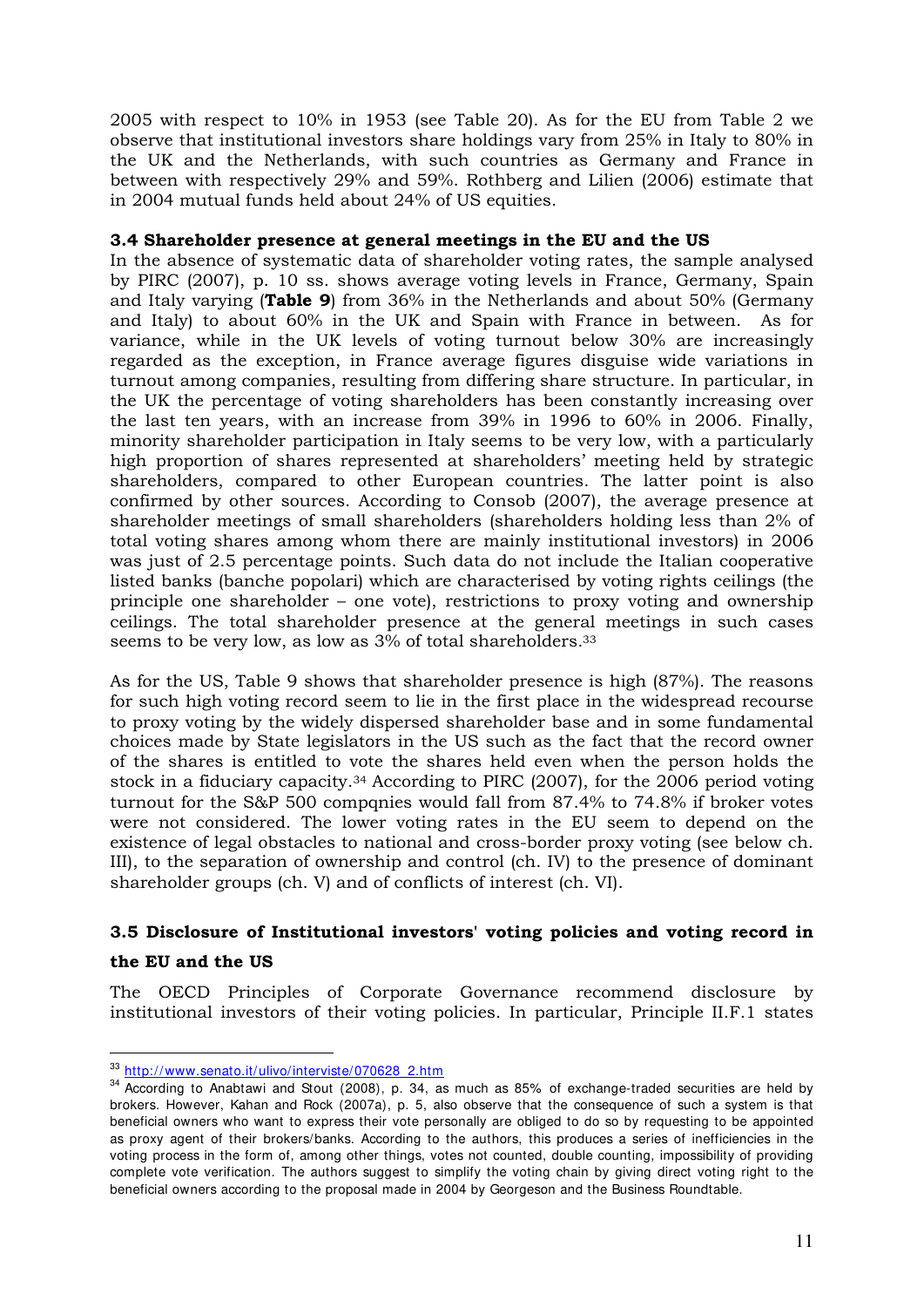that "Institutional investors acting in a fiduciary capacity should disclose their overall corporate governance and voting policies with respect to their investments, including the procedures that they have in place for deciding on the use of their voting rights."<sup>35</sup>

In the US, since 2003 institutional investors are required to disclose not just their voting policies but also their voting record.36 Such requirement was introduced after the initiatives undertaken by \*\* The ratio was to increase the confidence of savers in the management exercised by institutional investors, including their activism in the use of their shareholders rights.

In the EU, the action plan on corporate governance and corporate law adopted by the European Commission in 2003 contains a reference to the fact that institutional investors should be obliged, among other things, to disclose their policy with respect to the exercise of voting rights in companies in which they invest.<sup>37</sup>

However, such position has not resulted as yet in a mandatory requirement by any EU Member State. In the UK, the Company Act of 2006 grants reserve powers to the Secretary of State to enforce public disclosure of institutional investors' voting record. According to PIRC (2007), p. 7-8, the debate at the moment focuses on whether the enactment of such disclosure requirements would be too costly for institutional investors. Estimates provided by PIRC range such costs between £ 1,000 and £ 1,500 per institutional investor per year, and such costs seem to be incremental upon investors keeping electronic records of their voting, something which is already recommended in the UK by the Myners Principles (Myners 2007).

Waiting for mandatory voting record disclosure at EU level or EU Member-State lavel, for the moment a few institutional investors provide full disclosure of their voting record on their website (PIRC 2007, p. 8).

#### **3.6 The effectiveness of institutional investor activism**

The effectiveness of institutional investor activism is the subject of an important debate. As observed above, in the US such activism has been mainly conducted through precatory, that is not binding for the company management, shareholder resolutions. Nevertheless, as observed by Gordon (2008),<sup>38</sup> managements are never happy to reject a recommendation that has substantial shareholder support. A first conclusion seems to be that already the new wave of investor activism in the 1980s has had the result of persuading management in the US to dialogue with company shareholders.39 Examining empirical evidence, Gillan and Starks (2000) and (2007) and Georgeson (2005) report a significant number of corporate governance proposals submitted in 1987-1994 and in 2001-2005 aimed at removing poison pills, classified boards, and supermajority anti-takeover amendments from

 $35$  OECD (2004).

<sup>&</sup>lt;sup>36</sup> The decision was adopted by the SEC on 23 January 2003 and took effect in July 2003. In particular, SEC Rule 30b1-4 (Report of Proxy Voting Record) provides that every registered management investment company, other than a small business investment company, shall file an annual report not later than August 31 of each year, containing the registrant's proxy voting record for the most recent twelve-month period ended June 30. See www.sec.gov/rules/final/33-8188.htm

 $37$  European Commission (2003a), p. 13. The action plan indicates such a measure to be adopted through a Directive to be adopted by 2008. At the moment (April 2008), the Commission has not yet announced any legislative proposal in this respect. It is also interesting to notice that on 25 February 2008 the European Parliament held an open hearing on the transparency of institutional investors. <sup>38</sup> P. 6.

<sup>&</sup>lt;sup>39</sup> Gillan and Starks (2007), p. 11. See the same article for a survey of the studies on the effectiveness of investor activism on companies' financial performance.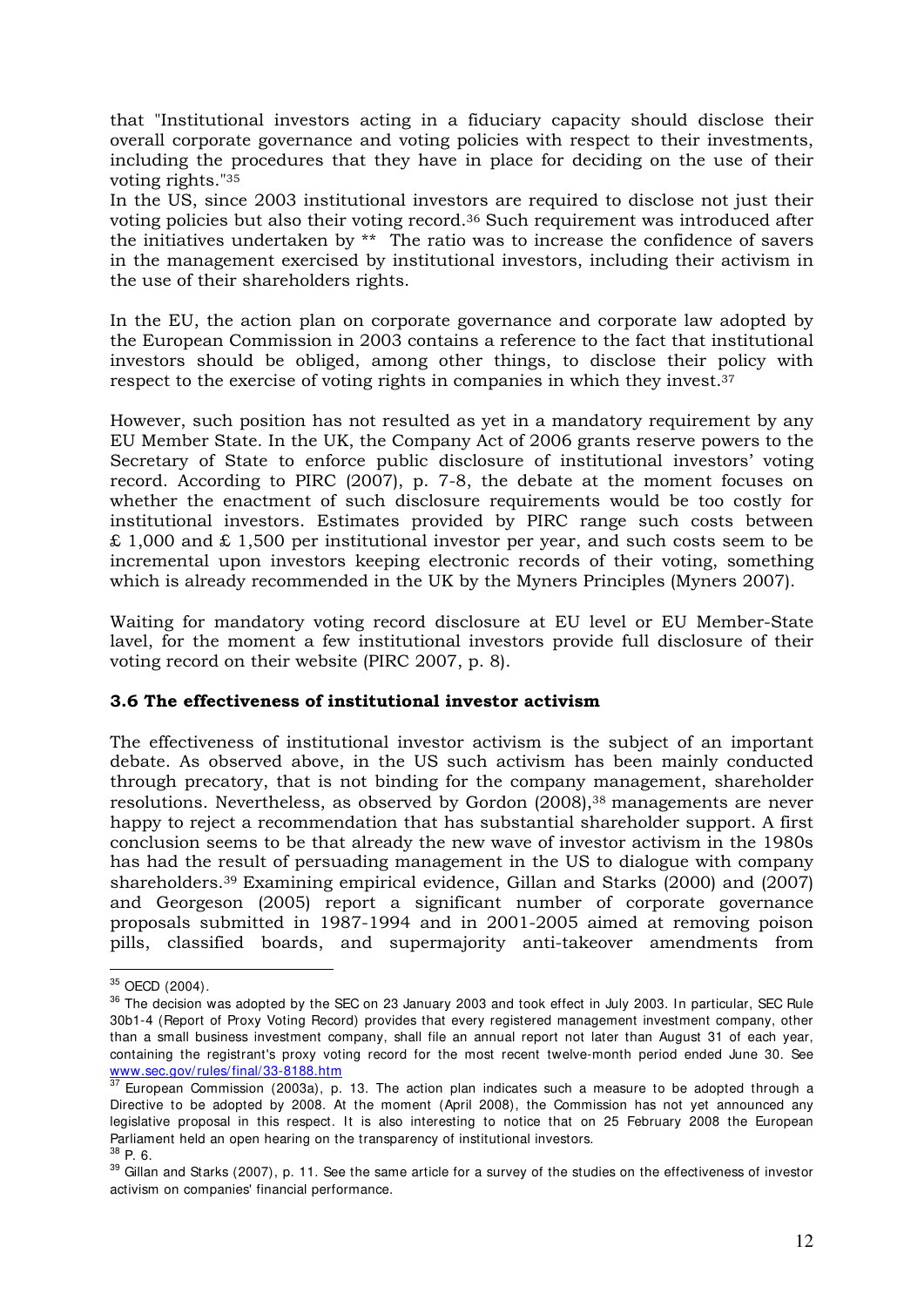corporate charters, with an increase in the second period considered in proposals on executive compensation and a decrease in importance of cumulative boards<sup>40</sup> and staggered boards. As for the sponsors of corporate governance proposals, from the same authors we observe a significant decrease over the period considered of proposals submitted by individuals and by public pension funds, with a significant increase of proposals submitted by union funds. In this last respect Gillan and Starks (2007) observe that union funds and public pension funds seem to share the same agenda, with labour activism acting as a model for any large institutional investor. According to Capital International, over the last ten years or more, unions have increasingly worked to promote governance reforms based on the widely adopted position that companies executing good governance generally create better value for shareholders.<sup>41</sup> This does not necessarily mean that there has been a decrease in the activism of public pension funds. Making reference to the same data, Gillan and Starks (2007) observe a significant increase of votes in support of shareholder proposals. The authors attribute such trend to more concerted action by institutional investors, to proxy voting advisory firms, and to the public disclosure of mutual fund proxy votes.

According to Georgeson (2007b) recent shareholder activism in the US seems to have produced some results, in particular encouraging a movement from plurality voting towards majority voting. Kahan and Rock (2007a)<sup>42</sup> observe that another effect of investor activism has been "the more and more closely fought merger votes".

As for the EU, The survey conducted by NAPF (2007) shows a high impact of the engagement on investee companies' governance. More than three quarters of the sample (30 funds) have seen evidence that their voting and engagement activities are delivering specific, identifiable changes in investee companies

As observed by Capital International, <sup>43</sup> activism is most widespread and most effective in the more liquid markets, in the first place the US and the UK, in terms of its ability of disciplining failing or dysfunctional companies. Such cleavage might also run within markets: Santella et al. (2007) find a statistical relationship between disclosure of compliance to director independence requirements and company freefloat in Italian non-financial companies.

## **3.7 Institutional investors and social and environmental issues**

In the US, social and environmental issues have been one of the objects of investor activism already for a long time. According to Gillan and Starks (2007) the origin of socially-minded shareholder activism dates back to 1970, when a US federal court decision allowed a shareholder proposal to forbid the sale of napalm by Dow Chemical. The authors quote the American Society of Corporate Secretaries reporting that already in 1978 out of the 790 shareholder proposals received during the 1978 proxy season 179 were devoted to social issues.

Today in the US the Social Investment Forum (SIF) is the US association dedicated to integrate economic, environmental, social and governance factors into investment decisions. SIF's membership includes more than 500 social investment

<sup>&</sup>lt;sup>40</sup> Boards elected according to cumulative voting allow in some cases minority shareholders to elect representatives on the board, though never to cause a change in control of the company: see Clark 1986, p. 361- 6.

<sup>&</sup>lt;sup>41</sup> Information provided to the authors.

<sup>42</sup> P. 2.

<sup>43</sup> Information provided to the authors.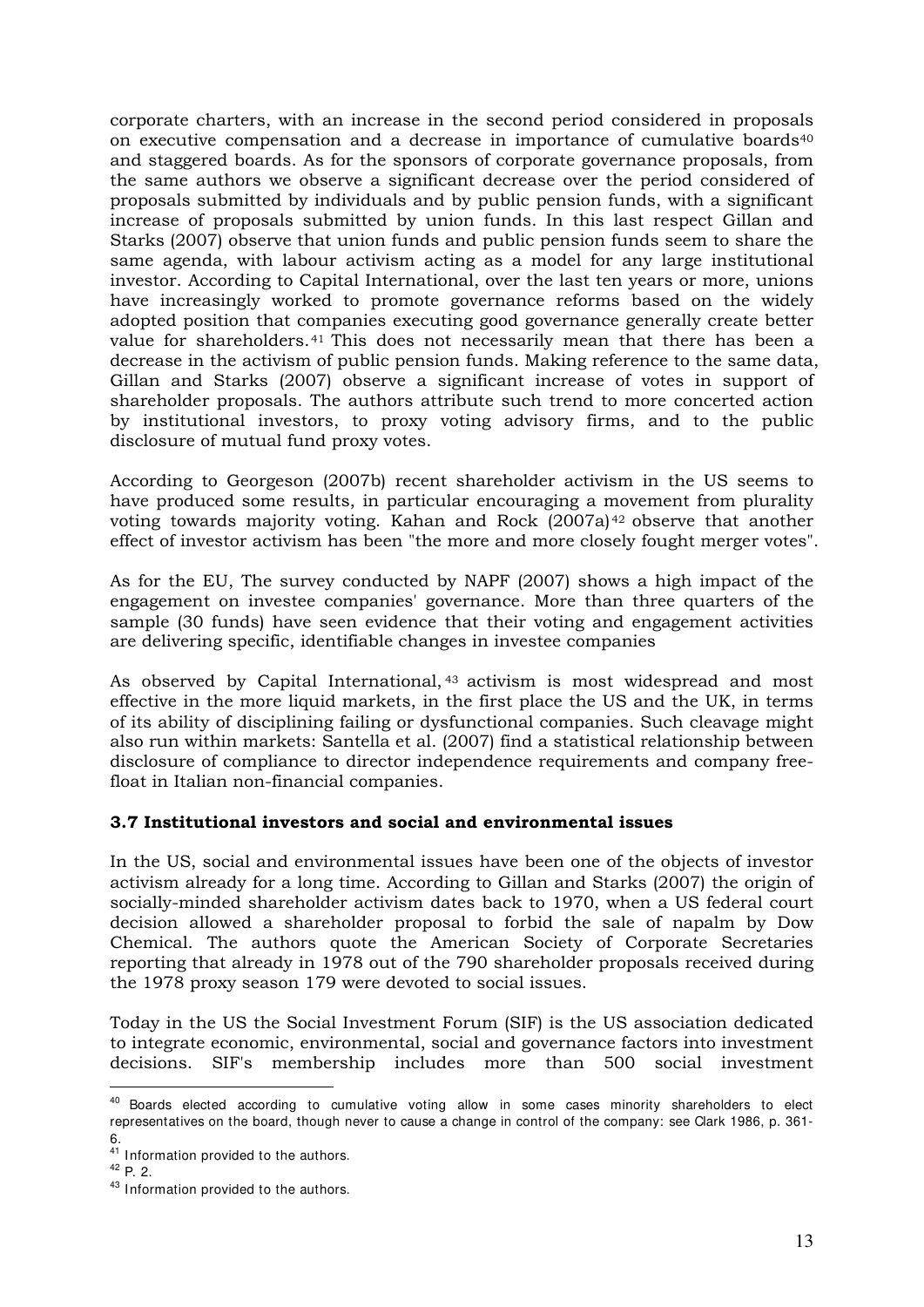practitioners and institutions, including financial professionals, analysts, portfolio managers, banks, mutual funds, researchers, foundations, community development organizations, and public educators.<sup>44</sup>

Georgeson (2007b) identifies as current priorities for social and environmentalminded investors such issues as political contributions, sustainability reports, greenhouse gas emissions, human rights, and labour standards. According to Capital International it is on some stakeholder issues such as employee rights or environmental impact that the largest number of shareholder resolutions are seen in the US (along with shareholder rights issues such as majority voting for directors).<sup>45</sup>

As for the effectiveness of investor activism in the social responsibility field, Campbell, Gillan and Niden (1998) <sup>46</sup> report that governance proposals tend to receive less support than social responsibility proposals do.

## **3.8 Ownership concentration**

According to indicators of ownership concentration reported by Enriques and Volpin (2007) for the 20 largest listed companies in France, Germany, Italy, the United Kingdom and the United States widely held companies are relatively rare even among the largest listed companies in Italy while they are very common in the UK and the US, with Germany and France in between. Second, with the exception of the UK (where it is absent), family control is quite widespread even among the largest corporations. Third, pyramids are frequent in continental Europe and totally absent in the Anglo-Saxon countries. Moreover, looking at the median fraction of votes owned by the largest shareholder across all listed companies, ownership appears very concentrated in Germany and Italy, and diffused in the Anglo-Saxon countries, with France falling in between. Finally, in continental Europe ownership is largely concentrated in the hands of a small number of wealthy families (see **Table 7**).

Bianchi et al. (2005) provide data on ownership concentration of listed companies across 16 European countries (including 14 EU Member States) with reference to the percentage of total share capital owned by small shareholders (the so called free float). They show that while the general average free float across all the countries considered is about 90%, there are significant differences across in Italy the average free float is less than 60% against about 90% in the UK and Ireland, more than 70% in the Scandinavian countries and about 66% in Germany. (**Table 8**).

## **IV. LEGAL OBSTACLES TO PROXY VOTING<sup>47</sup>**

As observed by Gordon (2008),<sup>48</sup> "Given the large number of shareholders in most public corporations, it is unfeasible for the shareholders to assemble in a physical space for the vote; yet the validity of the vote requires a large turnout, if only to satisfy quorum requirements. The practical solution is the corporation's solicitation of 'proxies' that designate corporate agents to vote on the shareholder's behalf".

<sup>44</sup> http://www.socialinvest.org

<sup>45</sup> Information disclosed to the authors.

<sup>46</sup> Quoted by Gillan and Starks (2007).

<sup>&</sup>lt;sup>47</sup> Unless differently specified data provided in this paragraph come from answers to the questionnaire distributed by the European Commission available at: http://ec.europa.eu/internal\_market/company/docs/shareholders/comm\_native\_sec\_2006\_0181\_en.pdf

 $48$  P. 5.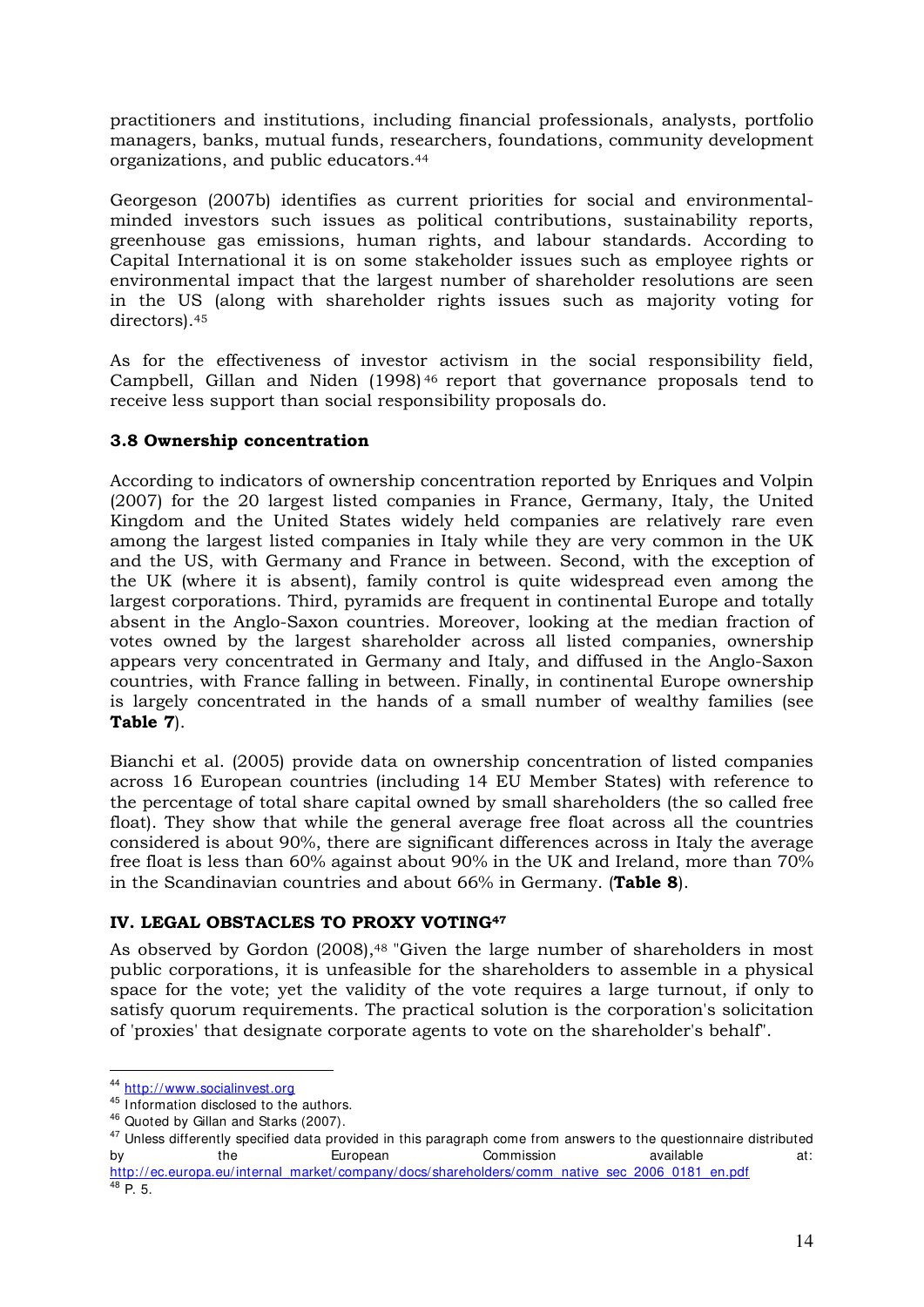In the EU the Shareholder Rights Directive was adopted by the Council and the European Parliament in July 2007.49 The Directive aims to reduce in the first place the costs of national and cross-border proxy voting. Beneficiaries are expected to be in the first place institutional investors. The Directive consists of a series of measures aimed at removing several legal obstacles to voting at a distance, in the first place through the recourse of proxies. The Directive introduces minimum standards to ensure that shareholders of companies whose shares are traded on a regulated market have a timely access to the relevant information ahead of the general meeting (GM) and simple means to vote at a distance. It also abolishes share blocking and introduces minimum standards for the rights to ask questions, put items on the GM agenda and table resolutions. More in detail, the Directive features the following key provisions: minimum notice period of 21 days for most GMs, which can be reduced to 14 days where shareholders can vote by electronic means and the general meeting agrees to the shortened convocation period; Internet publication of the convocation and of the documents to be submitted to the GM at least 21 days before the GM; abolition of share blocking and introduction of a record date in all Member States which may not be more than 30 days before the GM; abolition of obstacles on electronic participation to the GM, including electronic voting; right to ask questions and obligation on the part of the company to answer questions; abolition of existing constraints on the eligibility of people to act as proxy holder and of excessive formal requirements for the appointment of the proxy holder; disclosure of the voting results on the issuer's internet site. The Directive was adopted in July 2006 by the Council and the Parliament and it is supposed to be adopted by the 27 EU Member States by July 2009.

#### *Proxy voting and re-registration requirements*

-

Concerning the specific obstacles observed before the adoption of the Directive, in the first place several constraints at present make proxy voting unduly cumbersome in some Member States. These limitations relate mainly to the persons that may be appointed as a proxy, the number of proxy appointments which any one proxy may hold or the formal requirements for a valid appointment of proxies. As for the formal requirements to be fulfilled, Manifest (2007) stresses that obtaining and submitting powers of attorney is a time-consuming and expensive process. In particular, the need to renew the power of attorney on a regular basis (e.g. annually or for every meeting) is considered to be a serious deterrent to voting, because it is costly and it takes a large amount of time and resources, especially in the markets where investors do not routinely vote.

Waiting for the adoption of the Directive, the regulation in place in countries such as Sweden, Denmark, Belgium, Poland, Portugal and Finland require setting up notarised powers of attorney for the shareholder to empower the sub-custodian to represent it and to vote at the GM. Hermes stresses that such costs are so important that they might discourage even small funds (not just small individual shareholders) from voting. On the other hand, as stressed by DAM, such countries as Germany, The Netherlands and France allow voting through a post-oriented proxy appointed by the issuer and the votes can be sent over through specific voting instruction forms/internet that allow the ultimate investor to vote in absentia and to limit his administrative and travel expenses.

<sup>49</sup> Directive 2007/36/EC of the European Parliament and of the Council of 11 July 2007 on the exercise of certain rights of shareholders in listed companies. The EU Member States have two years to implement the Directive in their national laws. The Directive is available at: http://ec.europa.eu/internal\_market/ company/shareholders/indexa\_en.htm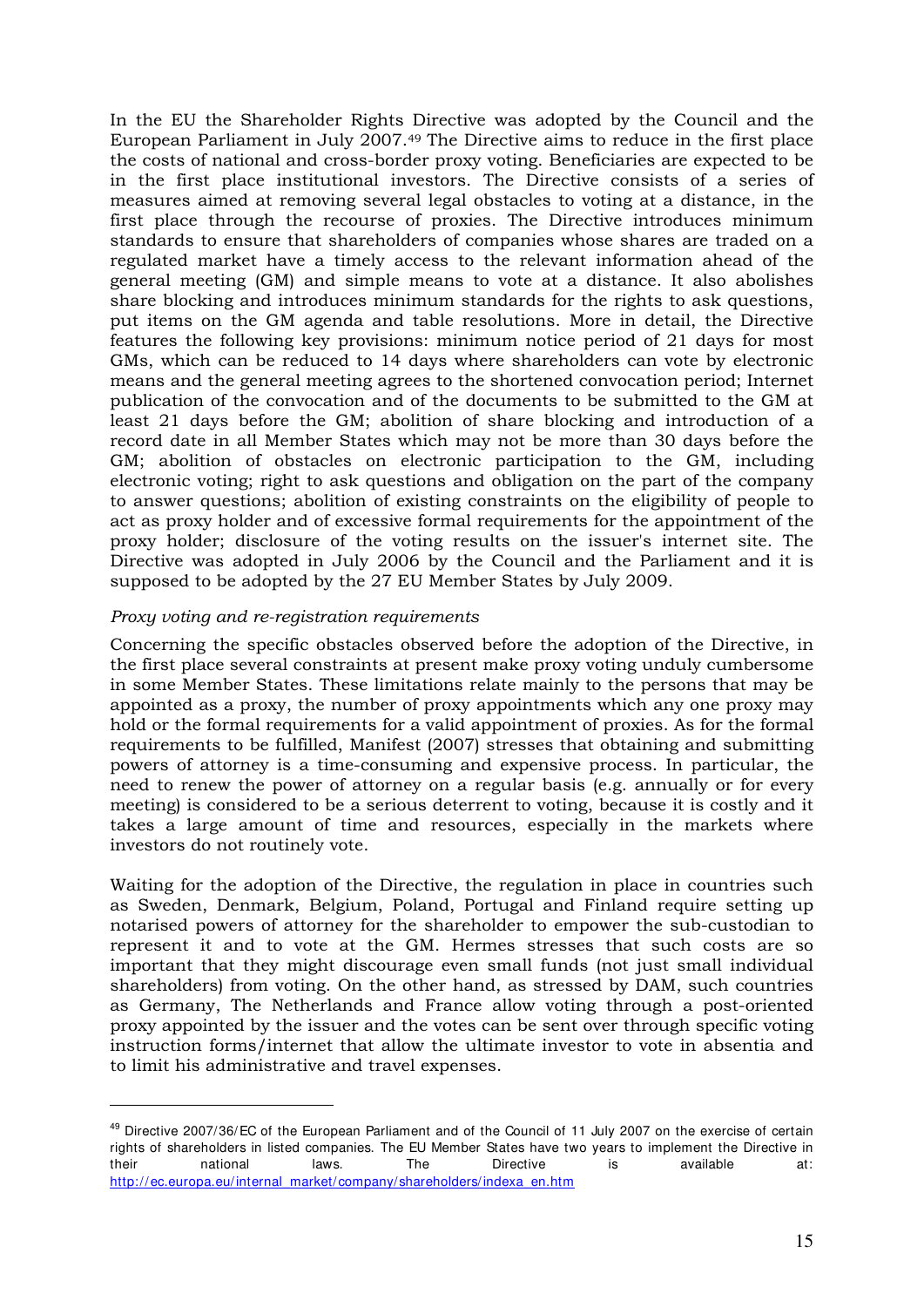As shown in European Commission (2006), Annex 3, question 9, differences also concern the methods to appoint proxies, the identity of proxies, the number of shareholders who may be represented by the same person, and the power of proxies at GMs.

Manifest (2007) observes that, among the other cumbersome requirements for proxy-voting which have been addressed by the Shareholders' Rights Directive, an important role is played by the re-registration of shares. According to such requirement, shares have to be registered from nominee accounts into temporary accounts registered in a beneficial owner's name. this is considered to be a major disincentive to voting.

#### *Share blocking*

-

Although some Member States have taken steps to reform the law in this area, the practice of share blocking, *i.e.*, the obligation to deposit or block shares for a few days before the General Meeting to be able to vote, can still be found in several EU jurisdictions before the adoption of the Directive. As it can be seen in European Commission (2006), Annex 3, question 9, in some Member States the practice is mandatory and the blocking time varies between 3 and 7 days before the date set for the GM; in other jurisdictions (e.g., Austria, Italy, Netherlands, Spain) articles of association may require that shareholders have to deposit their shares. The reason why share blocking facilities exist is to ensure that those who show up to vote at general meetings are actually shareholders on the day of the vote. However, share blocking is very costly for shareholders as it prevents them from negotiating shares up to weeks in advance to the general meeting.

Share blocking is considered by the vast majority of institutional investors as one of the greatest obstacles to voting. Indeed, it appears that many institutional investors will choose not to vote rather than be prevented from selling their shares at any time. Voting is often considered as not being worth the financial risk associated with the immobilisation of shares. According to Institutional Shareholder Services (ISS), it is fairly common practice for clients to maintain a standing instruction of 'no action' – or not voting – in markets that practice share blocking.

This circumstance is confirmed also by ISS <sup>50</sup> which adds that its clients (institutional investors and global custodian banks) show much greater likelihood to vote in markets which do (table 4) and by Hermes according to which voting is an area where flexibility is detrimental, as the existence of a multitude of differing statutory provisions *de facto* creates confusion and induces custodians to implement a minimum common denominator.51 (see table 5 and 6).

#### **4.1. The remaining legal obstacles in the EU: complexity of cross-border voting**

 $50$  "Much confusion persists with regard to share blocking in the mind of the institutional voter, given that blocking regulations have changed, and continue to do so, in several blocking markets. Uncertainty over whether a market practices a 'hard' block (liquidity is frozen) or 'soft' block (shares may still trade) is common, as is uncertainty over whether or not shares may be unblocked once they have been blocked prior to a meeting (France, yes; Greece, no)."

 $51$  Moreover, the existence of quorum requirements – which *per se* cannot be considered to be a problem – might de facto extend the blocking period considerably. Indeed, in some countries shares shall be blocked 5 days ahead of the date fixed for the first call of the general meting ("GM") and remain blocked till the day after the GM, which might be held on second or even third call, with a total blocking period that can reach 30 days. Given that it cannot be foreseen with certainty whether the GM will go on second or third call, the uncertainty over the length of the whole blocking period acts as a further discouragement to investors.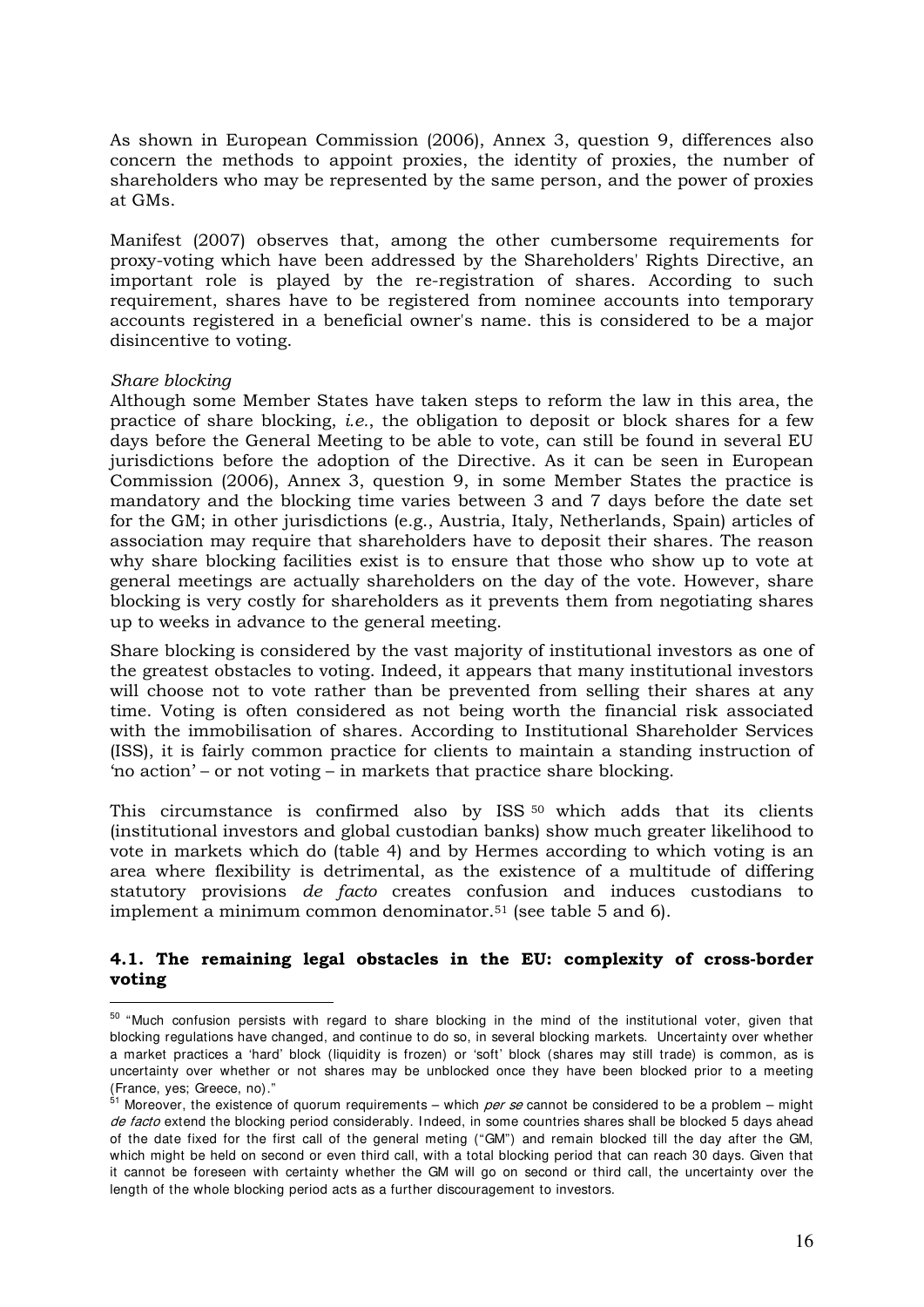Investors in European listed companies face particular problems if they reside in countries other than where the company is registered. Nowadays, investors typically hold their shares in securities holding systems through accounts with securities intermediaries, who, in turn, hold accounts with other securities intermediaries and central securities depositories in other jurisdictions. These cross-border chains of intermediaries cause particular problems in the process of communicating with and actual voting by - such shareholders.

Because of the existence of cross-border chains of intermediaries, cross-border voting usually requires the recourse to global custodian banks (or their proxy vendors), who in turn must engage proxy-related services from its network of local market sub custodians. Resulting local fees are typically passed through the global custodian to the underlying institutional voter or beneficial owner. Moreover, many local markets have specific voting requirements that incur additional fees.

According to Manifest (2007), the chain approach used to vote shares in European companies is a major source of complexity in the proxy voting process; it is timeconsuming and prone to errors as a result of the large number of different participants. On the other hand, Manifest stresses that full audit trails are not available in any European market, so that in the chain approach to voting, there is no process that would enable a voting service provider to provide an institutional investor with the feedback that the votes reached the issuer.

#### **4.2 Obstacles to proxy voting in the US**

Most of the impediments to vote by proxy at shareholder meetings do not apply in the US. As observed by Capital International, <sup>52</sup> US issuers determine voting eligibility using a record date and distribute comprehensive information to shareholders well in advance of the meeting, and shareholders are also allowed to vote until the day prior to the meeting date by paper or electronic means, without the need to attend or send a representative to meetings in order to exercise their rights. The Proxy distribution business is effectively monopolised by one company, Broadridge,53 that distributes materials and collects votes on behalf of issuers.

On the other hand, US shareholders' vote seems to have a more limited reach than in the EU. As we have seen above, the monitoring model assumes that directors always act according to the shareholders' interests and that shareholders should have the possibility to monitor directors. However in the US shareholders have less power to direct board directors than in the EU. According to Bebchuck the "franchise", i.e. the sovereign power of shareholders is "an illusion."<sup>54</sup>

In the US system shareholders are allowed to vote in a specified and rather restricted set of circumstances. Shareholders are allowed to vote <sup>55</sup> mainly on director election, mergers and other extraordinary transactions, and in some cases on director self dealing transactions and executive compensation.56 The conclusion is that in the US shareholders who wish to influence management voting decisions must do so mainly through their vote for the board of directors. As observed by

<sup>-</sup><sup>52</sup> Information disclosed to the authors.

<sup>53</sup> www.broadridge.com

<sup>54</sup> Lucian Ayre Bebchuck, The Myth of the Shareholder Franchise, supra note 7.

<sup>55</sup> By State law, tax law, and stock exchange rules.

<sup>56</sup> See Kahan and Rock (2007a), p. 4 and Clark (1986), section 3.1.1.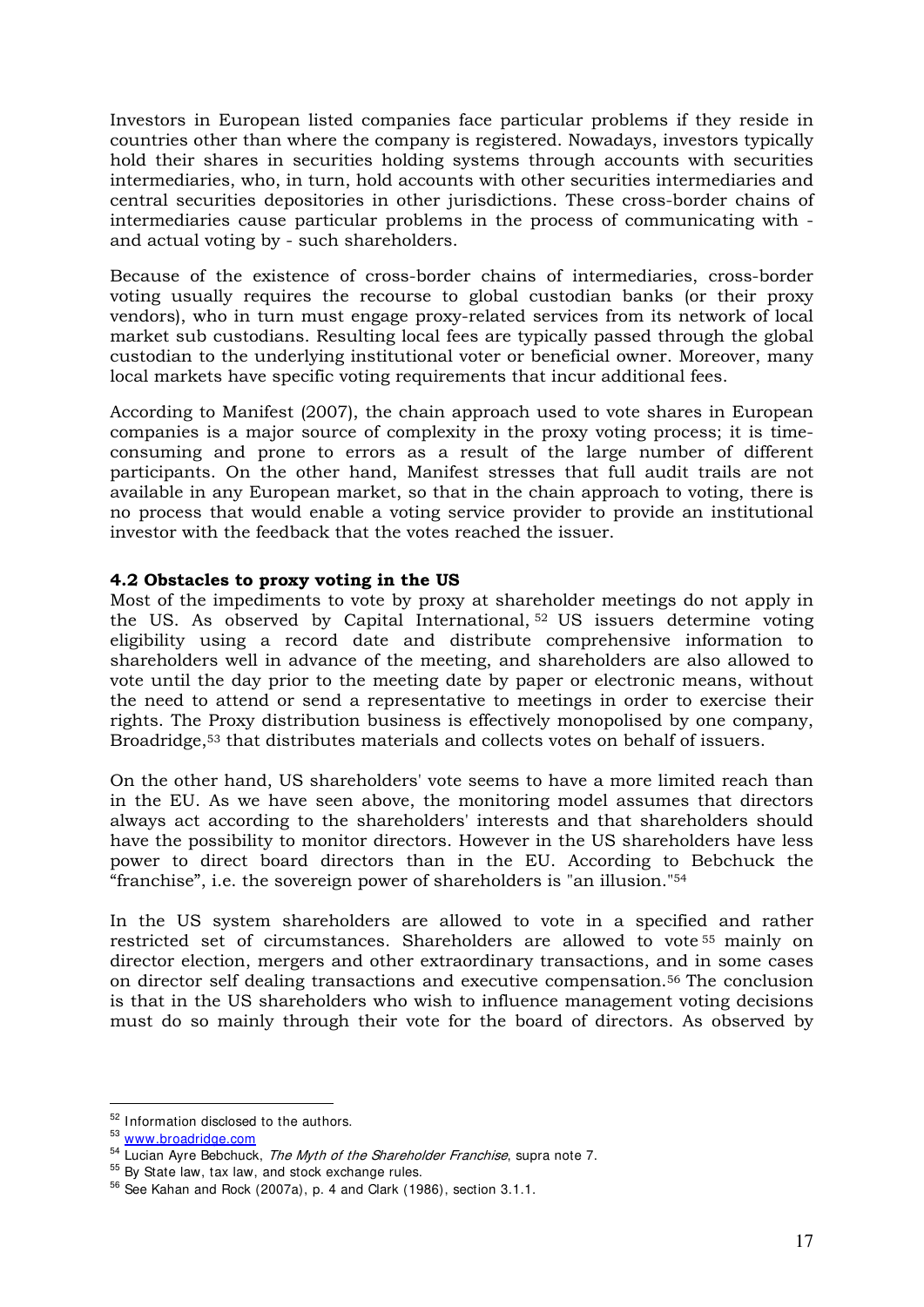Kahan and Rock (2007a), more and more director elections have become central also in takeover contest:<sup>57</sup>

#### **4.2.1 The role of the SEC in restricting the effectiveness of shareholder proxy vote**

An important role in the definition of shareholder voting rights in the US falls on the SEC. In particular, the Security Exchange Act, among other things, gives the SEC the authority to discipline the modalities of shareholder access to proxy voting.<sup>58</sup>

A prudent stance of the Sec vis-à-vis shareholder voting rights is deemed by Georgeson (2007b) evident in the case of the NYSE proposal to amend its Rule 452. NYSE Rule 452 allows brokers <sup>59</sup> to vote on certain "routine" proposals if the beneficial owner of the stock has not provided voting instructions to the broker at least 10 days before a scheduled meeting. The NYSE has amended Rule 452 a number of times since its adoption in 1937, and the rule identifies a number of items that are considered "non-routine" so as not allow the broker to vote on any proposal that substantially affects the rights of shareholders. The proposal, filed on 24 October 2006, subject to approval by the SEC, provides that the election of directors be considered as "non-routine" for all shareholder meetings held on or after Jan. 1, 2008.60 According to Georgeson (2007b), the SEC has been "not so swift" in approving NYSE rule modifications.<sup>61</sup>

The central point of the debate lies today in the way the SEC has made use of its power to give shareholders access to the issuer's proxy statement, particularly in connection with the nomination of directors.<sup>62</sup> Over time the SEC has maintained

<u>.</u>

<sup>57</sup> Kahan and Rock (2007a), p. 2: "Delaware law, by upholding the poison pill, has channelled the decision into the annual meeting. The prevailing mode of hostile acquisitions has become a bid coupled with a proxy contest so as to replace the directors and remove the poison pill."

<sup>58</sup> See http://www.sec.gov/about/laws.shtml# secexact1934 : "The Securities Exchange Act also governs the disclosure in materials used to solicit shareholders' votes in annual or special meetings held for the election of directors and the approval of other corporate action. This information, contained in proxy materials, must be filed with the Commission in advance of any solicitation to ensure compliance with the disclosure rules. Solicitations, whether by management or shareholder groups, must disclose all important facts concerning the issues on which holders are asked to vote." The text of the Securities Exchange Act of 1934 is available at: http://www.sec.gov/about/laws/sea34.pdf

<sup>59</sup> As reported by Kahan and Rock (2007a), p. 9-10, in the US brokers, together with banks, act as custodians on behalf of their beneficial owners. Brokers and banks hold the shares through accounts at the Depository Trust Company.

<sup>60</sup> http://www.nyse.com/press/1161166307645.html

<sup>&</sup>lt;sup>61</sup> Among the other matters that the current NYSE Rule 452 considers routine is an uncontested" election of a company's board of directors. Rule 452.11(2) defines a "contest" as a matter that "is the subject of a countersolicitation, or is part of a proposal made by a stockholder which is being opposed by management." According to Black (1990), p. 560-61, "under New York Stock Exchange (NYSE) rules, stock brokers who hold shares in street name for their client can vote those shares on routine matters unless the client gives them voting instructions at least 10 days before the meeting. They can't vote shares if they know of a contest, nor of a merger or other matter 'which may affect substantially the rights of privilege of such stock'. Operating under this vague standard, the NYSE lists in a weekly bulletin the matters on which member firms may vote client shares. Brokers invariably vote client shares promanager....The NYSE staff can be also incredibly ignorant; it has more than once authorized a promanager vote despite a well-publicized proxy fight." In April 2005, the NYSE set up a Proxy Working Group (the group) to review the proxy voting process. The group has issued in 2006 a report and recommendations (NYSE 2006). In light of the importance of the role of directors in corporate governance matters, the group believed the election of directors can no longer be considered a "routine" matter, and for this reason brokers should not be allowed to vote uninstructed shares for such elections. The group recommended that Rule 452 be amended to make voting on directors a non-routine matter.

<sup>62</sup> Gordon (2008), p. 7.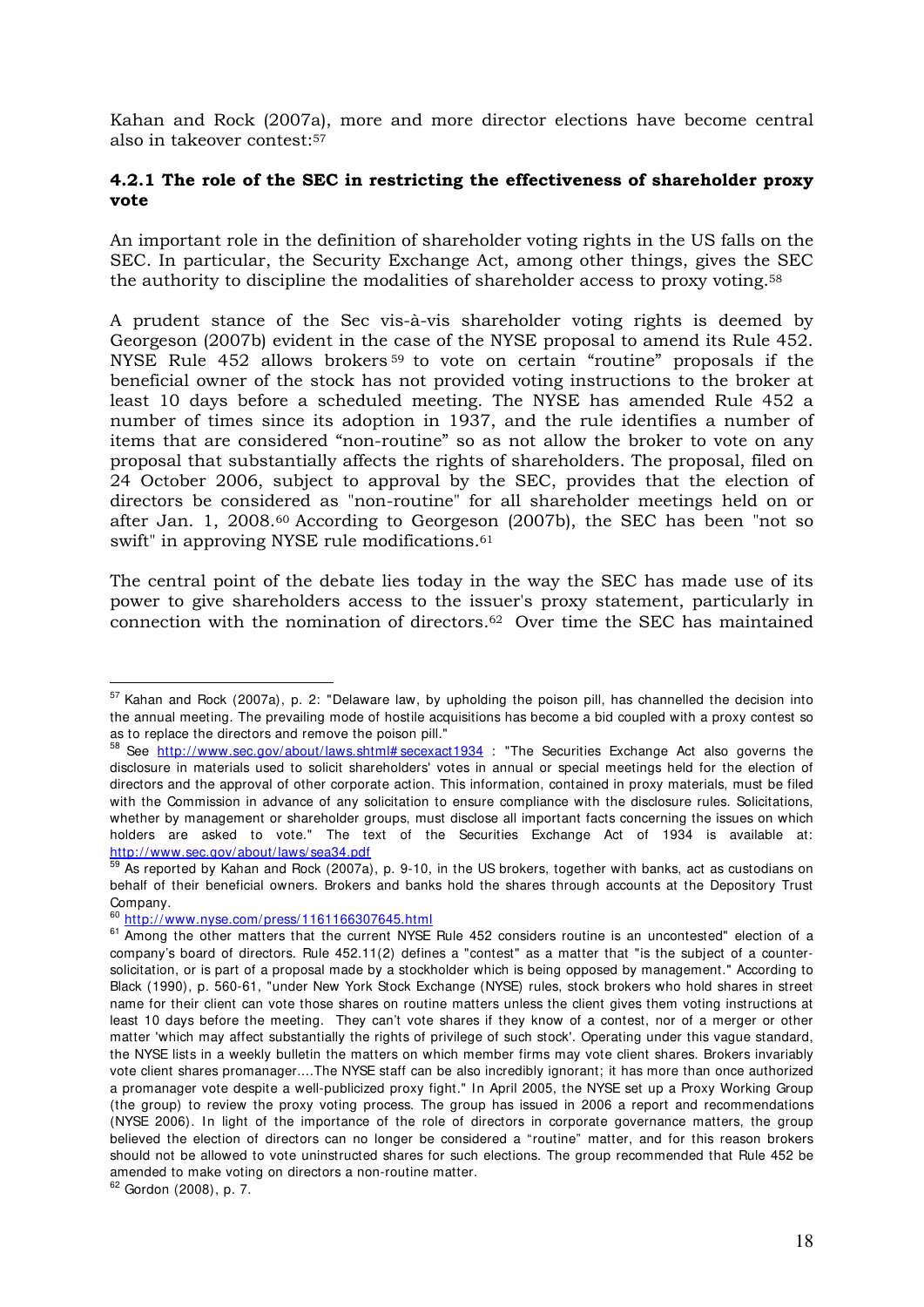that the shareholder proposal<sup>63</sup> cannot relate to a particular election of directors,  $64$ with the effect of "ruling out a low-cost mechanism for a shareholder insurgent to reach fellow shareholders in a director election".<sup>65</sup>

The consequence is that if a shareholder wants to present an alternative list of directors, she has to put in place a proxy (shareholder) solicitation at her own expenses.<sup>66</sup>

As reported by Anabtawi and Stout (2008)<sup>67</sup> the SEC recently solicited comments on a profound rule change that would have allowed a dissident shareholder holding at least 5% of outstanding equity to propose a bylaw change that would allow the dissident to include its own director nominees in the company's proxy solicitation materials. However, the SEC eventually decided not to adopt this version of the rule.

As stressed by Gordon (2008),<sup>68</sup> having access to the issuer's proxy statement does not just mean important cost savings. It also means that the shareholder proponent is not subject to the disclosure obligations of a party who is formally soliciting proxies. Moreover, the ownership requirements to make a shareholder proposal are low, in some cases as little as 2000 USD in shares held for one year.

As for the justification of such a position on the part of the SEC, one possibility is that the SEC wants to prevent an ever-present threat of a director election contest which would disrupt company management.<sup>69</sup> Another reason has recently been spelled out by directly by the SEC

According to SEC Chairman Christopher Cox, the shareholder base in the US is made of diffuse share ownership and a "very large retail component", something which explains why the US regulators tend to focus on auditing standards and internal controls as a first measure of shareholder protection against possible managerial abuses.<sup>70</sup>

However, as it can be seen from Table 20, in the US more than 60% of total shares are today held by institutional investors. As observed by Black (1990)71 and Gordon (2008),72 instead of millions of dispersed retail investors, the US public companies are increasingly controlled by hundreds or thousands of financial intermediaries. Such institutional actors are able to coordinate their voting rights at much lower cost.

Finally and perhaps contradictorily, as observed by Gordon (2008), the SEC at the same time also acknowledges the need "to strengthen the proxy rules to better

 $63$  SEC rule 14a-8, the shareholder proposal rule, allows security holders to have their own proposals for action at a forthcoming shareholder meeting included in the management's proxy statement at the company's expenses. See Clark (1986), p. 371-3.

<sup>&</sup>lt;sup>64</sup> Security Exchange Act Rule 14a-8(i)(8), permits a company to omit from its proxy materials any proposal that "relates to an election for membership on the company's board of directors or analogous governing body."

<sup>65</sup> Gordon (2008), p. 7.

<sup>66</sup> SEC rule 14a-7, see Clark (1986), p. 370-1.

<sup>67</sup> P. 34.

<sup>68</sup> P. 5-6.

<sup>69</sup> Gordon (2008), p. 7. <sup>70</sup> ECGI (2007).

<sup>71</sup> P. 567.

<sup>72</sup> P. 4.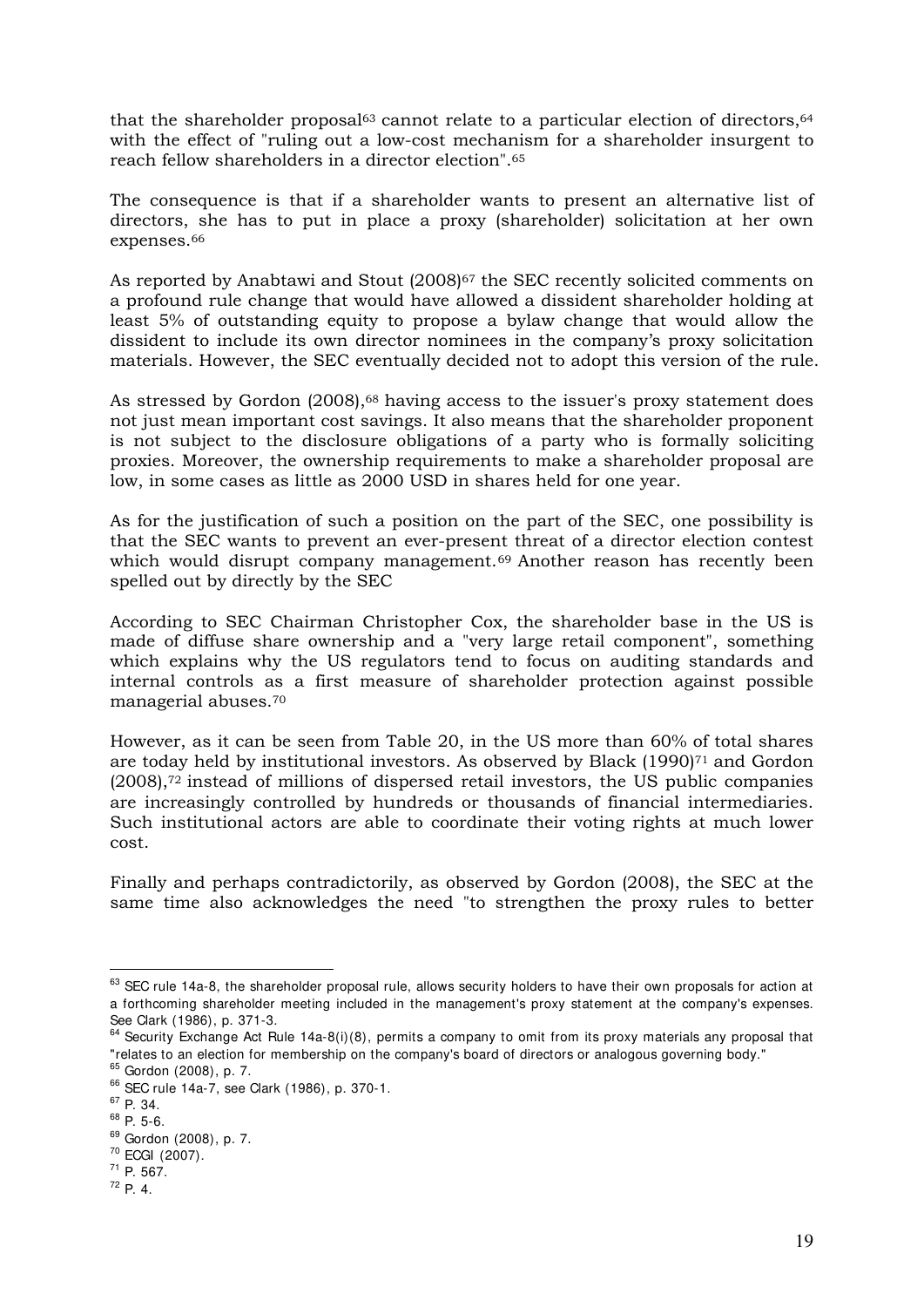vindicate the fundamental state law rights of shareholders to elect directors" by promising to reopen the discussion in 2008.<sup>73</sup>

## **4.2.2 Recent easing of SEC restrictions on shareholder proxy voting**

Notwithstanding its prudence vis-à-vis shareholder voting rights, the SEC in recent times the SEC has eased certain restrictions to voting rights, or rather to giving shareholders access to the agenda of shareholder meetings. Apart from the evolution of SEC regulatory approach concerning consultation among institutional investors (see below par 5.2.5), the recent introduction by the SEC of notice and access to proxy materials on the Internet might reduce in the short term coordination costs among institutional investors to present proxy solicitations.<sup>74</sup> According to Georgeson (2007b), the interest of this innovation concerns mainly voting in companies with a large institutional shareholder base. The author also signals that the switch to majority voting and the introduction of the Notice and Access rule might determine in the short term complications in the process of solicitation.

## **4.3. Shareholder voting rights in the EU and the US**

As we have seen in the previous paragraph, in the US access to proxy voting for institutional investors has been relatively easier compared to the EU. Second, the Shareholders' Rights Directive which is supposed to be adopted by the EU Member States by July 2009, should remove a significant part of the legal obstacles to proxy voting in the EU. We have also seen that in the US the effectiveness of shareholder voting is limited by State legislation and SEC regulation. Moreover, in several important respects the US corporate law system restricts shareholder power compared to EU Member States. In particular, as observed by Bebchuk (2005, p. 836), in the US all major corporate decisions must be initiated by the board. The only way for shareholders to introduce a new corporate decision is by rejecting incumbent directors with a team that is expected to make such a change. As it can be seen from Table 25, in the US amendments to corporate charters, approvals of mergers and sale of company assets can only be done through board initiative, differently from what happens in the UK, Italy, France and Germany. Decision on dividend distribution in the US belongs exclusively to the board, something which happens in Germany, in Italy (but only in case of very rarely used two-tier boards) and which does not happen in the UK. Even for removal of directors the situation is less favourable for investors in the US than in the UK, Italy, and France, where shareholders can request at any time a vote.

The conclusion is that national legislation in the EU seems to give shareholders more voting power. Ferrarini (2005, p. 22-3) observes that already in 1998 the Italian legislator strengthened the powers and responsibilities of the board of auditors (collegio sindacale) so as to make it functionally similar to an audit committee made up of non-executive directors. The legislator also gave 5% of shareholders the power to sue directors for damages caused to the company. A very important innovation was also the introduction, as observed by Bianchi and Enriques (2001), of a blocking minority of 25% of voting rights.

Finally, as observed by Ferrarini (2005), it is also important to take into account the quality of law enforcement. La Porta et al. (2003) find a low level of private and public enforcement of securities laws in Italy and France, something which is confirmed for Italy by Ferrarini (2005, p. 26-7).

<sup>-</sup><sup>73</sup> http://www.sec.gov/news/press/2007/2007-246.htm

<sup>74</sup> Gordon (2008), p. 12ss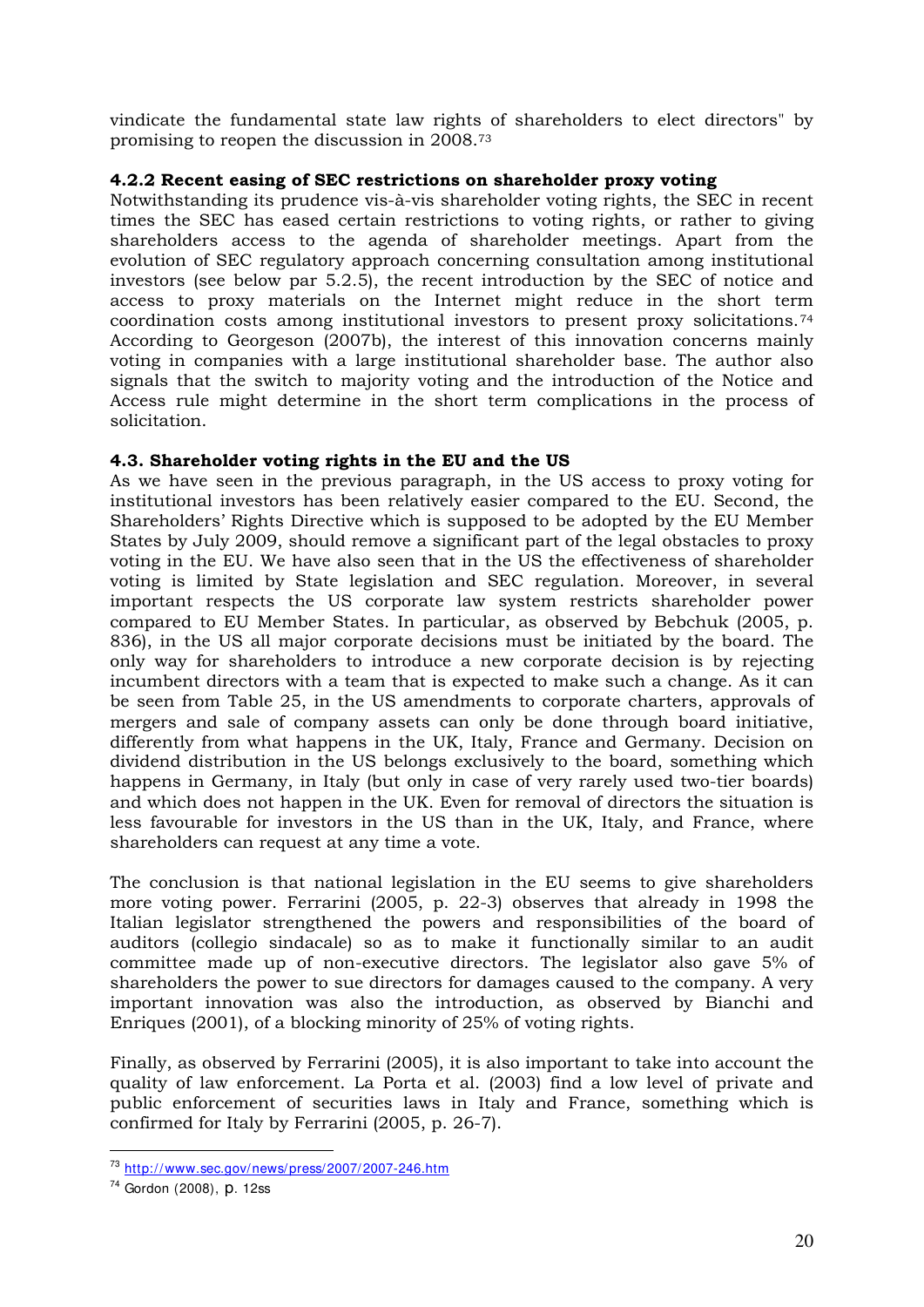#### **V CONFLICTS OF INTERESTS AND SHAREHOLDER ACTIVISM**

In this section we examine whether conflicts of interest might limit institutional investors' activism at the expenses of institutional investors' clients.

As observed by Gillan and Starks (2007),75 institutional investors "may be reluctant to undertake activism against other corporations, particularly those with which the sponsoring company does business. Because of business relations with the corporation, some institutional investors may feel compelled to vote with management even though such behaviour runs contrary to their fiduciary interests." The problem is potentially more important the more diversified the interests of the investor (Rothberg and Lilien 2006, p. 160). According to Kahan and Rock (2007b, p. 24-6), in the US mutual funds affiliated with a financial institution may be reluctant to amtagonize present or future clients of their parent company, while for large unaffiliated funds the management of corporate pension plans are an important source of revenues. The authors also observe that fund management companies only profit modestly from activism due to their portfolio diversification, so that even modest conflicts of interest might dissuade them from pursuing an activist strategy. As for pension funds, sources of conflicts of interest stem from their trustees being elected from politicians and being tempted to pursue political ends, rather than maximization of investment returns. The latter point might also hold in the EU. For instance the Italian legislative framework attributes control on the shareholder voting rights for the shares owned by pension funds to trade unions (together with employers' representatives), which might be tempted to make use of such rights following their own political agenda rather than the maximization of returns.76 Finally, hedge funds seem to be less concerned by conflicts of interest. According to Kahan and Rock (2007b, p. 33) most hedge funds are independent investment vehicles not affiliated with any other institutions and they do not manage companies' defined contribution plans.

On the empirical side, Romano (1993) investigated whether US public pension funds are more effective monitors of management because they vote their own shares, while private pension funds usually delegate their voting to external managers. However, in her empirical study Romano finds no evidence to support this hypothesis. Along the same line, two studies surveyed by Gillan and Starks  $(2007)$ <sup>77</sup> also suggest that funds are no more likely to vote with management at client than non-client firms.

As for the EU, there are signs that, at least in some Member States, conflicts of interest might discourage institutional investors from voting their portfolio shares. De Rossi et al. (2008)<sup>78</sup> report that the Italian mutual funds owned by banks and insurance companies have about 85% market share. The boards of such funds are made mainly of directors who are also executives in the controlling bank or insurance company, while the number of independent directors sitting on such boards is very low, and sometimes nonexistent. Such potential conflicts of interest seem to translate in a low voting turnout by Italian mutual funds. According to Consob (2007) the Italian mutual funds have a very low voting turnout at the shareholder meetings of their listed portfolio companies.

<sup>-</sup> $^{75}P. 13$ 

 $^{76}$  Legislative Decree 5 December 2005, n. 252, (Official Journal 13 December 2005 n. 289 S.O. n. 200), art. 8c). the Decree is available at: http://www.covip.it/documenti/PDF/LeggiDecreti/Decreto% 20252.pdf <sup>77</sup> P. 24.

<sup>78</sup> P. 23-25.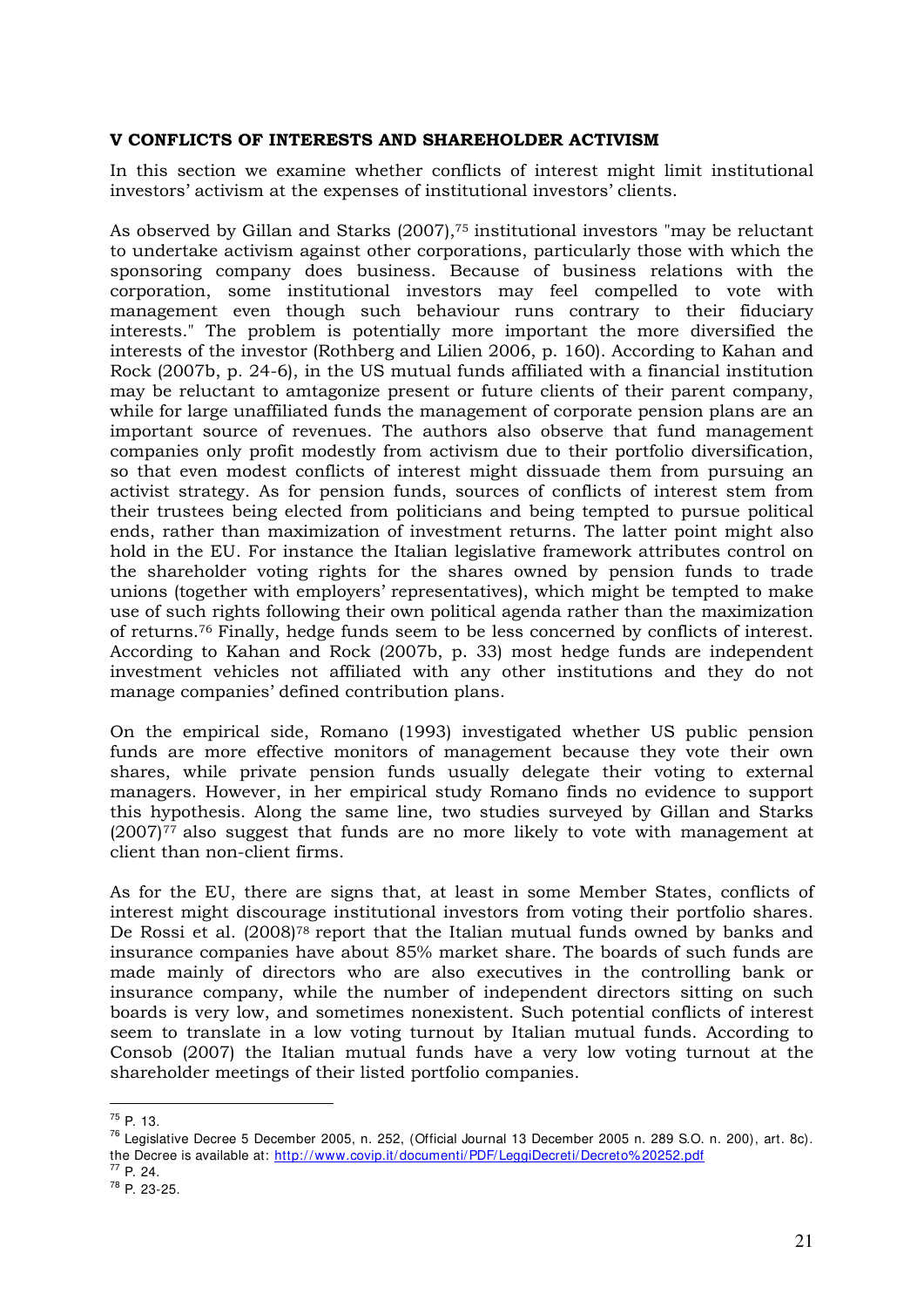## **VI. ACTING IN CONCERT**

The purpose of this section is to examine the economic obstacles to institutional investor coordination and to identify the cases in which the legal discipline of acting in concert might constitute an obstacle to institutional investor activism.

#### **6.1. Economic obstacles to minority shareholder coordination**

Proxy fights and in general acting in concert are not common and often fail because of shareholders' passivity. The passivity of dispersed shareholders is a tipical "collective action" problem in a twofold meaning. First all all, it is possible that spending 10 an investor could obtain 20. In this case the collection action problem is that each shareholder hopes that other shareholders act on behalf of every shareholder. Shareholder activism has the characteristic of a public good. Second, for a shareholder it may be rational to behave in a way of apathy bacause she has to spend ten dollars to obtain five. But if every one acts, each shareholder would obtain twenty. Also in this case there is a problem of collective action because activism is a public good. However, the possibility of acting in concert without restrictions helps to overcome the collective action problems: in the first case because expenses per shareholder are lower; in the second case because there is an earning per shareholder. The result is that, as reported by OECD (2007d, p. 3), capital markets around the world are increasingly dominated by institutional investors that often adopt passive investment strategies. Such trend is also encouraged by prudential regulation that limits the share of equity held in a company by some institutional investors. In this respect, Bianchi and Enriques  $(2001)$ <sup>79</sup> observe that the only way for institutional investors that invest in the index is to coordinate their efforts. However, Kahan and Rock (2007b, p. 15-16) observe that mutual funds and pension funds are forced by regulatory constraints, portfolio diversification and other factors to a "passive" form of activism focused at changes in corporate governance rules (instead of specific company decisions) spread over a number of companies, and further limited by the fact that shareholder resolutions in the US are usually not binding.

Gillan and Starks (2007) survey two studies on investor activism showing that an important obstacle to proxy proposals in the US is the difficulty of persuading other institutions to agree on unified proxy strategies.<sup>80</sup>

Sometimes a coalition of istitutional investors can go as far as to publicly undertake to remove a board of directors. One such case was widely covered by the press: it was the case of the UK Tate company. Tate management was accused to manage the company in an inefficient way. The chief executive and founder of the company owned a 23% block and believed that he could win a vote at a special shareholders' meeting. Norwich Union, which held 5% of Tate's share intevened in the dispute and after negoziations chief executive was substituted by a manager closely associated with the former chief executive. Norwich Union's chief investment officer was also the chairman of the Institutional Shareholders's Committee. He quickly made a coalition with two othe institutional investors, but one soon dropped out. Norwich Union assembled proxies from 40% of Tate's shareholders, called an emergency meeting, and voted the board out of office. The interesting aspect is that Norwich Union and the other institutional investor who joined the action found themselves with a 60,000-pound bill for solicitors' service. No other shareholder

<sup>-</sup> $79$  P. 10.

<sup>80</sup> P. 14.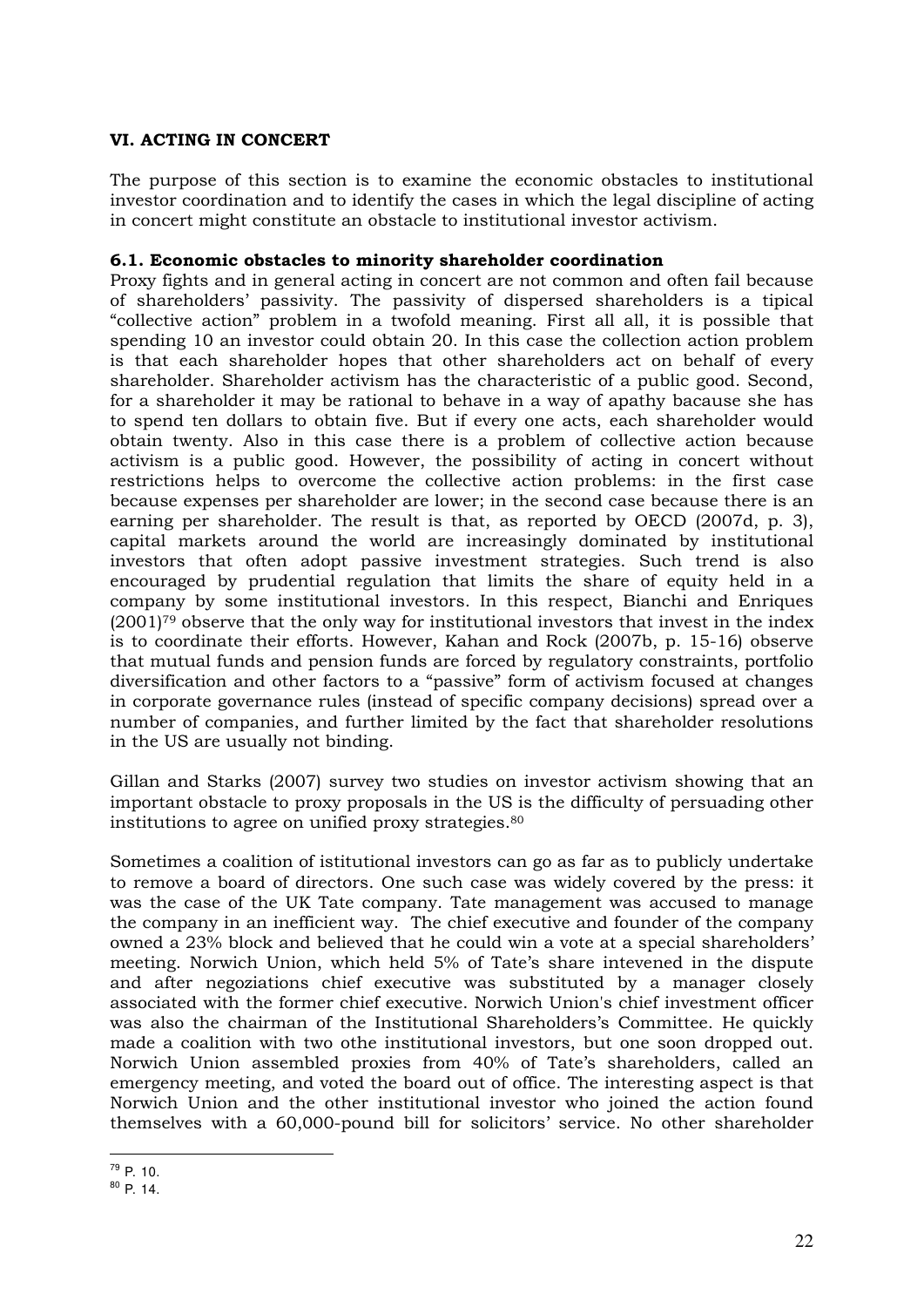accepted to share the expenses. It was a tipical case of free riding.<sup>81</sup> From the example it emerges that in order to have successful activism the private benefits must be higher than the benefit appropriated by the free riders, which means that coordination costs increase the cost of activism and reduce the number of proxy campaigns. The answer seems to be that shareholder activists should have more important stakes in the companies in which they are active. Hedge funds are not constrained in their shareholding levels by regulation. Georgeson (2007b) reports an increase in the number of proxy fights (proxy contests) in the US in the last ten years and attributes such increase mainly to hedge funds. Evidence surveyed by Gillan and Starks  $(2007)^{82}$  also reports a sharp increase in proxy contests between 2003 and 2005 attributable mostly to hedge funds. Kahan and Rock (2007b) observe a complementarity between hedge funds and "traditional" institutional investors who lack the means to initiate proxy fights and other activist practices but who can support them.<sup>83</sup> Such activism, which is directed mainly at short-term shareholder value enhancement (M&A included), seems to have produced also more long-term effects in persuading companies to give up strong takeover defense profiles. According to OECD (2007d, p. 1), activist hedge funds and private equity firms could help strengthen corporate governance practices by increasing the number of investors that have the incentive to make active and informed use of their shareholder rights. The existence of a significant interest on the part of such investors allows them to establish alliances with other hedge funds (the "wolf-pack approach") so as to seek the active free riding by pension funds and mutual funds through several means, for instance contacts with proxy advisory firms (see below chapter 9.1) and institutional road shows. For the moment the success rate of such investors is quite impressive (OECD 2007d, p. 5), although the proliferation of activist hedge funds might determine in the near future difficulties in ensuring for such investors above-average returns (Georgeson 2007b). The consequence might be an increase in the hedge fund effort to sustain short term gains by creating more fights.

The collective action problem has an impact equally in the US and in Europe, although as we have seen hedge funds seem for some reason to be less active in the EU than in the US. Another economic obstacle to shareholder activism is represented by the existence of strong controlling shareholder blocks. The problem seems to be particularly important in continental Europe, where, as we have seen above (par. 3.8) controlling blocks and in general the weight of the first shareholder is particularly relevant.

#### **6.2. Legal obstacles to acting in concert in the EU and the US**

As observed by OECD (2007a, p. 57-9), many investors, including hedge funds, sometimes engage in parallel behaviour, mimicking each other's investment decisions and use of their shareholder rights. While according to the OECD such behaviour is not only not reprehensible but is part of an institutional investor's duty to monitor market developments on behalf of its clients, in some cases national legislations in the EU and in the US establishes limits to concerted shareholder action.

<sup>-</sup><sup>81</sup> Bernard S. Black and John Coffee, Hail Britannia?: Institutional Investor Behavior under Limited Regulatuion, 92 Mich. L. Rev. 1999, 2042-2043 ( 1994).

 $82$  P. 31.

<sup>83</sup> The authors also observe that besides the possibility to concentrate their assets on specific targets, hedge funds have further advantages with respect to "traditional" institutional investors such as their charging significant incentive fees and aiming at hig absolute returns instead of returns relative to a benchmark.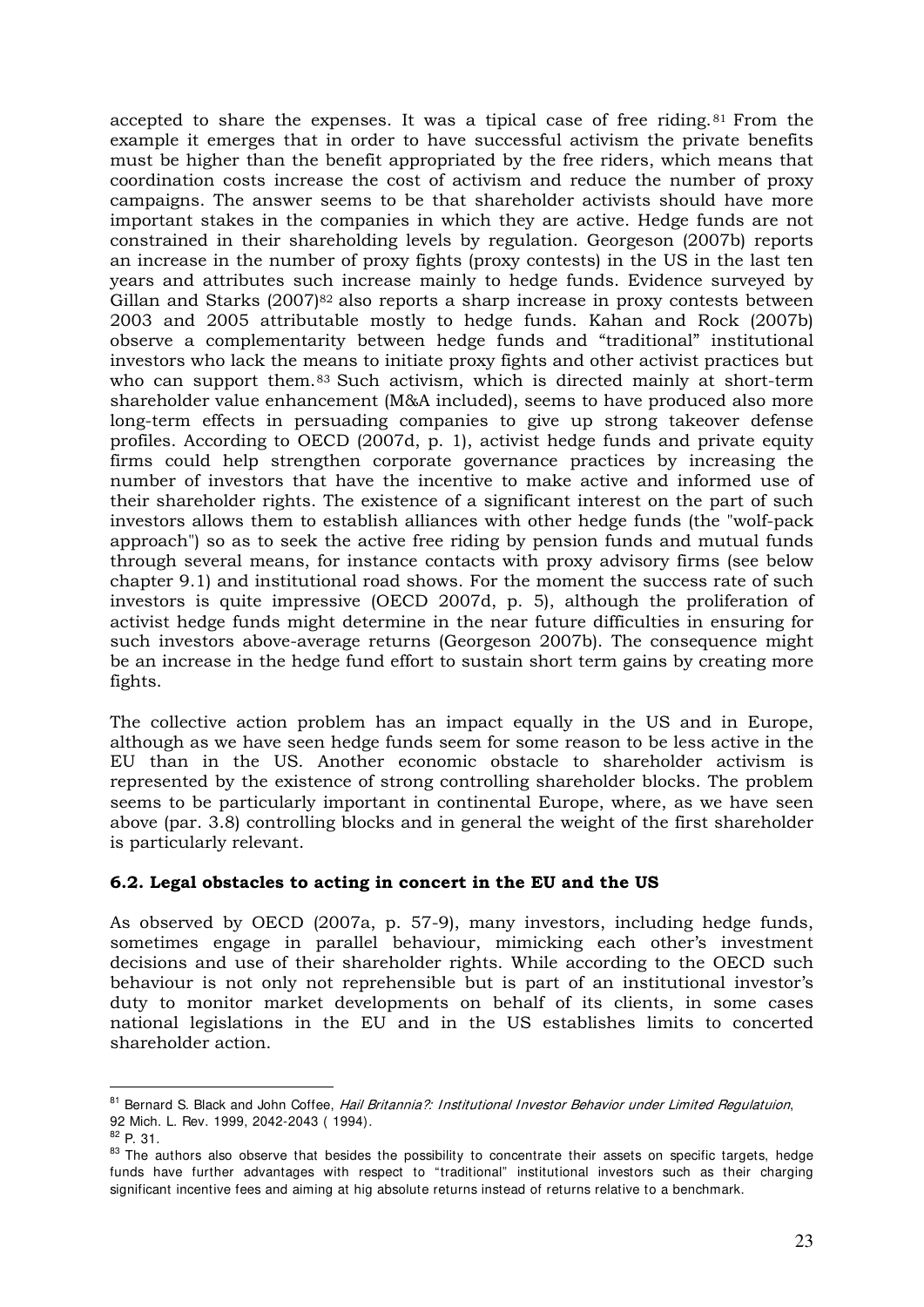In the EU one of the core provisions of the Takover Directive<sup>84</sup> is the so-called mandatory bid rule (MBR). It requires a person or persons acting in concert who acquire a certain percentage of a company's voting rights giving them control of that company to make a full takeover bid for all remaining shares at an equitable price. This obligation aims at protecting the interest of minority shareholders and provides them with a right to leave the company on fair terms once the controlling shareholders change.<sup>85</sup>

The Directive defines acting in concert (art.  $2.1 \text{ d}$ )<sup>86</sup> as persons cooperating with the offeror or the offeree on the basis of an agreement aimed at either acquiring control of the offeree company or at frustrating the successful outcome of a bid. Further to the presumption of the Directive that the acquisition of a certain percentage of voting rights (defined usually at  $30\%$  at national level)  $87$  confers control, the Directive does not provide a unified definition for the concept of control which in turn is used by the Directive for the definition of acting in concert. Such a detailed definition is then provided by Member States. As a consequence, given the absence in the Directive of predetermined criteria for distinguishing acting in concert from corporate governance activism, different rules and standards apply which might lead to legal uncertainty. Hermes<sup>88</sup> remarks that the regulations of some Members State currently do not differentiate control-seeking actions from the co-operation of institutional investors aiming at developing a shared message to companies. Hermes estimates that the lack of clarity implies costs representing 3-27% of the total costs for active ownership activities

## **6.2.1 Germany**

The German takeover act (the Securities Acquisition and Takeover Act, or *Wertpapiererwerbs- und Übernahmegesetz*, "**WpÜG**") was adopted in 2001 by the German Parliament and is in force since January 1st 2002.

#### *The Acting in concert under the terms of the Takeover Act of 2002*

Among other things, the law contains a provision on the acting in concert. According to §30 sec. 2 of the German Takeover Law (Wertpapierubernahmegesetz - WpÜG), the obligation of launching a mandatory offer applies as well to the persons with whom the shareholder trespassing the 30% threshold coordinates his voting conduct. The provision in question deems shareholders to be acting in concert whenever they coordinate "in any other way". Two jurisprudential rulings on the subject have clarified the meaning of the law with respect to the acting in concert.

In 2004 a ruling from a regional German Appeal Court provided an interpretation for the meaning of the "any other way" formulation.89 The decision was based on two central aspects. On the one hand the court stated that the main feature of

<sup>-</sup><sup>84</sup> Directive 2004/25/EC of 21.04.2004 on takeover bids. The text of the Directive is available at: http://ec.europa.eu/internal\_market/company/takeoverbids/index\_en.htm# legislation

<sup>&</sup>lt;sup>85</sup> On the debate about the effectiveness of the so-called Mandatory Bud Rule in protecting minority shareholders see Enriques (2004) and Sepe (2007).

<sup>&</sup>lt;sup>86</sup> Art. 2.1.d: "persons acting in concert» shall mean natural or legal persons who cooperate with the offeror or the offeree company on the basis of an agreement, either express or tacit, either oral or written, aimed either at acquiring control of the offeree company or at frustrating the successful outcome of a bid;"

<sup>&</sup>lt;sup>87</sup> See the report published by the European Commission in February 2007 on the adoption of the Directive by EU Member States at: http://ec.europa.eu/internal\_market/company/takeoverbids/index\_en.htm# legislation

<sup>88</sup> Answering to the questionnaire distributed by European Commission (2006).

<sup>89</sup> The OLG Frankfurt, in its decision, rejected the assumption of acting in concert (and therefore the triggering of a mandatory offer) against two shareholders tied to each other by a strategy paper concerning the rehabilitation of the company in which they reached a holding of 40% in share capital.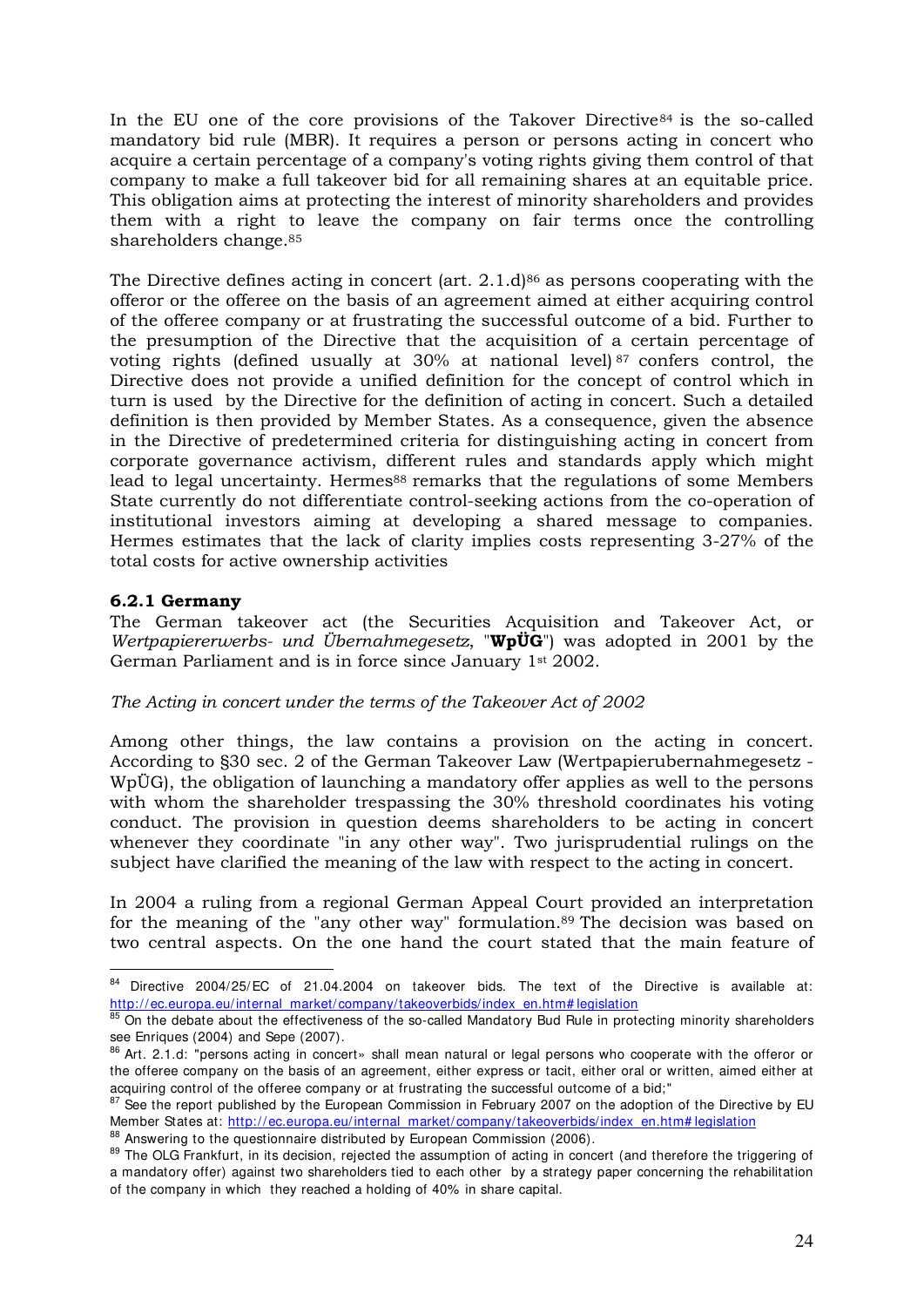acting in concert is the intentional cooperation of the shareholders with the aim of a continuous and co-ordinated use of voting rights. Moreover, such coordination has to be part of a sustained and continued connection. The second important aspect of the decision lies in the fact that the Court required the German financial supervising Authority (BAFin) to prove the existence of such an agreement against the involved shareholders in the relevant case. A mere suspicion of an agreement is not sufficient.

In September 2006 the highest German court, the Bundesgerichtshof, provided an interpretation of the acting in concert as relating only the coordination of the shareholders at the general meeting (GM) itself. <sup>90</sup> On the other hand, elections conducted in the supervisory board are not subject to section 30, par. 2 of the WpÜG. The judges argued that supervisory board members are obliged to serve the interests of the company and are neither representatives of the shareholders nor subject to any instructions by them.

The meaning of the acting in concert under the terms of the German Takeover Act of 2002 according to the interpretation given by the German Courts is then rather restricted, since it only covers agreements among shareholders at the GM. Moreover, such coordination has to be part of a sustained and continued connection.

Finally, as demonstrated by the case Deutsche Börse AG in 2005, the coordinated acquisition of shares by several shareholders is not sufficient evidence under the Takeover Act to demonstrate the existence of acting in concert.

## *The Acting in concert according to the draft amendment to the Takeover Act of 2002*

The German Federal Ministry of Finance, mandated by the Federal Government, prepared in September 2007 a draft bill called "Risk Limitation Act"91 which is supposed to come into force in Spring 2008. The draft legislation contains, among other things, an amendment to the Takeover Act of 2002 which enlarges the scope of acting in concert, and an amendment to the Securities Trading Act (*Wertpapierhandelsgesetz*, "**WpHG**")92.

a) The new proposed definition of acting in concert

As for the new proposed definition of acting in concert, the draft legislation intends to extend the definition of acting in concert to cover not just the agreements among shareholders having as an object the coordinated exercise of voting rights at the GM.

Second, the new proposed law extends the acting in concert also to "coordinated conduct" as long as the parties involved "agree to cooperate in a manner that is qualified to influence the target company's entrepreneurial direction permanently or considerably."<sup>93</sup>

<sup>-</sup>90 II ZR 137/05 of 13 September 2006.

<sup>91</sup> German Ministry of Finance, Referentenentwurf für ein Begrenzung der mit Finanzinvestitionen verbundenen Risiken, Bearbeitungsstand: 13.09.2007

<sup>&</sup>lt;sup>92</sup> The English version of the act is available at: http://www.bafin.de/gesetze/wphg\_en.htm# p21 and at: http://www.bafin.de/cln\_006/nn\_721176/SharedDocs/Aufsichtsrecht/EN/Gesetze/wpueg\_\_en.html?\_\_nnn= true The draft of a Risk Limitation Act which is still under discussion in Parliament is published under http://dip21.bundestag.de/dip21/brd/2007/0763-07.pdf

<sup>93</sup> Ibidem. The draft law specifies that coordinated conduct "in individual occasions" is exempted.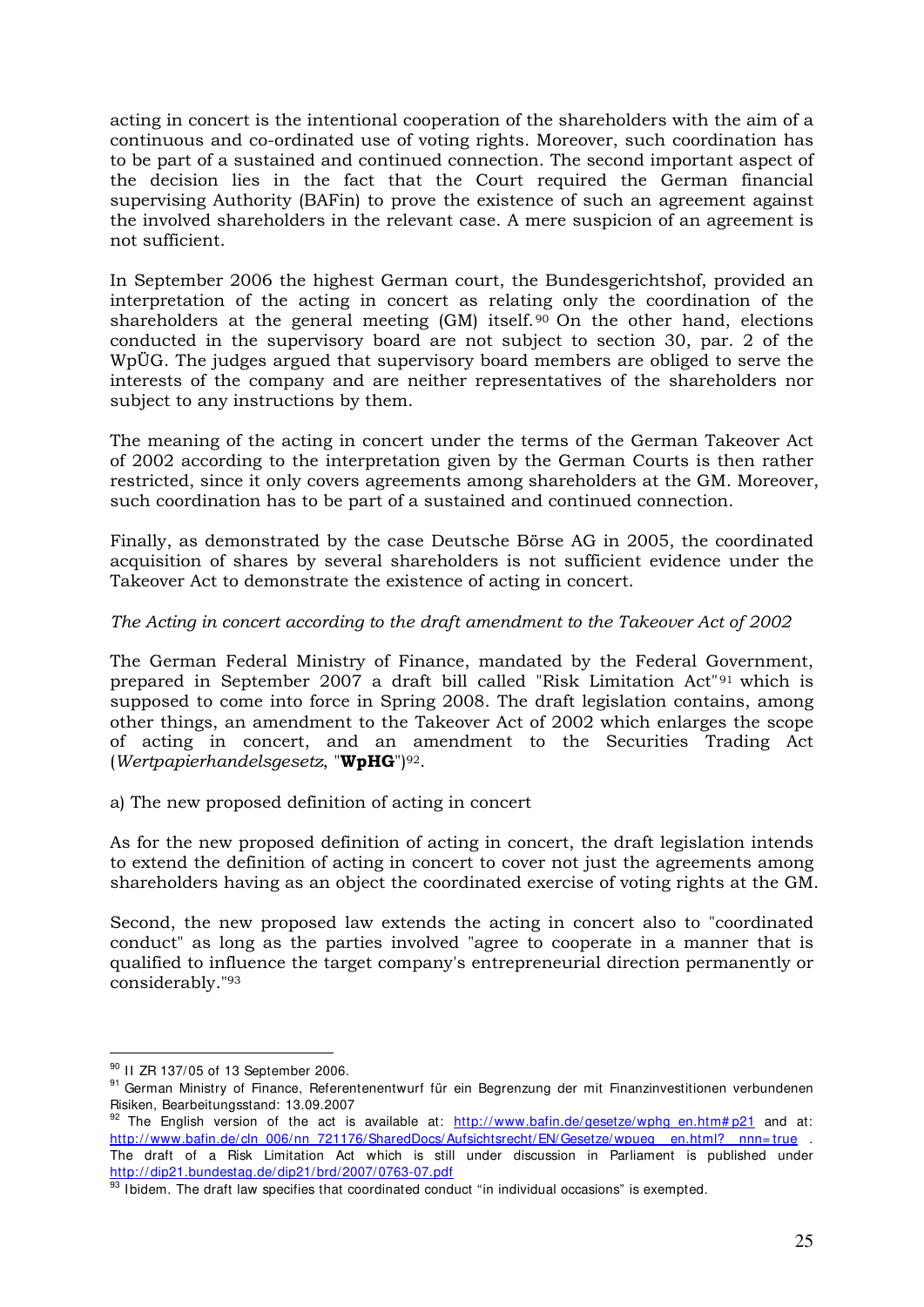The draft bill provides an exception to this last provision. Agreements having as an object the composition of the supervisory board and the appointment of its chairperson do not fall within the definition of acting in concert on condition that the new members of the board and/or the new chairman do not introduce a new entrepreneurial direction to the company.

#### b) Notification requirements

Among other things, the Risk Limitation Act also provides <sup>94</sup> new disclosure requirements linked to the reaching or the trespassing of the del 10% threshold and of any further quantitative threshold provided by §21, 1 del WpHG.95 Under such new disclosure requirements the shareholder has to specify the objectives pursued through her participation in the company and the origin of the funds used to finance the acquisition. Such information must be provided within twenty days from the trespassing. Such short delay applies also in case of change in the objectives pursued by the shareholder. The draft law specifies a number of items that must be covered by the notification, such as the whether the investment serves the purpose of implementing strategic objectives or generating trading profits; the acquirer intends to obtain further voting rights, by acquisition or otherwise, within the next twelve months; the acquirer intends to obtain control within the meaning of Section 29 subsection 2 WpÜG,; the acquirer intend to influence the composition of any issuer's administrative, management or supervisory bodies; and finally whether the acquirer intends to introduce a substantial change in the company's capital structure or the dividend policy.

As regards the origin of the funds, the party obliged to notify must indicate the respective percentages of own and external funds in the total financing. Moreover, it is intendend, although not explicitly stated in the proposed wording of the bill, that the acquirer shall also indicate whether it acts independently or jointly with other shareholders.

As a consequence of the disclosure requirement, the investor must reveal ex post business internals. The requirement to update such information without undue delay might even have the consequence that an investor must disclose new objectives before having had the opportunity to implement these objectives.

<u>.</u>

#### **Section 21 Notification requirements applicable to the notifying party**

<sup>94</sup> Draft Risk Limitation Act, art. 1, par. 3.

 $95$  The version currently in force of the article provides:

<sup>(1)</sup> Any person (the notifying party) whose shareholding in an issuer whose home country is the Federal Republic of Germany reaches, exceeds or falls below 3 percent, 5 percent, 10 percent, 15 percent, 20 percent, 25 percent, 30 percent, 50 percent or 75 percent of the voting rights by purchase, sale or by any other means shall, without undue delay, and at the latest within four trading days, notify this to the issuer and simultaneously to the Supervisory Authority in compliance with section 22 (1) and (2). In respect of certificates representing shares, the notification requirement shall apply exclusively to the holder of the certificates. The notification period set forth in sentence 1 begins at the point when the notifying party learns or in consideration of the circumstances must have learned that his/her percentage of the voting rights has reached, exceeded or fallen below the above-mentioned thresholds.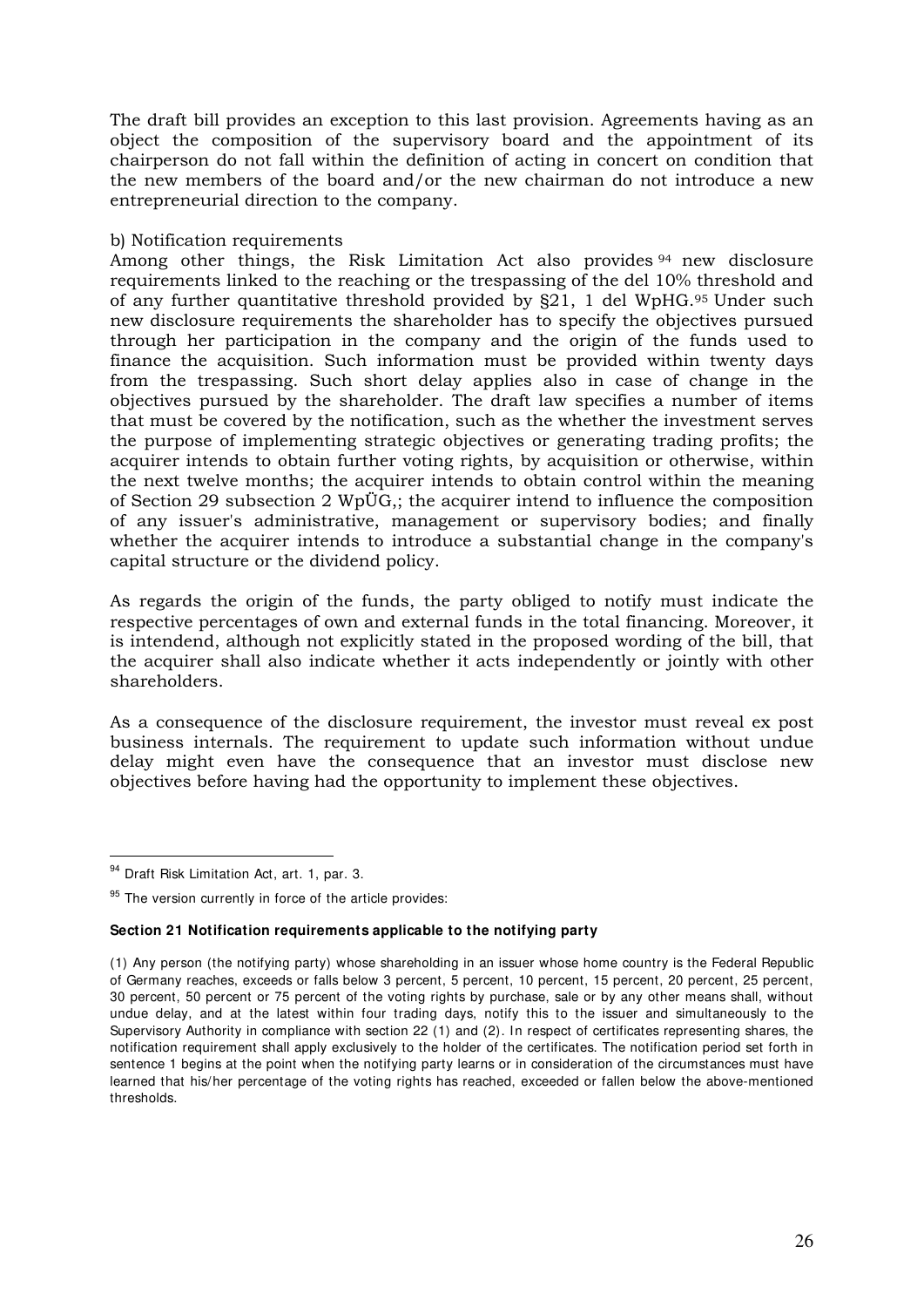The amendment of Section 28 WpHG96 is to introduce tougher legal consequences for violations of statutory notification obligations pursuant to Section 21 WpHG. Currently, rights arising from shares, which belong to a party obligated to notify or from shares through which voting rights are attributed to this party do not exist for the period during which the notification obligations pursuant to Section 21 paras. 1 or 1a WpHG are not fulfilled. Currently the loss of rights applies only until the point when the notification is (subsequently) made. This allows a party obligated to notify to acquire further and to make the notification only prior to the shareholders meeting in due time so as to avoid any loss of rights at the shareholders meeting. In the future the loss of rights "taking into account the amount of voting rights" ("*sofern die Höhe des Stimmrechtsanteils betroffen ist*") shall continue to apply for six months subsequent to a delayed compliance with the notification obligation if the notification was omitted by intent or gross negligence. The burden of proof placed on the party obligated to notify will cause considerable legal uncertainty. Such loss of rights should not affect financial rights (e.g the entitlement to dividends).

## **6.2.2 France**

The regulation of acting in concert has been introduced into the french legal system in 1989. After several amendments, it is now defined by article L233-10 of French Commercial Code <sup>97</sup> . According to the mentioned provision, persons who have entered into an agreement with a view to buy or sell voting rights or with a view to exercise voting rights to implement a policy in relation to a company are deemed to be acting in concert. Such an agreement is presumed to exist: between a company, the chairman of its board of directors and its general managers or the members of its executive board or its partners; between a company and the companies it controls within the meaning of Article L. 233-3; between companies controlled by the same person or persons; between the partners in a simplified joint-stock company in relation to the companies it controls. Persons acting in concert are jointly and severally bound by the obligations imposed on them by the laws and regulations.

The most critical feature of acting in concert as designed by the French legislator lies in the difficulty to prove the actual existence of an agreement. Such an agreement can either be concluded or supposed. Where an agreement is actually concluded, its existence could be proved by means of written evidence. Problems arise when no written evidence is available. In such situations, highlighting a series of concurring and consistent clues seems to be the only way to be followed in order to determine whether an acting in concert occurs or not. In a recent finding, the Appeal Court of Versailles (27 June 2007) has stated that the existence of a concert agreement can be inferred by a series of "concurring serious and precise elements", such as: the consistency of the holding by one of the alleged concerting parties, the

<sup>&</sup>lt;sup>96</sup> This section currently provides that:

Section 28 Loss of rights

Voting rights attached to shares held by or attributed to a notifying party pursuant to section 22 (1) sentence 1 nos. 1 or 2 are not valid during the period for which the notification requirements pursuant to section 21 (1) or (1a) have not been met. This does not apply to claims under section 58 (4) and section 271 of the German Stock Corporation Act (Aktiengesetz), provided that the notification was not deliberately omitted and was made after the fact.

<sup>&</sup>lt;sup>97</sup> The english version of the French Commercial Code is available at http://195.83.177.9/code/liste.phtml?lang= uk&c= 32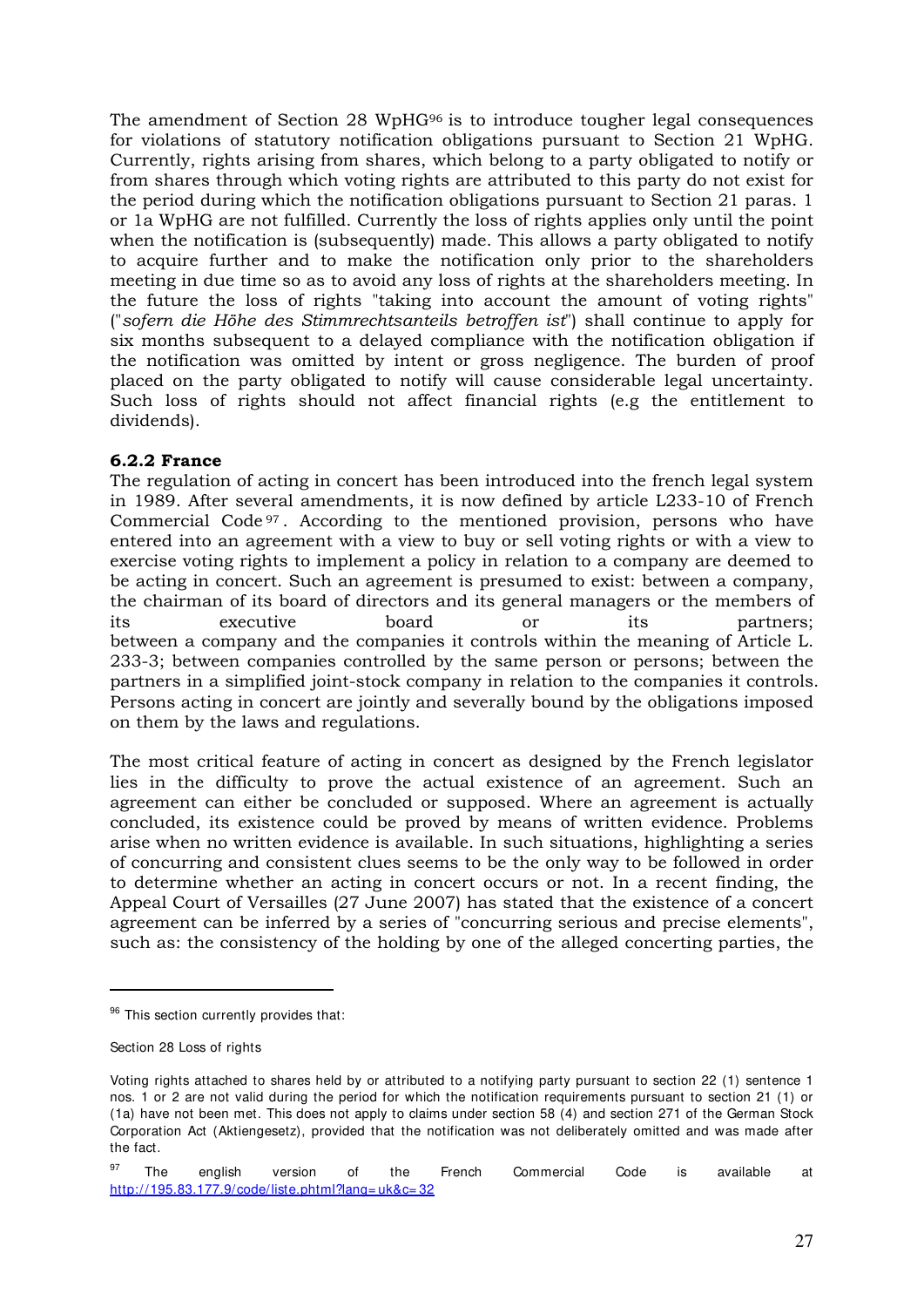assessed cost of shares acquired by another party, the concomitance of acquisitions, prices and amount of the shares that had been bought.

The Law 2006-387 of 31 March 2006, while implementing the Directive 2004/25/EC on Takeover Bids, has introduced a new article in the Commercial Code; such new provision (article L233-10-1), consistently with the direction given by the Directive, provides for two different forms of acting in concert.

The first form is the concerted action with the bidder, aimed at acquiring control of the target company. This hypothesis of acting in concert is not different from the one set forth in art. 233-10. Acting in concert will be stated as existent in any case in which its basic elements (*i.e.* the existence of an agreement and the aim of the agreement itself) occur jointly. Being the agreement necessarily aimed at acquiring voting rights, the goal of acquiring control is pretty much similar to the acting in concert as defined by the above mentioned article 233-10. Therefore such first hypothesis is not really new and it is probably redundant.

The second hypothesis, provided by art. 233-10-1 of the Code de Commerce, is the really new feature of acting in concert, since it introduces for the first time the "defensive acting in concert", which is characterised by three peculiarities. As for the parties of the agreement, the innovative profile of the provision is represented by the fact that also the target company now can be recognized as party to the agreement, while in the case of concerted action with the bidder seen above the target company is not related in any way to the agreement. It is predictable that such a lack of discipline will be covered by courts judgements. Finally, the aim of this form of acting in concert is to "frustrate the successful outcome of the bid"; that should mean either dissuading the bidder or trying to convince the offeree shareholders to sell their shares. As for the actual content of the said expression, it is not clear what kind of behaviour should be considered to be covered by the provision*.* 

#### *a. The so-called Put up or Shut up Rule*

-

According to Article 233-32 of its General Regulation, the AMF (the French authority of supervision on financial markets), especially when unusual volumes of financial instruments of a given issuer are traded and their prices undergo significant variations, is entitled to require those who are reasonably deemed to be preparing, either alone or acting in concert with others, a takeover bid, to disclose their intentions to the market. At this stage, there are different possible scenarios. When the reply is positive, and the requested persons disclose an actual intention to launch a takeover bid, the AMF fixes a date within which they have to publish a document containing all the details of the takeover project, or, where considered by the authority to be necessary, to immediately issue an offer. When the charateristics of a bid are not communicated or the project of takeover is not issued, the concerned subjects are considered as not interested in a takeover; article 233- 35 therefore applies. According to this article, those subjects who have not declared their intention to launch a takeover bid, or who actually declared they do not want to launch such a bid, are not allowed, during six months after the deadline set by the AMF, to deposit an offer98. The investigating power the AMF has been given is a potential risk for the activism of investors, as long as some criteria in stating the reasonableness we referred above will not be clarified, since even simple rumors might be sufficient in order to trigger AMF's (discretional) power.

<sup>&</sup>lt;sup>98</sup> The General Regulation of the AMF, and more specifically the part which the present paper refers to, is available at http://www.amf-france.org/documents/general/8004\_1.pdf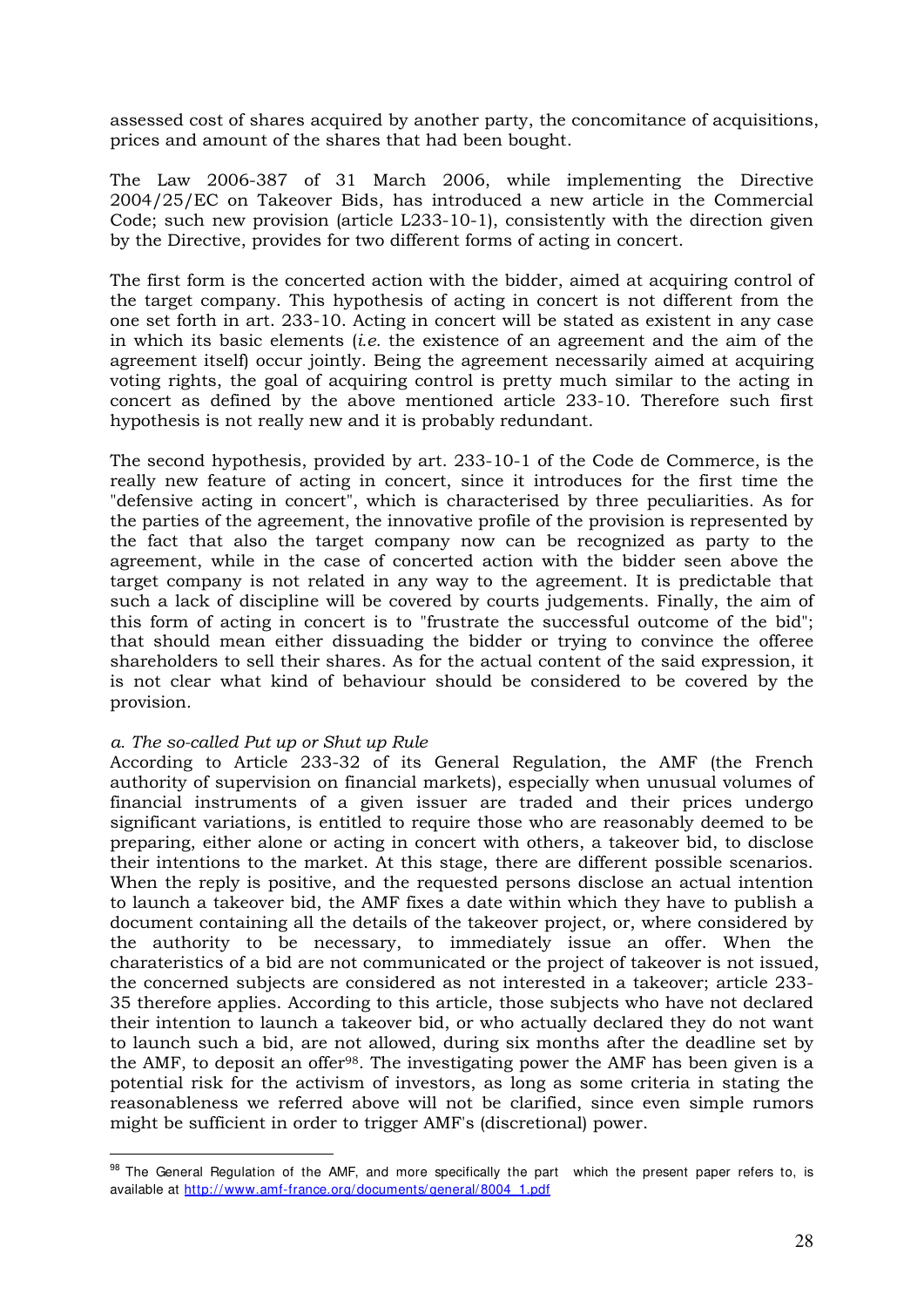#### *b The so-called 10% Rule*

Another provision which can be potentially interpreted as an obstacle to institutional investor activism can be found in the French Code de Commerce<sup>99</sup>: when a shareholder reaches a participation of 10% of the total capital (or voting rights), she has to disclose the objectives she foresees to pursue during the twelve following months.100 In her declaration, the shareholder has to state, among other things : whether she is acting alone or in concert with other shareholders; whether she envisages to stop acquiring shares or intends to increase her participation; whether she aims at acquiring the control of the company. The said statement must be addressed, within ten trading days, to the company whose shares have been acquired as well as to the AMF.

#### **6.2.3 The UK**

The UK legislation seems to be the only one among those examined providing clear guidelines for distinguishing acting in concert from corporate governance activism.

As defined by the City Code on Takeovers and Mergers,101 persons acting in concert are persons who, pursuant to an agreement or understanding (whether formal or informal), co-operate to obtain or consolidate control of a company or to frustrate the successful outcome of an offer for a company. A person and each of its affiliated persons will be deemed to be acting in concert with each other. Control in this context means 30% of the voting rights in the target company. The Code presumes that certain categories of person will be acting in concert unless the contrary is shown.102 Under the Disclosure and Transparency Rules (DTR)103 issued by the FSA a person will also be an indirect holder of shares held by a third party where they agree that they should adopt, by concerted exercise of the voting rights they hold, a lasting common policy towards the management of the company in question.

Since 1968, the year of its establishment, the Panel on Takeover and Mergers has been given the task to issue and administer the City Code on Takeovers and Mergers and to supervise and regulate takeovers and other matters to which the Code applies in accordance with the Rules set out in the Code. The Panel has been designated as the supervisory authority to carry out certain regulatory functions in relation to takeovers pursuant to the Directive on Takeover Bids (2004/25/EC). Its statutory functions are set out in and under Chapter 1 of Part 28 of the Companies Act 2006.<sup>104</sup>

The Takeover Panel does not normally regard the action of shareholders voting together on a particular resolution as an action which of itself indicates that such parties are acting in concert. However, the Panel will normally presume

101 Available at http://www.thetakeoverpanel.org.uk/new/codesars/DATA/code.pdf

<sup>99</sup> <sup>99</sup> Art L233-7 of the french Code de Commerce, available at http://www.legifrance.gouv.fr/./affichCodeArticle.do?idArticle= LEGIARTI000006229205&cidTexte= LEGITEXT0000 05634379&dateTexte= 20080131&fastPos= 1&fastReqId= 2116150879&oldAction= rechCodeArticle

<sup>&</sup>lt;sup>100</sup> Such threshold was originally 20%, and it was lowered to 10% in 1997, see Banque & Droit (1997).

<sup>102</sup> See Goergen and L. Renneboog (2003), p. 148-9: "Ownership disclosure regulation in the uk does not apply only to individuals or companies but also to individuals and companies with voting agreements. Such voting agreements consist in obligations or restrictions between shareholders with respect to the use, retention or disposal of their stakes. A coalition of shareholders with a voting agreement will be considered by regulatory authorities as one single shareholder. This implies, for instance, that if the combined direct and indirect shareholdings of a coalition amount to at least 3% disclosure is compulsory. Furthermore, a coalition controlling directly or indirectly 30% or more of the equity will be obliged to make a tender offer for all shares outstanding" . 103 Available at http://www.fsa.gov.uk/pubs/hb-releases/rel64/rel64dtr.pdf

<sup>104</sup> http://www.opsi.gov.uk/acts/acts2006/pdf/ukpga\_20060046\_en.pdf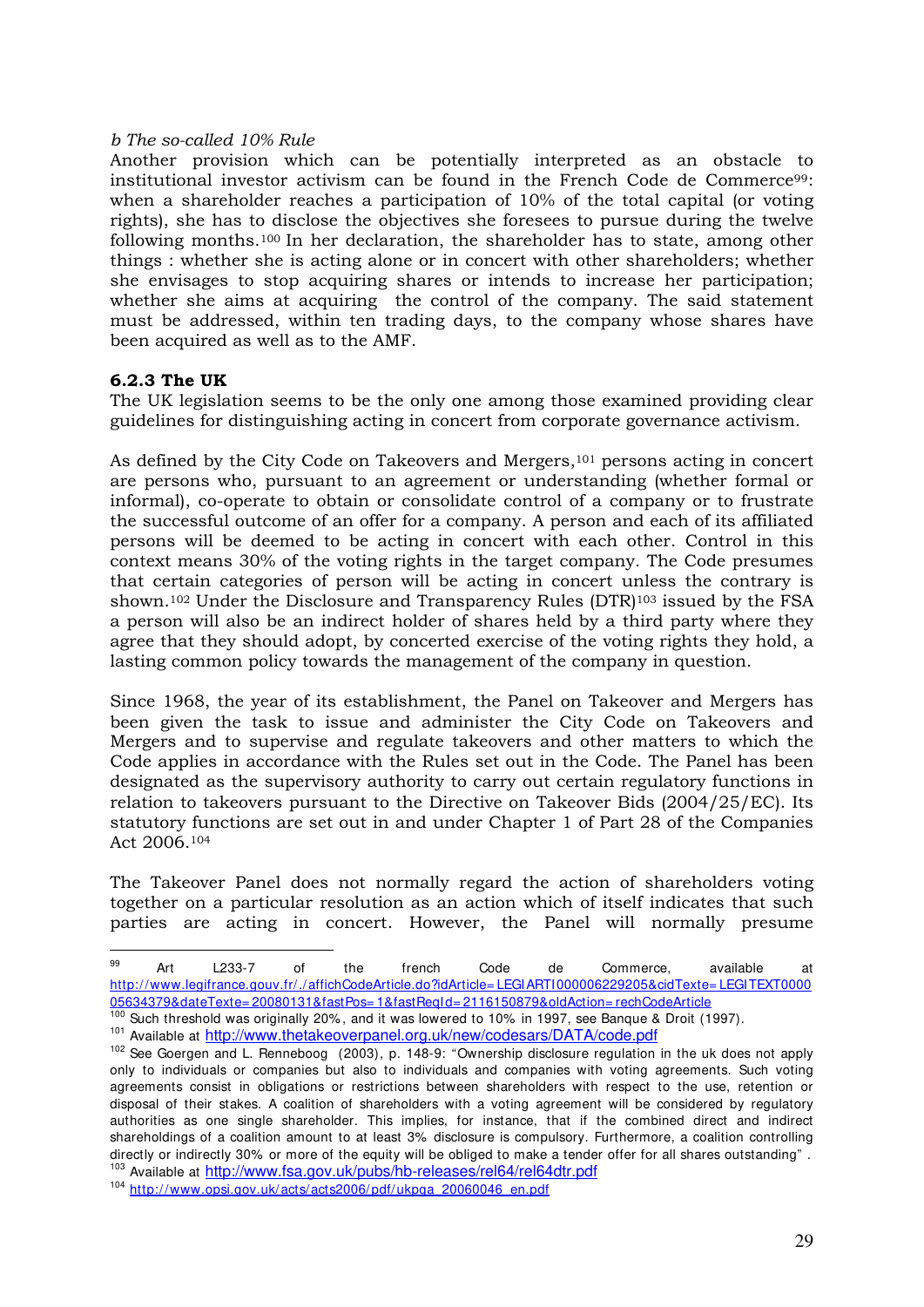shareholders who requisition or threaten to requisition the consideration of a board control-seeking proposal either at an annual general meeting or at an extraordinary general meeting, in each case together with their supporters as at the date of the requisition or threat, to be acting in concert with each other and with the proposed directors. Such parties will be presumed to have come into concert once an agreement or understanding is reached between them in respect of a board controlseeking proposal with the result that subsequent acquisitions of interests in shares by any member of the group could give rise to an offer obligation. Moreover, the UK has recently changed their interpretation practice in order to encourage shareholders to be more active. In case of a common shareholder action aiming at changing the board, the Panel had previously taken into account the number of board members proposed. If the shareholders wanted to change the majority of them, they were deemed to act in concert to acquire control. Now, the most important factor is whether the new managers supported by the shareholders are linked to them or not: shareholders can propose to change the entire board without their action being considered concerted action if the new board members are not linked to them.<sup>105</sup>

#### **6.2.4 Italy**

-

In Italy the discipline of acting in concert has just been modified by the law that has adopted the Takeover Directive.106 The amendment has introduced a fourth new case of acting in concert to the three already provided by the law.<sup>107</sup>

The first three hypothesis of acting in concert are the following: (i) subjects who are parties in an agreement, either valid or null, aimed at regulating voting rights at the general meetings of listed companies (or general meeting of their holding companies); (ii) managers or CEOs of one same company; (iii) subjects who are connected with each other by control relationships, either a shareholder and the companies he controls (directly or indirectly), or companies controlled by the same shareholder.

Whenever one of the said hypothesis occurs, the thresholds set forth in articles 106 and 108 of TUF (*i.e.* 30% and 90%, the thresholds respectively triggering the socalled Mandatory Bid and the Residual Bid) must be calculated by summing the shares held by each subject. In such cases each one of the involved parties has the obligation to launch a takeover bid.

As said, the new Legislative Decree has added a fourth hypothesis, which considers as acting in concert "those subjects who cooperate to the purpose of acquiring the control of the issuing company". It is not entirely clear how such a cooperation is

<sup>&</sup>lt;sup>105</sup> According to note 2 on Rule 9.1 (available at http://www.thetakeoverpanel.org.uk/consultation/RS10.pdf ) In determining whether a proposal is board control-seeking, the Panel will have regard to a number of factors, including, in the first place, the relationship between any of the proposed directors and any of the shareholders proposing them or their supporters. Relevant factors in this regard will include whether there is or has been any prior relationship between any of the activist shareholders, or their supporters, and any of the proposed directors; whether there are any agreements, arrangements or understandings between any of the activist shareholders, or their supporters, and any of the proposed directors with regard to their proposed appointment; and whether any of the proposed directors will be remunerated in any way by any of the activist shareholders, or their supporters, as a result of or following their appointment. If, on this analysis, there is no relationship between any of the proposed directors and any of the activist shareholders or their supporters, or if any such relationship is insignificant, the proposal is not considered to be board control-seeking such that the parties are not presumed to be acting in concert. If, however, such a relationship does exist which is not insignificant, the proposal may be considered to be board control-seeking.

<sup>106</sup> Legislative Decree 19 November 2007, n. 229, published on the Italian Official Journal (Gazzetta ufficiale) n. 289 of 13 December 2007.

<sup>&</sup>lt;sup>107</sup> Legislative Decree n. 58/1998 (Testo Unico della Finanza, or TUF).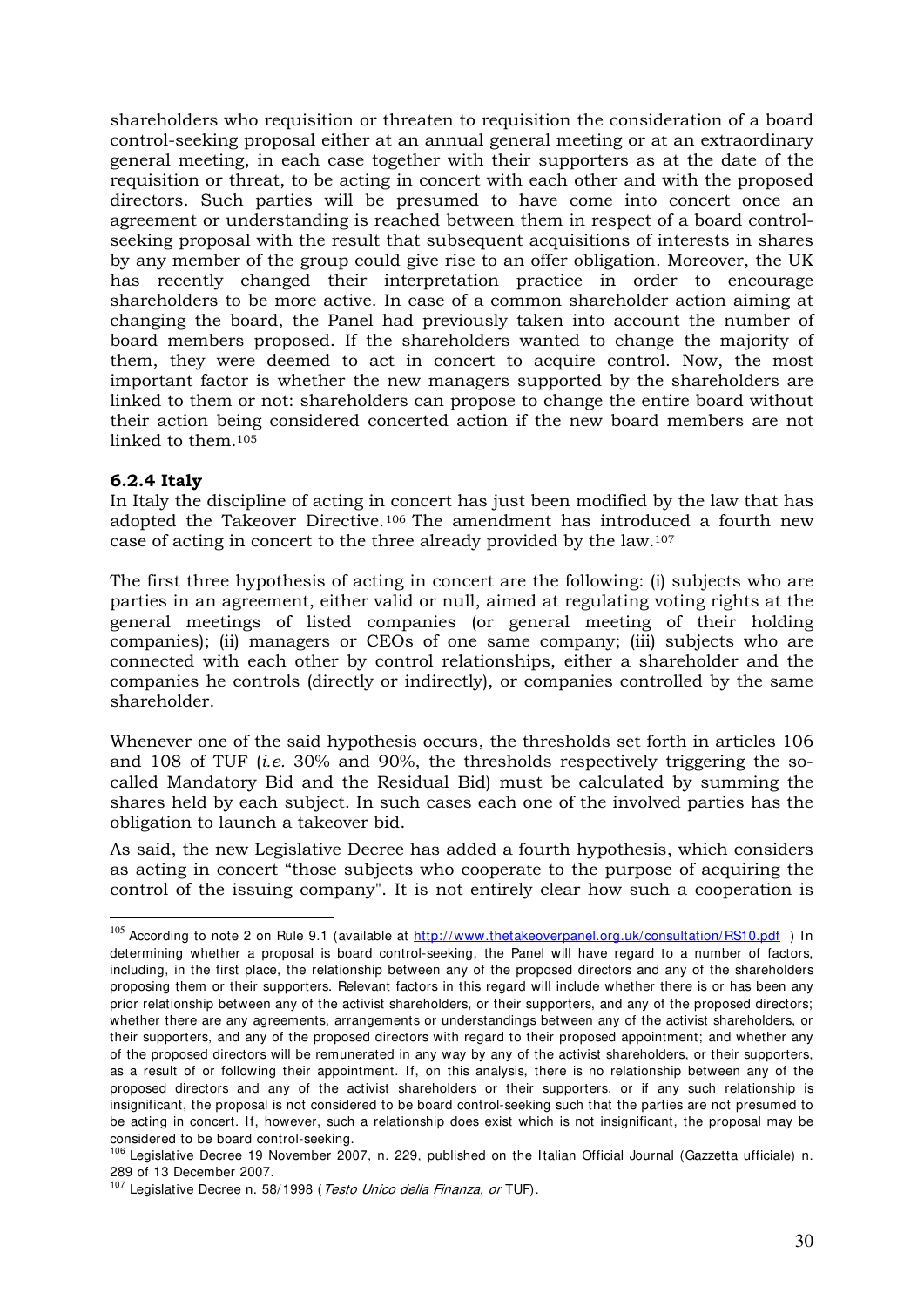supposed to be verified, something which might introduce uncertainty for institutional investors who want to actively participate in company life without acquiring control.

## **6.2.5 Legal obstacles to acting in concert in the US**

In both situations that have been examined, where free riding is a risk, the possibiity for Institutional Investors to coordinate their action is very important. But the US regulatory framework contains several obstacles that may prevent acting in concert. Exchange Act section 13 (d)<sup>108</sup> requires any person or group which owns more than 5% of a public company's stock and that decides to act in concert, also informally, to file a Schedule 13 (d) containing disclosure about the person or group, its ownership, and especially its plans with respect to the company. The matters that must be disclosed have been construed in a broad sense. The company managers will usually sue the members of the group for misdisclosure of one sort on another.

According to Bernard Black "The College Retirement Equities Fund (Cref) will sponsor a poison pill resolution at Company A, and the Wisconsin Investment Board will sponsor a similar resolution at Company B, but CREF and Wisconsin typycally won't cosponsor each other's resolutions if their combined holdings exceed 5%".<sup>109</sup>

In 1992 the SEC amended its rules to allow large shareholders to report their holdings on the simpler form 13 (g ). Schedule 13 (g) calls for less information and does not need to be filed so promptly and amended so often. But this only in the case that the investor wants to be a passive one  $110$ . The SEC amendment left sceptical John Coffee Jr, who commented: "You can communicate freely, but your audience must stay at a distance and not indicate that they agree"111. However, other more positive commentators observed that the 1992 reform introduced the ten-or fewer-rule, which allows a shareholder to solicit up to ten other shareholders without the need of any filing. Also the free-speech-rule allows a shareholder to solicit a limited number of shareholders without any required filing, except a copy of any written material.<sup>112</sup>

According to Coffee the problem is in the initial interpretation of the rule 13 (d), which requires two shareholders to file when they act as a group "for the purpose of acquiring, holding, or disposing of securities". The SEC interpreted the rule as meaning that "two or more persons agree to act together for the purpose of acquiring, holding, *voting*, or disposing of equities securities". Coffee observes that

<u>.</u>

<sup>108</sup> http://www.sec.gov/about/laws/sea34.pdf

<sup>109</sup> Bernard S. Black, Shareholder Passivity Reexamined, 89 Mich, L. Rev 520, 544 (1990)

 $110$  Schedule 13 (g) is a SEC form used to report a party's ownership of stock that is over 5% of the company. Schedule 13G requires less information from the filing party with respect to Schedule 13 (d). Ownership of over 5% in a publicly-traded stock is considered to be significant ownership, and therefore must be reported to the public. To be able to file a 13G instead of a 13D, the party must own between 5% and 20% in the company and it must also be clearly understood that the party acquiring the stake in the company does not intend to exert control, i.e. is only a passive investor. If these criteria are not met a 13D must be filed. See INVESTOPEDIA, entry Schedule 13 (g) available at http://investopedia.com.

<sup>&</sup>lt;sup>111</sup> John Coffe, Jr, The SEC and the Institutional Investors: A Half- Time Report, Cardozo L. Rev 847, 881. See also Stephen Choi, Proxy Issue Proposal: Impact of the 1992 SEC Proxy Reforms, 16 J. L. Econ.& ORG. 233 (2000) (explaining that liberalization of the proxy rules has not affected shareholder communication practices).

<sup>&</sup>lt;sup>112</sup> Thomas W. Briggs, Corporate Governance and the New Hedge Fund Activism: An Empirical Analysis, The Summer 2007Journal of Corporation 682, 687.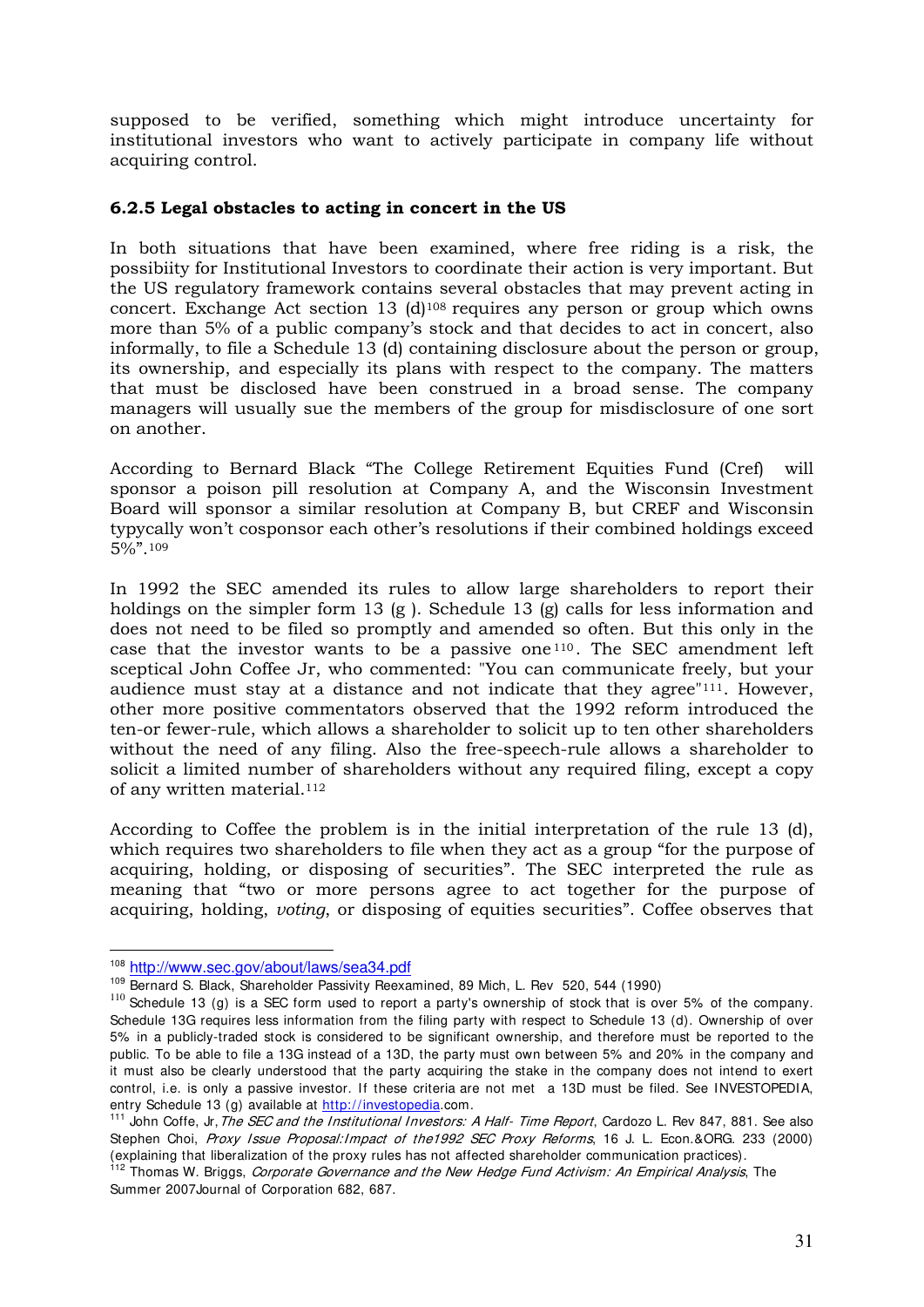the idea of the "voting group" was the creation of the SEC, and he takes sides for its abolition. However, Coffee also recognises that the 1992 rule also has a positive side: "proxy reform has radically reduced the cost of shareholder's communications. For example, after proxy deregulation, the United Shareholders Association estimated that it could target a mailing to a corporation's 1000 largest shareholders for a total cost to it of 5,000 to 10,000\$, whereas previously a full scale proxy statement would have cost it \$ 1 million to prepare and distribute"<sup>113</sup>. Anabtawi and Stout (2008)114 also observe that the 1992 rule also allowed most shareholders to make public statements, including speeches, press releases, newspaper advertisements, broadcast media, and internet communications, and to coordinate with each other and combine their share holdings into larger voting blocks.

The courts have also contributed to making the regulations less severe and thus favouring institutional investors and hedge funds in particular. The most important development concerns the continual attitude of the courts of refusing to accept that, when two investors speak and exchange opinions on their investments in a company, this constitutes a clandestine group. For example in one case, Hallwood Realty Partners L.P. versus Gotham Partners L.P., the Second Circuit found that two parties which had filed a Schedule 13D and one party that had filed a Schedule 13G did not constitute a group, even though one party was a raider, two had bought shares in the same period and all three had discussed their investments.<sup>115</sup>

#### *Liability of the Controlling Person.*

Another obstacle to acting in concert in the US is represented by the rules contemplating liability of controlling persons. When a group of investors, acting in concert, controls the company, shares can be sold only in particular ways that involve delay, expense, strict liability for material mistatements. The controlling shareholder is also liable for securities law violation. There is an exempion when shareholder has acted in good faith. The SEC construes control in a broad way. It is quite sure that controlling the nomination of board of directors means controlling the company.<sup>116</sup>

Shareholders who are also creditors (such as banks) face additional risks: the debtor can sue claiming improper influence over the businessor his debtor can be subordinated. In general a 10% holding should be sufficient to have a controlling shareholder if the rest of shares is dispersed.<sup>117</sup>

#### *Poison Pills*

Another obstacle agaist acting in concert is represented by flip-in poison pills. These tools, which are means to defend managers against raiders, work in this way: if a shareholder tries to take the control of the company, managers distribute to other shareholdes shares at a discount price with respect to market price. In this way the stake of the raider is diluted. The risk to have an investment diluted and destroyed is a strong deterrent to organize a coalition.<sup>118</sup>

*State anti-takeover statutes* 

<sup>&</sup>lt;sup>113</sup> John Coffe, Jr, The SEC and the Institutional Investors, supra note .. at 840-841.

<sup>114</sup> P. 28.

<sup>115</sup> Briggs (2007, p. 691).

<sup>116</sup> Black (1990, p. 545).

<sup>117</sup> Black (1990, p. 549).

<sup>118</sup> Black (1990).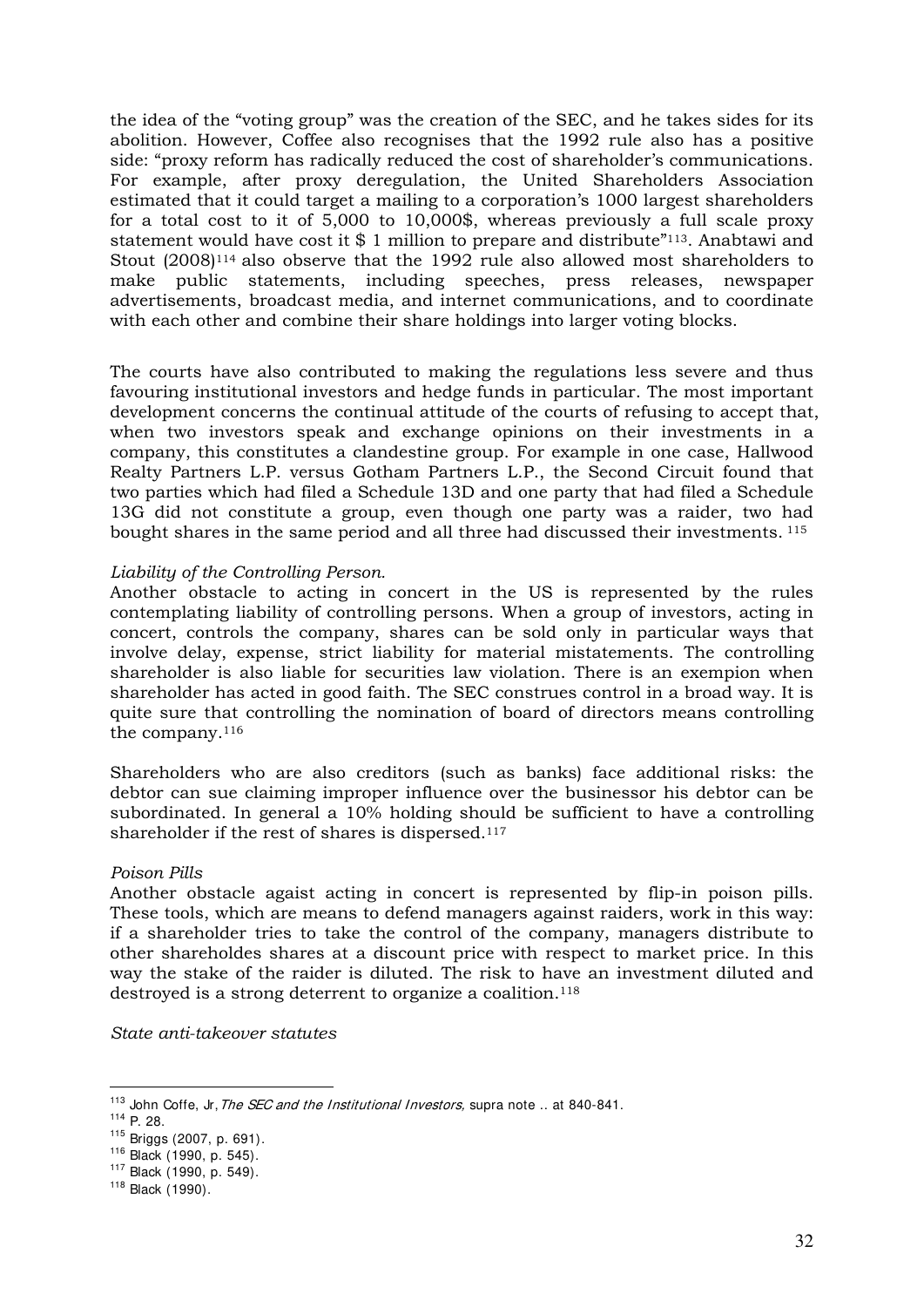Several US states have statutes that increase, directly or indirectly, obstacles to action in concert of institutional investors. For instance, a first type of statutes prohibits mergers and other operations on the part of shareholders who have bought a certain amount of shares, generally 10% or 15%. There are, also disclosure laws with the same content of Schedule 13 D an 13 G. This means that these statutes require certain formalities to institutional investors who do not want to be passive while they demand less disclosure to subjects who want to make an investment but want to be passive. These statutes tipically deprive investors with 20% of shares or more of their voting rights, unless other shareholders vote for allowing the shareholder to exercise her right to vote. The definition of group that is adopted is the one used by the SEC, which includes voting groups.<sup>119</sup>

#### **6.2.6 Comparison of the national systems in the EU and with the US**

The German legislature has pointed to the rules of France and the US in the context of the reasoning for the proposed extension of the share ownership reporting obligations to also cover the goals pursued with and the source of funds for the acquisition of significant shareholdings. There is an explicit reference to Section 13(d) of the US Securities Exchange Act of 1934 (the "1934 Act"), and that US law requires disclosure of the goals pursued with and the source of funds for an investment triggered by the acquisition of a shareholding of 5% or more. There are, however, significant differences.

Pursuant to Section 13 of the 1934 Act, as we have seen, fund managers generally report on Schedule 13G rather than Schedule 13D, and thus are not subject to the 5% disclosure requirement noted above. More in detail, the US rules allow managers to "disaggregate" holdings for reporting purposes if different entities within their group exercise investment discretion to acquire or dispose of securities and proxy voting separately and independently. This concept of "disaggregation" is also found in the reporting rules in the EU Transparency Directive and the French takeover rules.

Under the US rules, in the case of a passive investment, a qualified fund manager will be eligible to file a short-form report on Schedule 13G and will, thus, not be required to make any disclosure regarding the source and amount of funds used for the acquisition of its shareholding and the purposes of the acquisition, regardless of the size of its shareholding. Under the proposed new German rules on extended share ownership disclosure, the acquisition of a significant shareholding will trigger an obligation to disclose the source of funds used for the acquisition and the purposes pursued with the acquisition. The proposal does not provide for a general exemption from the extended share ownership disclosure obligations for qualified investors making a passive investment.

The wording of the proposed new German acting in concert rules seems broader and less specific than the US rules on groups in the sense that under the new German acting in concert rules, the relevant coordination of conduct is not limited to the "acquisition, holding, voting and disposal" of securities, and can be in reference to an event or specific proposal in relation to a company. Also, it may be easier to infer a common objective from parallel conduct under the proposed new German rules. The consequences of "acting in concert" under the German draft law are significantly more far reaching than those of forming a "group" under the US law by virtue of the German mandatory offer rules. As for the UK legal system, there are legal barriers to joint actions, and in many regards they are similar to those in

<sup>&</sup>lt;u>.</u> <sup>119</sup> Black (1990, p. 556).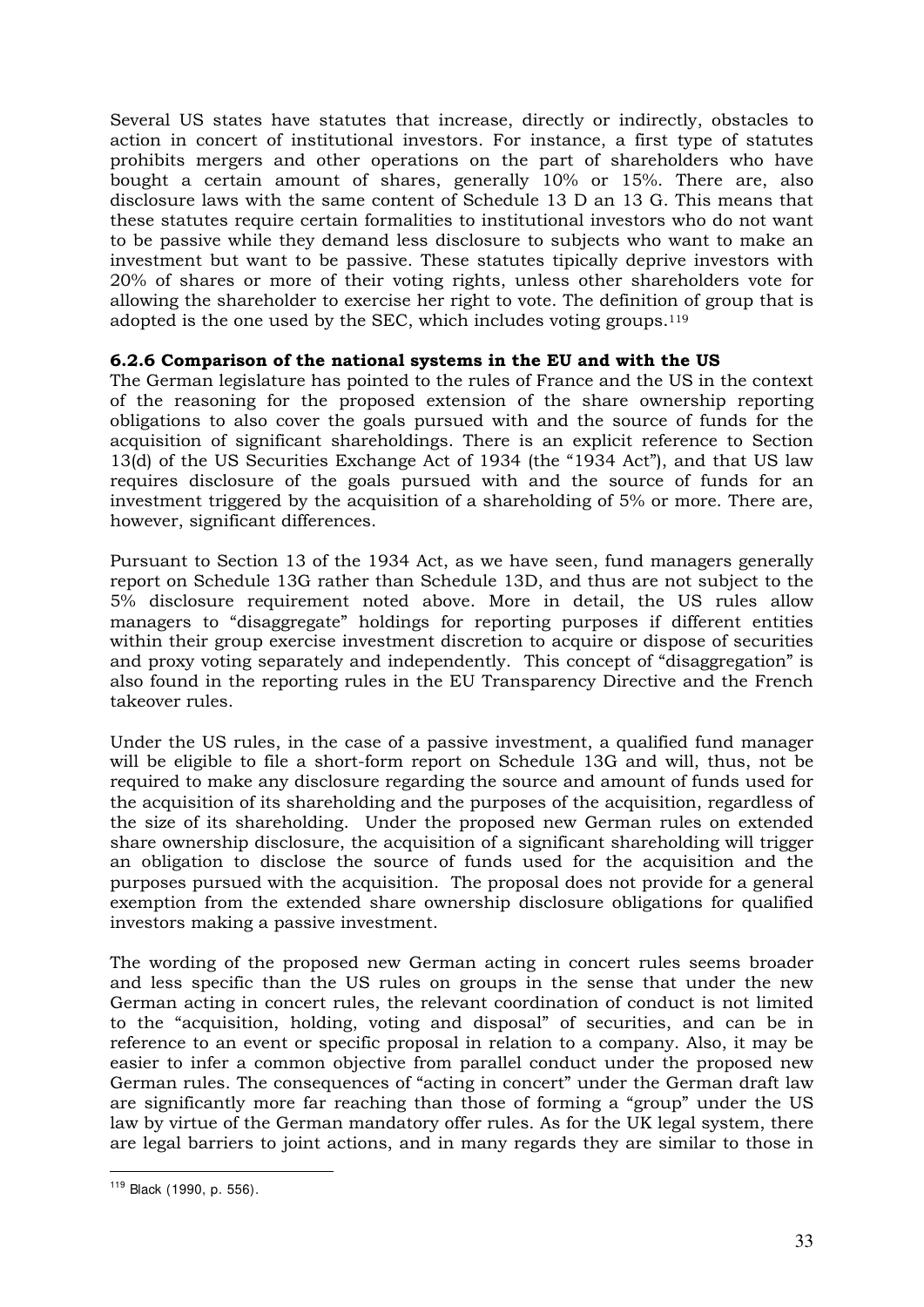the US, but they are fewer in number, and those which are the most inhibiting do not exist. Regarding the draft German law which requires a coalition which exceeds 5% to state its shareholding, its identity and, above all, its intentions in relation to the company, this is only valid given a formal agreement, and an informal agreement is not sufficient as in the United States. This, therefore, seems to be a particularly restrictive provision.

A 1989 amendment to the UK Companies Act lowered the threshold for disclosure of major shareholdings to 3% from 5%. However, the requirement for documentation in Britain is much more limited than that required under rule 13 (d) of the United States' Exchange Act according to the interpretation which the SEC has provided of it. Only a formal agreement triggers the requirement to present documents to the local authority and, more importantly, there is no requirement to state intentions in relation to the company, so the risk of legal action for incomplete disclosure is very remote. In the UK, like in the US, fear of insider trading liability, or of losing liquidity because of possessing inside information, is a significant obstacle to close communication between managers and their major shareholders.

## **6.2.7 Conclusion on the present section**

The way in which acting in concert is regulated in Europe and in the US might affect in different ways the possibility for institutional investors to have an active role in the governance of a company. As we have seen, the current definition of acting in concert provided by the Takeover Directive gives wide discretion to Member States as of the meaning of control, to such an extent that it does not preclude it to be applied to discourage shareholder activism. In turn, the European national regulators have customized the European rules on acting in concert with rather different results. On the one hand, some legal systems (Germany and Italy) have introduced ambiguous provisions (see **Table 6**). The difficulty in interpreting such rules may lead to a certain degree of uncertainty, both for investors – for whom it might be difficult to predict whether their conduct might be considered as acting in concert – and public authorities, who are confronted with the task of applying the existing provisions when detecting the actual existence of acting in concert. On the other hand, some legislators have introduced far-reaching rules. This is the case of the French and the German provisions on acting in concert which could discourage investors' activism. However, the UK's City Code and Disclosure and Transparency Rules contain detailed and unambiguous provisions for the interpretation of acting in concert which do not prevent shareholder activism.

#### **VII. SECURITIES LENDING<sup>120</sup>**

-

Securities lending normally consists in the outright transfer of securities by the lender to the borrower who undertakes to transfer equivalent securities back to the lender at a later point in time. Voting rights pass with the transfer of the securities.<sup>121</sup>

Securities lending provides liquidity to capital markets (equity, bond and money markets), with an estimated 3 trillion US dollar of securities on loan at any given time. On the lending side, securities lending forms a growing part of the revenue,

<sup>&</sup>lt;sup>120</sup> Unless otherwise specified this section is based on the public consultation organised by the European Commission during the summer 2007. The text of the consultation and the comments of respondents are available at: http://ec.europa.eu/internal\_market/company/shareholders/indexa\_en.htm

<sup>121</sup> As observed by Spitalfields (2005), p. 5, the word "lending" is to a certain extent misleading, being an absolute transfer of title against an undertaking to return equivalent securities.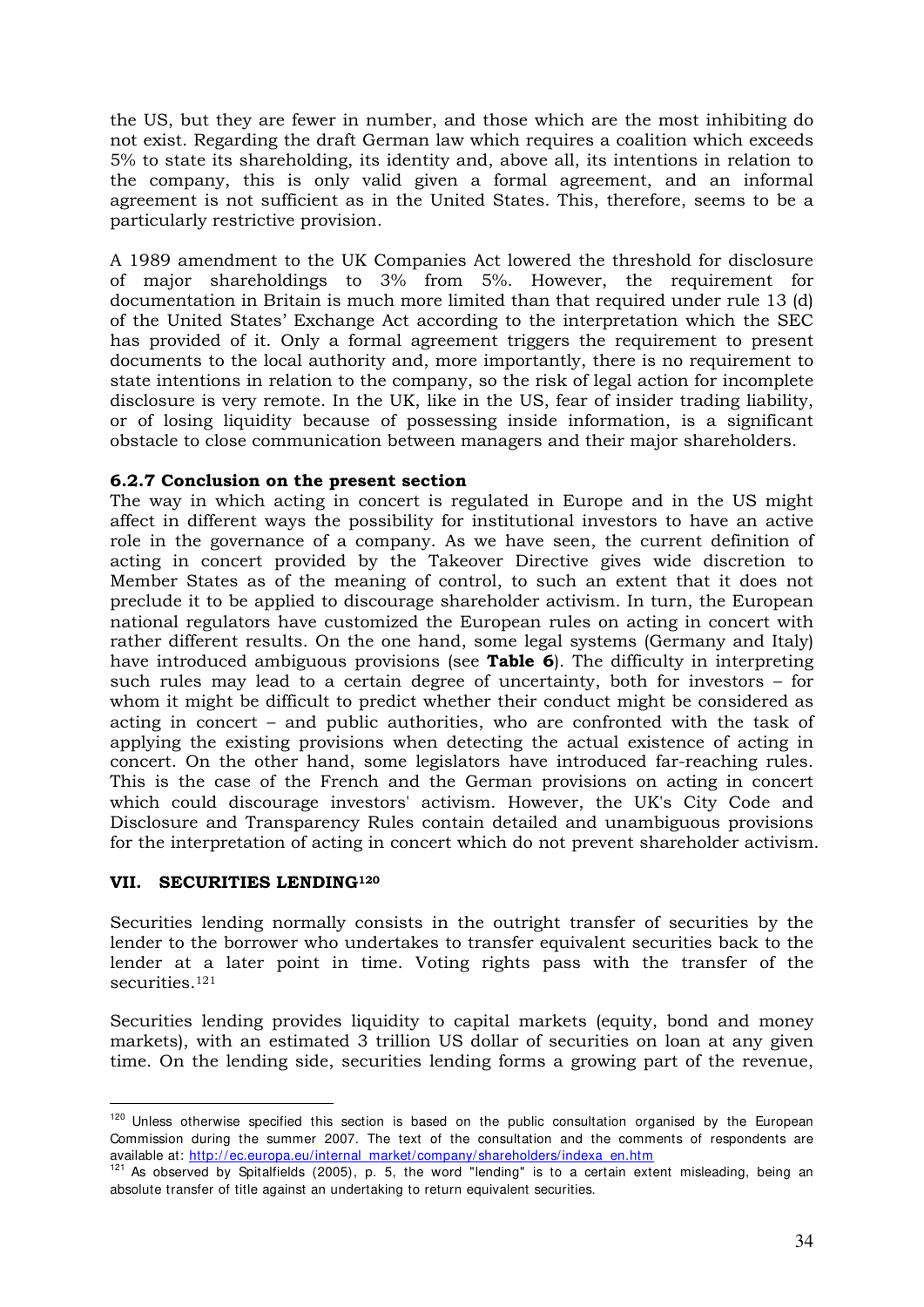among others, of institutional investors.122 On the borrowing side, securities lending plays an important role in ensuring market liquidity by making settlement<sup>123</sup> more flexible, taking into account that settlement, in today's markets, often takes several days. Securities lending also allows for arbitrage and can offer advantages where tax laws provide for privileges for the payment of dividends. The benefits that stock lending provides to the market were recognised almost unanimously by the respondents to the consultation held by European Commission (2007).

Although the practical relevance of securities lending has diminished in the last few years due to tighter tax regulation, in a number of Member States there are still some systems where securities lending can be advantageous for the parties involved. Securities lending around dividend record dates also takes place where companies offer their shareholders the choice to receive the dividend either in stock or in cash.<sup>124</sup>

## **7.1. Investor activism and securities lending**

While OECD (2007d, p. 5) observes that in principle there is nothing problematic about share lending, according to SLRC (2004) securities lenders should also consider their corporate governance responsibilities before lending stock over a period in which an annual general shareholder meeting or an extraordinary general shareholder meeting is expected to be held. The OECD Prinicples of Corporate Governance (II.F.1)<sup>125</sup> recommend that "Institutional investors acting in a fiduciary capacity should disclose their overall corporate governance and voting policies with respect to their investments, including the procedures that they have in place for deciding on the use of their voting rights."

Under the commonly used Master agreements, as for example the Global Master Securities Lending Agreement (GMSLA) issued by the International Stock Lending Association (ISLA),126 there is no obligation incumbent on the borrower to exercise the voting right in line with instructions issued by the lender if there is not an explicit agreement to the contrary. <sup>127</sup> There are no provisions contained in it stressing the influence of the stock lending agreement on the voting right. The "Securities Borrowing and Lending Code of Guidance" set up by the by the Securities Lending and Repo Committee (chaired and administered by the Bank of England), that however is only applicable in the UK, states that provision should be made between the parties of a stock lending agreement concerning the exercise of the votes. It furthermore encourages lenders to consider their corporate governance responsibilities before lending stock over a period for which an annual general meeting or an extraordinary general meeting can be expected.128 However, even in

<sup>-</sup> $122$  Spitalfields (2005) and EFAMA (2006). According to Hu and Black (2006), CalPERS, the large Californian public-sector pension fund, earned \$103 million from securities lending for its fiscal year 2004. According to Kahan and Rock (2007a), p. 10, beneficial owners in the US earn about 5 USD billion a year in fees from securities lending.

<sup>&</sup>lt;sup>123</sup> According to Giovannini Group (2001), "The clearing and settlement process is an essential feature of a smoothly functioning securities market, providing for the efficient and safe transfer of ownership from the seller to the buyer. The process involves four main steps, which are confirmation of the terms of the securities trade, clearance of the trade by which the respective obligations of the buyer and seller are established, delivery of the securities from the seller to the buyer and the reciprocal payment of funds. When both delivery and payment are finalised, settlement of the securities transaction has been achieved."

 $124$  See the example in Spitalfields (2005).

<sup>125</sup> OECD (2004).

<sup>&</sup>lt;sup>126</sup> Available at: http://www.isla.co.uk/industry\_documentation.asp

<sup>&</sup>lt;sup>127</sup> Point 6.3 of the GMSLA

<sup>128</sup> Point C.7.4 of the Code of Guidance.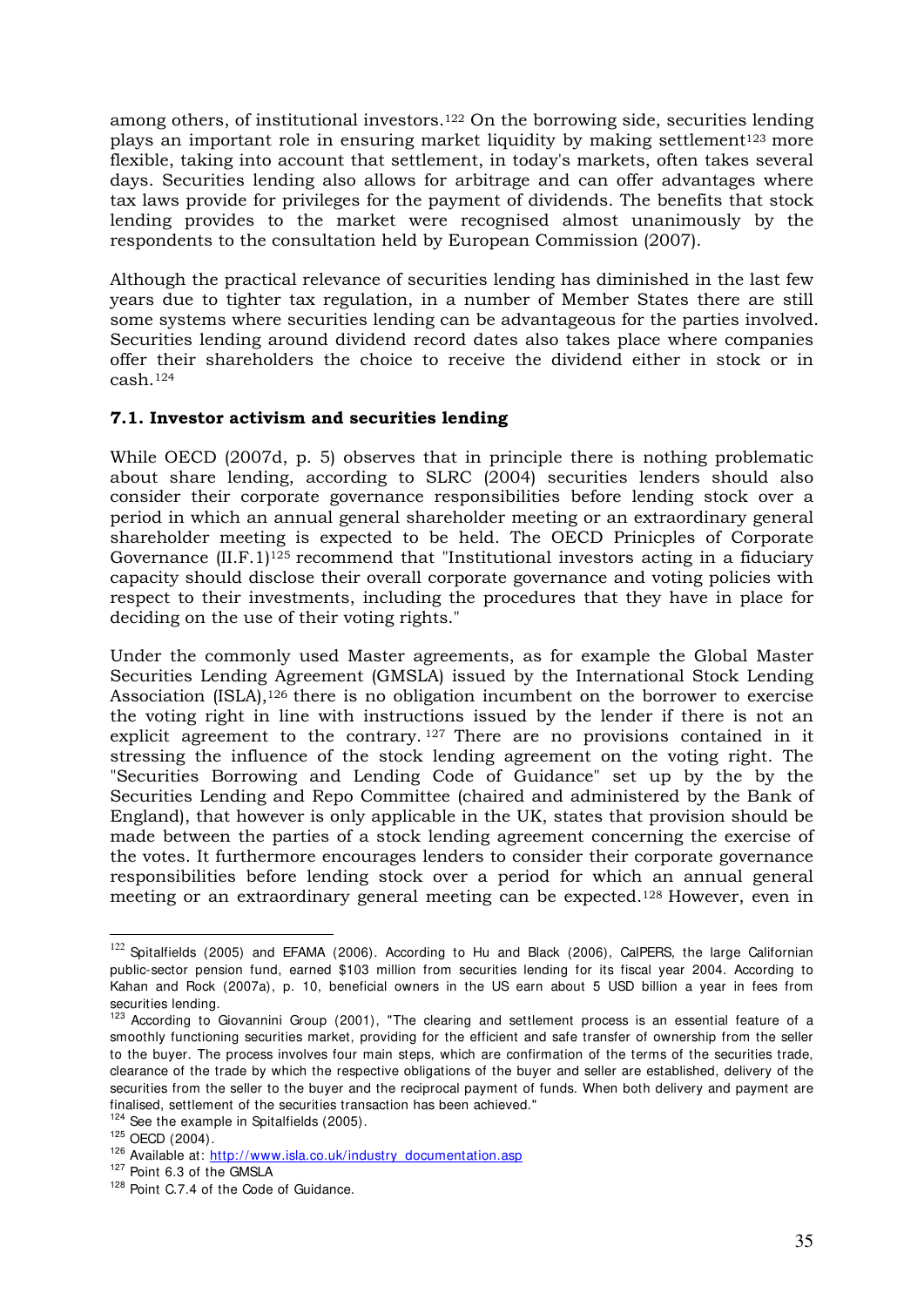that code, there is no recommendation with a view to ensuring that voting rights are exercised in an appropriate way during the duration of the loan (or that the loan is returned in time to allow for the lender to exercise the voting right himself).<sup>129</sup>

According to EFAMA (2006) what happens in practice is that standard stock lending agreements provide for the recall of shares lent, usually within two working days. The consequence is that the practice of stock lending does not prevent in principle shareholders to vote. <sup>130</sup> However, it is essential that the record date for the shareholder meeting is convened sufficiently in advance so as to allow fund managers to recall the shares on loan and that the notice convening a shareholder meeting be issued well in advance to the record date, at least ten days according to EFAMA. This problem has already been addressed in the Shareholder Rights Directive (art. 7.3) which provides for a minimum period of 8 calendar days to be respected between the convocation of the meeting and the record date. The minimum requirements set by the Shareholder Rights Directive are deemed by EFAMA to be barely sufficient.

According to HFWG (2008), there is a concern that some market participants could borrow stock in order to vote at shareholder meetings, while not being economically exposed. As a result, the voting rights attaching to the holding would not necessarily be exercised in the best interest of the lender who has the economic exposure. The HFWG is concerned that this use of borrowed stock undermines investor confidence in the results of shareholder votes. Since this issue is not specific to hedge funds but is of wider application, the HFWG would welcome wider consultation with regulators and market participants to develop a regime that is applicable to all parties and ties votes to underlying economic exposure. Moreover, there might be specific situations where it should be acceptable to vote on borrowed stock, e.g. when a fund is invested in shares (and the trade has settled), but the shares have not transferred into their name.

For the moment, the "more commonplace" position seems to be that securities are recalled only in such special circumstances as when a takeovers is being considered, while there are still organisations that choose not to vote in any circumstances due to the transaction costs involved in vote recalling and to lack of interest in voting.<sup>131</sup>

 $129$  $129$  See points C.2.2., C.2.5 and C.7.3 of the Code of Guidance, available at: http://www.bankofengland.co.uk/markets/gilts/slrc.htm

According to Spitalfields (2005), "Recalls are part and parcel of the securities lending business. However, borrowers seek to avoid recalls wherever possible and frequent recalls may discourage borrowers from accessing portfolios. In practice the lenders, or their agents, communicate the lender's position with regards to voting to the borrowers so as to avoid any surprises." From the answers to the consultation held by European Commission (2005) and (2007) it emerges that there are three securities lending models typically used by an investor: (1) Lending by the investor himself as a direct lender, who would manage his own securities lending trading activities; (2) Lending by a third party lender, whereby the investor would outsource the lending to a third party agent to negotiate the loans; (3) Lending by a custody lending agent, whereby the investor would outsource the lending to his custodian, who would act as lending agent. In all cases, the securities will normally be held with a custodian who will arrange delivery of the loans and might also monitor the collateral receipts. The first two cases should not create problems in terms of transparency as here the investor should be informed of the lending transaction at least by the end of the business day. In the third case, where a custody lending agent manages the lending, the investor has to await activity reports from the custodian. Where no activity report has been established or reached the investor or where an investor wants to vote his shares between two activity reports he might discover at that moment that his shares are lent and that he therefore is prevented from doing so. An additional problem arises where the investor has outsourced also the voting process: here the voting agency may not even be informed about the stock lending where the information does indeed reach the investor.  $131$  Spitalfields (2005) and Hu and Black (2006).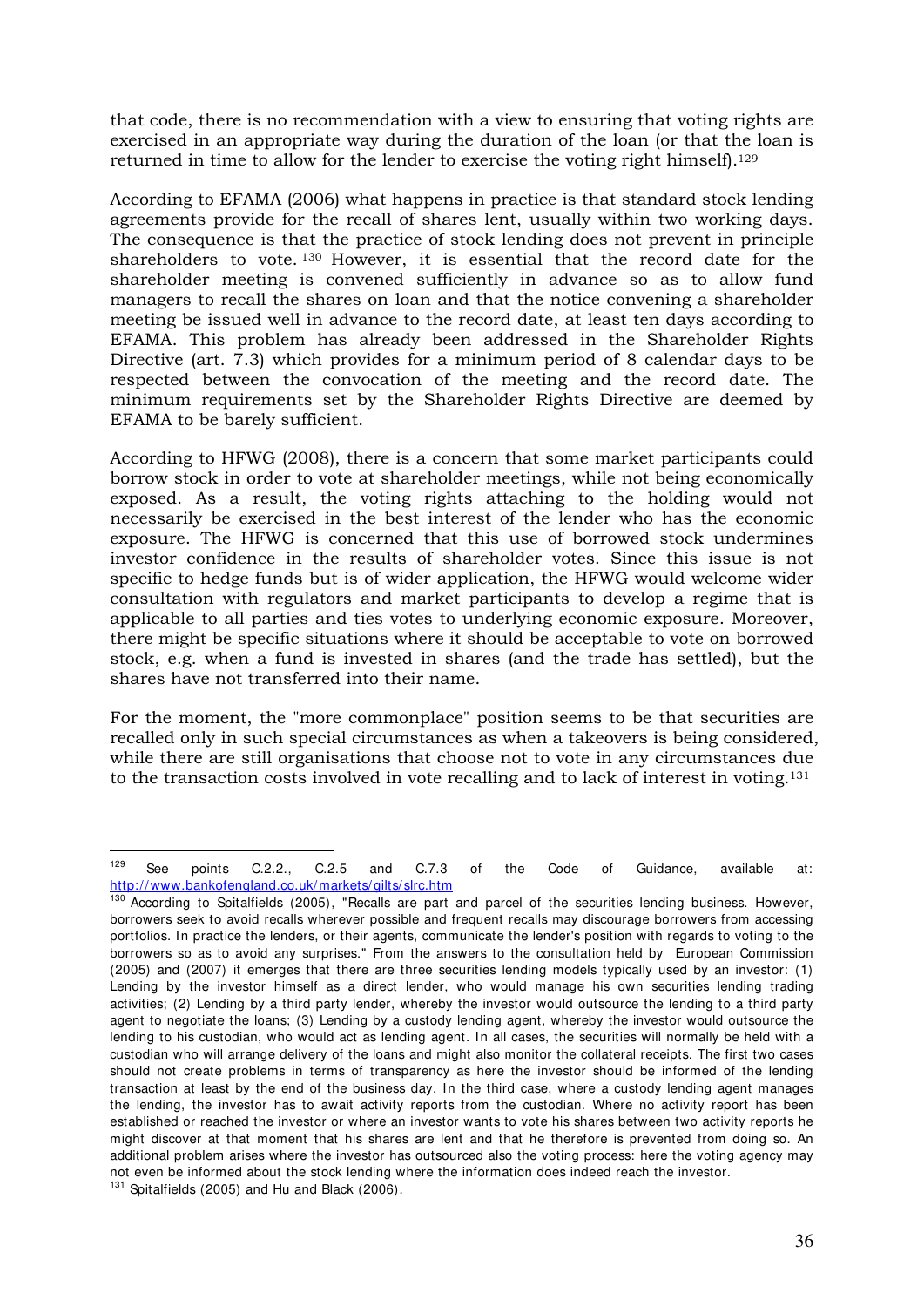ESME, the group of European Security Markets Experts established by the Commission, points out in its first report on the Transparency Directive132 that a systematic recall is not even desirable as it would lead to reducing the liquidity of the market.

Myners (2007) also recommends, among other things, that in case of contentious votes stock should not be lent, while ICGN (2005) recommends that stock should be lent according to consistent and clear policies.

As for trends in securities lending, there seems to be a raising awareness on the part of fund managers to monitor the usage of lent securities. According to RiskMetrics (2007) fund managers have recently shifted from focusing exclusively on making sure that securities lending was profitable for funds to seeking also to ensure that the borrower is acting responsibly with the lent securities. Allaire and Firsirotu (2007) observe that some institutional investors (including some of Europe's biggest pension funds) have stopped their share lending activities altogether. Finally, more than a half of the funds surveyed by NAPF (2007), 23 funds, lend stock. Most of these (14) said they recall stock for contentious votes. In total, more than 70% of funds surveyed either do not lend stock or recall it in order to vote on contentious resolutions.

# **7.2. Investor activism and securities borrowing**

According to Myners (2007), "borrowing shares for the purpose of acquiring the vote is inappropriate, as it gives a proportion of the vote to the borrower which has no relation to their economic stake in the company." The author goes on to quote SLRC (2004): "there is consensus in the market that securities should not be borrowed solely for the purposes of exercising the voting rights…" Micossi (2008) observes that "investors can temporarily increase their votes through derivative operations<sup>133</sup> or share lending. This may lead to alter outcomes of proxy fights or general meetings, not necessarily to the benefit of shareholders."

But how many securities are borrowed for voting purposes? According to Spitalfields (2005), in the UK normal levels of borrowing seem to be around 3% of market capitalisation, with increases to around 6% coinciding with dividend dates. However, since for historical reasons the entitlement to the dividend in many EU countries is often linked to the date of the general meeting, it is not entirely clear whether this period increase in stock lending is exclusively linked to the purpose of receiving the dividend, at least with a view to countries that still maintain a tax privilege in this respect and in cases where the dividend is offered in stock. Even if the dividend record date does not normally correspond with the voting record date, it often lies too close to it to make sure that shares on the voting record date are with the lender (in order to allow her to vote them) and on the dividend record date with the borrower (in order to allow her to cash in the dividend). As for the US, Kahan and Rock (2007a)<sup>134</sup> observe that with the increasing number of shareholder votes decided with close majorities, borrowed shares may sometimes have a decisive influence on the voting outcome.

<sup>-</sup><sup>132</sup> ESME (2007), page 7.

<sup>&</sup>lt;sup>133</sup> According to the author "it is possible for a hedge fund to purchase shares in two companies, one bidding to acquire the other, and then to hedge away the risk of shares in the acquiring company, and to vote in favour of the proposed acquisition at an abnormally high price in the general meeting of the target company. In this example, the investor's behaviour may damage the shareholders of the acquiring company."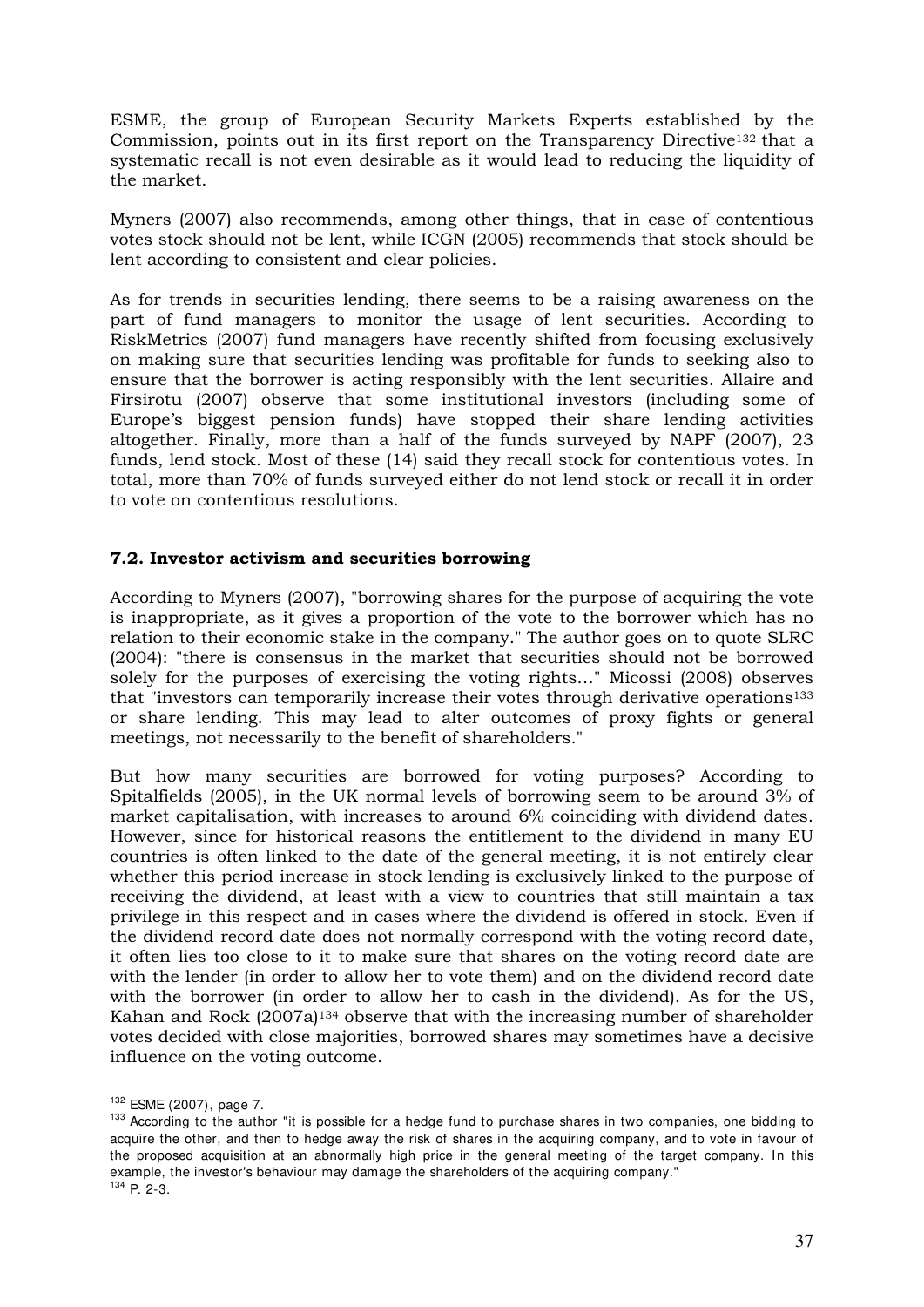# **7.3 Separation of economic risk and voting rights and shareholder activism**

As observed by Hu and Black (2006, p. 1), equity derivatives and other capital market developments now allow shareholders to separate voting rights from economic ownership of shares (decoupling). It is a subject of current debate whether and to what extent shareholder activism conducted by having recourse to such means (empty voting)135 goes against the interest of other shareholders. The authors quote a number of cases where stock borrowing seems to have taken place in order to influence the outcome of votes in the general meeting. They draw the attention to the fact that in extreme cases empty voting can not only mean voting by investors who have no equivalent economic interest but even voting by investors who have a negative economic interest in the outcome of the vote, i.e. an interest to make the company enter into a transaction that, from its point of view, is economically disadvantageous. This can happen where the stock borrower is standing on the other side of that transaction (e.g. in a merger) and is able to draw benefits from the company's decision. Anabtawi and Stout (2008) <sup>136</sup> observe that minority shareholders in public companies push for corporate actions that serve their personal economic interests which are not necessarily aligned to the interest of the firm and its other shareholders. According to the authors, activist minority investors in public companies have the possibility to push through interested transactions, for instance making recourse to derivatives to hedge away their financial interest in the company. According to Hu and Black (2008) there is now substantial evidence that decoupling is important and common, and that it can materially affect the control of major corporations throughout the world.137 observe that empty voting might become more relevant in the US as long as voting outcomes in shareholder meetings are getting closer. From a contrary point of view, Kahan Rock (2007b, p. 42) observe that, in the absence of quantitative evidence, it is not clear to what extent empty voting is a significant problem.

Even if there is not sufficient evidence at present that empty voting by way of stock lending is a relevant phenomenon, stock lending creates a problem for shareholder voting in another sense. As it emerges from European Commission (2007), many investors borrow stock for reasons other than for voting and do not make the effort of exercising the voting rights where a general meeting occurs during the period of lending. Also the lenders do not always insist that the shares be voted on the basis of their instructions. Furthermore, in the context of the lending agreement the lender receives collateral for the loan. This collateral may consist in cash but also in stock or other securities. Where stock is given as collateral, the same problem with a view to the voting rights attached can arise as for the lent stock.

As observed by Hu and Black (2006, p. 1), decoupling is not exclusive to minority shareholders, but it might also be used by management and controlling shareholders to facilitate entrenchment and maintain control. According to the authors empty voting is just one of the techniques used to differentiate economic interest in a company from voting rights and perhaps not even the most widespread. From ISS et al. (2007) we observe for instance that companies listed in the EU make very frequent recourse to decoupling techniques. As observed by OECd (2007e, p. 29), most forms of CEMs are permitted in most European countries and in the US. A notable exception is that in the US pyramids are discouraged by taxation. As for

<sup>-</sup><sup>135</sup> Hu and Black (2008) define empty voting as voting while holding greater voting power than economic ownership.

<sup>136</sup> P. 7 and 34-47.

 $137$  The authors collect a list of 80 cases of decoupling around the world.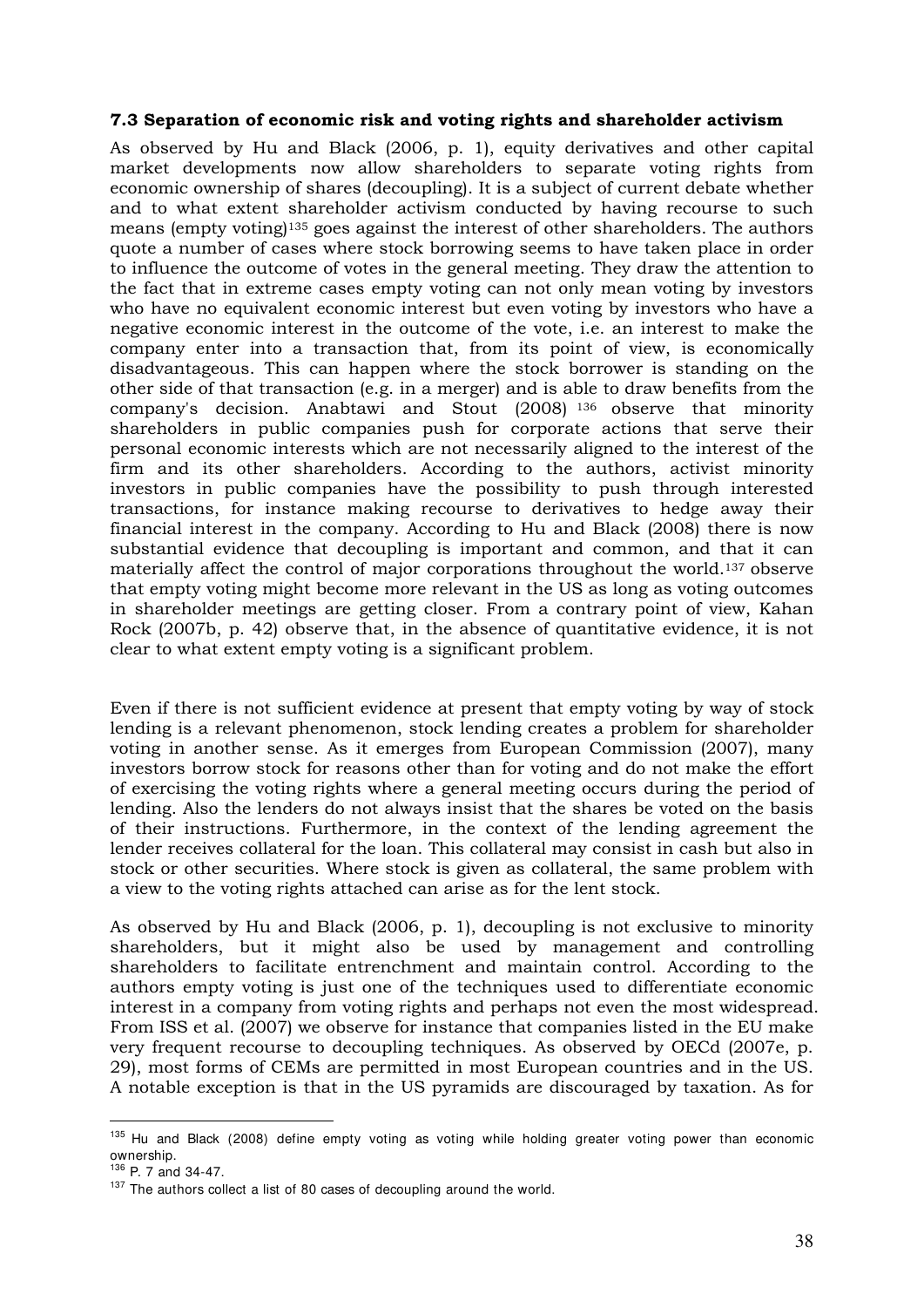legal limitations to other forms of decoupling, while some EU Member States and the US prevent making recourse to some forms of decoupling such as multiplevoting shares (ISS et al. 2007), the European Commission recently deemed not necessary to introduce limitations at EU level (European Commission 2007c). The Commission motivated such decision on the absence of available evidence on the link between decoupling and shareholder expropriation.

In the absence of more coercitive regulatory interventions, decoupling seems to be discouraged by investors themselves. As we have seen above self-regulatory bodies explicitly discourage the recourse to empty voting, while other forms of decoupling are opposed by shareholders in the US, where most public companies employ a one share-one vote structure, which links economic interest to voting rights (Hu and Black 2006, p. 1). As for the EU, from ISS et al. (2007) it emerges that decoupling is quite widespread among the European Blue Chips, something which is perhaps linked with the lower weight and influence of institutional investors.

The conclusion seems to be that the case against empty voting, if any, falls within the one share-one vote debate and should not be treated in isolation.

La Porta, Lopez-de-Silanes and Shleifer (1999), Claessens, Djankov and Lang (2000), and Faccio and Lang (2002) show that in many cases European companies are characterised by individual or a family control over the majority of the votes via pyramids and other such instruments as multiple voting shares, cross-holdings, shareholder agreements and so on. As observed by Mork et al (2005), entrusting the governance of huge slices of a country's corporate sector to a tiny elite can bias capital allocation, retard capital market development, obstruct entry by outsider entrepreneurs, and retard growth.

Although no systematic data are available on the degree of separation of ownership from control across the entire EU, there are signs that such a phenomenon can reach rather impressive extremes. As shown by Enriques and Volpin (2007), <sup>138</sup> thanks to company pyramids separation of ownership from control can go as far as giving the controlling shareholder of the French Louis Vuitton Moet Hennessy (LVMH) 47 percent of the voting rights in LVMH with a direct and indirect ownership of 34 percent of the cash flow rights (Figure 1). The separation of ownership from control is more dramatic in Telecom Italia, one of the world's largest telecom companies with a market capitalization of about \$40 billion. The pyramidal group includes three listed companies and two nonlisted companies, shown in Figure 2. Marco Tronchetti Provera controls 18 percent of the votes in Telecom Italia (and is by far its largest shareholder), although he holds only 0.7 percent of the cash flow rights. Because of the combined effect of the dual classes of shares and the pyramidal structure, the Porsche family controls 25.1 percent of the votes in Volkswagen AG but owns only 9.44 percent of its cash flow rights.

Family control can even go beyond a specific listed companies to reach systemic dimensions: for instance Agnblad, Berglöf, Högfeldt and Svancar (2001) show that in Sweden a single family shareholder controls about 50% of the Stockholm stock exchange mainly through recourse to company pyramids and multiple-voting rights. According to Faccio and Lang (2002) a single Italian family controls about 10% of the Borsa Italiana total market capitalization. More in general, according to the findings reviewed in Morck et al. (2005), the large corporate sectors, excluding state-owned enterprises, of several EU countries are predominantly controlled by a

<sup>&</sup>lt;u>.</u>  $138$  P.  $**$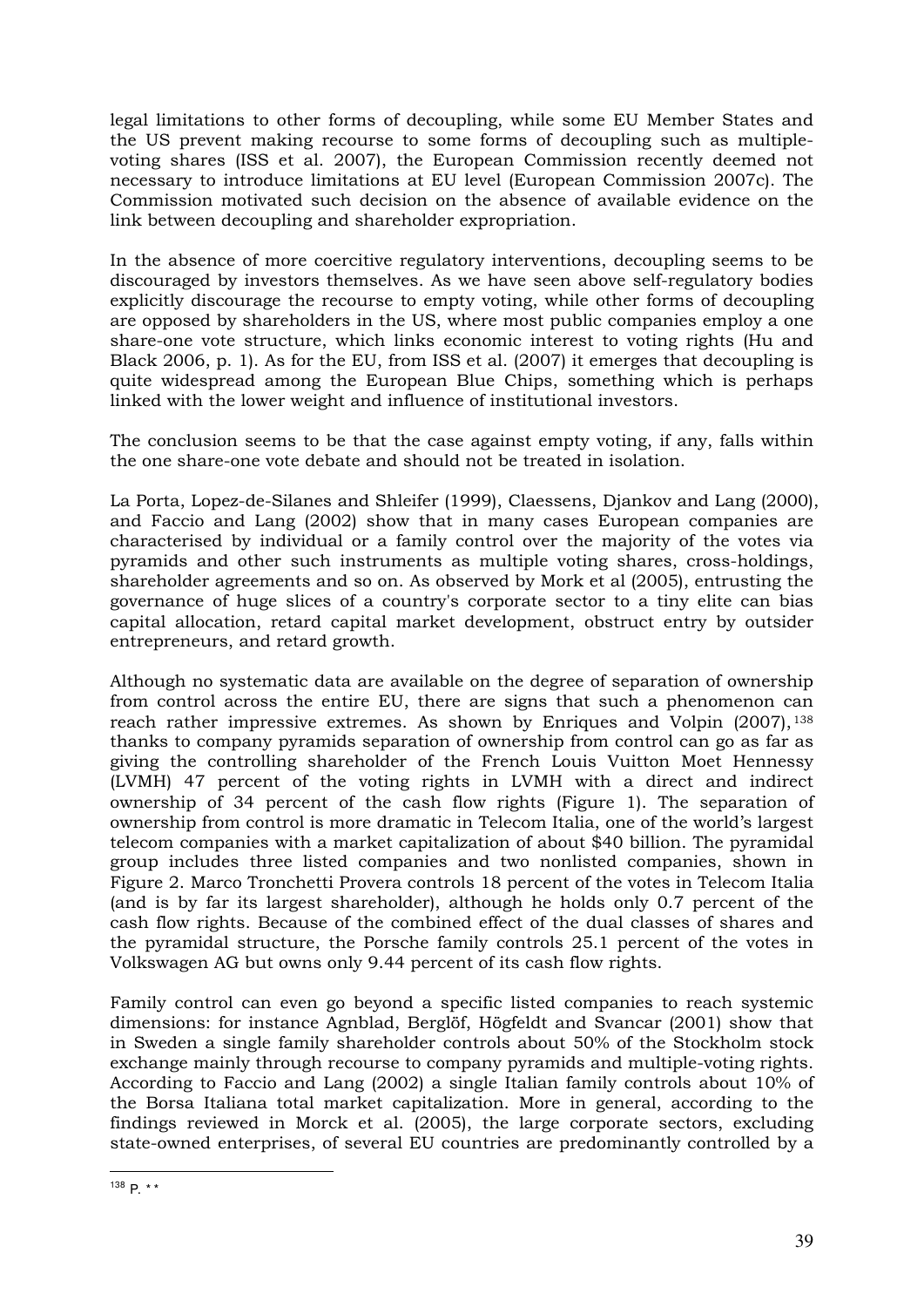small number of very wealthy families through pyramids and such other means as dual-class shares, cross shareholdings and differential voting shares.

More in general, systematic measurements of the separation of ownership from control are available only for Italy. Bianchi et al. (2005) show that the Italian listed companies are characterised by a high incidence of pyramidal structures, shareholder agreements, and shareholder coalitions.

On the other hand, the study conducted by ISS et al. (2007) quantifies the recourse to the various instruments that allow to obtain separation of ownership from control, the so called control-enhancing mechanisms, or CEMs. The study shows that corporate CEMs are rather common across the EU. Of all the 464 European companies considered, 44% have one or more corporate CEMs (or other alternative mechanism). The countries with the highest proportion of companies featuring at least one these mechanisms are, in decreasing order, France, Sweden, Spain, Hungary and Belgium, which all have a majority of companies with corporate CEMs or alternative mechanisms. The occurrence of those mechanisms varies from one country to another, but varies also between large companies and recently listed companies. A majority of large caps (52% of the companies analysed) have corporate CEMs or alternative mechanisms while one quarter of recently listed companies (26% of the companies analysed) have corporate CEMs or alternative mechanisms. Overall, the more used mechanisms are pyramid structures, multiple voting rights shares, and shareholders agreements. It is also interesting to notice that recently listed companies in Europe which were included in the ISS sample feature a smaller number and a smaller variety of those mechanisms than large companies. As in large companies, pyramid structures, shareholders agreements and multiple voting rights shares are the most common mechanisms in recently listed companies. Finally, some of these companies combine different mechanisms thereby enhancing their impact.

From European Commission (200\*) institutional investors seem to deem deviations from proportionality between capital and control an obstacle to shareholder activism. OECD (2007e, p. 23-7) quotes several corporate governance codes issued by investor groups and individual institutional investors that support, although to a different extent, one-share-one-vote principles: from ICGN's recommendation that ordinary shares should feature one vote for one share, to Euroshareholders' Corporate Governance Guidelines and Hermes that directly endorse proportionality between ownership and voting rights.

Manifest (2007) stresses the role of the 'one share one vote' issue as fundamental to shareholder democracy and the protection of shareholders' rights. In particular, voting restrictions and unequal voting rights may present a significant disincentive for investors to participate in company meetings, may add confusion to the voting process and may lead to errors in the determination of voting rights.

ISS et al (2007) also conducted a survey addressing institutional investors. The purpose of the survey was to determine whether and to what extent investment decisions are influenced by the ways companies do or do not follow the proportionality between capital and control. The survey was distributed to 7,792 investors, corresponding to all the institutional investors identified worldwide. In total, 445 institutional investors worldwide replied to the questionnaire. They represent collectively more than 13% of assets under management in Europe, that is more than 4.9 trillion euros. Such figures are underestimated as 59 respondents (13% of the total) chose not to disclose their assets under management. Most of the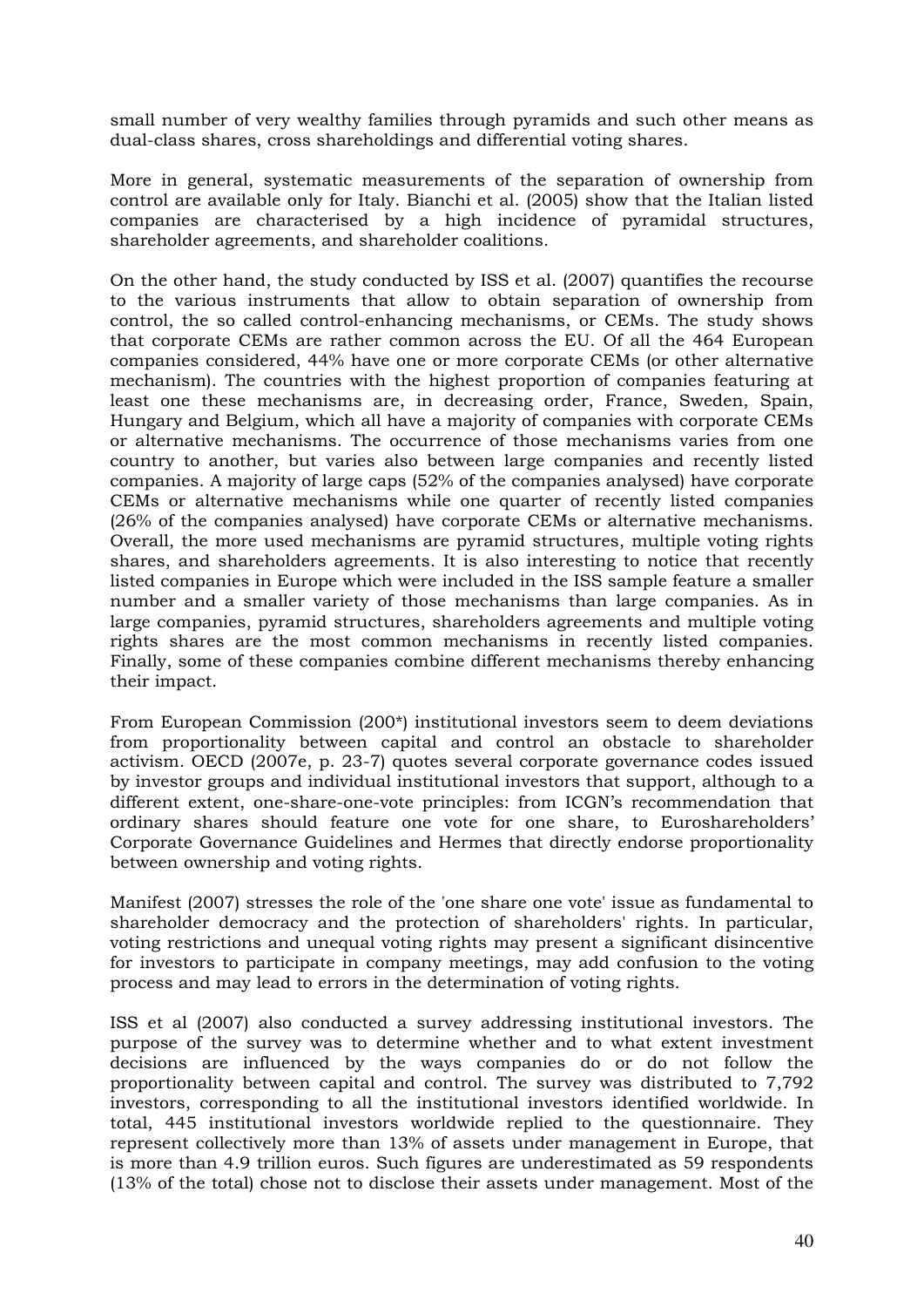respondents to the survey, by number, have an asset manager profile (60%). The second largest group of respondents has a hedge fund profile (11%), closely followed by pension funds (10%). A majority of the investors surveyed by ISS et al. (2007) perceive all CEMs negatively. However, some CEMs are perceived as more negative than others. CEMs that investors perceive most negatively are priority shares, golden shares, voting right ceilings, pyramid structures, multiple voting rights shares, ownership ceilings, non-voting shares and to a lesser extent crossshareholdings and depositary certificates.

Depending on the type of CEM, between 58% and 92% of investors say they take the presence of CEMs into account in their investment decisions. Multiple voting right shares impact investors'decisions most. In addition, 80% of investors would expect a discount on the shares price of companies with CEMs. This discount ranges from 10% to 30% of the share price for the majority of investors who attempted to quantify it. This discount is seen in the first place as compensation for the absence of a bid premium. It is also seen as the price of a vote, as a compensation for a lower valuation, and as the remuneration of the extra risk taken by minority shareholders in a company that may not defend their interests.

The conclusion of this section is that separating risk from voting rights has ambiguous effects on shareholder activism. With regard to stock lending it is not clear whether it has a zero effect on investor activism, that is whether the lenders are not interested in voting and the borrowers make use of the voting rights attached to the borrowed shares. On the other hand, empty voting seems to be a boost of minority shareholders' activism while separation of risk from voting rights put in place by managers and controlling shareholders limits investors' activism. From the relevant literature quoted above it seems that the recourse to decoupling by controlling shareholders might be more important than the recourse to stock lending and empty voting by institutional investors in continental Europe.

# **VIII. NEW DATA ON INSTITUTIONAL INVESTORS VOTING RECORD IN THE US**

# **AND THE EU**

As we have seen above (ch. 3), since 2003 in the US institutional investors must disclose their voting policy and their voting record. Rothberg and Lilien (2006) examine the voting record for the twelve months up to August 2004 for ten mutual fund families which accounted in 2004 for about two-thirds of the industry total assets under management. They find that the five large mutual funds sampled voted against management an average of 17% of the time, with percentages of votes against management higher than average on antitakeover issues (in the first place dual-class shares) and executive compensation. Votes against management regarding the election of directors were on average 14%, the main reason being boards lacking a majority of independent directors. The sampled leading mutual funds also showed little support for a social or political activist agenda. In the absence of such a requirement in the EU, a best practice seems to be emerging, at the initiative primarily of global investors who have to comply with the US transparency requirements but also of investors that are aware of the importance of giving full accountability to their clients. One third of the UK funds surveyed by NAPF (2007) disclose details of how specific votes have been cast at company meetings.

As we have also observed above (par. 1.3), voting is just one of the possible forms of institutional investor activism. However, we observe that institutional investors that disclose their voting record in the US and in the EU tend to have as a policy to vote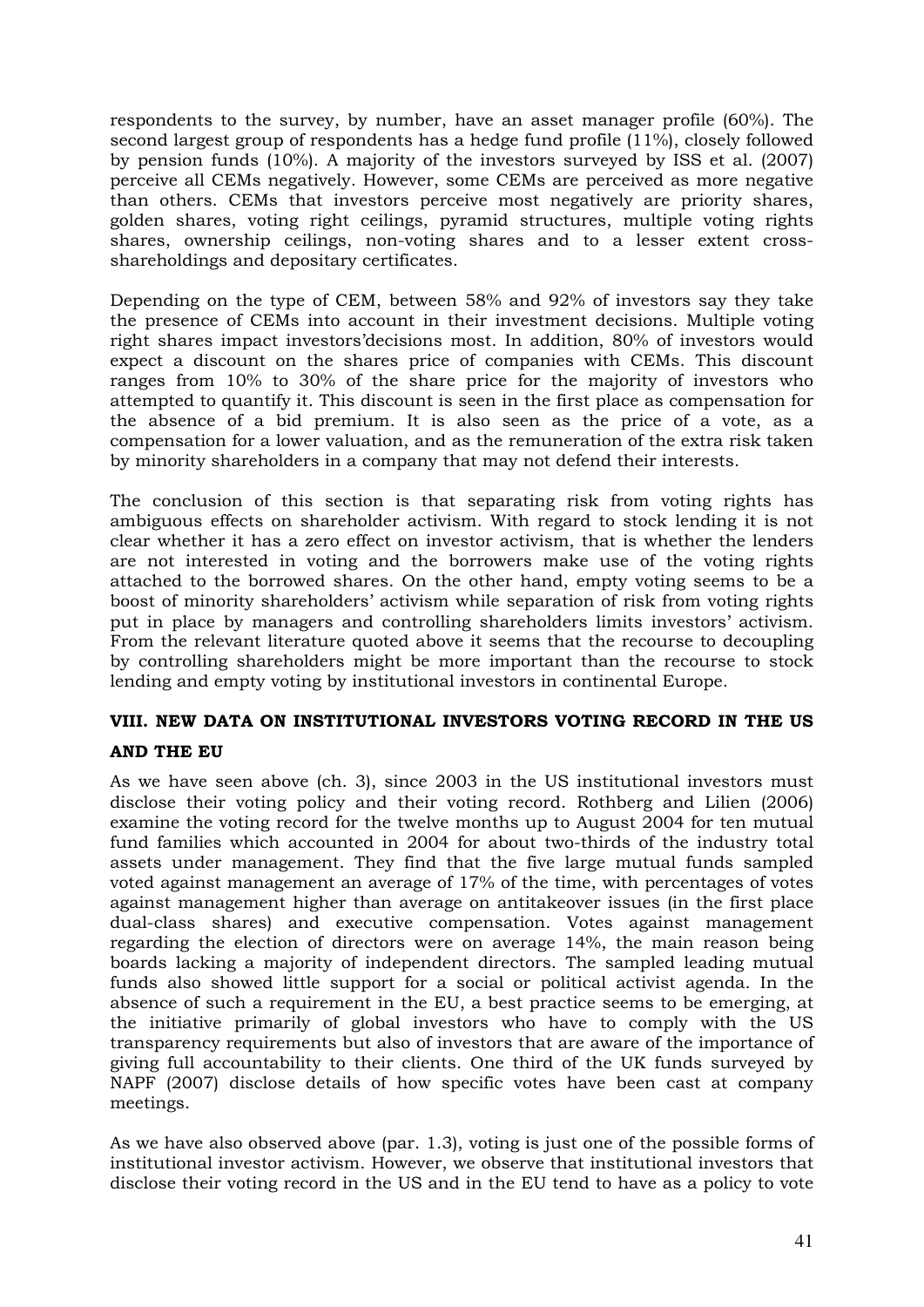the great majority of shares they own: the mutual funds examined by Rothberg and Lilien (2006) voted in 2003-2004 for almost 98% of their shares. The examination of their voting record can then be considered as a proxy of their entire range of activist measures.

In this chapter we illustrate the voting record in the US and in the EU of two sets of institutional investors. The first one is made of 76 institutional investors…The second one…Of all the investors considered, Hermes is the only one for which we have a voting record for the US and the EU at the same time.

# **8.1 Voting record in the US**

-

# *Voting record in the US of 75 mutual funds<sup>139</sup>*

Table 12 illustrates the percentages of votes cast by the 75 funds considered (detail in table 13) in favour and against proposals, as well as the percentage of abstain votes cast. The table also differentiates between management proposals and shareholder proposals (the detail is listed in table 14). The percentage of votes in favour of management proposals admitted to shareholder vote is 88%, against 1% of abstain votes and 11% of votes cast by the 75 shareholders considered against shareholder resolutions. As for shareholder proposals, on the whole they do not total the majority of the votes cast (36%), while the abstain votes are equal to 8% and the votes against such proposals are equal to 56%. Of course it is important to investigate on the types of proposals and, in the case of shareholder proposals, from which shareholder such proposals are formulated.

Preliminarily, table 15 illustrates the incidence of the various categories of proposals on total votes cast. Director election is by far the most important item voted at US shareholder meetings (almost 68% of the total votes cast). This corresponds to the literature examined above according to which the main issues in US company life turn around the election of the slate of directors proposed by the management. Interestingly, there is no correspondent category of shareholder proposal concerning director election, proof that alternative slates of directors are very difficult for shareholders to present to voting at the general meetings. The next most important category of proposal is auditor ratification (9%), followed by other management proposals (7%), and executive compensation (6%). As it can be seen from table 14, all such proposals are management proposals. The total incidence of shareholder proposals on total votes cast adds up to less than 4% of total votes cast, with the most recurring item (executive compensation proposed by shareholders) adding up to 1% of total votes cast. Such results correspond to previous findings in the literature. Table 21 provides a ranking of corporate governance proposals based on Gillian and Starks (2007) which shows executive compensation as the type of shareholder proposal most frequently submitted.

We now move on to examine (table 16) the percentage of votes cast by shareholders according to each specific resolution. Beginning with the management resolutions, we observe that the 75 funds considered voted globally in favour of all the

<sup>&</sup>lt;sup>139</sup> The database was provided by Andy Eggers of www.proxidemocracy.org. The goal in data collection for this preliminary database was to get votes from: the largest 3-4 retail large-cap funds from the largest fund families; the leading socially responsible funds; two other leaders in vote transparency, CBIS and CalPERS. There are omissions due to the data being difficult to access or parse, including American Funds (the 2nd US largest fund family) and PIMCO. The assumption is that each fund's voting record is representative of the entire family of funds to which it belongs. Such an assumption is based on the finding by Rothberg and Lilien (2006, p. 162) that fund families tend to make proxy decision at an aggregate level.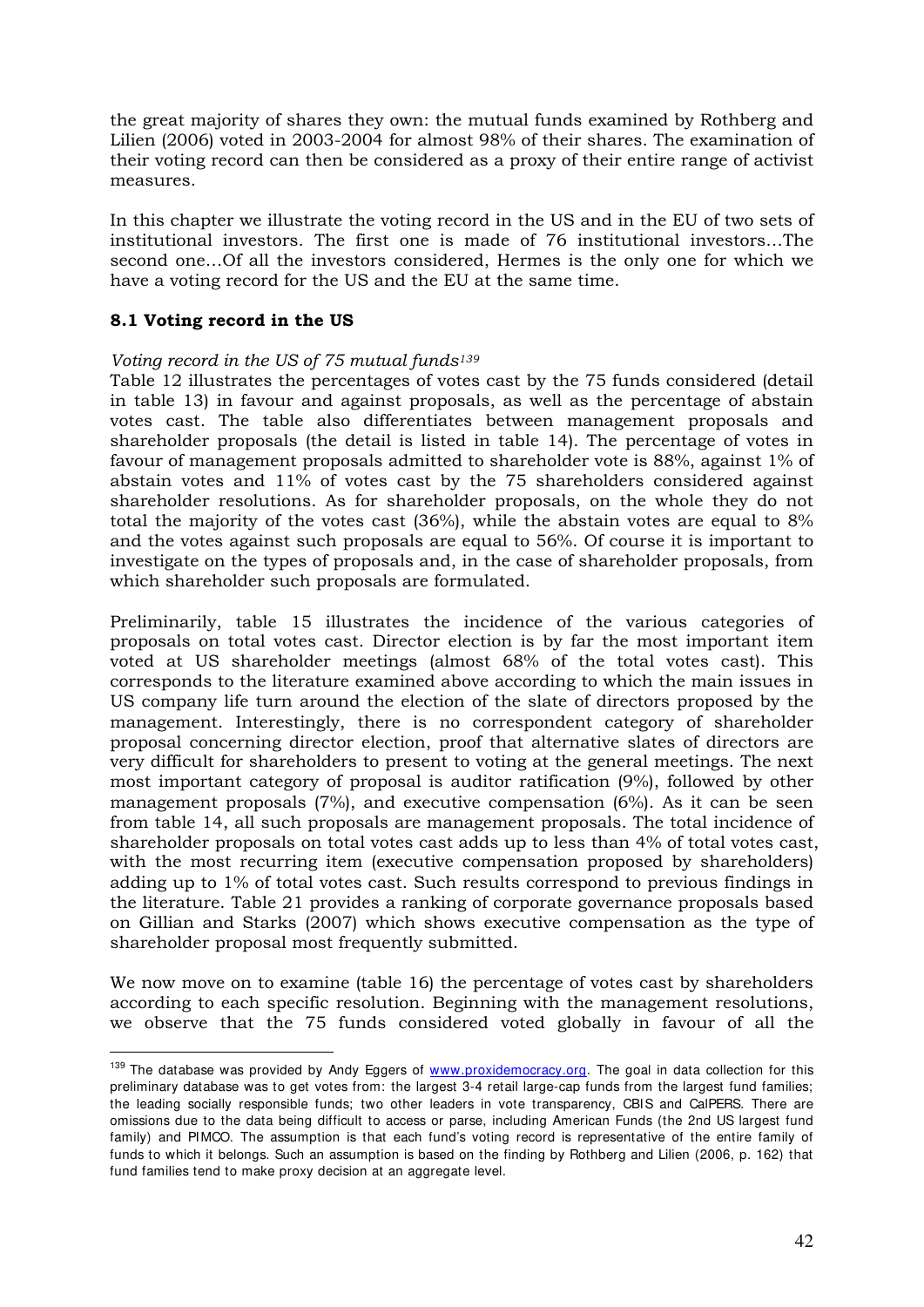categories of management resolutions, with percentages varying from 76% to 94%. In particular, the management resolutions that gathered more consensus were those concerning auditor ratification, mergers and acquisitions and corporate governance (94%), director election (88%), and executive compensation (81%), the latter item confirming the particular antagonist attitude of the shareholders considered vis-à-vis director remuneration. Among those proposals that gathered less consensus we signal issuance of stock (79%), perhaps attributable to a concern for possible dilution of the dividend rights for the existing shares. As for shareholder resolutions, we notice in the first place that just one of the shareholder resolutions gathers a majority consensus, and that consensus varies according to the type of shareholder proposal. The higher rate of support is gathered by those shareholder resolutions that sustain corporate governance issues: in the first place "takeover defense" (80%), perhaps attributable to shareholders' sensitivity to staggered boards, poison pills and other anti-takeover tactics; "voting rules" is the first category of shareholder resolutions to gather majority approval (59%, something which fits with the literature quoted above which refers to shareholders' sensitivity to cumulative voting), followed by executive compensation (37%) and board independence (30%).

A lower degree of consensus is gathered by those shareholder resolutions that promote social issues, such as proposals on environmental and social issues (11%), political influence and charitable contributions (14%), employment and working conditions (20%).

Since five out of the 75 funds considered here are socially-responsive investors, it is interesting to observe the degree of support from such investors for the latter category of shareholder resolutions (table 17). As expected, such funds express much stronger support for all the socially-oriented shareholder resolutions. However, such funds also voet strongly in favour of corporate-governance shareholder resolutions such as on executive compensation and board independence and performance. Finally, socially-engaged funds tend also to vote less in favour of the management on such key management resolutions as director election (56% against 88% of votes in favour cast by our total sample of 75 funds) and executive compensation (66% against 81%).

# *Voting record in the US by T.RowePrice*

Table 24 reproduces the voting disclosure by *T.RowePrice* for the period July 2006- June 2007 compared to the period July 2006-June 2005. In both periods the total voting was for more than 80% in favour of management, a figure which is in line with the voting expressed by the 75 funds as illustrated above (although not to the 5 socially-engaged funds included in the sample of 75 funds). We find here a confirmation of the inflationary contribution of broker voting in favour of management, which here looks about half of the broker votes cast. The investor expressed its closest support for the management for such issues as those auditor related, director election, and mergers and acquisitions, something which confirms the voting record for the 75 funds examined in the previous paragraphs. A more adversarial stance was taken by T.RowePrice on subjects such as separation of Chairman and Ceo, cumulative voting, anti-takeover provisions, and especially in supporting majority voting for the election of directors, once again a confirmation of the previous voting record examined. The investor sided strongly with the management on socially-minded resolutions, with the exception of resolutions on political contributions, also confirming the previous voting record and the literature quoted above.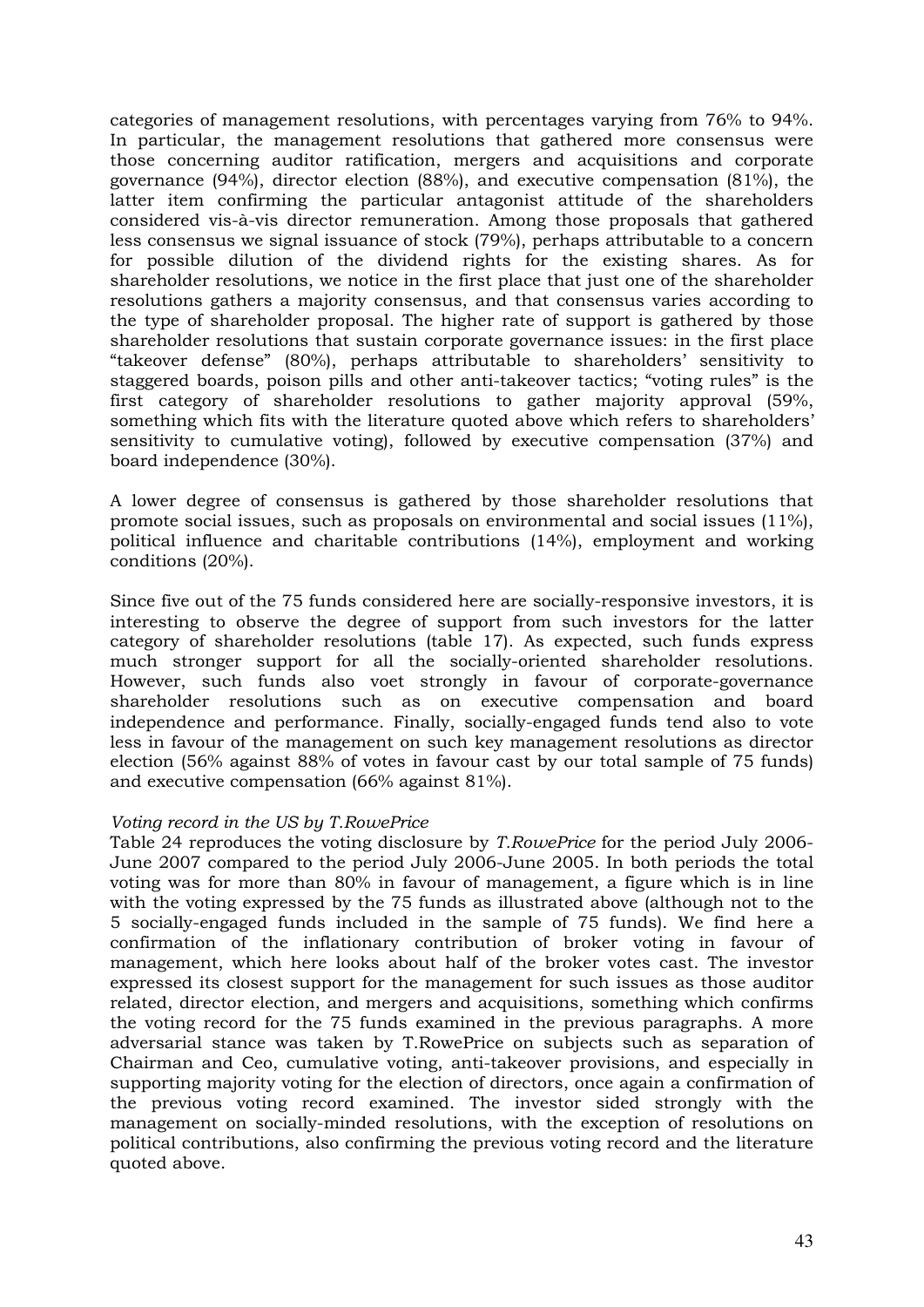# **8.2 Voting record in the EU**

## *Hermes voting record*

We provide here an analysis of the Hermes voting record in the UK, the rest of Europe and in the US with reference to their share portfolio managed on behalf of the British Telecom pension fund. The data refer to the 3d and 4th quarters 2006 and to the 1st-2nd 2007 and include more than 2000 voting decisions voted in Europe and in the US.<sup>140</sup>

**Table 10** and **11** represent Hermes' voting record at shareholder meetings in Europe and in the US. The first observation concerns the number of companies' meeting in which Hermes voted over the period considered, the first group being made of UK companies (998) followed by the US (663). Continental Europe follows with much less important numbers, roughly distributed according to the number of listed companies in each of the countries considered, with France, Germany, and Italy with respectively 83, 72, and 68 voted companies, followed by Spain, by the Scandinavian countries, Belgium, Greece, Ireland and Austria.

As for the voting record, Sweden, Denmark, Norway, Switzerland, Canada and the UK are the countries with the highest percentage of votes expressed in favour of company management. In such countries Hermes voted all the items on the agenda in favour of management in more than 80% of meetings (Table 10, fifth column). A second group of countries is made of those where Hermes voted between 60% and 70% of meetings in favour of management all the items on the agenda: Austria, Finland, Germany, Ireland, Luxembourg, Italy, The Netherlands, Portugal. In this group also the US are included. In the last group are a few countries for which Hermes has a low and very low voting record in favour of the board: Belgium, France, Greece, Spain. The case of France is particularly interesting, since only in 20% of meetings Hermes voted in favour of the board on all the items on the agenda. Such a datum translates (Table 10, fourth column) in an average number of votes against management of 3.8, by far the highest rate in the entire panel of countries (see also Table 11 on all such points).

# *Fidelity voting record<sup>141</sup>*

The very low percentage of French shareholder meetings at which Hermes voted in favour of management raises the question whether this fact is investor specific. It also raises the question whether the "all for " measurement might be impaired by other legal or structural factors. As for the first point, we observe (Table 26) that even in the case of Fidelity France shows a much lower percentage of "all for" votes than other European countries. As for the second point, from the voting record expressed by Fidelity it is also possible to calculate the average number of voting items per meeting, which shows that in France shareholders vote a much higher number of items per meeting than the UK, Germany, and Italy, but only slightly higher than Sweden. This could raise the objection that it is more difficult to have

<sup>-</sup><sup>140</sup> The data are available at: http://www.hermes.co.uk/corporate\_governance/voting\_disclosure.htm 141 http://www.fidelity.co.uk/direct/aboutus/corporategovernance/votingrecord.html and

http://personal.fidelity.com/myfidelity/InsideFidelity/?refhp= pr. Fidelity proxy voting guidelines focus on four types of proposals. Election of Directors: Fidelity will generally vote in favor of incumbent and nominee directors except where a director has failed to exercise reasonable judgment. Equity-Based Compensation: states to generally vote against equity award plans or amendments that are too dilutive to existing shareholders, may be materially altered without shareholder approval, permit options repricing, allow management discretion in granting certain awards, or are otherwise inconsistent with the interests of shareholders. Anti-Takeover Plans: Fidelity will generally vote against a proposal to adopt or approve the adoption of an anti-takeover plan unless the plan includes a number of provisions that are designed to protect shareholders.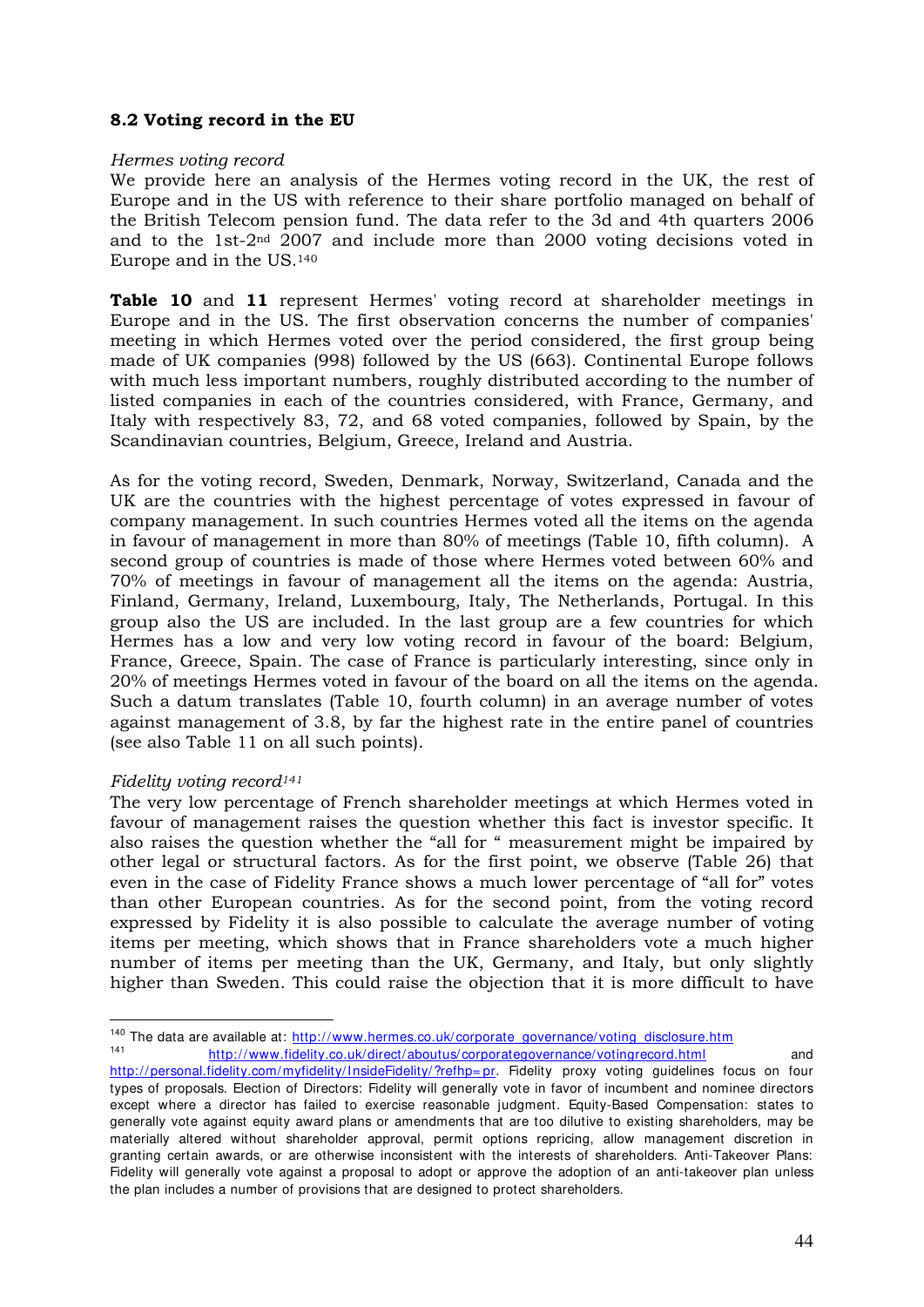an "all for" voting record the higher the number of items to be voted. Fidelity voting record also allows to calculate the percentage of votes in favour of management as a percentage of total votes cast by shareholders, which should allow to discount the differences in the number of items voted across countries. The result is that the distance between France and the other European countries is much less important. On the other hand, although Sweden has a comparable average number of items per meeting than France, it shows a much higher incidence of "for" votes (93% against 80%). No matter which voting variable used, France is still behind the UK, Germany, and Sweden. The much more adversarial character of the Fidelity vote in French companies is confirmed looking at the percentage of "against" votes on the total number of items voted (with France showing the highest percentage, 8%, compared to Germany, 4%, Sweden 2%, and the UK, 1%) and at the percentage of "abstain" votes (8% for France compared to less than 1% for the UK and Sweden and zero for Germany).

A different case concerns Italy, which shows a low percentage of "all for" votes (higher only than France) and the lowest percentage of "for" votes. However, the main factor explaining this record seems to be not so much an adversariality vis-àvis Italian management (the percentage of "against" votes is very low, the same as the UK's) as a very low participation of Fidelity to shareholder meetings in Italy: Table 26 shows that Fidelity voted only 71% of the items, against 97% for Sweden, 98% for France, 99% for the UK, and 100% for Germany. This raises the question on the causes of such a low presence of Fidelity at the Italian shareholder meetings. One explanation could be in terms of costs of proxy voting, which might be particularly high in Italy (see above ch. \*). Other possible explanations might be a favour for company management which, united with the high percentage of shares owned by the controlling shareholders, might discourage Fidelity from voting.

More in general, the ranking of the consensus for companies' management expressed by Herms is confirmed by Fidelity. Although the percentages vary (Fidelity in general seems to be more favourable to company boards than Hermes) the UK is still the country which collects the highest investor consensus in favour of the board, followed

There is also a confirmation on the composition of the portfolio with respect to Hermes, which even in the case of Fidelity seems to follow the number of companies listed in the different countries.

### *NBIM voting record*

Even in the case of NBIM (Table 23) France shows the highest level of investor adversariality, with 73% of votes cast in favour of management against 86% for Germany and 97% for the UK. This result is also confirmed by the percentage of votes against management, with France showing by far the highest percentage (26%) against Germany (14%) and the UK (2%). Italy is not included in the portfolio of countries voted by NBIM.

The NBIM voting record replicates, although for a smaller number of countries, the ranking of the two other investors considered above, with the only exception of the high percentage of votes in favour of management in Spain. For the rest, Sweden and the UK confirm their position ahead of Germany and The Netherlands, with France in a much lower position.

### *Morley voting record*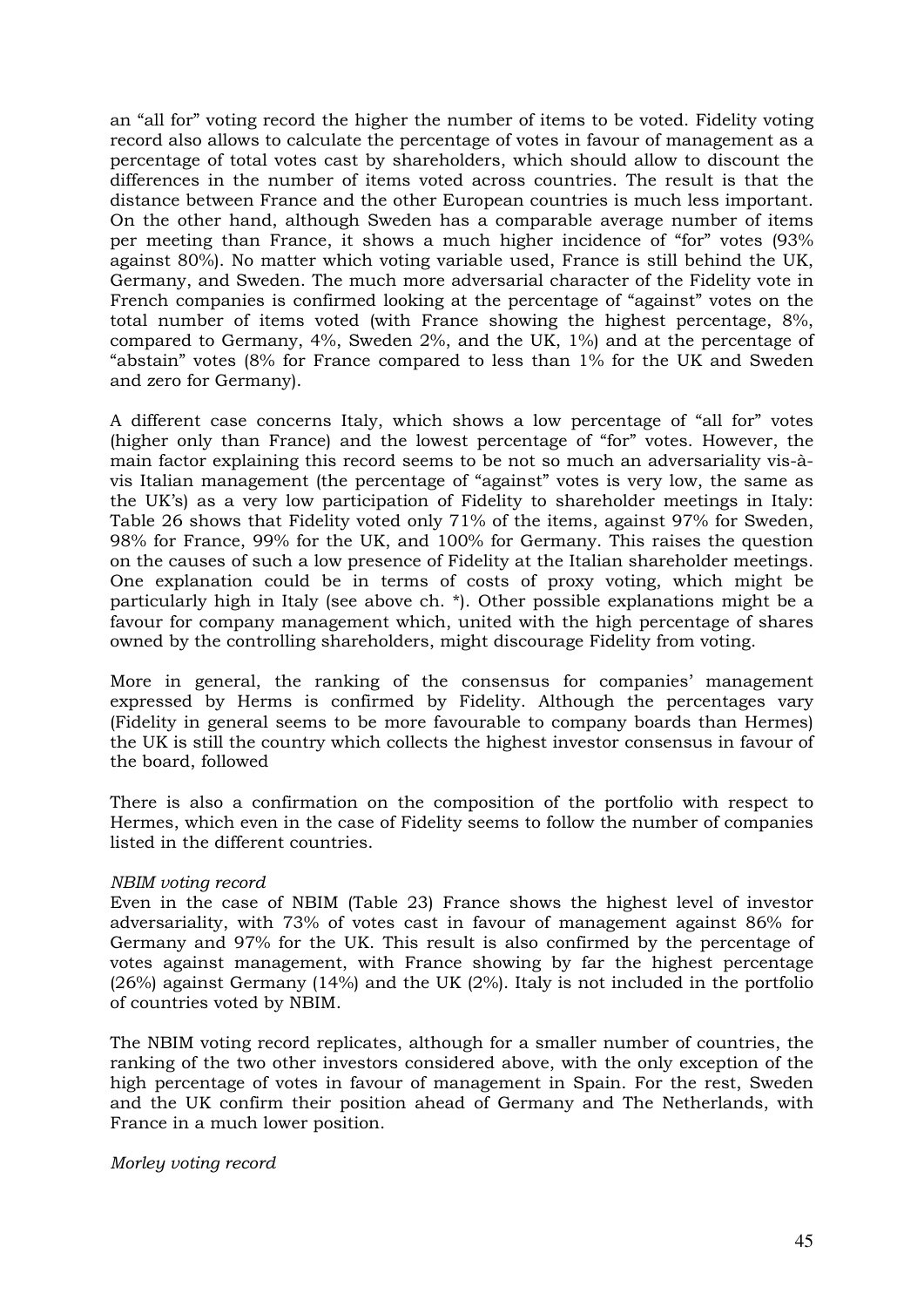The voting record disclosed by Morley shows, as in the previous cases examined, France at the lower end of the voting spectrum, with only 9% of the meeting voted "all for" (zero scored by Luxembourg is based on only one observation), and the UK and Scandinavian countries at the higher end. An outlier is Sweden, which here performs badly (only 10% of "all for"), differently from the two funds previously examined. In the middle of the distribution we Ireland and Italy, while Belgium, Germany, the Netherlands, and Spain follow behind, ahead of France and Sweden.

## *Standard Life Investments UK voting record*

Standard Life vote its clients' shares at the AGMs of all their UK shareholdings but historically have only voted at selected European AGMs. Standard Life is currently planning to vote more generally at European AGMs. For its UK voting, Standard Life has a policy of voting disclosure with regard to meetings at which it abstains or votes against any of the resolutions.142 Voting disclosure (Table 22) shows for the UK a 85% of votes in favour of all management resolutions ("all for") presented at a specific meeting. However, it is not possible to evaluate such record with reference to other countries.

## *Provident Voting record<sup>143</sup>*

The voting record disclosed by Provident confirms the voting ranking expressed by the previous investors, with the UK performing ahead of Germany and France following behind (Table 19).144 The table also confirms that Sweden collects a high level of votes in favour of management and that the Netherlands tend to follow Germany. The two outliers here are Spain (which performs very well here) and Italy, where Provident showed up to vote only in 10% of the cases, confirming the high ratio of absence from voting already observed above with the Fidelity voting record.

## **8.3 Comparison of the voting records for the EU and the US**

To sum up the evidence collected in the present section for Europe, we observe (see also tables 27-30 for a comparison of the five main voting records examined) that the institutional investors considered have a much more adversarial voting vis-à-vis French (and Greek and Belgian) company boards than elsewhere in Europe. The evidence also shows that the UK tends to stay at the other end of the spectrum, with the highest percentages of votes in favour of management and the lowest percentages of abstention votes and votes against management. Third, the funds examined tend to vote very favourably also in Scandinavian countries, although two funds out of five tend to vote less favourably in the case of Swedish companies. Fourth, Germany tends to be ahead of France, Greece and Belgium, on the same level with the Scandinavian countries considered collectively (but ahead of Sweden) and behind the UK. The voting record in Dutch companies tends to be less favourable than in German companies but still well ahead of French, Greek and Belgian ones. Finally, Italy and Spain tend to have the highest level of variance in

-

<sup>142</sup> Voting disclosure is at:

http://uk.standardlifeinvestments.com/content/profile/shareholder/voting\_disclosure/voting\_disclosure\_index.htm <mark>|</mark><br>143

http://www.friendsprovident.co.uk/ common/layouts/subSectionLayout.jhtml?pageId= fpcouk% 2FSitePageSimple % 3Avoting+ record#

<sup>&</sup>lt;sup>144</sup> Even in this case France shows the highest average number of voting items per meeting which seems to translate in a difference from the other countries in terms of "all for" higher than the distance expressed in terms of "for" votes. Using the UK as a benchmark, while Provident voted "all for" in France just 8/1000 times against 7/100 times in the UK, it voted in favour of the board 80% of resolutions against 98% in the UK and against the board 17% of resolutions in France against 1% in the UK.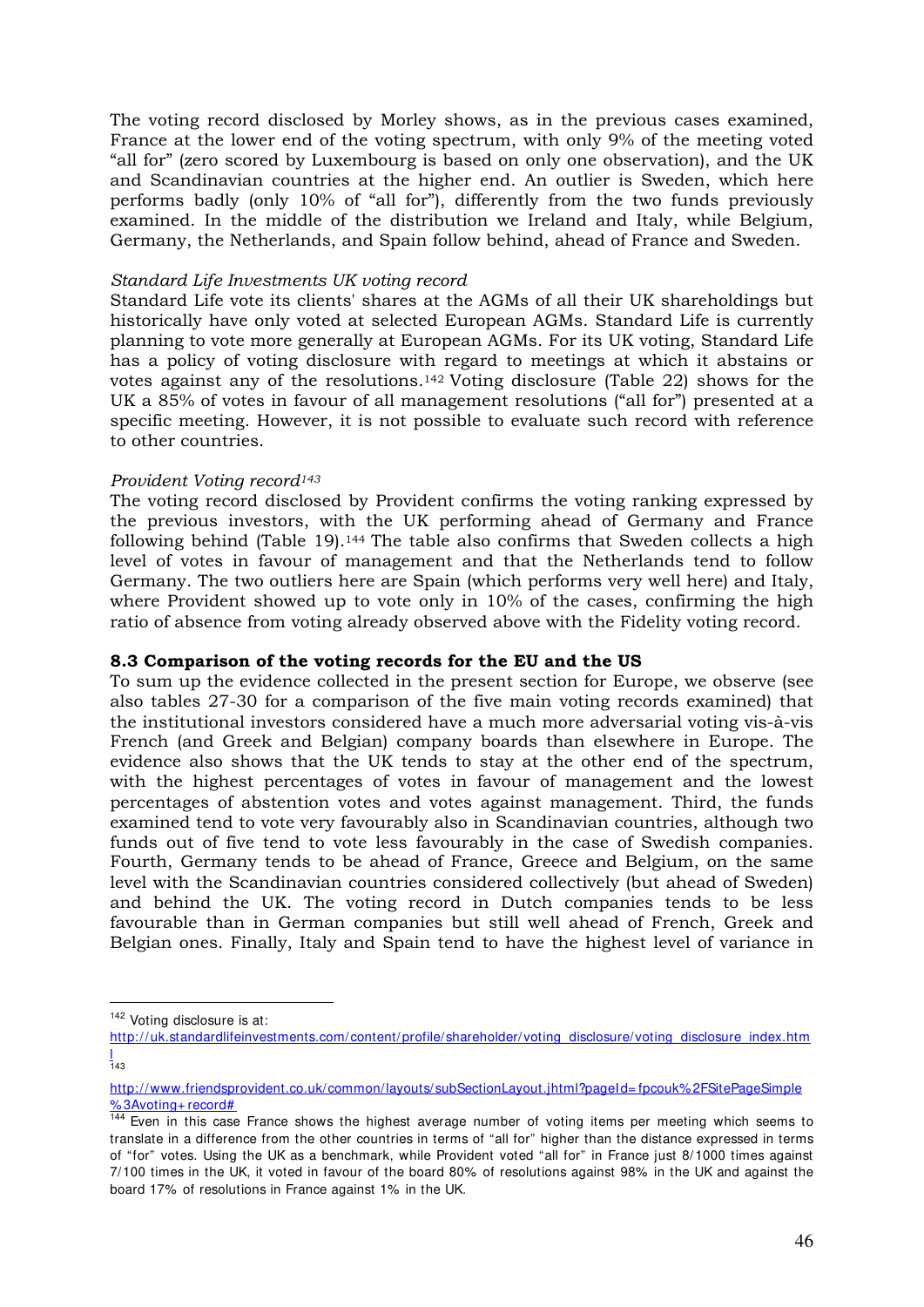our investors' voting record, which for Italy might be explained at least in part with the low percentage of meetings voted.

The voting record seems to show a pattern correspondent to the literature on the European legal families referred to in Shleifer (2008). According to this literature legal rules protecting investors vary systematically among legal traditions or origins, with the laws of common law countries being more protective of outside investors than the laws of civil law countries. The European countries voted by the investors' voting record available in our paper are attributed to this literature to the common law tradition (UK, US, Canada and Ireland), the German legal tradition (Germany, Austria), the French legal tradition (France, Belgium, Luxembourg, Portugal, Spain, The Netherlands, Greece and Italy), and the Scandinavian legal tradition (Sweden, Finland, Denmark, and Norway). Our findings show that the degree of support for board and management resolutions by the institutional investors considered in this paper goes according to legal traditions, with the highest degree of consensus fro the UK, followed by Scandinavian and German countries, and lastly by French civil law countries.

Moving on to compare the voting record in the US with the UK (two countries which, as observed above, have a similar shareholder structure made of widely held companies), we observe from the Hermes voting record (table 10) a significantly higher voting record in favour of management in the UK where Hermes voted 89% of meetings all resolutions in favour of management against 67% of times in the US. Considering the votes in favour of management proposals (table 12) we observe for the US that the 75 institutional investors considered voted 88% in favour, and TRowePrice voted 87% of resolutions in favour of management in 2006-2007 and 85% in 2005-2006 (table 24). The percentages of votes in favour of management are higher for the UK: 98% for Provident (table 19), 98% for NBIM (table 23), 98% for Fidelity (table 26). Such a difference is probably more important if we consider, as seen above, that broker voting makes an important part of total voting in the US (14 percentage points according to PIRC 2007 out of a total voting attendance of 87% of total voting shares) and that brokers tend to vote in favour of management.

Finally, comparing the voting record in the US with continental Europe (where admittedly, as seen above in chapter 3.1, companies have a much more concentrated shareholder structure than the US) we observe a higher percentage of votes in favour of management also in several continental European countries (Sweden, Germany, Spain). Again, the difference gets more important if we consider the broker voting component in the US voting record.

# **8.4 Do national differences in shareholder rights explain different patterns in investor activism in the US and the EU?**

As we have seen above, in the US shareholders seem to have fewer voting rights than in the EU, particularly with reference to their more limited possibility to express their binding vote vis-à-vis the company management (table 25). The participants to the conference organised by ECGI (2007) formulated a thesis according to which shareholder rights could be a substitute for regulation. With reference to the different regulatory pattern in the US and in the UK, several participants to the conference observed a more interventionist stance for the US supervisory authorities vis-à-vis the UK ones. Our contribution to this debate is, in the light of the institutional investors' voting pattern examined in the previous paragraph, that institutional investors in the US seem to have a significantly more adversarial voting pattern vis-à-vis company managements than in the UK.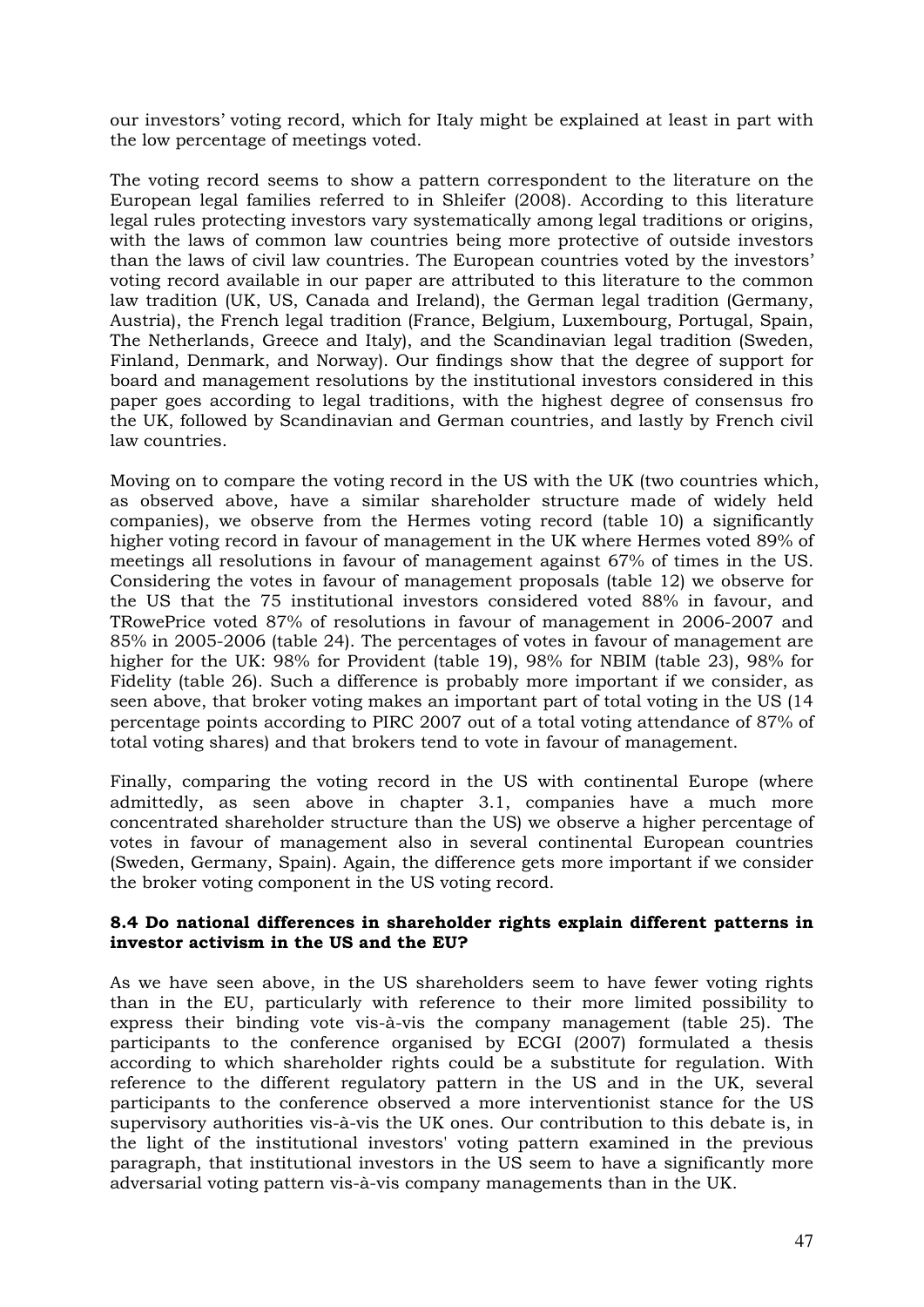As for Europe, institutional investors' voting patterns seem to have a link with the incidence of separation of ownership from control. Institutional investors' voting pattern is by far more adversarial in France, the country for which ISS et al (2007) found the highest percentage of companies characterized by the presence of controlenhancing mechanisms (see above chapter VI). From ISS et al (2007) it can also be observed that Belgium and Sweden have in common a high incidence of diversions from the one share one vote principle.

Moreover, while there does not seem to be a link between investors' voting patterns and other aspects considered in the present paper above such as the incidence of foreign investors on total share ownership (see above chapter III), voting patterns seem to be more adversarial in countries with higher obstacles to proxy voting (chapter IV and tables 3 and 4) and in countries with a higher ownership concentration (chapter III and tables 7 and 8).

It is interesting to notice that investors' dissatisfaction with the management of French companies takes place within a legal environment which provides guarantees for minority shareholders against expropriation by the management and controlling shareholders. As observed by Hertig and McCahery (2006), in France (as well as in the UK) minority shareholders have to approve transactions in conflict of interest. Institutional investors seem to attribute more importance to the presence of CEMs than to the guarantees that should compensate for their negative effects. On the other hand, institutional investors in Sweden seem to coexist more happily with the level of separation of ownership and control given by a significant presence of CEMs. For Sweden but not for France shareholders seem satisfied that "when functionally good law constrains the level of private benefits of control, minority shareholders benefit from a controlling shareholder's more focused monitoring, leading to better performance."145 It might be that beyond a critical level of CEMs legal safeguards against shareholder expropriation are not considered credible by institutional investors.

The conclusion for Europe is that institutional investors seem to be very dissatisfied with French listed companies' governance, and to a lesser extent, Greece, Belgium, the Netherlands and Sweden. However, they choose to express their dissatisfaction through an adversarial voting stance rather than by selling the shares. Perhaps surprisingly, institutional investors seem to be much less adversarial in such a country as Germany which has frequently been denounced for its recourse to crossshareholdings and for the presence of employees' representatives on the supervisory boards. Italy and Spain are the surprise is even more important if we consider that it has been considered as one of the worst cases in the world for expropriation of minority shareholders.<sup>146</sup>

# **8.5 Voting patterns in the US and the EU: a trend towards uniformity?**

The voting record examined shows uniformity in the case of the US funds, while in the case of the EU funds such uniformity is much less evident. The main two explanations for uniformity in the US seem to be in the first place (see chapter \*\* above) that in the US the legislative framework gives more space to institutional investor to coordinate their voting policies and practices than in at least some EU Member States. The second possible explanation is related to the much wider recourse to voting advisors by US funds than in the EU. As observed by Gordon

-

 $145$  Gilson (2006).

<sup>&</sup>lt;sup>146</sup> See Dyck and Zingales (2004) and Nenova (2003).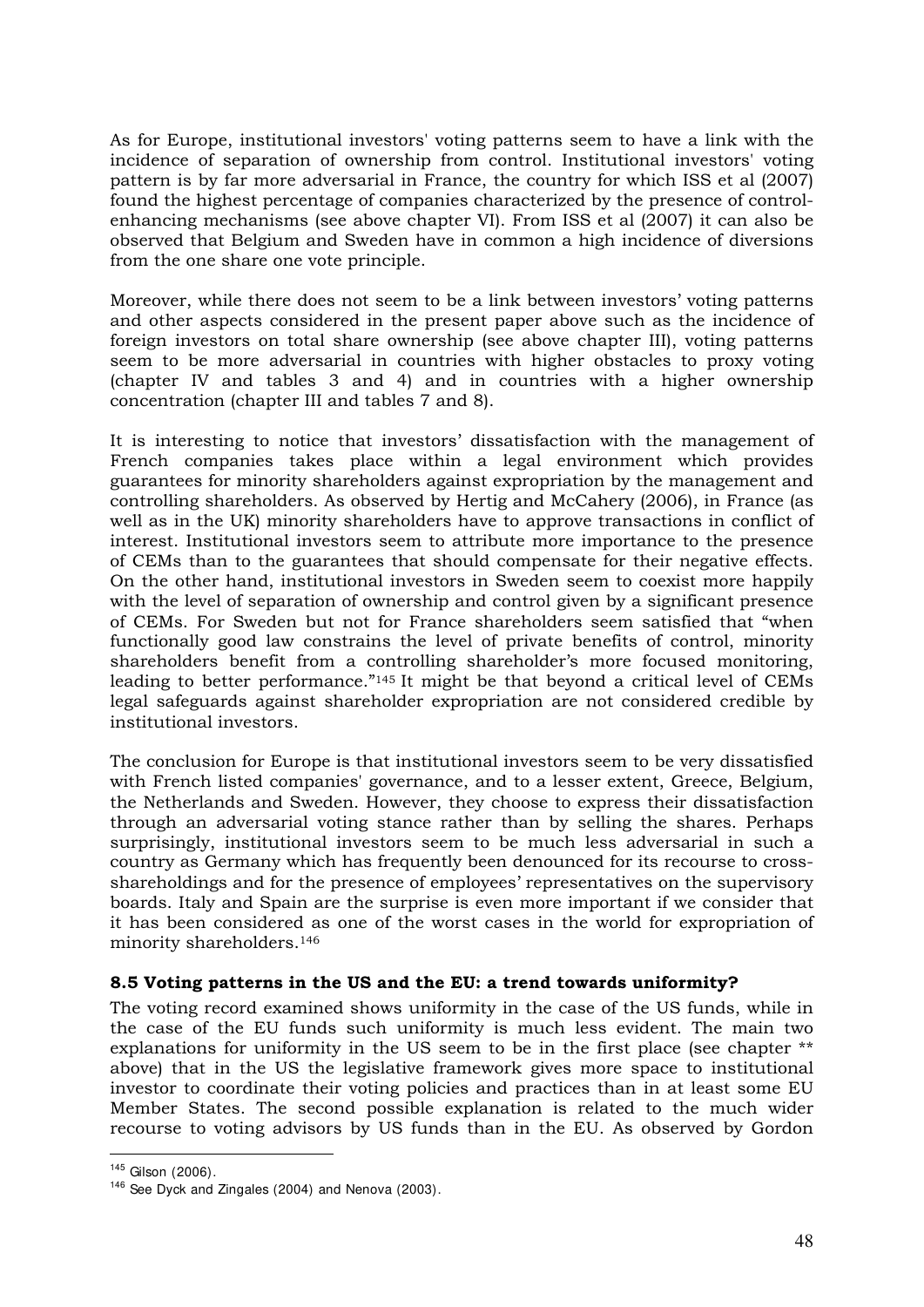(2008),147 the importance of shareholder proposals in US corporate life is such as to have elicited the development of a new market for governance service intermediaries. 14 of the funds surveyed by NAPF (2007) subscribe to voting reference agencies. The agencies most often subscribed to were RREV/ISS, which uses the NAPF's corporate governance policy (nine funds) and PIRC (five funds). Other reference agencies were Manifest and Glass Lewis. Of the 14 funds which subscribe to voting reference agencies, eight had at some stage chosen not to follow the agency's recommendation. Rothberg and Lilien (2006, p. 163) find that in the majority of the voting record by institutional investors they examine vote followed the advice received from voting advisors, in the first place ISS (now Proxinvest). This raises the question whether and to what extent the voting activism of the mutual fund industry (and possibly of other institutional investors) is influenced by a small group of voting advisors. In this respect, concern has been expressed recently by the influence of such intermediaries on inevstors' voting policies and on the possible existence of conflicts of interest. In the US Proxy Voting Group (2006) raised attention to the multiple roles of such groups in advising both companies and investors, as well as exercising votes on shareholders' behalf.

Examining the methodology disclosed by some of the main voting advisors, RiskMetrics (formerly ISS)148 offers analysis and voting recommendations based on its benchmark policies and best practices in corporate governance. RiskMetrics requests periodical feedback from its clients on the benchmark policies and best practices to be considered. for a supplementary fee, RiskMetrics also provides client-specific custom analyses and recommendations based on policy guidelines provided or developed in collaboration with individual clients. The voting advice provided by Glass, Lewis & Co.**149** to its clients focuses, among others, on such governance issues as mergers and acquisitions, equity-based compensation, the composition of the board of directors, director remuneration, and auditor issues. Manifest150offers three levels of service, from a best-practice governance and voting policy to a personalized voting advisory service based on particular concerns funds may have and to a comparison with other funds' voting policies. Proxinvest  $151$ performs an analysis of the company and the resolutions submitted to a vote of the shareholders through an analytical grid in which more than 150 legal and financial criteria can be combined and applied to each proposed resolution. At the request of certain investors, Proxinvest also supplies raw data or assigned ratings in the corporate governance area for listed European companies. Egan Jones152 provides its clients with voting recommendations based on two sets of voting guidelines so clients can choose whether shares should be voted with respect to Taft-Hartley concerns or whether overall shareholder value considerations should take precedence. Clients are also given the opportunity to review and override specific

<sup>-</sup> $147$  P. 6.

<sup>&</sup>lt;sup>148</sup> ISS merged in 2001 with its competitor Proxy Monitor. It has also acquired the research group IRRC and, outside the US, it took over Proxy Australia and, in Europe, the corporate governance division of Deminor (in 2005). In the United Kingdom ISS has joined the forces with the Napf (National Association of Pension Funds) in 2003. Also as a result of this extensive acquisition campaign, ISS has become the dominant operator in its field. In 2007 ISS was acquired by the RiskMetrics Group: http://www.riskmetrics.com/issgovernance.html For more information See also Verdam (2006).

<sup>149</sup> http://www.glasslewis.com/downloads/overviews/proxypaper.pdf Glass Lewis' clients include money managers, mutual funds, hedge funds, public pension funds, labor union funds, SRI managers and religious pension funds.

<sup>150</sup> http://www.manifest.co.uk/services/governance\_watch.htm

<sup>151</sup> http://www.proxinvest.com/index.php/fr/page/index.html

<sup>152</sup> http://www.ejproxy.com/services.aspx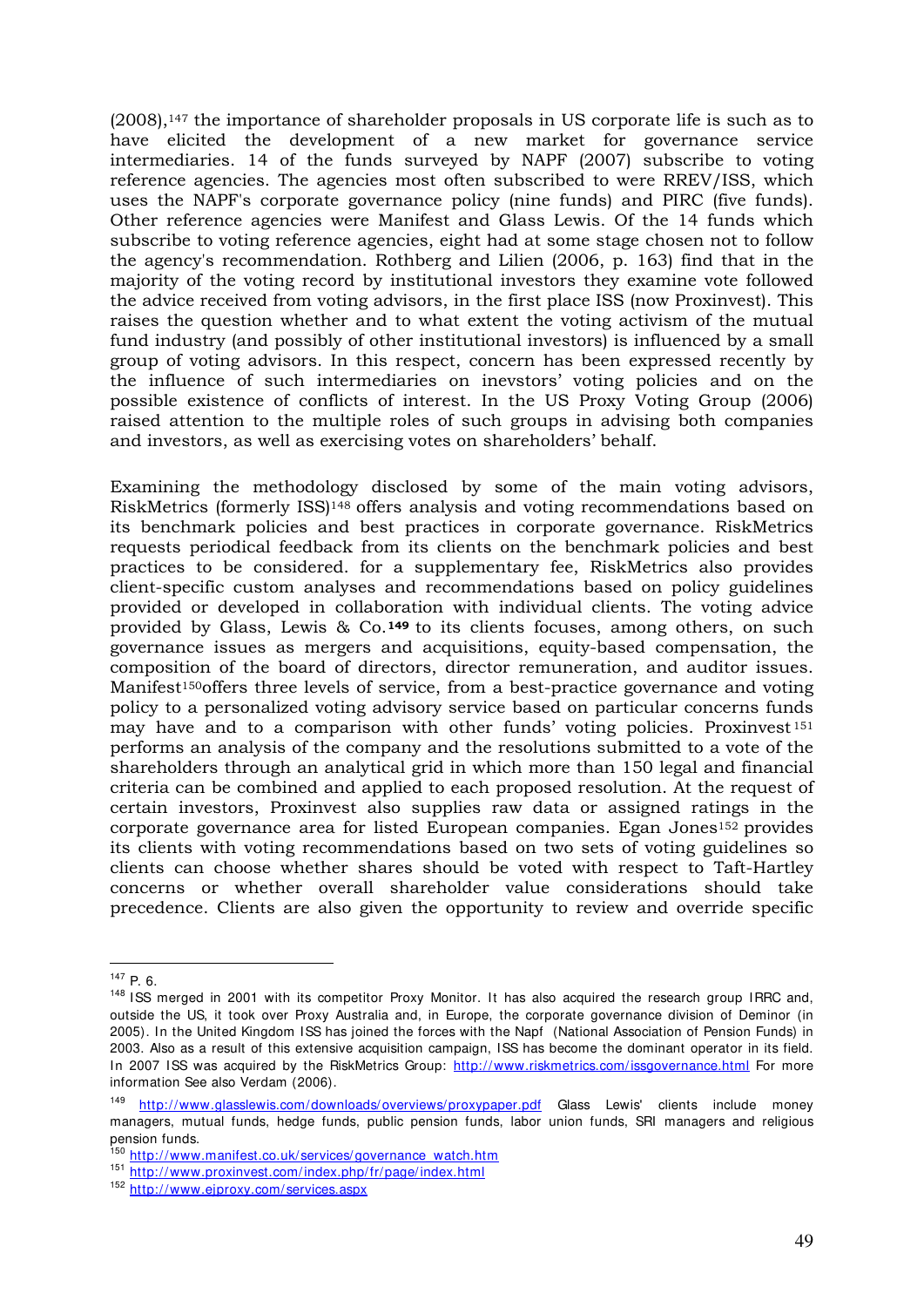proxy vote recommendations. PROXY Governance <sup>153</sup> takes into account several factors, such as an individual company's financial performance relative to its industry, its business environment, the strength of its management and corporate strategy, and the quality of its corporate governance. Proxy Governance also allows its clients to have proxies voted based on their own policies, through an automated voting platform.

The conclusion that seems to emerge in this respect is that the voting of institutional investors is a collective process worked out by the voting advice providers under the collective guidance of institutional investors that subscribe to their services and interact with their voting advisors, although such interaction differs according to the characteristics of the services offered by each proxy advisor. The recourse to voting advice providers is probably an important precondition to allow institutional investors to cast their votes at all the shareholder meetings of their portfolio shares.

# **IX. CONCLUSION**

Starting from the observation that at the multilateral level shareholder activism is considered as an important aspect of good corporate governance, this paper has examined several legal and economic obstacles to institutional investor activism in the EU and in the US. We also examined the voting record of 76 institutional investors in the US and of several others in the EU.

The results of our research show in the first place that participation at shareholder meetings is significantly higher in the US than in the EU. In turn, the situation in the EU is very different across some of its main Member States, with the UK showing a higher voting participation. The UK is also the European country with the higher ownership fragmentation and the higher percentage of total shares held by institutional investors. The reasons for the lower voting presence in the EU seem to be related to the difficulty to have access to proxy voting and the rational apathy of institutional investors not to take part in voting in companies for which they own a small number of shares. Legal obstacles to proxy voting have just been lowered through the adoption of the Shareholder Rights Directive, while the willingness of institutional investors to vote at shareholder meetings seems to be increasing also due to the encouragement from multilateral fora, national supervisory authorities, and self-regulatory bodies. Institutional investors active in the EU are also differentiating their equity portfolios across companies listed all over the EU, something which should contribute to reduce in the near future national differences in voting attendance.

Institutional investor activism has also been encouraged in recent times by the rising number of hedge funds that have a equity portfolio focused in a limited number of companies, in which they hold significant share holdings. Such a trend is more visible in the US, but is also beginning to spread in the EU. The specificity of this kind of investors translates in the higher propensity, vis-à-vis "traditional" institutional investors such as pension funds and mutual funds, to put in place proxy fights.

We also found that conflicts of interest seem to limit the activism of several categories of institutional investors both in the US and in the EU; that some national legislations limit the ability of institutional investors to coordinate their

<sup>&</sup>lt;u>.</u> <sup>153</sup> http://www.proxygovernance.com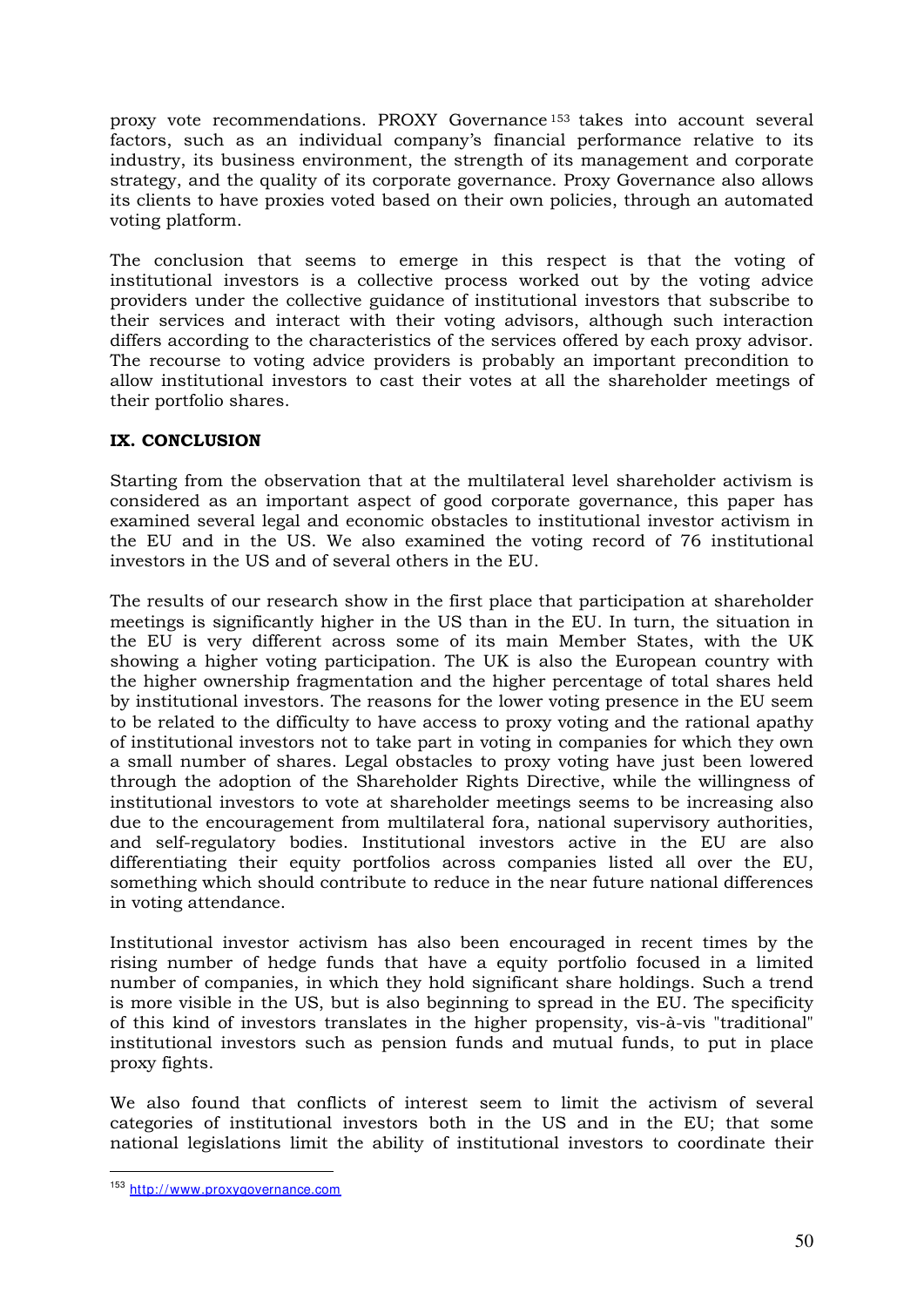voting policies and practices; and that recourse to stock lending and other forms of separation of financial risk from voting rights seems to be practiced more by controlling shareholders at the expense of institutional investors than the opposite.

We then moved on to examine institutional investors' voting record in the US and in the EU through new data covering 76 institutional investors' voting records in the US and 6 institutional investors' voting records in the EU. Our observation is that institutional investors in the US seem to have a significantly more adversarial voting pattern vis-à-vis company managements than in the UK, something which might be connected to the fewer voting rights given to shareholders by the US regulatory framework.

As for Europe, institutional investors' voting pattern is by far the most adversarial in France, where there is a high incidence of control-enhancing mechanisms. Institutional investors seem to have an adversarial voting stance also in Greece, Belgium and Sweden, where control-enhancing mechanisms are also present, while in Italy they tend to have a low voting turnout. More in general, EU investors' voting pattern seems to be sensitive to the presence of control-enhancing mechanisms, ownership concentration, and to the origin of the national legal system.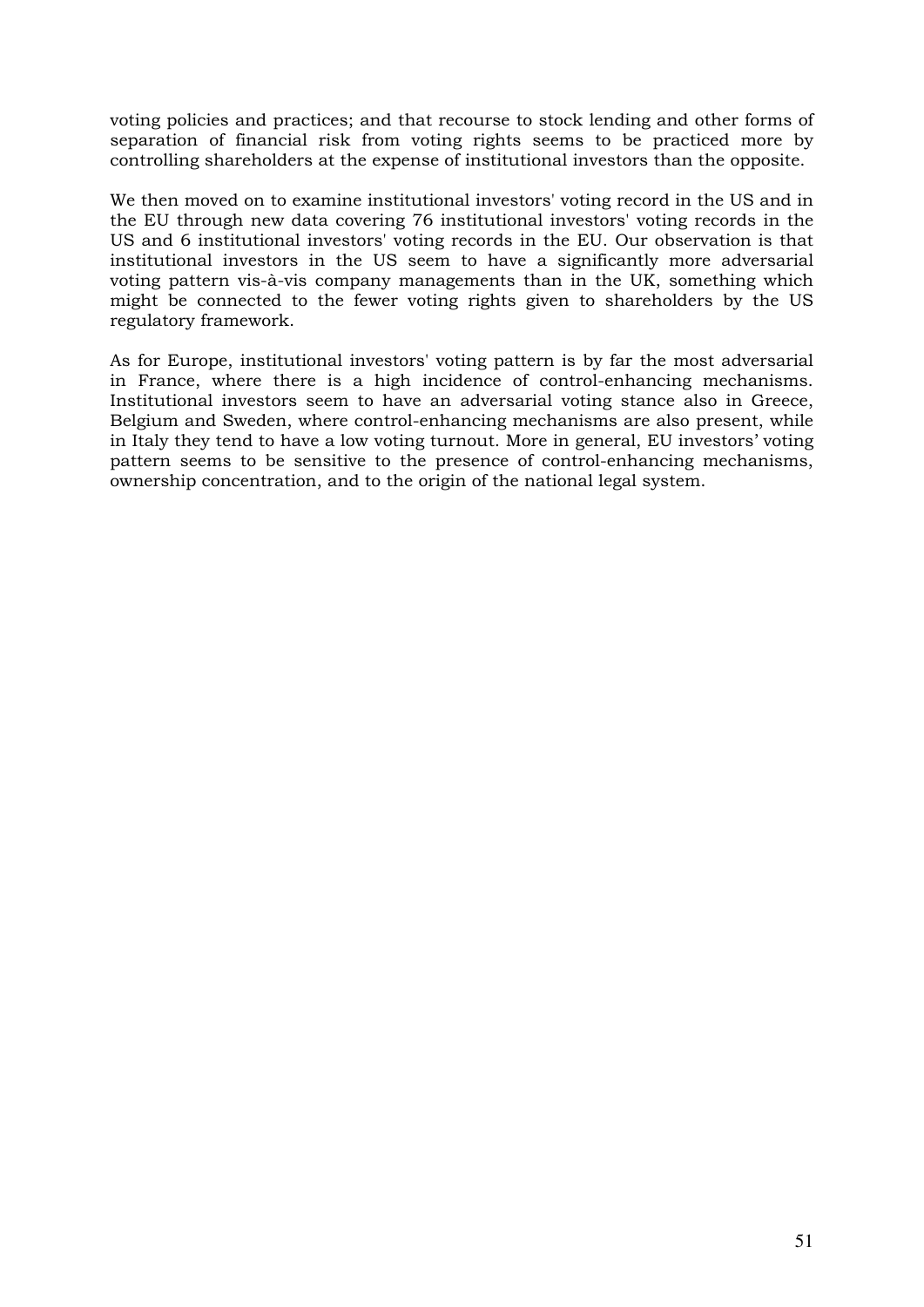### **References**

| ABP                                                                     | (2007). | Annual | report | 2006. | available | at: |
|-------------------------------------------------------------------------|---------|--------|--------|-------|-----------|-----|
| http://abp.turnpages.nl/annualreport2006/pdf/ABP annual report 2006.pdf |         |        |        |       |           |     |

- Agnblad, J., P. Berglöf, P. Högfeldt and H. Svancar (2001). Ownership and Control in Sweden: Strong Owners, Weak Minorities, and Social Control, in The Control of Corporate Europe, Fabrizio Barca and Marco Becht eds., Oxford University Press.

**-** Allaire, Y., and M. Firsirotu (2007). Hedge funds as "Activist Shareholders": Passing Phenomenon or Grave-Diggers of Public Corporations?, available at: http://papers.ssrn.com/sol3/papers.cfm?abstract\_id=961828

- Anabtawi, I., and L. Stout (2008). Fiduciary Duties for Activist Shareholders, UCLA School of Law and Economics Research Paper Series n. 08-02.<br>- Baffi, E. and P.

- Baffi, E. and P. Santella (2007). Un passo verso la public company, available at: http://www.lavoce.info/articoli/pagina1000066.html<br>- Bainbridge S. M. (2005) Shareholder

- Bainbridge S. M. (2005) *Shareholder Activism and Institutional Investors*, available at http://ssrn.com/abstract=796227.

- Bainbridge, S. M. (2006). Director Primacy and Shareholder Disempowerment, UCLA School of Law, Law-Econ Research Paper No. 05-25

Harvard Law Review, Vol. 119, avaliable at http://ssrn.com/abstract=808584.

- Banque & Droit (1997). Réforme des Opa. n. 53, May-June, p. 34-36.

- Bebchuk, L. A. (2005). The Case for Increasing Shareholder Power, Harvard Law Review, vol. 118, p. 833 ss.

- Bebchuk, L. A. (2007). The Myth of the Shareholder Franchise, Virginia Law Review, vol. 93, p. 675 ss.

- Becht, M. (1999), *European Corporate Governance: Trading Liquidity Against Control*, European Corporate Governance Institute (ECGI), Brussels (retrieved from http://ssrn.com/ abstract=161014).

- Becht, M., J. Franks, C. Mayer, and S. Rossi (2006). Returns to Shareholder Activism. Evidence from a Clinical Study of the Hermes UK Focus Fund, www.ssrn.com

- Becht, M., J. Franks, C. Mayer, S. Rossi (2006). Returns to Shareholder Activism Evidence from a Clinical Study of the Hermes U.K. Focus Fund , *ECGI - Finance Working Paper No. 138/2006, London Business School Finance Working Paper No. FIN462, available at: http://papers.ssrn.com/sol3/papers.cfm?abstract\_id=934712* 

- Berglof, E. and M. Burkart (2003), "European Takeover Regulation", *Economic Policy*, 36, p. 173.

- Berle, Jr, A.A. and Means G. C. (1932) The Modern Corporation and Private Property, Harcourt, Brace & World Inc.

- Bianchi, M. and M. Bianco (2006). Italian Corporate Governance in the Last 15 Years: From Pyramids to Coalitions? **,**ECGI - Finance Working Paper No. 144/2006, available at: http://papers.ssrn.com/sol3/papers.cfm?abstract\_id=952147

- Bianchi M. , Bianco M., Giacomelli S. , Pacces A. M., e Trento S. (2005). Proprietà e controllo delle imprese in Italia, Bologna, Il Mulino

- Bianchi, M., M. Bianco, S. Giacomelli, A. M. Pacces, and S. Trento (2005). Proprietà e controllo delle imprese in Italia, Bologna, Il Mulino.

- Bianchi, M. and L. Enriques (2001). Corporate Governance in Italy After the 1998 Reform: What Role for Institutional Investors?, Consob, Quaderni di finanza n. 43, January, also available at: Investors?, Consob, Quaderni di finanza n. 43, January, also available at: http://papers.ssrn.com/sol3/papers.cfm?abstract\_id=203112

- Black B. S. (1990). Shareholder Passivity Reexamined, 89 Mich. L. Rev. 520.

- Black B. S. (1998). Shareholder activism and corporate governance in the United States, in The New Palgrave Dictionary of Economics and the Law (Peter Newman ed.).

- Black B. S. and Coffee J. (1997). Hail Britannia?: Institutional Investor Behavior under Limited Regulation, 92 Mich. L. Rev.

- Black, B. S. (2001). The Legal and Institutional Preconditions for Strong Securities Markets, UCLA Law Review, vol. 48, p. 781 ss.

- Bratton, W.W. (2007), "Hedge Funds and Governance Targets", paper presented at the conference Activist Investors, Hedge Funds and Corporate Governance, Amsterdam, 8-9 March 2007. An earlier (2006) version of this paper (Georgetown Law and Economics Research Paper No. 928689) is also available at SSRN: http://ssrn.com/abstract=928689.

- Briggs T. W. (2007). Corporate Governance and the New Hedge Fund Activism: An Empirical Analysis, The Journal of Corporation Law 681, Summer.

- Campbell, C., S. Gillan, and C. Niden (1999). Current Perspectives on Shareholder Proposals: The 1997 Proxy Season, Financial Management, vol. 28, p. 89-98.

- Casper, M. Case Note - The Pixelpark-ruling of the Regional Appellate Court Frankfurt (OLG Frankfurt) of 25 June 2004: The first decision on "Acting in Concert" and its expected effects on German Takeover Law. German Law Journal Vol. 5 No. 8 – 1 August 2004. available at: http://www.germanlawjournal.com/print.php?id=481

- CESR (2007). Call for evidence on possible CESR level 3 work on the Transparency Directive, available at: http://www.cesr-eu.org/index.php?page=responses&id=98

- Chiappetta, F. (2007). Diritto del governo societario, CEDAM.

- Choi, S.J., and J.E. Fisch (2008). On Beyond CalPERS: Survey Evidence on the Developing Role of Public Pension Funds in Corporate Governance, NYU Law and Economics Research Paper No. 07-30 and Fordham Law Legal Studies Research Paper No. 1010330, also available at: http://papers.ssrn.com/sol3/papers.cfm?abstract\_id=1010330

- Claessens, S., S. Djankov, and Lang (2000).

- Choi S. (2000), *Proxy Issue Proposal:Impact of the1992 SEC Proxy Reforms*, 16 J. L. Econ.&ORG. 233.

- Clark, C. (1986). Corporate Law, Aspen Law & Business.

- Coffe, J. ,Jr (1994). The SEC and the Institutional Investors: A Half- Time Report, Cardozo L. Rev 847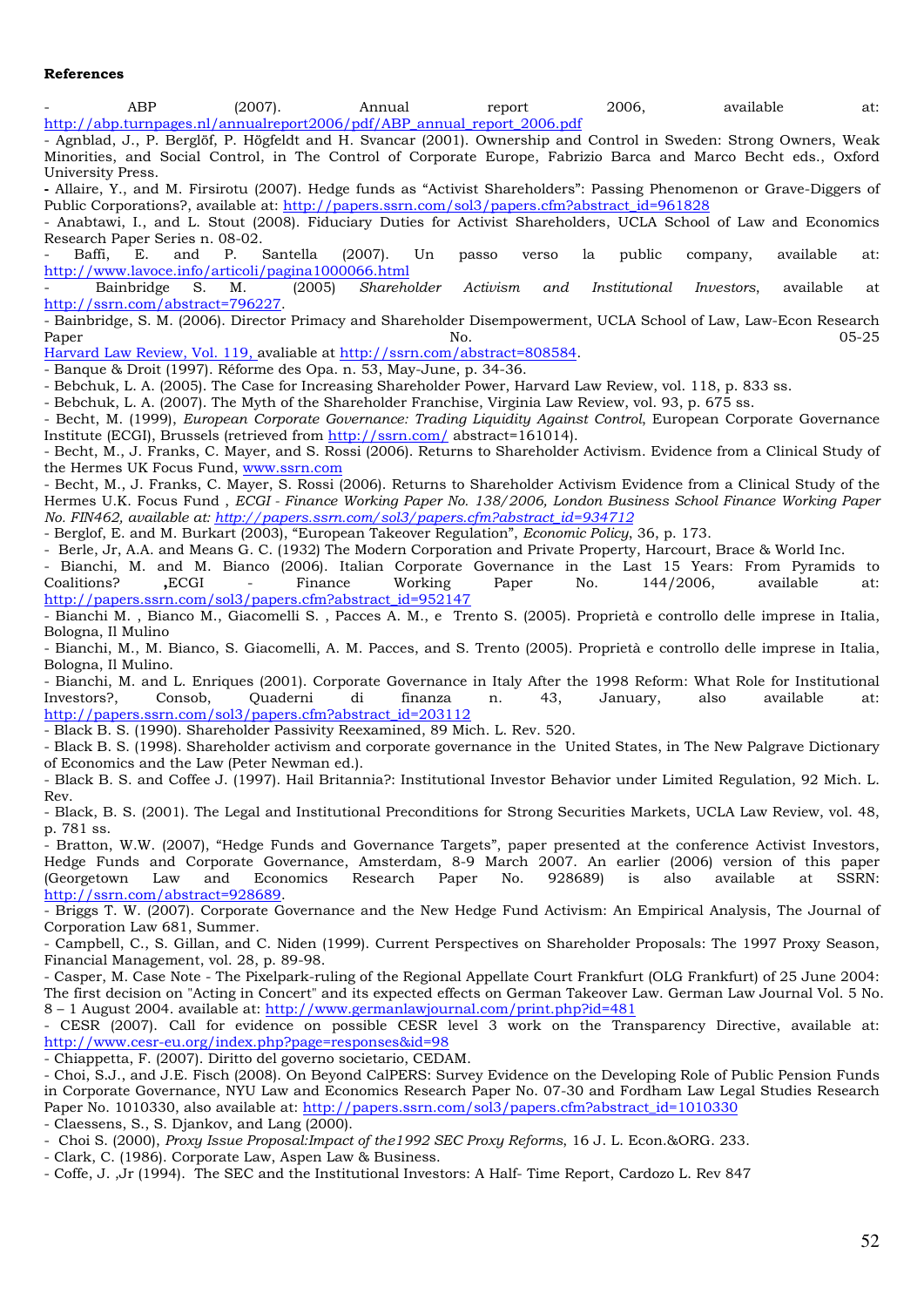- Coffe, J. ,Jr (1999). The Future as History: The Prospects for Global Convergence in Corporate Governance and Its Implications, Columbia Law School Center for Law and Economic Studies Working Paper No. 144, available at: http://papers.ssrn.com/sol3/papers.cfm?abstract\_id=142833

- Consob (1999). Regolamento emittenti, Delibera n. 11971 of 14 May 1999 and further amendments, available at: www.consob.it

- Consob (2004). Relazione per il 2003, available at: www.consob.it

- Consob (2007). Annual Report for 2006, available at: http://www.consob.it/main/consob/pubblicazioni/relazione\_annuale/relazione.html?symblink=/main/consob/pubblica zioni/relazione\_annuale/index.html

- Consob (2007). Relazione per il 2006, available at: www.consob.it

- Council of Institutional Investors (2007). The Council of Institutional Investors Corporate Governance Policies, available at: http://www.cii.org/UserFiles/file/council%20policies/Redesigned%20CII%20Corp%20Gov%20Policies%201-29- 08(1).pdf

- De Rose, R. and Houlihan Lokey (2007), "Shareholder Activism: Preparing the Board", presentation slides for New York City Bar Center for Continuing Legal Education, An Introduction to Activist Investing: Techniques, Issues and Legal Considerations (6 February 2007), New York.

- De Rossi, F.M., D. Gariboldi, G. Leggieri, and A. Russo (2008). Il marketing dei fondi comuni italiani, Consob, Quaderni di Finanza, n. 61, January, available at: http://www.consob.it/documenti/quaderni/qdf61.pdf

- Deminor (2005), *Application of the one share – one vote principle in Europe*, Brussels, March, available at: http://deminor.org/articles.do?id=3479

- Djankov, S., R. La Porta, F. Lopez-de-Silanes, and A. Shleifer (2008). The Law and Economics of Self Dealing, forthcoming in Journal of Financial Economics.

- Draghi, M. (2007). Politica Monetaria e sistema bancario, 11 July, http://www.bancaditalia.it/interventi/integov/2007/abi\_11\_07.pdf

- Dyck, A., and L. Zingales (2004). Private Benefits of Control: An International Comparison, Journal of Finance. 59:2, pp. 537-600.

- Easterbrook, F.H., and D.R. Fischel (1983). Voting in Corporate Law, 26 J. L. and Econ. 395.

- EFAMA (2006). Comments on the Commission's proposal for a Directive on the exercise of voting rights by shareholders (COM (2005) 685 FINAL) and Council compromise proposal of 30 October 2006, 10 November.

- Enriques, L. (2004). The Mandatory Bid Rule in the Takeover Directive: Harmonization Without Foundation?, European Company and Financial Law Review, Vol. 1, No. 4, pp. 440-57.

- Enriques, L., and P.F. Volpin (2007). Corporate Governance Reforms in Continental Europe, Journal of Economic Perspectives, Vol. 21, No. 1, pp. 117-140, Winter 2007, also available at: http://papers.ssrn.com/sol3/papers.cfm?abstract\_id=970796

ESME (2007). First Report of ESME on the Transparency Directive ("TD"), 5 December, available at: http://ec.europa.eu/internal\_market/securities/docs/esme/05122007\_td\_report\_en.pdf

- European Commission (2003a). Modernising Company Law and Enhancing Corporate Governance in the European<br>Union - A Plan to Move Forward. May, available at: http://eur-Union - A Plan to Move Forward, May, available at: <u>http://eur</u>lex.europa.eu/LexUriServ/LexUriServ.do?uri=COM:2003:0284:FIN:EN:PDF

- European Commission (2003b). Synthesis of the responses to the Communication of the Commission to the Council and the European Parliament "Modernising Company Law and Enhancing Corporate Governance in the European Union – A Plan to Move Forward" – COM (2003) 284 final of 21 May 2003. A Working Document of DG Internal Market, 15 November.

European Commission (2005). Second Public Consultation on Shareholder Rights, available at: http://ec.europa.eu/internal\_market/company/shareholders/indexa\_en.htm - European Commission (2006). Impact Assessment on

- European Commission (2006). Impact Assessment on Shareholder Rights, available at: http://ec.europa.eu/internal\_market/company/docs/shareholders/comm\_native\_sec\_2006\_0181\_en.pdf

European Commission (2007a). Third Public Consultation on Shareholders' Rights, available at: http://ec.europa.eu/internal\_market/company/shareholders/indexa\_en.htm

- European Commission (2007b). First Report of ESME on the Transparency Directive, 5 December, available at: http://ec.europa.eu/internal\_market/securities/docs/esme/05122007\_td\_report\_en.pdf

- European Commission (2007c). Proportionality Between Capital and Control. Impact Assessment, December, available at http://ec.europa.eu/internal\_market/company/shareholders/indexb\_en.htm

- European Corporate Governance Forum (2007). Statement of the the European Corporate Governance Forum, available at: http://ec.europa.eu/internal\_market/company/shareholders/indexb\_en.htm

- ECGI (2007). Transatlantic Corporate Governance Dialogue, Corporate Governance Standards and Capital Market Competitiveness, available at: http://www.ecgi.org/tcgd/2007/proceedings.php

European Union (2007). Directive 2007/36/CE of the Parliament and the Council of 11 July, available at: http://eurlex.europa.eu/Notice.do?hwords=&pgs=10&list=452297:cs,&val=452297:cs&nbl=1&lang=it&pos=1&page=1

- Faccio, M. and L. Lang. (2002). The Ultimate Owner of Western European Corporations, Journal of Financial Economics. 65:3, pp. 365-95.

- Federation of European Securities Exchanges (2007). Share Ownership Structure in Europe, February.

- Ferrarini, G. A. (2005). Corporate Governance Changes in the 20th Century: A View From Italy, March, available at: http://ssrn.com/abstract=695762

- Ferrarini, G. A. (2006). One Share - One Vote: A European Rule? ECGI - Law Working Paper No. 58/2006, also available at www.ssrn.com

- Ferrarini, G. A. and P. Giudici (2005). Financial Scandals and the Role of Private Enforcement: The Parmalat Case, ECGI - Law Working Paper No. 40/2005, also available at www.ssrn.com

- FESE (2004). Share Ownership Structure in Europe, November, available at: http://www.fese.be/\_lib/files/share\_ownership\_2004.pdf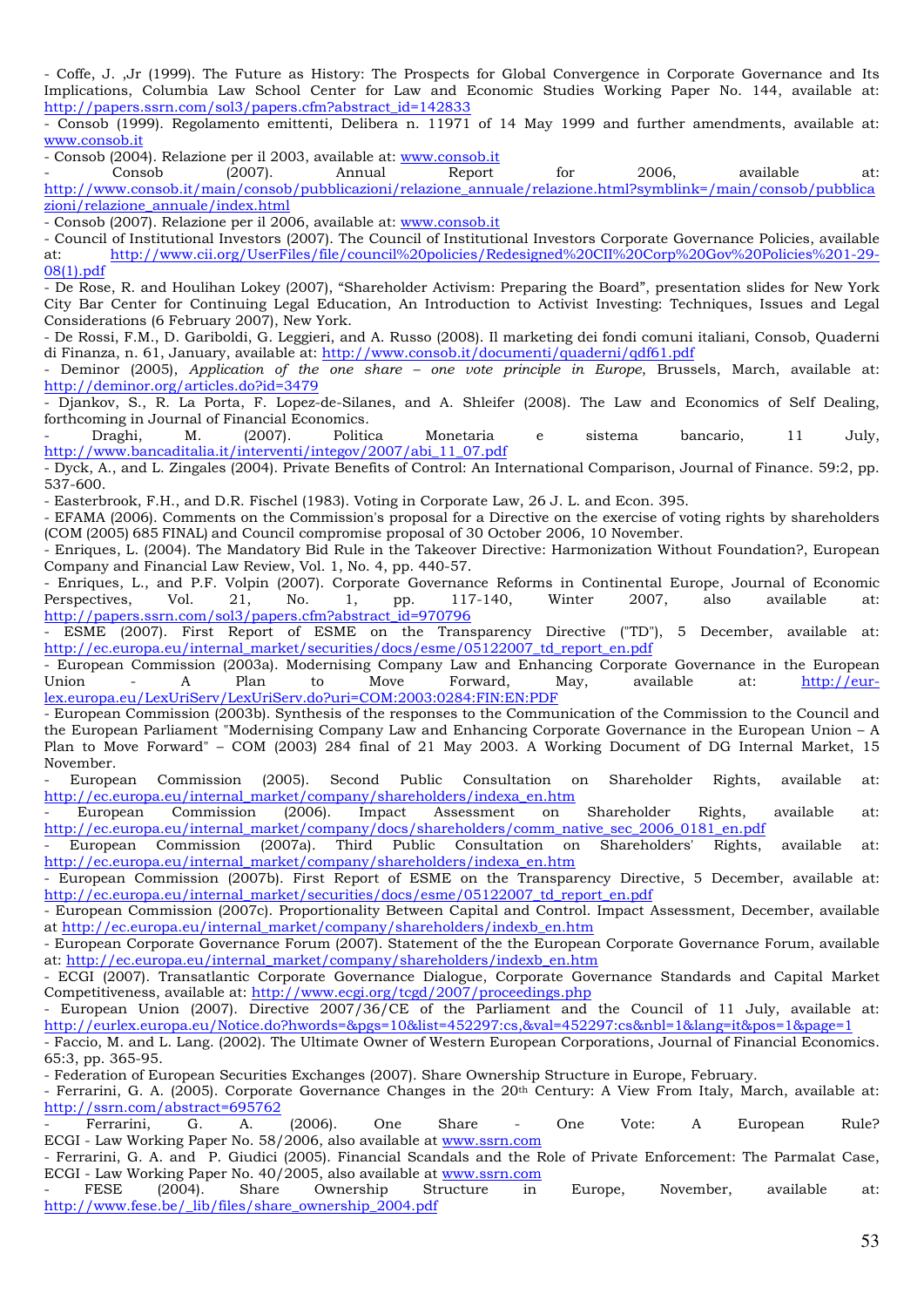- FESE (2007). Share Ownership Structure in Europe, February, available at: http://www.fese.eu/\_lib/files/FESE%20Share%20Ownership%20Structure%20in%20Europe%202006.pdf

- Fisch J. E. (1993). From Legitimacy to Logic: Reconstructing Proxy Regulation, Vanderbilt Law Review, vol. 46, p. 1129 ss.

- Franks, J., and C. Mayer (2000). Ownership and Control of German Corporations , available at: http://papers.ssrn.com/sol3/papers.cfm?abstract\_id=247501

- Franks, J., C. Mayer, and S. Rossi (2003). The Origination and Evolution of Ownership and Control, CEPR Discussion Paper No. 3822.

- Franks, J., C. Mayer, and S. Rossi (2004). Spending Less Time with the Family: The Decline of Family Ownership in the UK , ECGI - Finance Working Paper No. 35/2004, available at: *http://papers.ssrn.com/sol3/papers.cfm?abstract\_id=493504* 

- Franks, J., C. Mayer, and S. Rossi (2006). Ownership: Evolution and Regulation, ECGI - Finance Working Paper No. 09/2003; EFA 2004 Maastricht Meetings Paper No. 3205; AFA 2003 Washington, DC Meetings, available at*: http://papers.ssrn.com/sol3/papers.cfm?abstract\_id=354381* 

- Georgeson (2005). Annual Corporate Governance Review, 2005, available at: http://www.georgeson.com/emea/research/4c)%20US%20Corp%20Gov%202005.pdf

- Georgeson (2007a). 2007 Annual Corporate Governance Review, available at: http://www.georgeson.com/emea/research/4a)%20US%20Corp%20Gov%202007.pdf

- Georgeson (2007b). Dispatches from the Proxy Front, Shareholder Activism and the 2008 Proxy Season, available at http://www.georgeson.com/usa/home.php .

- Gillan, S. L. and Starks, L. T. (2000). Corporate Governance Proposals and Shareholder Activism: The Role of Institutional Investors, Journal of Financial Economics, vol. 57, p. 275-305.

- Gillan, S. L. and Starks, L. T. (2007). The Evolution of Shareholder Activism in the United States, available at SSRN: http://ssrn.com/abstract=959670

- Gilson, R. (2006). Controlling Shareholders and Corporate Governance: COMPLICATING THE COMPARATIVE TAXONOMY, 119 HARV. L. REV. 1641.

- Giovannini Group, The (2001). Cross-Border Clearing and Settlement Arrangements in the European Union, available at: http://ec.europa.eu/internal\_market/financial-markets/docs/clearing/first\_giovannini\_report\_en.pdf - Global Competition Review (2004). Corporate Governance 2004, London.

- M. Goergen and L. Renneboog (2003). Why Are the Levels of Control (S0) Different in German and in UK Companies? Evidence from Initial Public Offerings, 19 J.L. Econ. & Org. 141.

- Gordon, J. N. (2008). Proxy Contests in an Era of Increasing Shareholder Power: Forget Issuer Proxy Access and Focus on E-Proxy, February, forthcoming 2008, Vanderbilt Law Review Symposium, available at: http://papers.ssrn.com/sol3/papers.cfm?abstract\_id=1085356

- Hertig, G. and J. McCahery (2006). Can France Serve as an Inspiration for EU law on Managerial Self Dealing?, Revue Trimestrielle du Droit Financier, n. 1, 48.

- HFWG (2008). Hedge Fund Standards: Final Report, January, available at: http://www.pellin.co.uk/HFWG/Final-Report.pdf

- Hopt, K.J., and P.C. Leyens (2004). Board Models in Europe - Recent Developments of Internal Corporate Governance Structures in Germany, the United Kingdom, France, and Italy, ECGI - Law Working Paper No. 18/2004, European Company and Financial Law Review, pp. 135-168, 2004, Company & Securities Law Review, Vol. 1, pp. 217-245, 2005 VOC 1602-2004: 400 YEARS OF COMPANY LAW, Ella Gepken-Jager, Gerard van Solinge, Levinus Timmerman, eds., Deventer (Kluwer), 2005, also available at: http://papers.ssrn.com/sol3/papers.cfm?abstract\_id=487944

- Hu, H. and B. Black (2006). Hedge Funds, Insiders, and the Decoupling of Economic and Voting Ownership: Empty Voting and Hidden (Morphable) Ownership, December, available at: http://papers.ssrn.com/sol3/papers.cfm?abstract\_id=874098

- Hu, H. and B. Black (2008). Equity and Debt Decoupling and Empty Voting II: Importance and Extensions, January, 156 University of Pennsylvania Law Review, http://ssrn.com/abstract=1030721

- ICGN (2005). Stock Lending Code of Best Practice, available at: www.icgn.org/organisation/documents/slc/code\_final.pdf

Institutional Shareholders' Committee (2007). THE RESPONSIBILITIES OF INSTITUTIONAL SHAREHOLDERS AND AGENTS – STATEMENT OF PRINCIPLES, available at: http://www.institutionalshareholderscommittee.org.uk/library.html

- ISS Europe, ECGI, and Shearman & Sterling (2007). Report on the proportionality principle in the European Union, available at: http://ec.europa.eu/internal\_market/company/shareholders/indexb\_en.htm

- ISS, Shearman & Sterling, and ECGI (2007). Report on the Proportionality Principle in the EU, http://ec.europa.eu/internal\_market/company/shareholders/indexb\_en.htm

- Kahan M. and Rock E. B. (2007a). The Hanging Chads of Corporate Voting, U of Penn, Inst for Law & Econ Research Paper No. 07-18 and NYU Law and Economics Research Paper No. 07-29, also available at: http://papers.ssrn.com/sol3/papers.cfm?abstract\_id=1007065

- Kahan M. and Rock E. B. (2007b). Hedge Funds in Corporate Governance and Corporate Control, University of Pennsylvania Law Review, Vol. 155, No. 5, also available at http://ssrn.com/abstract=919881

- Katchaturian, A. (2006). The One-Share-One-Vote Controversy in the EU, ECMI Paper, n. 1, August.

- Kislin. S.A. (2007), "Shareholder Activism", presentation slides for in New York City Bar Center for Continuing Legal Education, An Introduction to Activist Investing: Techniques, Issues and Legal Considerations (6 February 2007), New York.

- Kraakman, R.R., P. Davies, H. Hansmann, G. Hertig, K.J. Hopt, H. Kanda, and E.B. Rock (2004). The Anatomy of Corporate Law, Oxford University Press.

- La Porta, R., Lopez-de-Silanes F. Shleifer A., and Vishny R. W. (1996). Law and Finance, The Journal of Political Economy*,* Vol. 106, No. 6 (Dec., 1998), pp. 1113-1155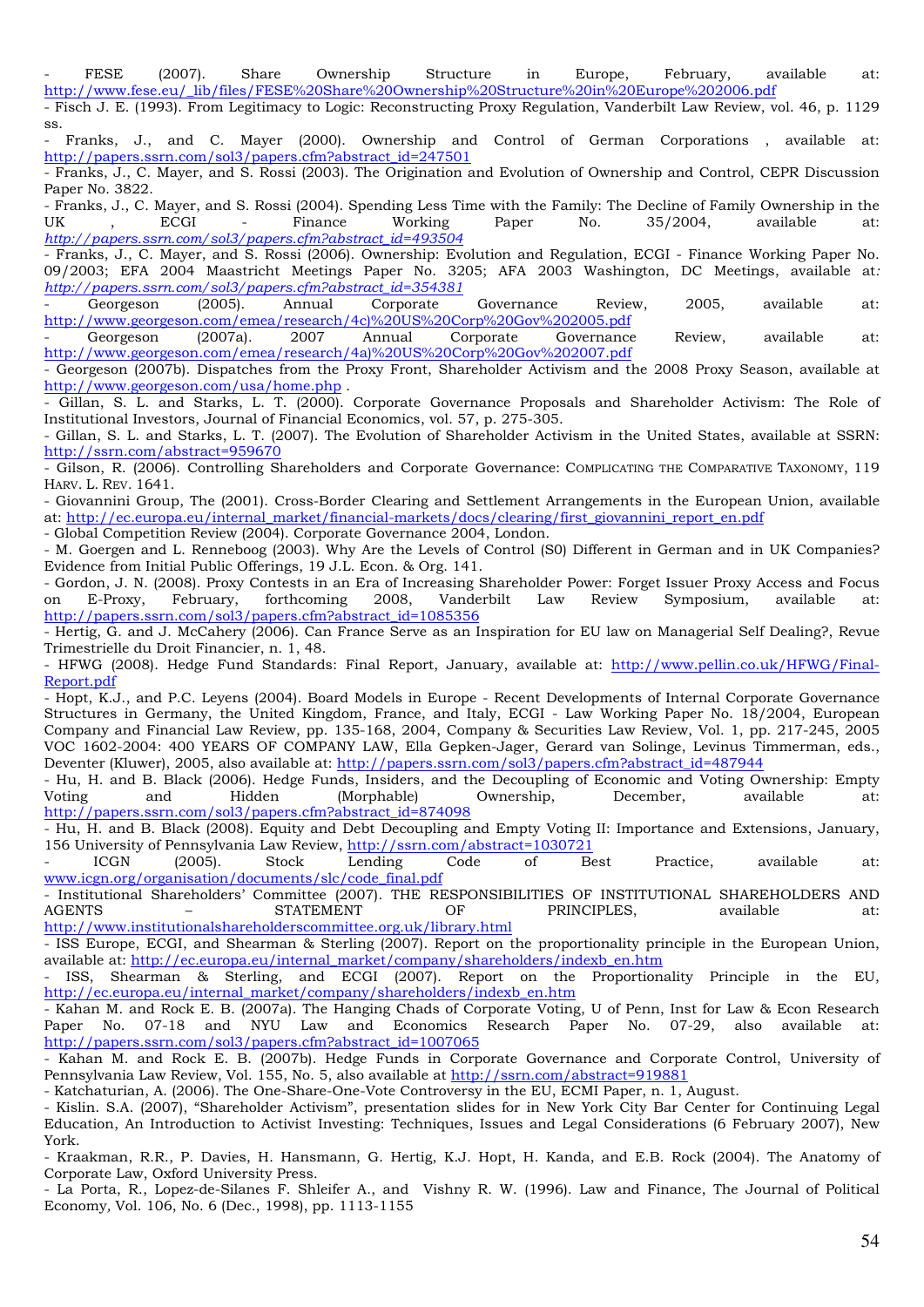- La Porta R., Lopez-de-Silanes F., Shleifer, A., and Vishny R. W. (1999). Corporate Ownership Around the World, *Journal of Finance*. 54:2, pp. 471-517.

- La Porta R., Lopez-de-Silanes F., Shleifer, A., and Vishny R. W. (2003). What Works in Securities Laws, Tuck School of Business Working Paper No. 03-22; AFA 2005 Philadelphia Meetings, available at : http://papers.ssrn.com/sol3/papers.cfm?abstract\_id=425880

- Lipton M. and Savitt W. , *The Many Myths of Lucian Bebchuck*, 93 Va. L. Rev . 733 (2007).

- London Business School (2008). NARAYAN NAIK ADVISES EUROPEAN PARLIAMENT ON HEDGE FUNDS: VIGOROUS VOLUNTARY CODE OF CONDUCT PREFERRED OVER REGULATIONS, 5 February, available at: http://forum.london.edu/lbspress.nsf/AllDocs/5A89005105FB96D5802573E6004F61D9/\$File/Hedge+Funds+press+rel ease+Feburary+2008.pdf

- Maes, I. (2007). Half A Century of European Financial Integration. From the Rome Treaty to the 21st Century, Brussels, Fond Mercator.

- Manifest (2007). Cross-Border Voting in Europe. A Manifest Investigation Into the Practical Problems of Informed Voting Across EU Borders, May.

Marshall, P. (2008). Transparency of Institutional Investors, available at: http://www.europarl.europa.eu/meetdocs/2004\_2009/organes/juri/juri\_20080225\_1500\_audition.htm

- Melis, A. (2004). Corporate Governance Failures. To What Extent is Parmalat a Particularly Italian Case?, September, http://papers.ssrn.com/sol3/papers.cfm?abstract\_id=563223

- Messori, M. (2007). Nebbia in vetta a Telecom, available at: http://www.lavoce.info/articoli/ categoria48/pagina1000171.html

- Micossi, S. (2008). Transparency of Institutional Investors: Alternative Investment Vehicles & Mitigation of Potential Adverse Dynamics?, available at: http://www.europarl.europa.eu/meetdocs/2004\_2009/organes/juri/juri\_20080225\_1500\_audition.htm

Morck, R., D. Wolfenzon, and B. Yeung (2005). Corporate Governance, Economic Entrenchment, and Growth, J. of Economic Literature vol. XLIII, p. 655-720, September.

- Myners, P. (2007). Review of the Impediments to Voting UK Shares, July, http://www.bba.org.uk/content/1/c4/33/91/164265.pdf

NAPF (2007). Pension Funds' Engagement with Companies, available at: http://www.napf.co.uk/DocumentArchive/Policy/Reports%20and%20Responses%20to%20Consultations/10\_2007/2007 0813\_Pension%20Funds'%20Engagement%20with%20Companies%20-%2013%20August%202007.pdf

- Nenova, T. (2003). The Value of Corporate Voting Rights and Control: A Cross-country Analysis, Journal of Financial Economics. 68:3, pp. 325-51.

- NYSE (2006). Report and Recommendations of the Proxy Working Group to the New York Stock Exchange, available at: http://www.nyse.com/pdfs/PWG\_REPORT.pdf

- OECD (2003). Survey of Corporate Governance Developments in OECd Countries, available at: http://www.oecd.org/dataoecd/58/27/21755678.pdf<br>- OECD (2004). Principles

- OECD (2004). Principles of Corporate Governance, available at: http://www.oecd.org/topic/0,3373,en\_2649\_34813\_1\_1\_1\_1\_37439,00.html

- OECD (2007a). The Implications of Alternative Investment Vehicles for Corporate Governance: A Synthesis of Research about Private Equity Firms and Activist Hedge Funds, Paris, July, available at: http://www.oecd.org/document/17/0,3343,en\_2649\_37439\_38674577\_1\_1\_1\_37439,00.html

- OECD (2007b). Consolidated Core Principles of Occupational Pension Regulation, Annex I: OECD Guidelines for Pension Fund Governance, 7 November, DAF/AS/PEN/WD(2007)8/REV1/ANN1

- OECD (2007c). Pension Fund Governance: Lingering Problems and Potential Solutions, 13 November, DAF/AS/PEN/WD(2007)17

- OECD (2007d). The Role of Private Pools of Capital in Corporate Governance: Summary and Main Findings, May, available at: www.oecd.org/daf/corporate-affairs/

- OECD (2007e). Lack of Proportionality Between Ownership and Control: Overview and Issues for Discussion, October, DAF/CA/CG/(2007)6, available at: www.oecd.org/daf/corporate-affairs/

- Olson, M. (1971). The Logic of Collective Action, Harvard UP.

- Pacces, A. (2008). Featuring Control Power, Rotterdam.

- PIRC (2007). PIRC Proxy Voting Annual Review 2006, London 2007,www.pirc.co.uk

- Proxy Working Group (2006). Report and Recommendations of the Proxy Working Group to the New York Stock

Exchange, available at: http://www.nyse.com/pdfs/PWG\_REPORT.pdf

RiskMetrics (2007). Emerging Practices in Securities Lending and Proxy Voting Nexus, Available at: http://www.riskmetrics.com/press/articles/040307boardiq.html

- Roe M. (1994). Strong Managers Weak Owners :Thr Political Roots of American Corporate Finance.

- Romano, R. (1993). Public Pension Fund Activism in Corporate Governance Reconsidered, Columbia Law review, vol. 93, p. 795-853.

- Rothberg, B., and S. Lilien (2006). Mutual Funds and Proxy Voting: New Evidence on Corporate Governance, 1 J. of Business and Technology Law, n. 1, 157.

Santella, P., C. Drago and G. Paone (2007). Who Cares About Director Independence?, available at: http://papers.ssrn.com/sol3/papers.cfm?abstract\_id=971189

- Securities Lending and Repo Committee, or SLRC (2004). Securities Borrowing and Lending Code of Guidance, December, available at: http://www.manifest.co.uk/reports/stockborrowing.pdf

- Sepe, S.M. (2007). "Private Sale of Corporate Control: Why the European Mandatory Bid Rule is Inefficient", August, available at SSRN: http://ssrn.com/abstract=1086321

- Shavell, S. (2005). The Case for Increasing Shareholder Power, 118 Harv. L. Rev. 833.

- Shleifer, A., and R. W. Vishny (1996). A Survey of Corporate Governance, NBER Working Paper No. W5554, April.

- Shleifer, A. (2007). Legal Foundations of Corporate Governance and Market Regulation, November.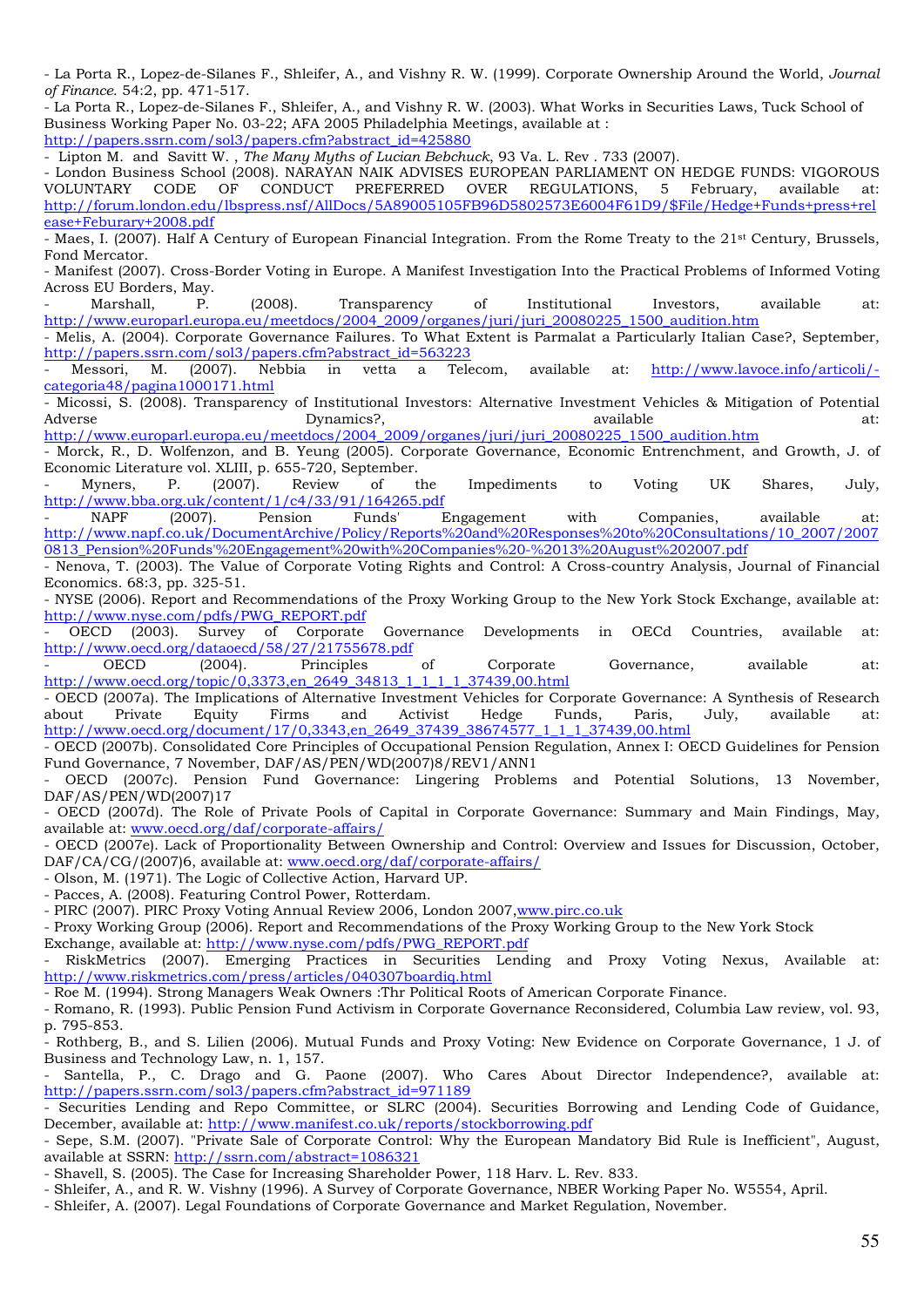Spitalfields Advisors Limited (2005). Securities Lending and Corporate Governance, available at: http://www.isla.co.uk/docs/Securities%20Lending%20&%20Corporate%20Governance.pdf

- Stout L. (2003). The Shareholder as Ulisses: Some Empirical Evidence on Why Investors in Public Corporations Tolerate Board Governance, 152 U. Penn. L. R.

- Stout L. (2007) The Mythical Benefiths of Shareholder Control, Regulation vol. 30 n. 1, Spring, 42-47.

- Strine, Jr, L. E. (2007),*Toward a True Corporate Republic: A Traditionalist Response to Bebchuck's Solution for Improving Corporate America*, 119 Harv. L. Rev. 1759.

- Tedeschini, S. (2007). Il ruolo della legge e dello stato nella separazione tra proprietà e controllo, mimeo.

- Verdam, A. (2006). An Exploration of the Role of Proxy Advisors in Proxy Voting, December, available at: http://papers.ssrn.com/sol3/papers.cfm?abstract\_id=978835

- Welch E. P. and Turezyn A. J. (2007). FOLK ON THE DELAWARE GENERAL CORPORATION LAW, 2007 edition.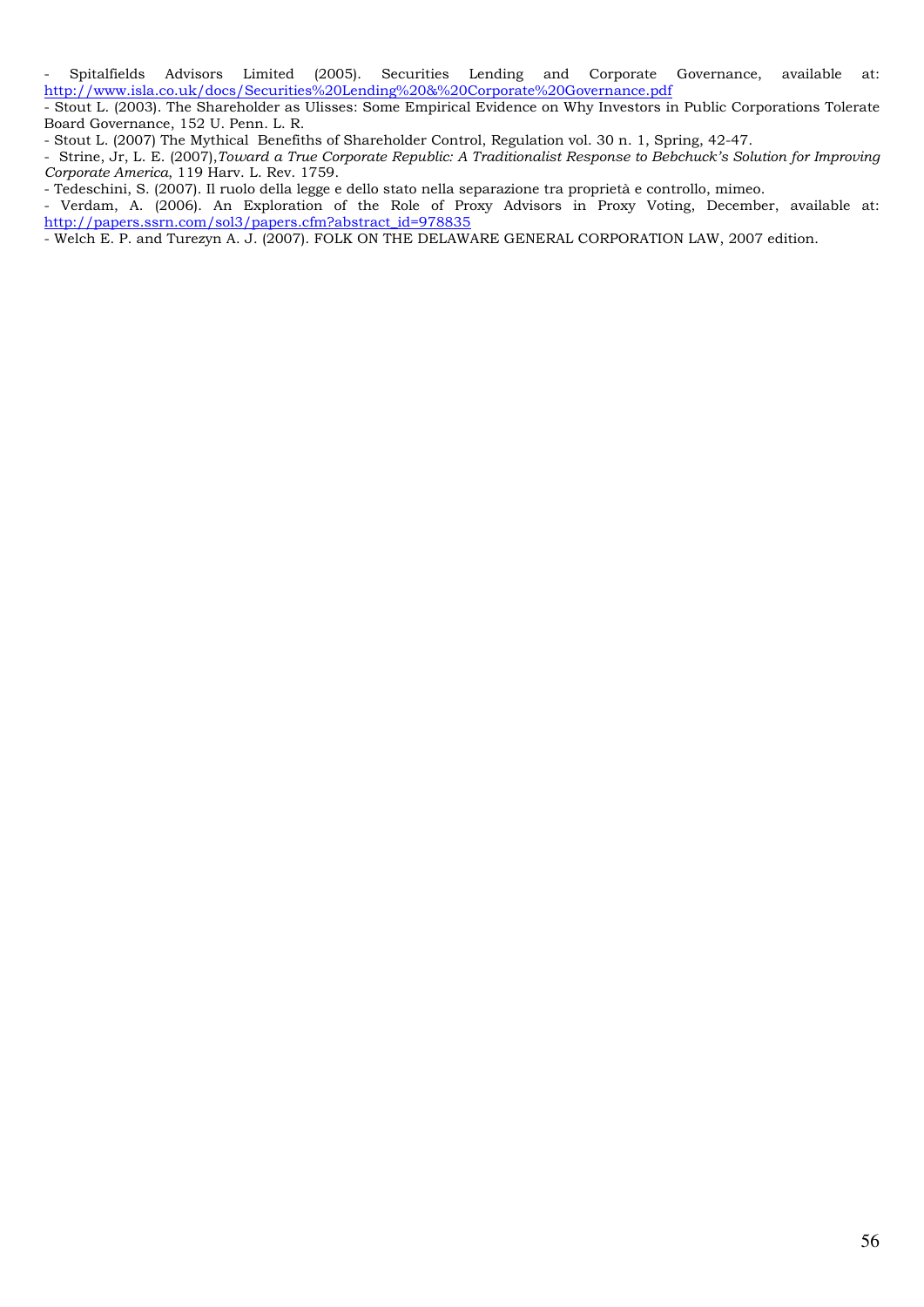## **Table 1. Share ownership of European listed companies in 2005**

|                                  | Foreign<br>investors |     | investment                                                                 | $median=100$ Collective median=100 Banks median=100 Private | and      |     | non                    | median=100 Individual | investors/ |     | sector     | median=100 Public median=100 |
|----------------------------------|----------------------|-----|----------------------------------------------------------------------------|-------------------------------------------------------------|----------|-----|------------------------|-----------------------|------------|-----|------------|------------------------------|
|                                  |                      |     |                                                                            |                                                             | other    |     | financial<br>companies |                       | households |     |            |                              |
| France                           | 39%                  | 115 | 20%                                                                        | 143                                                         | $9\%$    | 180 | 15%                    | 100                   | $6\%$      | 38  | 11%        | 147                          |
| Germany<br>(2004)                | 21%                  | 62  | 8%                                                                         | 57                                                          | 7%       | 140 | 42%                    | 280                   | 15%        | 94  | 7%         | 93                           |
| Italy                            | 13%                  | 38  | 12%                                                                        | 86                                                          | 11%      | 220 | 28%                    | 187                   | 26%        | 163 | 10%        | 133                          |
| Netherlands<br>(2003)            | 69%                  | 203 | 12%                                                                        | 86                                                          | $\Omega$ | 0   | Na                     | Na                    | 11%        | 69  | 2%         | 27                           |
| Poland                           | 38%                  | 112 | 16%                                                                        | 114                                                         | $1\%$    | 20  | 8%                     | 53                    | 17%        | 106 | 20%        | 267                          |
| Spain                            | 34%                  | 100 | $9\%$                                                                      | 64                                                          | 8%       | 160 | 25%                    | 167                   | 24%        | 150 | $0.30\%$ 4 |                              |
| Sweden                           | 34%                  | 100 | 26%                                                                        | 186                                                         | 3%       | 60  | 11%                    | 73                    | 18%        | 113 | 8%         | 107                          |
| UK                               | 33%                  | 97  | 49%                                                                        | 350                                                         | 2%       | 40  | 2%                     | 13                    | 14%        | 88  | $0.10\%$ 1 |                              |
| <b>EU</b><br>weighted<br>average | 33%                  |     | 24%                                                                        |                                                             | 7%       |     | 16%                    |                       | 15%        |     | 5%         |                              |
| <b>US</b><br>(2004/5)            |                      |     | $60\%$ (of<br>which 24%<br>mutual<br>funds and<br>10%<br>pension<br>funds) |                                                             |          |     |                        |                       |            |     |            |                              |
| Median                           | 34%                  |     | 14%                                                                        |                                                             | 5%       |     | 15%                    |                       | 16%        |     | 8%         |                              |

Source: FESE (2007), Kahan and Rock (2007b), Rothberg and Lilien (2006) and our elaborations.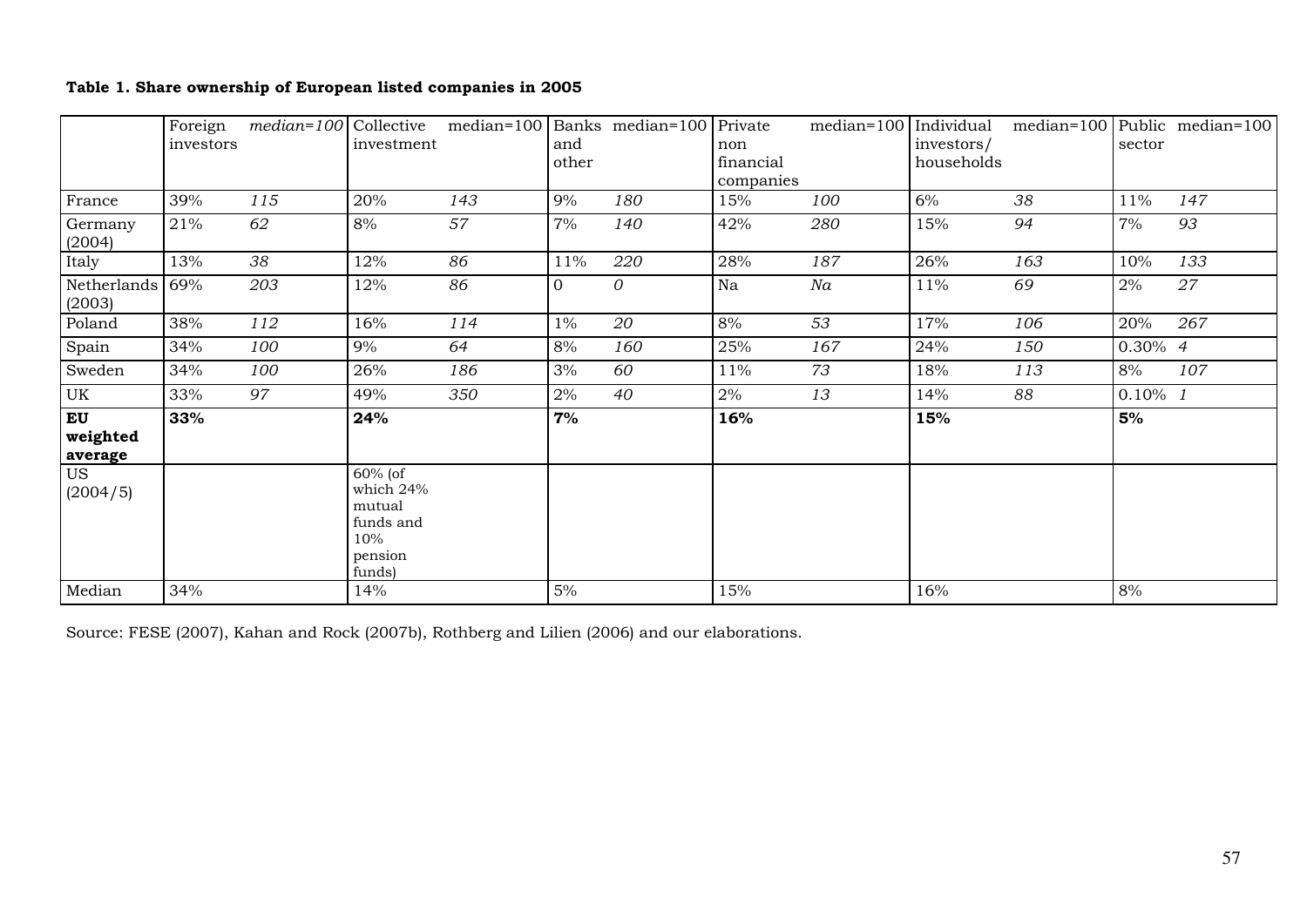#### **Table 2. Attendance rate at GMs of foreign shareholders**

THYSSEN KRUPP (German issuer)

| 20%<br>80%<br>As % of total share capital<br>Present at GM (as % of total share | Domestic shareholders | Foreign shareholders |          |
|---------------------------------------------------------------------------------|-----------------------|----------------------|----------|
|                                                                                 |                       |                      |          |
|                                                                                 | $53,6\%$ (67%**)      | $0.4\%$ (2%*)        | capital) |

\* As a percentage of total shares owned by foreign shareholders \*\* As a percentage of total shares owned by domestic shareholders

### MAN AG (German issuer)

|                                                | Foreign shareholders | Domestic shareholders |
|------------------------------------------------|----------------------|-----------------------|
| As % of total share capital                    | 37 %                 | 63 $%$                |
| Present at GM (as % of total share<br>capital) | $0,1\%$ (0,27 %*)    | 45,4 % (72,06 %**)    |

#### VOLKSWAGEN AG (German issuer)

|                                                | Foreign shareholders | Domestic shareholders |
|------------------------------------------------|----------------------|-----------------------|
| As % of total share capital                    | $50\%$               | 50%                   |
| Present at GM (as % of total share<br>capital) | $5\%$ (10%*)         | $35\%$ (70%**)        |

\* As a percentage of total shares owned by foreign shareholders

\*\* As a percentage of total shares owned by domestic shareholders

ARBEITSKREIS NAMENSAKTIE (The working group of the larger German companies with registered shares)

Figures of German DAX-companies with registered shares (Epcos is a TecDAX

constituent)

|                    |                                                | Foreign<br>shareholders | Domestic<br>shareholders |
|--------------------|------------------------------------------------|-------------------------|--------------------------|
| Allianz AG         | As % of total share capital                    | 50                      | 50,0                     |
| 2004               | Present at GM (as % of total share<br>capital) | $6,3$ $(12,6)*$         | $30,8(61,6)*$            |
| DaimlerChrysler AG | As % of total share capital                    | 43,0                    | 57,0                     |
| 2005               | Present at GM (as % of total share<br>capital) | $15,3(35,6)*$           | 22,6 (39,6)**            |
| Deutsche Bank AG   | As % of total share capital                    | 45,9%                   | 54,1%                    |
| 2004               | Present at GM (as % of total share<br>capital) | $11,8(25,7)*$           | 20,2 (37,3)**            |
| Deutsche Börse AG  | As % of total share capital                    | 57,7                    | 42,3                     |
| 2003               | Present at GM (as % of total share<br>capital) | $12,1(21,0)*$           | $32,5(76,8)$ **          |
| Dt. Lufthansa AG   | As % of total share capital                    | 24,3                    | 75,7                     |
| 2004               | Present at GM (as % of total share<br>capital) | $7,7(31,7)$ *           | $33,4$ $(44,1)$ **       |
| Deutsche Post AG   | As % of total share capital                    | 17,9%                   | 82,1%                    |
| 2004               | Present at GM (as % of total share<br>capital) | $3,4\%$ (19,0%)*        | 69,5% (84,7%)**          |
| Dt. Telekom AG     | As % of total share capital                    | 32,1                    | 67,9                     |
| 2003               | Present at GM (as % of total share<br>capital) | $2,7(8,4)^{*}$          | 56,8 (83,6)**            |
| Epcos AG           | As % of total share capital                    | 45,0                    | 55,0                     |
| 2005               | Present at GM (as % of total share<br>capital) | $22,5$ $(50,0)*$        | 23,9 (43,5)**            |
| Infineon Techn. AG | As % of total share capital                    | 47,6                    | 52,4                     |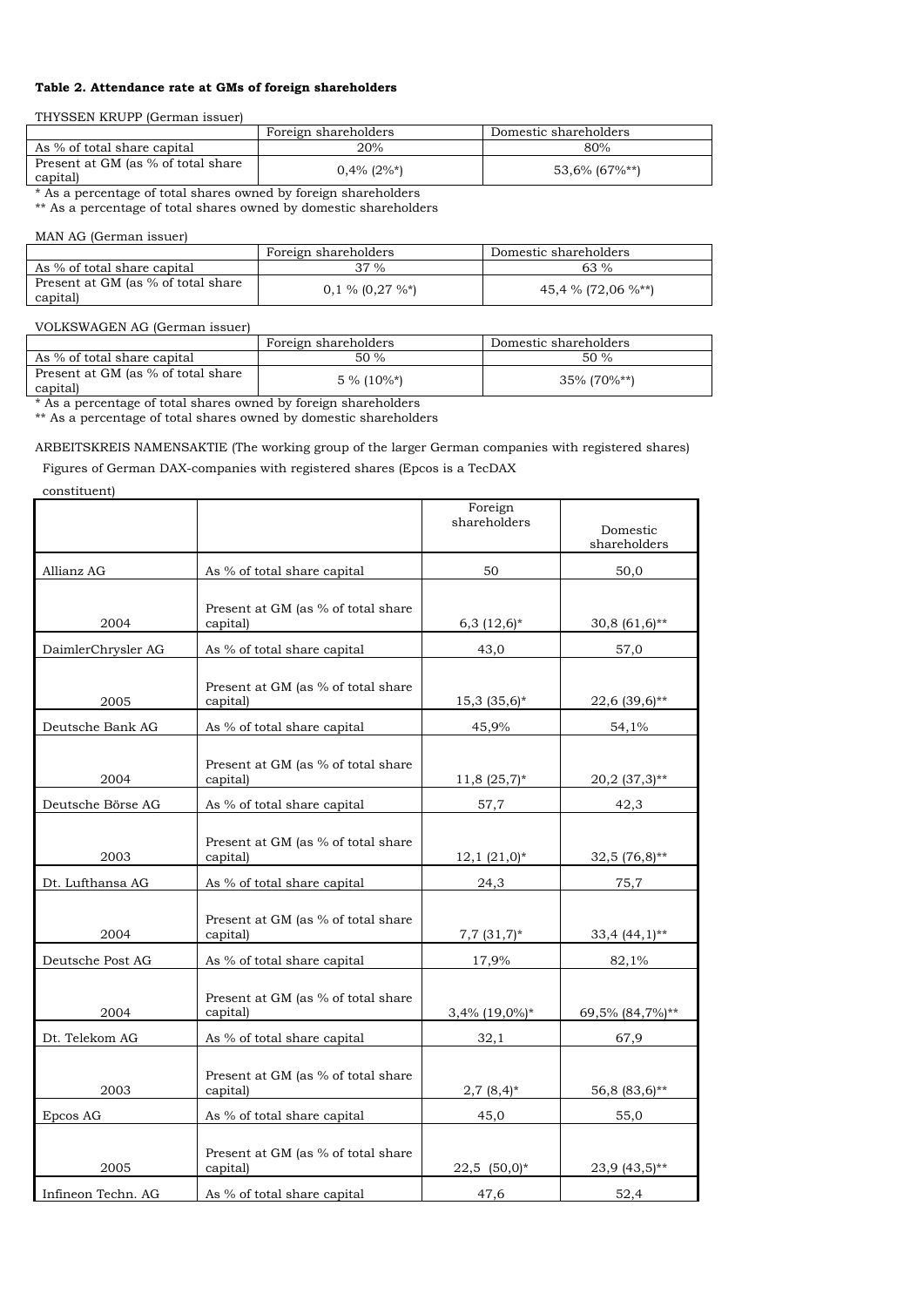| 2005              | Present at GM (as % of total share<br>capital) | $17,0$ $(35,7)^{*}$ | $31,0(59,2)$ ** |
|-------------------|------------------------------------------------|---------------------|-----------------|
| Münchener Rück AG | As % of total share capital                    | 45,2                | 54.8            |
| 2005              | Present at GM (as % of total share<br>capital) | $9,1(20,1)^*$       | $33,7(61,0)*$   |
| Siemens AG        | As % of total share capital                    | 56,2                | 43,8            |
| 2005              | Present at GM (as % of total share<br>capital) | $12(21,4)$ *        | $21.6(49.3)$ ** |

\* As a percentage of total shares owned by foreign shareholders

\*\* As a percentage of total shares owned by domestic shareholders

#### Source: DEUTSCHES AKTIENSTITUT

#### FCSD – Finnish Central Securities Depository Ltd

|                                                | Foreign shareholders | Domestic shareholders |
|------------------------------------------------|----------------------|-----------------------|
| As % of total share capital                    | 31.71%               | 68.29%                |
| Present at GM (as % of total share<br>capital) | $8.46\%$ (18.46%*)   | 38.76% (54.12%**)     |

\* As a percentage of total shares owned by foreign shareholders

\*\* As a percentage of total shares owned by domestic shareholders

According to FCSD the attendance rate at GMs of foreign shareholders varies from 0% to 70-90% in different companies applying the same arrangements based on our Companies Act. The wide variety in attendance rate with basically similar rules (Companies Act ja by-laws) applied in all companies proves that the present company law framework works well enough and that the attendance at GMs depends mostly on other factors than the company law provisions dealing with shareholders´ right to attend GM.

#### **Table 3. Percentage of votable share positions notified by ISS to institutions which subsequently are voted by those same institutions (June 2003- June 2005).**

| <b>Market</b> | <b>Blocking</b> | Vote Return Rate (%) | Median=100 |
|---------------|-----------------|----------------------|------------|
|               |                 |                      |            |
|               |                 |                      |            |
| Australia     | no              | 67,6                 | 154        |
| Spain         | no              | 71,2                 | 162        |
| UK            | no              | 76,6                 | 174        |
| Argentina     | yes             | 49,2                 | 112        |
| Austria       | yes             | 34                   | 77         |
| Belgium       | yes             | 32,8                 | 75         |
| France        | yes             | 37,6                 | 86         |
| Germany       | yes             | 49,4                 | 113        |
| Greece        | Yes             | 20,5                 | 47         |
| Netherlands   | Yes             | 43,9                 | 100        |
| Portugal      | Yes             | 34,2                 | 78         |
| Median        |                 | 43,9                 | 100        |

Source: ISS and our elaborations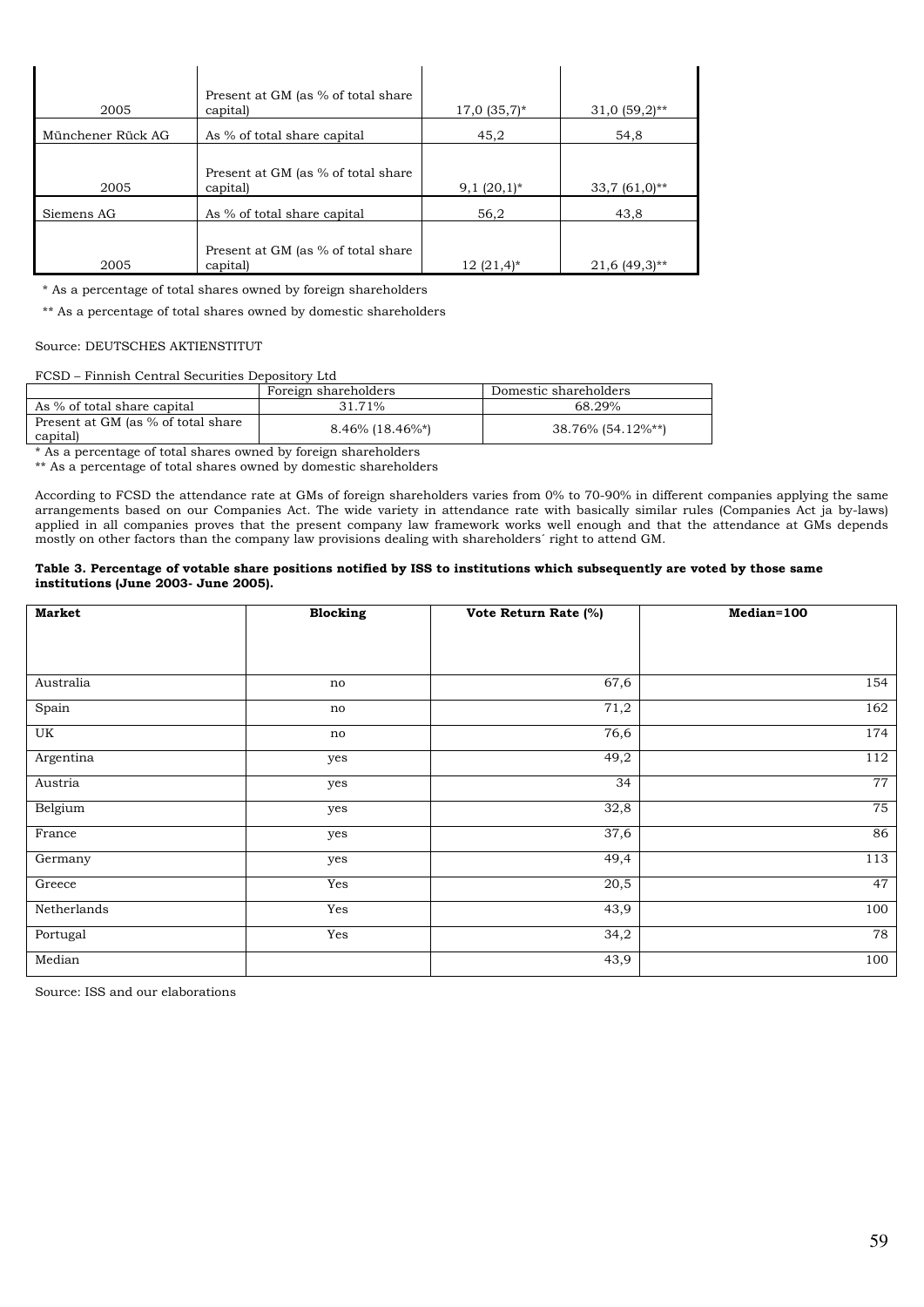#### **Table 4. "DE FACTO" SHARE-BLOCKING PROVISIONS AND "FREE-FLOAT" VOTE**

| <b>Countries</b>                                 | <b>Attendance rate</b><br>of the free float | Market practice rules (driven by<br>custodians' internal rules)                                                                                                                                                                        | Legal rule                                                                                                                                                                                                                                                                                                                                                                                                                                                                       |
|--------------------------------------------------|---------------------------------------------|----------------------------------------------------------------------------------------------------------------------------------------------------------------------------------------------------------------------------------------|----------------------------------------------------------------------------------------------------------------------------------------------------------------------------------------------------------------------------------------------------------------------------------------------------------------------------------------------------------------------------------------------------------------------------------------------------------------------------------|
| Belgium*                                         | 20.00%                                      | - Deadline to send proxy voting<br>instructions to custodians: 7 days prior<br>to GM<br>- Blocking: 6 days ca                                                                                                                          | Share-blocking: Generally 3-6 days before meeting                                                                                                                                                                                                                                                                                                                                                                                                                                |
| France*                                          | 17.45%                                      | - Deadline to send proxy voting<br>instructions to custodians: 8 days prior<br>to GM<br>- Blocking: 5 days ca. Actually, blocked<br>shares can be traded up to 3 ay prior to<br>GM. Trading would imply cancellation of<br>votes cast  | Prior to the reform <sup>154</sup> the blocking date used to be<br>5 days before the meeting. Nowadays, unless the<br>shareholder's name is recorded in the company<br>shareholders list (if any) prior to the meeting, the<br>"Freezing" of the shares to be voted (immobilisation<br>or certificat d'indisponibilité des actions) is still<br>requested by French law. However the NRE decree<br>allows for a defreezing prior to the GM in case of<br>the sale of the shares. |
| $Germany^*$                                      | 10.05%                                      | - Deadline to send proxy voting<br>instructions to custodians: 7 days prior<br>to GM<br>- Blocking: 6 days ca. Actually, blocked<br>shares can be traded up to 3 any prior to<br>GM. Trading would imply cancellation of<br>votes cast | Blocking has been abolished in 2005. It used to be<br>about 5 days before GM                                                                                                                                                                                                                                                                                                                                                                                                     |
| Italy*                                           | 4.40                                        | - Deadline to send proxy voting<br>instructions to custodians: 7 days prior<br>to GM<br>- Blocking: 6 days ca.                                                                                                                         | Used to require a 5 days blocking period. Current<br>rules vary from company to company (with a<br>maximum blocking period of 2 days before GM). <sup>155</sup><br>However most of the custodians still apply a<br>blocking system.                                                                                                                                                                                                                                              |
| Netherlands*                                     | 12.95%                                      | - Deadline to send proxy voting<br>instructions to custodians: 5 days prior<br>to GM<br>- Blocking: 5 days ca                                                                                                                          | Blocking has been abolished by the Law 15<br>December 1999, art. 2:119, which establish record<br>date procedure (max 7 days ahead of GM). Prior to<br>the reform the blocking date used to be 5-6 days<br>before the meeting.                                                                                                                                                                                                                                                   |
| Sweden                                           | 45%**                                       | Record date                                                                                                                                                                                                                            | Re-registration 10 days prior to GM                                                                                                                                                                                                                                                                                                                                                                                                                                              |
| UK                                               | 40.20%-53.20%                               | Record date                                                                                                                                                                                                                            | Record date: 48 hours before the GM                                                                                                                                                                                                                                                                                                                                                                                                                                              |
| *) 2003 data<br>**) Data based on a small sample |                                             |                                                                                                                                                                                                                                        |                                                                                                                                                                                                                                                                                                                                                                                                                                                                                  |
|                                                  |                                             |                                                                                                                                                                                                                                        | Source: Deminor country ratings 2003-2004, Manifest Voting Review 2004, JP Morgan internal rules manual 2004-5, Hermes calculation                                                                                                                                                                                                                                                                                                                                               |

### **Table 5. Voting costs charged to investors by voting intermediaries**

| Costs for investors                                                     | Estimates range from a minimum to a maximum value |  |  |
|-------------------------------------------------------------------------|---------------------------------------------------|--|--|
|                                                                         | $\%$                                              |  |  |
| Understanding the framework - Costs due to lack of<br>harmonisation (E) | 11.1                                              |  |  |
| Voting platform (F)                                                     | 1.8                                               |  |  |
| Powers of attorney (E)                                                  |                                                   |  |  |
| Re-registration of shares (E)                                           | 4.5                                               |  |  |
| Share-blocking (E)                                                      | 58.9                                              |  |  |
| Voting in remote areas (E)                                              | 0.3                                               |  |  |
| Lack of voting in absentia facilities (E)                               | 0.2                                               |  |  |
| Voting recommendations (F)                                              | 9.8                                               |  |  |
| Lack of timely/exhaustive information on agenda items (E)               | 12.4                                              |  |  |
| Total                                                                   | 100                                               |  |  |

\*) "F" stands for fixed costs, due to setting up a global voting system.

"E" stands for ad hoc costs due to voting in European countries.

Source: Hermes.

 $\overline{a}$ 

<sup>&</sup>lt;sup>154</sup> Regulation has been amended by Decree dated May 3, 2002 (art. 38 modifying art. 136 of the Decree dated March 23, 1967).

<sup>&</sup>lt;sup>155</sup> As per Vietti reform and companies articles of association amended after 1/1/2004.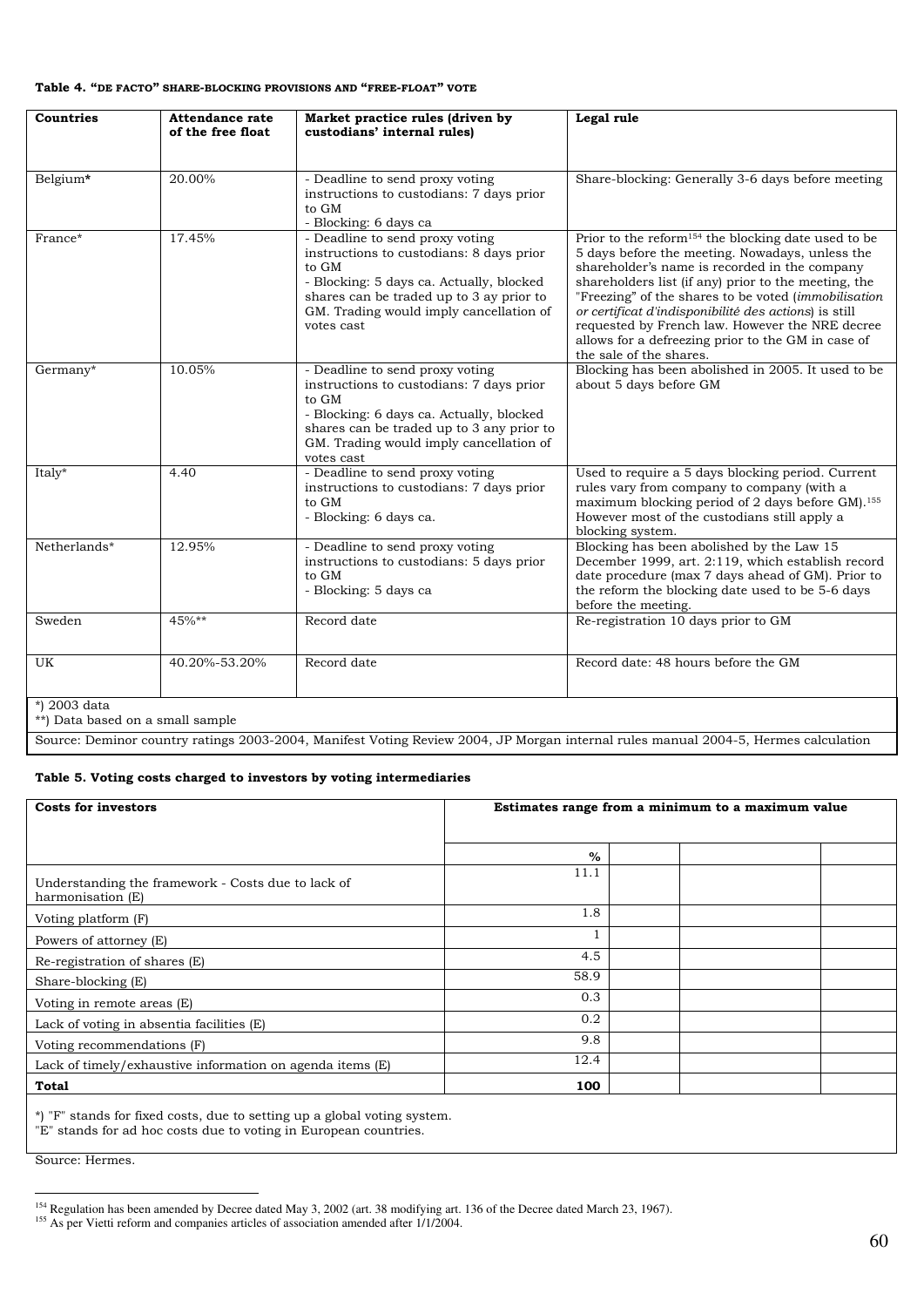#### **Table 6. The discipline of acting in concert across the EU**

|               | Ambiguity | Explicit<br>provisions<br>against |
|---------------|-----------|-----------------------------------|
|               |           | investor activism                 |
| Germany*      | High      | High                              |
| <b>France</b> | Low       | High                              |
| Italy         | Average   | Low                               |
| UK            | Low       | Low                               |
|               |           |                                   |

Including the reform proposal currently under discussion by the German Parliament

#### **Table 7. Ownership concentration**

Widely held is the fraction of firms with no controlling shareholder among the 20 largest companies by stock market capitalization at the end of 1995. A company has a controlling shareholder if the sum of a shareholder's direct and indirect voting rights exceeds 20 percent. Family control is the fraction of the 20 largest companies where the controlling shareholder is an individual. Source: La Porta, Lopez-de-Silanes and Shleifer (1999), Table 2. Pyramid control is the fraction of the 20 largest companies, where the controlling shareholder exercises control through at least one publicly traded company. Source: La Porta, Lopez-de-Silanes and Shleifer (1999), Table 4. Median largest block is the median size of the largest ultimate voting block for listed industrial companies. Source: Barca and Becht (2001). Family wealth is the percentage of total stock market capitalization controlled by the 10 richest families. Source: Faccio and Lang (2002), Table 10.

|                         | $\left( 1\right)$ | (2)            | (3)             | (4)                      | (5)           |
|-------------------------|-------------------|----------------|-----------------|--------------------------|---------------|
|                         | Widely held       | Family control | Pyramid control | Median largest<br>block  | Family wealth |
| France                  | 60%               | 20%            | 15%             | 20%                      | 29%           |
| Germany                 | 50%               | 10%            | 20%             | 57%                      | 21%           |
| Italy                   | 20%               | 15%            | 20%             | 55%                      | 20%           |
| United<br>Kingdom       | 100%              | $0\%$          | $0\%$           | 10%                      | 6%            |
| United<br><b>States</b> | 80%               | 20%            | $0\%$           | 5% (NYSE)<br>9% (Nasdaq) | NA            |

Source: Enriques and Volpin (2007).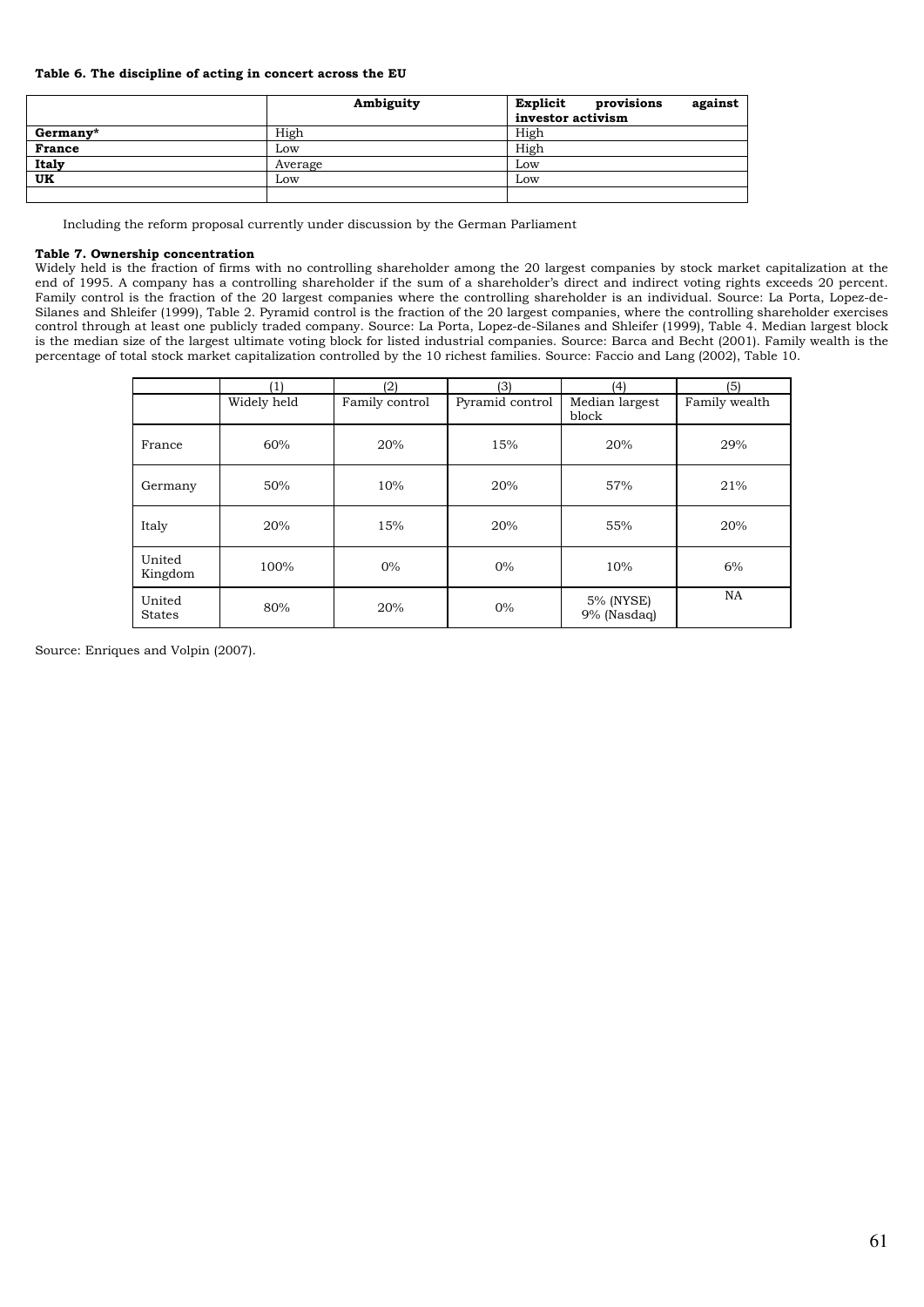### **Table 8. Ownership concentration in listed companies: main European companies (2003)**

|                    | companies<br>considered | weight | <b>Average free-float</b> | Weighted<br>average<br>free-float | of<br>Percentage<br>widely-held<br>companies |  |
|--------------------|-------------------------|--------|---------------------------|-----------------------------------|----------------------------------------------|--|
| Austria            | 11                      | 58.1   | 57.1                      | 46.8                              | 18.2                                         |  |
| Denmark            | 24                      | 82.9   | 74.2                      | 61.2                              | 50                                           |  |
| Bel, Fra, Ned, Por | 197                     | 86.4   | 66.4                      | 74.7                              | 37.6                                         |  |
| Finland            | 26                      | 85.7   | 79                        | 89.3                              | 53.8<br>37.9                                 |  |
| Germany            | 87                      | 76.3   | 67                        | 72.9                              |                                              |  |
| Greece             | 28                      | 65.1   | 57.9                      | 58.6                              | 21.4                                         |  |
| <b>Ireland</b>     | 16                      | 80.6   | 89.2                      | 95                                | 75                                           |  |
| Italy              | 79                      | 90     | 56.9                      | 59.1                              | 17.7                                         |  |
| <b>Norway</b>      | 15                      | 79.9   | 67                        | 46.2                              | 33.3                                         |  |
| UK                 | 317                     | 92.9   | 91.4                      | 96.1                              | 83.3                                         |  |
| Spain              | 49                      | 61.4   | 59.1                      | 70.3                              | 26.5                                         |  |
| Sweden             | 56                      | 87.3   | 77.2                      | 77.9                              | 51.8                                         |  |
| Switzerland        | 76                      | 92.5   | 78.7                      | 87                                | 57.9                                         |  |

Source: Bianchi et al. (2005).

### **Table 9. Average voting turnout in 2006**

| Country                 | Voting turnout | Median=100 |
|-------------------------|----------------|------------|
| <b>UK (FTSE 350)</b>    | 61%            | 107        |
| <b>Netherlands</b>      | 36%            | 63         |
| <b>Italy</b>            | 52%            | 91         |
| <b>France</b>           | 57%            | 100        |
| Germany (Dax30)         | 49%            | 86         |
| Spain                   | 65%            | 114        |
| <b>US (S&amp;P 500)</b> | 87%            | 153        |
| <b>Median</b>           | 57%            |            |

Source: PIRC (2007) and our elaborations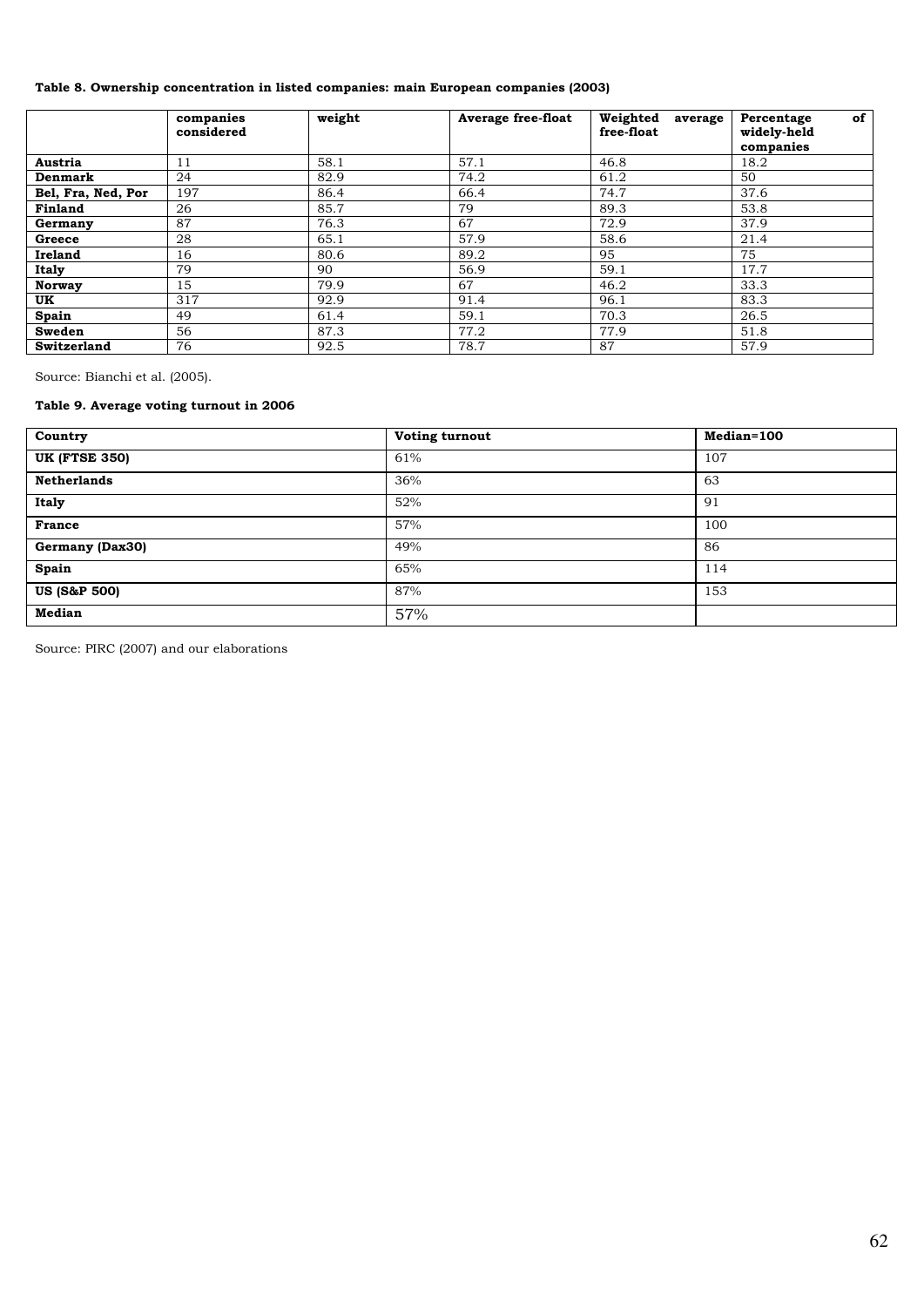#### **Table 10. Hermes BT portfolio: voting record**

The Table represents in the first column the countries where Hermes has voted in the period 2nd half 2006-first half 2007; the second column indicates the number of meetings in which Hermes has voted in each country; the third column the number of items at the meeting for which Hermes has abstained; the fourth column the number of items at meeting for which Hermes voted against; the fifth column the number of company meetings in which Hermes voted in favour for all the items; the sixth the number of shareholder resolutions for which Hermes voted in favour (votes against shareholder resolution are included with the votes in favour of management).

| Country     | Number of<br><b>Meetings</b><br>voted | Number of<br><b>Abstain votes</b><br>(average per meeting) | Number of<br><b>Against votes</b><br>(average per meeting) | Number (perc) of<br><b>Meetings</b><br>voted all for | For<br>(Shareholder<br>resolution)* |
|-------------|---------------------------------------|------------------------------------------------------------|------------------------------------------------------------|------------------------------------------------------|-------------------------------------|
| Austria     | 12                                    | $\mathbf{0}$                                               | 6(0.5)                                                     | 8(0.67)                                              | $\Omega$                            |
| Belgium     | 31                                    | $\Omega$                                                   | 31(1)                                                      | 15 (0.48)                                            | $\Omega$                            |
| Denmark     | 24                                    | 1(0.04)                                                    | 3(0.1)                                                     | 20 (0.83)                                            | $\mathbf{0}$                        |
| Finland     | 24                                    | $\Omega$                                                   | 2(0.1)                                                     | 19(0.79)                                             | 3                                   |
| France      | 83                                    | 5(0.06)                                                    | $\overline{31}3(3.8)$                                      | 17 (0.20)                                            | 5                                   |
| Germany     | 68                                    | 3(0.04)                                                    | 18(0.3)                                                    | 54 (0.79)                                            | $\mathbf{0}$                        |
| Greece      | 26                                    | $\mathbf{0}$                                               | 40(1.5)                                                    | 6(0.23)                                              | $\overline{0}$                      |
| Ireland     | 14                                    | $\mathbf{0}$                                               | 6(0.4)                                                     | 9(0.64)                                              | $\mathbf{0}$                        |
| Italy       | 72                                    | 4(0.05)                                                    | 23(0.3)                                                    | 56 (0.78)                                            | $\mathbf{0}$                        |
| Luxembourg  | 9                                     | $\overline{0}$                                             | 2(0.2)                                                     | 7(0.78)                                              | $\overline{0}$                      |
| Netherlands | 50                                    | $\mathbf{O}$                                               | 22(0.4)                                                    | 39 (0.78)                                            | $\mathbf{0}$                        |
| Norway      | 29                                    | $\overline{0}$                                             | 4(0.1)                                                     | 25(0.86)                                             | $\mathbf{0}$                        |
| Portugal    | 13                                    | $\mathbf{O}$                                               | 7(0.5)                                                     | 10(0.77)                                             | $\mathbf{0}$                        |
| Spain       | 44                                    | $\mathbf 0$                                                | 44(1)                                                      | 23(0.52)                                             | $\mathbf{0}$                        |
| Sweden      | 44                                    | $\mathbf{0}$                                               | 2(0.04)                                                    | 42 (0.95)                                            | $\mathbf{0}$                        |
| Switzerland | 37                                    | $\mathbf{O}$                                               | 13(0.3)                                                    | 31 0.84)                                             | $\Omega$                            |
| $UK^*$      | 999                                   | 17(0.02)                                                   | 71 (0.07)                                                  | 893 (0.89)                                           | S.                                  |
| <b>US</b>   | 663                                   |                                                            | 151 (0.2)                                                  | 444 (0.67)                                           | 142                                 |
| Canada      | 169                                   |                                                            | 28 (0.2)                                                   | 138 (0.81)                                           | 1                                   |

Source: our elaboration on Hermes data published at www.hermes.co.uk

\* Under the UK law abstain votes are not considered in determining the level of support or dissent for a proposal, although they are included for the purposes of determining voting turnout.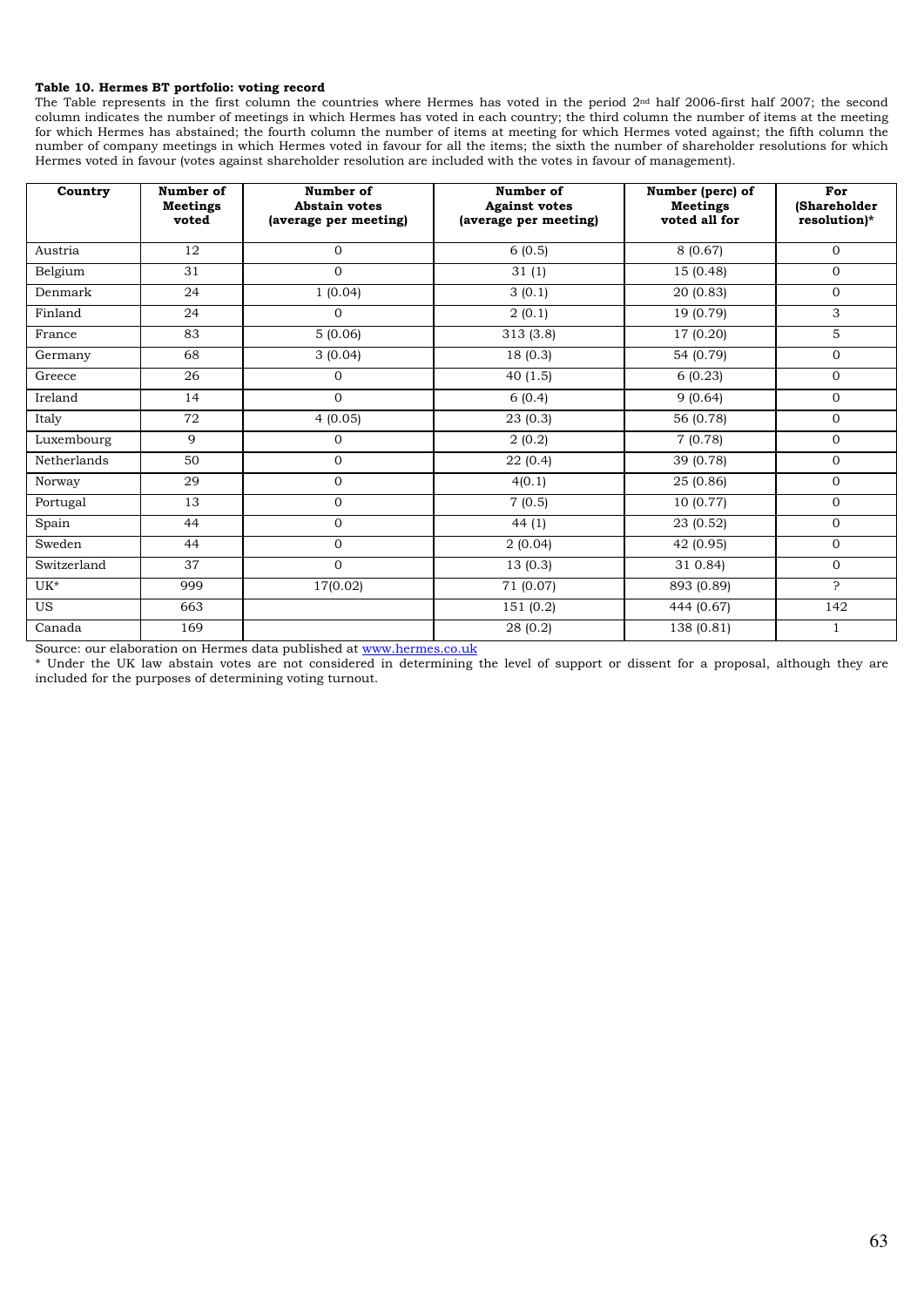#### **Table 11. Hermes BT portfolio: voting record – comparative statistics**

The fourth column indicates the average number of against votes over the meetings in which

| Country              | All for/total meeting | Number of<br>meeting no all for | Average number of<br><b>Against by</b><br>Meeting no all for | Average<br>number of<br><b>Shareholder</b><br><b>Resolutions</b> |
|----------------------|-----------------------|---------------------------------|--------------------------------------------------------------|------------------------------------------------------------------|
| Austria              | 0,67                  | $\overline{4}$                  | 1,5                                                          | $\bf{0}$                                                         |
| Belgium              | 0,48                  | 16                              | 1,94                                                         | $\mathbf 0$                                                      |
| Denmark              | 0,83                  | $\overline{4}$                  | 0,75                                                         | $\mathbf 0$                                                      |
| Finland              | 0,79                  | 5                               | 0,4                                                          | 0,6                                                              |
| France               | $_{0,2}$              | 66                              | 4,74                                                         | 0,08                                                             |
| Germany              | 0,79                  | 14                              | 1,29                                                         | $\mathbf 0$                                                      |
| Greece               | 0,23                  | 20                              | $\,2$                                                        | $\mathbf 0$                                                      |
| Ireland              | 0,64                  | 5                               | 1,2                                                          | $\mathbf 0$                                                      |
| Italy                | 0,78                  | 16                              | 1,44                                                         | $\mathbf 0$                                                      |
| Luxembourg           | 0,78                  | $\,2$                           | $\mathbf{1}$                                                 | $\mathbf 0$                                                      |
| Netherlands          | 0,78                  | 11                              | $\,2$                                                        | $\mathbf 0$                                                      |
| Norway               | 0,86                  | $\overline{4}$                  | $\mathbf{1}$                                                 | $\mathbf 0$                                                      |
| Portugal             | 0,77                  | 3                               | 2,33                                                         | $\mathbf 0$                                                      |
| Spain                | 0,52                  | 21                              | 2,1                                                          | $\boldsymbol{0}$                                                 |
| Sweden               | 0,95                  | $\overline{2}$                  | $\mathbf{1}$                                                 | $\mathbf 0$                                                      |
| Switzerland          | 0,84                  | 6                               | 2,17                                                         | $\mathbf 0$                                                      |
|                      |                       |                                 |                                                              |                                                                  |
| country              |                       |                                 |                                                              |                                                                  |
| Bermuda              | 0,73                  | 6                               | 2,33                                                         | 0,17                                                             |
| British V.I.         | $\mathbf{1}$          | $\mathbf{0}$                    | $\overline{0}$                                               | $\boldsymbol{0}$                                                 |
| Canada               | 0,82                  | 31                              | $_{0,9}$                                                     | 0,03                                                             |
| Cayman Islands       | 0,78                  | $\,2$                           | 1,5                                                          | $\mathbf 0$                                                      |
| Marshall Islands     | 1                     | $\mathbf{0}$                    | $\mathbf 0$                                                  | $\mathbf 0$                                                      |
| Mauritius            | $\mathbf{1}$          | $\mathbf{0}$                    | $\overline{0}$                                               | $\mathbf 0$                                                      |
| Netherlands Antilles | 1                     | 0                               | $\mathbf{0}$                                                 | $\overline{0}$                                                   |
| <b>USA</b>           | 0,67                  | 219                             | 0,69                                                         | 0,59                                                             |
|                      |                       |                                 |                                                              |                                                                  |
| country              |                       |                                 |                                                              |                                                                  |
| Guernsey             | 0,94                  | $\boldsymbol{2}$                | 0, 5                                                         | $\boldsymbol{0}$                                                 |
| Ireland              | $\mathbf{1}$          | $\boldsymbol{0}$                | $\boldsymbol{0}$                                             | $\boldsymbol{0}$                                                 |
| Isle of Man          | $\mathbf{1}$          | $\boldsymbol{0}$                | $\mathbf 0$                                                  | $\boldsymbol{0}$                                                 |
| Jersey               | 0,78                  | $\,2$                           | 0,5                                                          | $\boldsymbol{0}$                                                 |
| U.K.                 | 0,89                  | 105                             | 0,67                                                         | $\boldsymbol{0}$                                                 |
| UK                   | $\boldsymbol{0}$      | $\mathbf{1}$                    | $\mathbf{1}$                                                 | $\overline{0}$                                                   |
|                      |                       |                                 |                                                              |                                                                  |

Source: our elaboration on Hermes data.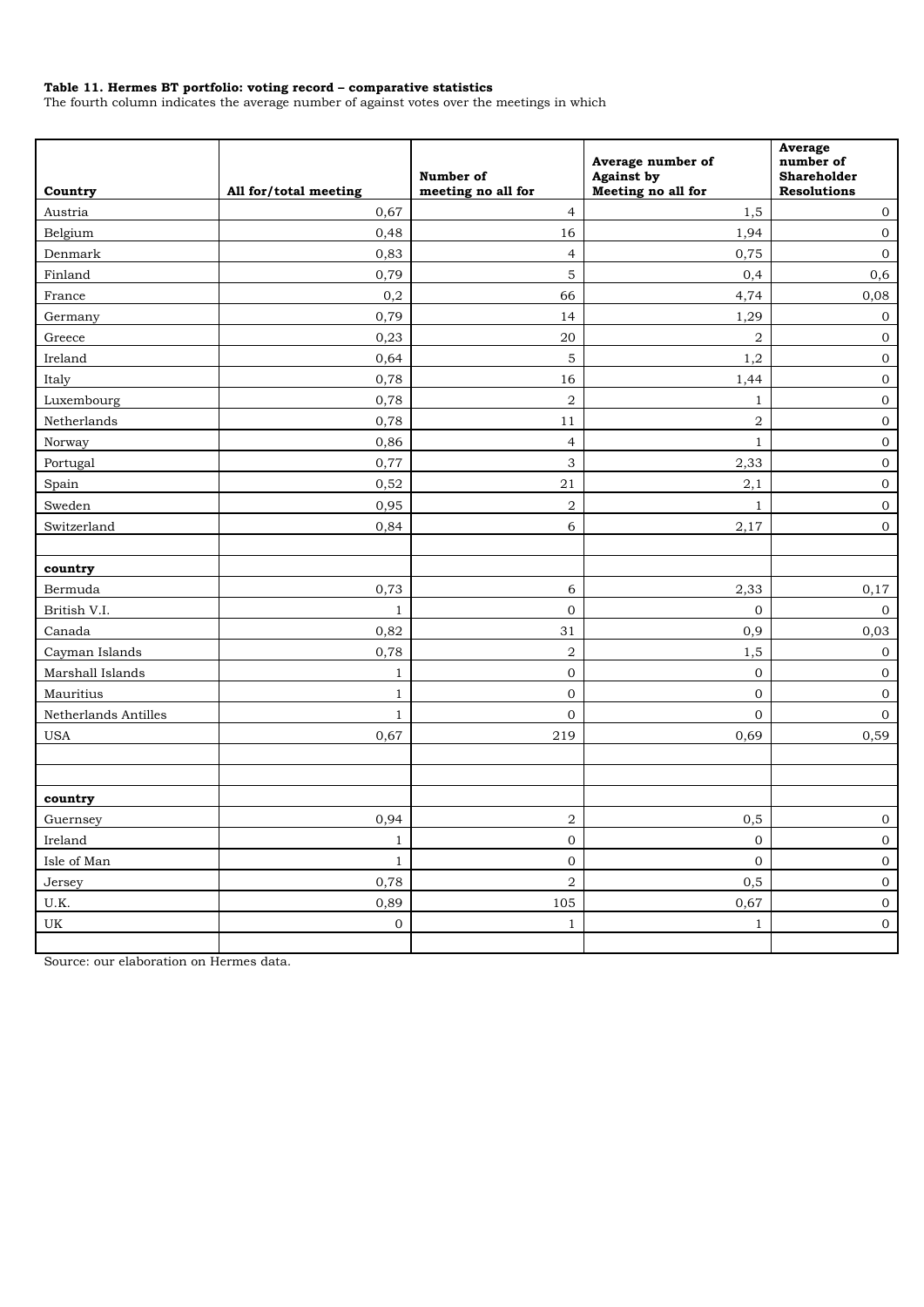#### **Table 12. Voting record in the US of 75 mutual funds**

Percentages. See table 14 for the list of the 75 funds considered. Data refer to the period July 2003 January 2008.

|      | <b>Management proposals</b> |         | sh proposals |              |         |         |           |  |
|------|-----------------------------|---------|--------------|--------------|---------|---------|-----------|--|
|      | Against                     | abstain | in favour    |              | against | abstain | in favour |  |
| a    | 2300                        | 495     | 51950 bi     |              | 3348    | 55      | 1438      |  |
| c    | 6527                        | 321     | 29555 ec     |              | 7814    | 403     | 4866      |  |
| cg   | 270                         | 114     | 5992         | es           | 5068    | 1540    | 863       |  |
| d    | 45126                       | 3558    | 369263   1   |              | 1997    | 557     | 653       |  |
| m    | 146                         | 70      | $3714$ os    |              | 5244    | 628     | 1715      |  |
| n    | 252                         | 9       | 831          | $\mathbf{p}$ | 3255    | 855     | 666       |  |
| om   | 3162                        | 945     | 13374        | svr          | 3245    | 154     | 5009      |  |
| s    | 1230                        | 256     | 5778 td      |              | 1077    | 64      | 4485      |  |
| tot  | 59013                       | 5768    | 480457       | tot          | 31048   | 4256    | 19695     |  |
| perc | 0,11                        | 0,01    | $0,88$ perc  |              | 0,56    | 0,08    | 0,36      |  |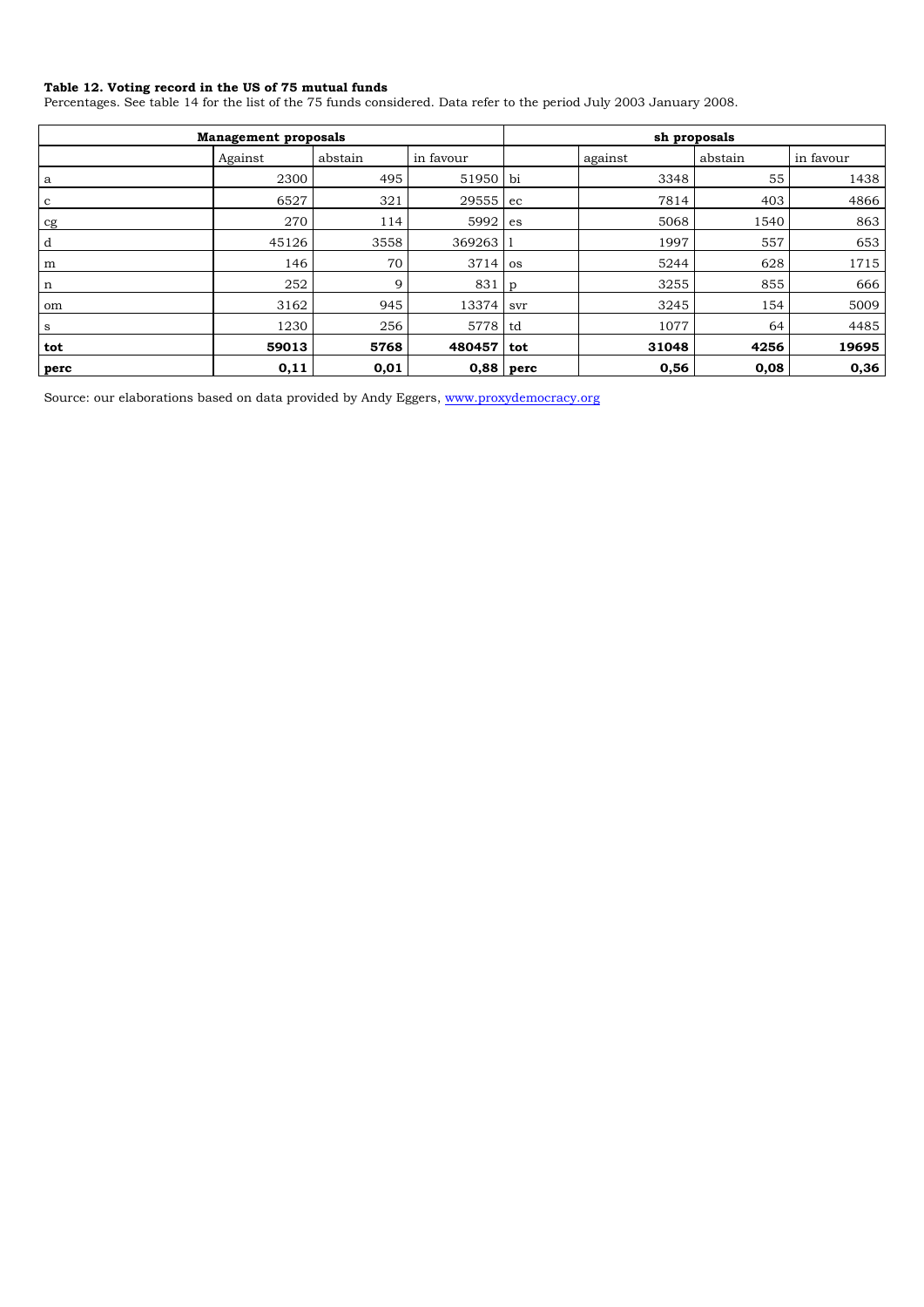### **Table 13. Detail of the 75 US mutual funds considered in our voting record survey**

| id,"ticker","name","fund_family"                                                                                                              |
|-----------------------------------------------------------------------------------------------------------------------------------------------|
| 1,"DSEFX","Domini Social Equity Fund","Domini Social Funds"                                                                                   |
| 2, "CSXAX", "Calvert Social Index Fund", "Calvert Funds"                                                                                      |
| 3,,"CalPERS",                                                                                                                                 |
| 4, "CBIS (Christian Brothers Investment Service)",                                                                                            |
| 5, "FKINX", "Franklin Income Fund", "Franklin Templeton Funds"                                                                                |
| 6, "MUTHX", "Franklin Mutual Shares Fund", "Franklin Templeton Funds"                                                                         |
| 7, "BEGRX", "Franklin Mutual Beacon Fund", "Franklin Templeton Funds"                                                                         |
| 8, "PRFDX", "T Rowe Price Equity Income Fund", "T Rowe Price Funds"                                                                           |
| 9, "PRGFX", "T Rowe Price Growth Stock Fund", "T Rowe Price Funds"                                                                            |
| 10,"TRBCX","T Rowe Price Blue Chip Growth Fund","T Rowe Price Funds"                                                                          |
| 11,"PREIX","T Rowe Price Equity Index 500 Fund","T Rowe Price Funds"                                                                          |
| 12,"SNXFX","Schwab 1000 Index Fund","Schwab Funds"                                                                                            |
| 13,"SWPIX","Schwab Capital Trust S&P 500 Index Fund","Schwab Funds"                                                                           |
| 14, "SWANX", "Schwab Capital Trust Core Equity Fund", "Schwab Funds"                                                                          |
| 15, "SWHEX", "Schwab Hedged Equity Fund", "Schwab Funds"                                                                                      |
| 16,"GSCGX","Goldman Sachs Capital Growth","Goldman Sachs Funds"                                                                               |
| 17,"GSGRX","Goldman Sachs Growth & Income","Goldman Sachs Funds"                                                                              |
| 18, "FALDX", "Federated American Leaders", "Federated Funds"                                                                                  |
| 19, "FEDEX", "Federated Capital Appreciation Fund", "Federated Funds"                                                                         |
| 20, "MXCCX", "Federated Max-Cap Index Fund", "Federated Funds"                                                                                |
| 21, "DGAGX", "Dreyfus Appreciation Fund", "Dreyfus Funds"                                                                                     |
| 22, "PEOPX", "Dreyfus S&P 500 Index Fund", "Dreyfus Funds"                                                                                    |
| 23, "DREVX", "Dreyfus Fund", "Dreyfus Funds"                                                                                                  |
| 24, "SGROX", "Wells Fargo Advantage Growth", "Wells Fargo Funds"                                                                              |
| 25, "SFCSX", "Wells Fargo Advantage Equity Index", "Wells Fargo Funds"                                                                        |
| 26,"STFRX","Wells Fargo Advantage Dow Jones Target 2040","Wells Fargo Funds"                                                                  |
| 27, "SHRAX", "Legg Mason Partners Aggressive Growth", "Smith Barney Funds"                                                                    |
|                                                                                                                                               |
| 28, "SHAPX", "Legg Mason Partners Appreciation Fund", "Smith Barney Funds"                                                                    |
| 29, "SBSPX", "Legg Mason Partners S&P 500 Index Fund", "Smith Barney Funds"                                                                   |
| 30, "SSIAX", "Legg Mason Partners Social Awareness", "Smith Barney Funds"<br>31, "PGRWX", "Putnam Fund for Growth and Income", "Putnam Funds" |
|                                                                                                                                               |
| 32, "KDHAX", "DWS Dreman High Return Equity Fund", "DWS Funds"                                                                                |
| 33, "SCDGX", "DWS Growth & Income Fund", "DWS Funds"                                                                                          |
| 34, "BTIEX", "DWS Equity 500 Index Fund", "DWS Funds"                                                                                         |
| 35, "EVSYX", "Evergreen Large Cap Equity", "Evergreen Funds"                                                                                  |
| 36, "EGIAX", "Evergreen Fundamental Large Cap", "Evergreen Funds"                                                                             |
| 37, "ESINX", "Evergreen Equity Index", "Evergreen Funds"                                                                                      |
| 38, "MSFRX", "MFS Total Return Fund", "MFS Funds"                                                                                             |
| 39, "MEIAX", "MFS Value Fund", "MFS Funds"                                                                                                    |
| 40, "TWCUX", "American Century Ultra", "American Century Funds"                                                                               |
| 41, "TWCGX", "American Century Growth", "American Century Funds"                                                                              |
| 42, "BIGRX", "American Century Income & Growth", "American Century Funds"                                                                     |
| 43,"ACSTX","Van Kampen Comstock","Van Kampen Funds"                                                                                           |
| 44,"ACEGX","Van Kampen Strategic Growth","Van Kampen Funds"                                                                                   |
| 45, "JANSX", "Janus Fund", "Janus Funds"                                                                                                      |
| 46,"JAVLX","Janus Twenty Fund","Janus Funds"                                                                                                  |
| 47,"JAGIX","Janus Growth and Income Fund","Janus Funds"                                                                                       |
| 48,"DIVAX","Morgan Stanley Dividend Growth Securities","Morgan Stanley Funds"                                                                 |
| 49,"AMOAX","Morgan Stanley Focus Growth","Morgan Stanley Funds"                                                                               |
| 50,"SPIBX","Morgan Stanley S&P 500 Index","Morgan Stanley Funds"                                                                              |
| 51, "INDZX", "RiverSource Diversified Equity Income Fund", "RiverSource Funds"                                                                |
| 52, "ADIDX", "RiverSource S&P 500 Index Fund", "RiverSource Funds"                                                                            |
| 53, "NBSRX", "Neuberger Berman Socially Responsive", "Neuberger Berman Funds"                                                                 |
| 54, "DRTHX", "Dreyfus Premier Third Century Fund", "Dreyfus Funds"                                                                            |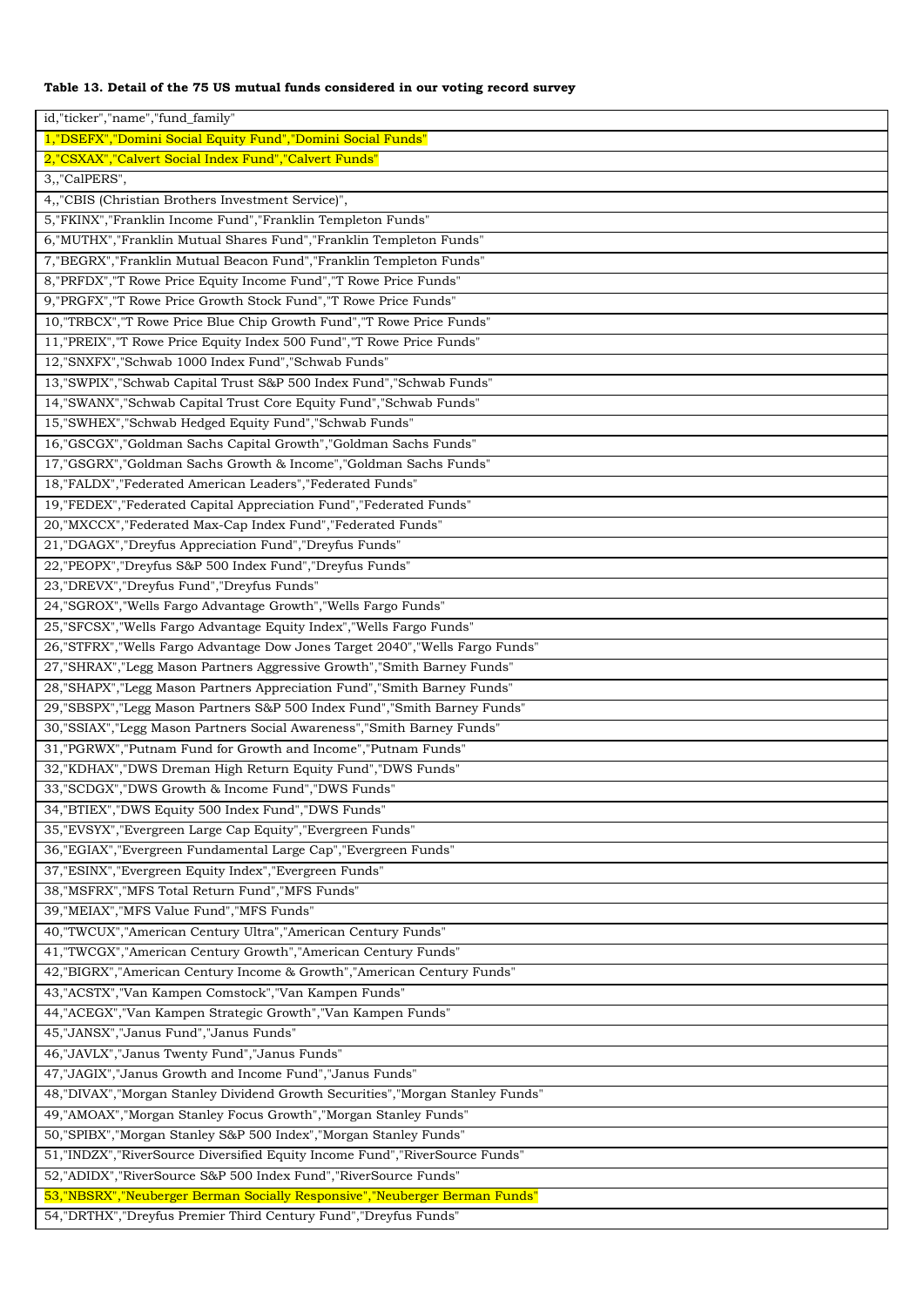| 55, "CSIEX", "Calvert Social Investment Fund", "Calvert Funds"        |
|-----------------------------------------------------------------------|
| 56, "CLGAX", "Calvert Large Cap Growth Fund", "Calvert Funds"         |
| 57, "PAXWX", "Pax World Balanced Fund", "Pax World Funds"             |
| 58, "PXWGX", "Pax World Growth Fund", "Pax World Funds"               |
| 59, "PARNX", "Parnassus Fund", "Parnassus Funds"                      |
| 60, "MMPAX", "MMA Praxis Core Stock Fund", "MMA Praxis Funds"         |
| 61, "WAIDX", "Citizens Funds Core Growth/Standard", "Citizens Funds"  |
| 62, "VFINX", "Vanguard 500 Index", "Vanguard Funds"                   |
| 63, "VTSMX", "Vanguard Total Stock Market Index", "Vanguard Funds"    |
| 64, "VWNFX", "Vanguard Windsor II", "Vanguard Funds"                  |
| 65, "VWELX", "Vanguard Wellington", "Vanguard Funds"                  |
| 66, "FCNTX", "Fidelity Contrafund", "Fidelity Funds"                  |
| 67, "FMAGX", "Fidelity Magellan", "Fidelity Funds"                    |
| 68, "FSMAX", "Fidelity Spartan 500 Index", "Fidelity Funds"           |
| 69,"FMILX","Fidelity New Millennium","Fidelity Funds"                 |
| 70, "TIGEX", "TIAA-CREF Growth Equity Fund", "TIAA-CREF Funds"        |
| 71, "TIGIX", "TIAA-CREF Growth & Income Fund", "TIAA-CREF Funds"      |
| 72, "TCEIX", "TIAA-CREF Equity Index Fund", "TIAA-CREF Funds"         |
| 73, "TCSCX", "TIAA-CREF Social Choice Equity Fund", "TIAA-CREF Funds" |
| 74, "DODGX", "Dodge & Cox Stock Fund", "Dodge & Cox Funds"            |
| 75, "DODBX", "Dodge & Cox Balanced Fund", "Dodge & Cox Funds"         |

Source: our elaborations based on data provided by Andy Eggers, www.proxydemocracy.org Socially responsible funds are in yellow.

#### **Table 14. Types of Proposals in the US**

Management proposals:

a -- Auditor Ratification

- cg -- Corporate Governance
- d -- Director Election

c -- Executive Compensation

s -- Issuance of Stock

m -- Merger/Acquisition Agreement

om -- Other Management Proposals

Shareholder Proposals

bi -- Board Independence and Performance

l -- Employment and Working Conditions

es -- Environmental and Social

ec -- Executive Compensation

os -- Other Shareholder Proposals

p -- Political Influence and Charitable Contributions

td -- Takeover Defenses

svr -- Voting Rules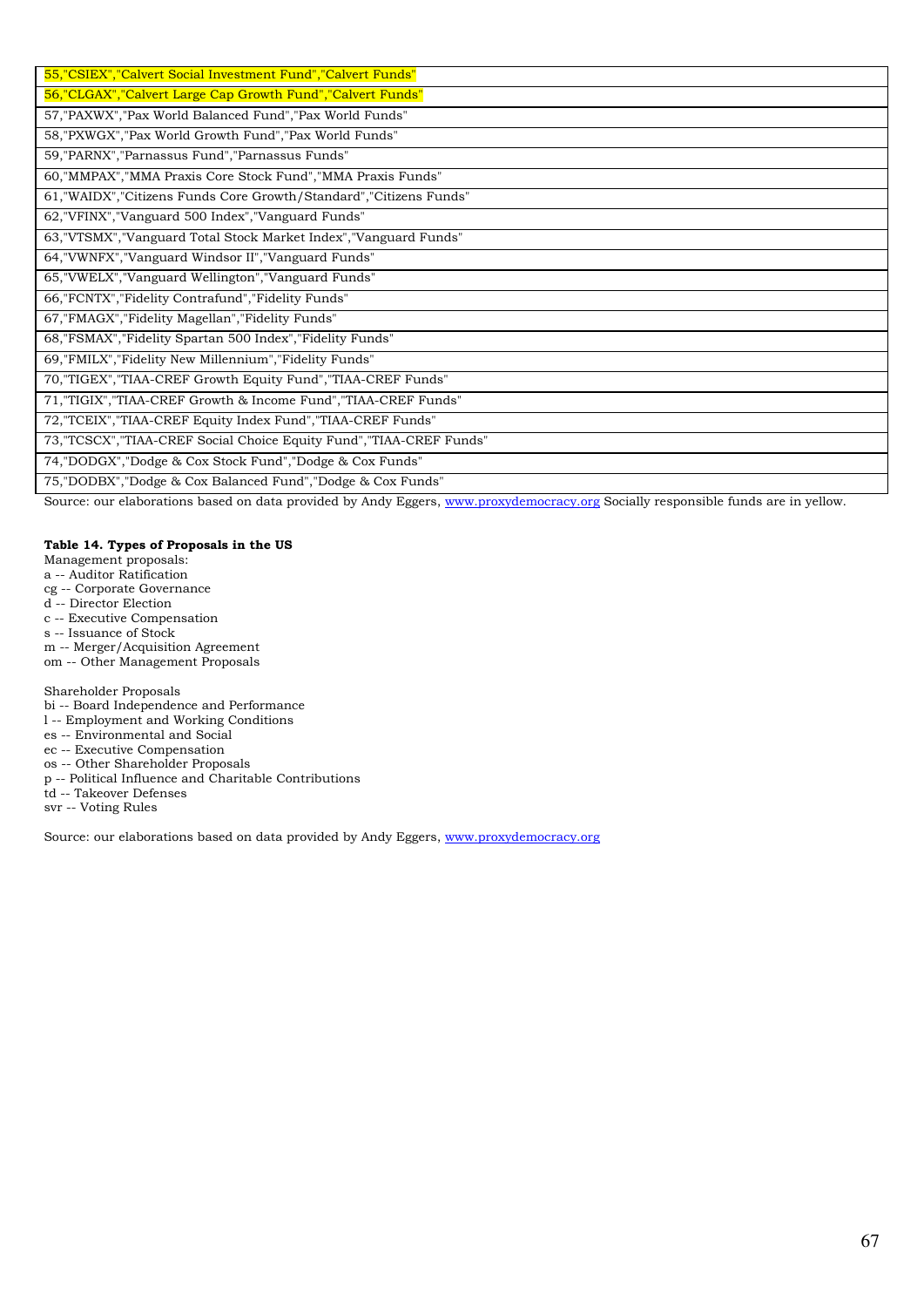## **Table 15. Proposals by year in the US**

|              |                |        | year     |             |        |                |        |
|--------------|----------------|--------|----------|-------------|--------|----------------|--------|
| prop_code    | 2003           | 2004   | 2005     | 2006        | 2007   | 2008           | Total  |
| a            | 142            | 1,228  | 1,379    | 1,399       | 2,517  | 98             | 6,763  |
|              | 7.39           | 8.70   | 9.06     | 9.01        | 9.91   | 11.32          | 9.26   |
| bi           | $\overline{c}$ | 51     | 36       | 63          | 106    | $\overline{7}$ | 265    |
|              | 0.10           | 0.36   | 0.24     | 0.41        | 0.42   | 0.81           | 0.36   |
| $\mathtt{C}$ | 156            | 1,001  | 1,021    | 898         | 1,444  | 54             | 4,574  |
|              | 8.12           | 7.10   | 6.71     | 5.78        | 5.69   | 6.24           | 6.26   |
| cq           | 17             | 117    | 125      | 158         | 215    | $\circ$        | 632    |
|              | 0.88           | 0.83   | 0.82     | 1.02        | 0.85   | 0.00           | 0.87   |
| d            | 1,269          | 9,456  | 10,323   | 10,564      | 17,325 | 582            | 49,519 |
|              | 66.06          | 67.03  | 67.81    | 68.01       | 68.23  | 67.21          | 67.79  |
| ec           | 17             | 156    | 161      | 132         | 260    | $\mathbf{1}$   | 727    |
|              | 0.88           | 1.11   | 1.06     | 0.85        | 1.02   | 0.12           | 1.00   |
| es           | 6              | 74     | 75       | 87          | 117    | 2              | 361    |
|              | 0.31           | 0.52   | $0.49\,$ | 0.56        | 0.46   | 0.23           | 0.49   |
| $\mathbf{1}$ | $\overline{c}$ | 36     | 38       | 42          | 44     | $\circ$        | 162    |
|              | 0.10           | 0.26   | 0.25     | 0.27        | 0.17   | 0.00           | 0.22   |
| m            | 30             | 106    | 135      | 156         | 268    | 15             | 710    |
|              | 1.56           | 0.75   | 0.89     | 1.00        | 1.06   | 1.73           | 0.97   |
| n            | $\circ$        | 2      | 6        | $\mathbf 0$ | 949    | 78             | 1,035  |
|              | 0.00           | 0.01   | 0.04     | 0.00        | 3.74   | 9.01           | 1.42   |
| om           | 177            | 1,100  | 1,257    | 1,283       | 1,323  | 17             | 5,157  |
|              | 9.21           | 7.80   | 8.26     | 8.26        | 5.21   | 1.96           | 7.06   |
| os           | 15             | 174    | 107      | 68          | 69     | $\circ$        | 433    |
|              | 0.78           | 1.23   | 0.70     | 0.44        | 0.27   | 0.00           | 0.59   |
| p            | $\mathbf{2}$   | 52     | 35       | 46          | 55     | $\mathbf{1}$   | 191    |
|              | 0.10           | 0.37   | 0.23     | 0.30        | 0.22   | 0.12           | 0.26   |
| $\mathtt{s}$ | 69             | 388    | 344      | 402         | 567    | 11             | 1,781  |
|              | 3.59           | 2.75   | 2.26     | 2.59        | 2.23   | 1.27           | 2.44   |
| svr          | 4              | 54     | 103      | 148         | 84     | 0              | 393    |
|              | 0.21           | 0.38   | 0.68     | 0.95        | 0.33   | 0.00           | 0.54   |
| td           | 13             | 112    | 79       | 86          | 50     | $\mathbf{0}$   | 340    |
|              | 0.68           | 0.79   | 0.52     | 0.55        | 0.20   | 0.00           | 0.47   |
| Total        | 1,921          | 14,107 | 15,224   | 15,532      | 25,393 | 866            | 73,043 |
|              | 100.00         | 100.00 | 100.00   | 100.00      | 100.00 | 100.00         | 100.00 |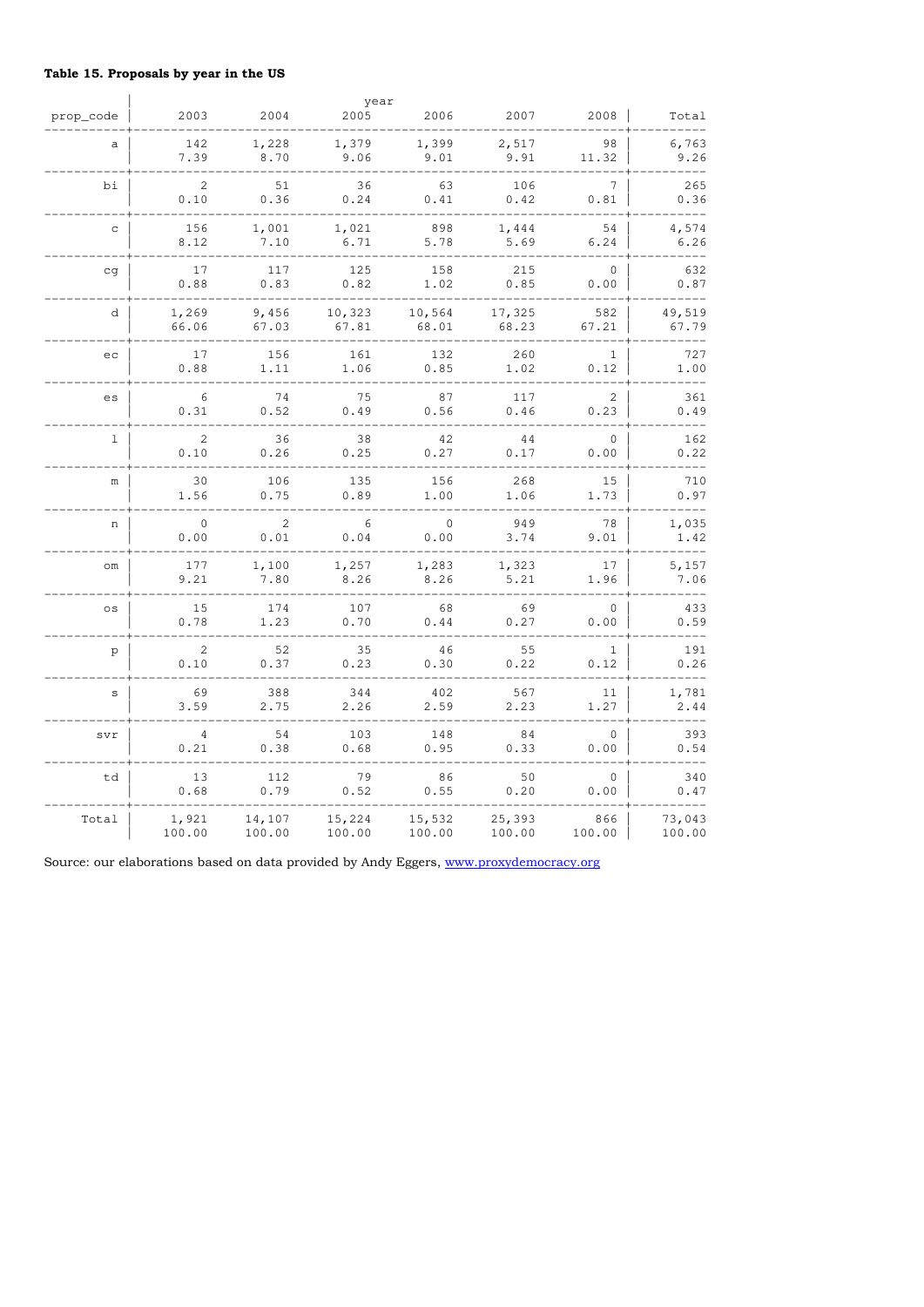### **Table 16. Voting record by proposal in the US**

The table illustrates the voting record of the 75 institutional investors (listed in table 14) according to proposal. The list of the proposals is displayed in table 15. Data refer to the period July 2003 January 2008. Shareholder proposals are in bold.

|                    | a     | bi   | $\mathbf{c}$ | cg   | d      | ec    | es   | 1    | m    | n     | om    | <b>OS</b> | p    | S    | svr  | td   |
|--------------------|-------|------|--------------|------|--------|-------|------|------|------|-------|-------|-----------|------|------|------|------|
| Votes<br>against   | 2300  | 3348 | 6527         | 270  | 45126  | 7814  | 5068 | 1997 | 146  | 252   | 3162  | 5244      | 3255 | 1230 | 3245 | 1077 |
| proposal           |       |      |              |      |        |       |      |      |      |       |       |           |      |      |      |      |
| <b>Votes</b>       | 0.04  | 0.69 | 0.18         | 0.04 | 0.11   | 0.6   | 0.68 | 0.62 | 0.04 | 0.23  | 0.18  | 0.69      | 0.68 | 0.17 | 0.38 | 0.19 |
| against            |       |      |              |      |        |       |      |      |      |       |       |           |      |      |      |      |
| proposal<br>(perc) |       |      |              |      |        |       |      |      |      |       |       |           |      |      |      |      |
| Abstain<br>votes   | 495   | 55   | 321          | 114  | 3558   | 403   | 1540 | 557  | 70   | 9     | 945   | 628       | 855  | 256  | 154  | 64   |
| Abstain            | 0.009 | 0.01 | 0.009        | 0.02 | 0.008  | 0.03  | 0.20 | 0.17 | 0.02 | 0.008 | 0.05  | 0.08      | 0.18 | 0.03 | 0.02 | 0.01 |
| votes<br>(perc)    |       |      |              |      |        |       |      |      |      |       |       |           |      |      |      |      |
| Votes in           | 51950 | 1438 | 29555        | 5992 | 369263 | 4866  | 863  | 653  | 3714 | 831   | 13374 | 1715      | 666  | 5778 | 5009 | 4485 |
| favour             |       |      |              |      |        |       |      |      |      |       |       |           |      |      |      |      |
| of<br>proposal     |       |      |              |      |        |       |      |      |      |       |       |           |      |      |      |      |
| votes in           | 0.94  | 0.30 | 0.81         | 0.94 | 0.88   | 0.37  | 0.11 | 0.20 | 0.94 | 0.76  | 0.76  | 0.23      | 0.14 | 0.79 | 0.59 | 0.80 |
| favour             |       |      |              |      |        |       |      |      |      |       |       |           |      |      |      |      |
| of                 |       |      |              |      |        |       |      |      |      |       |       |           |      |      |      |      |
| proposal<br>(perc) |       |      |              |      |        |       |      |      |      |       |       |           |      |      |      |      |
| Total              | 54745 | 4841 | 36403        | 6376 | 417947 | 13083 | 7471 | 3207 | 3930 | 1092  | 17481 | 7587      | 4776 | 7264 | 8408 | 5626 |
| votes              |       |      |              |      |        |       |      |      |      |       |       |           |      |      |      |      |
| cast               |       |      |              |      |        |       |      |      |      |       |       |           |      |      |      |      |

Source: our elaborations based on data provided by Andy Eggers, www.proxydemocracy.org

### **Table 17. Voting record by proposal in the US by 5 socially-engaged funds**

The table illustrates the voting record by proposal of the 5 institutional investors included in the list of 75 mutual funds listed in table 14. The list of the proposals is displayed in table 15. Data refer to the period July 2003 January 2008. Shareholder proposals are in bold.

|                                                      | a     | bi    | $\mathbf c$ | cg             | d     | ec             | es    | 11    | m     | n              | om    | os    | $\mathbf{p}$ | <sub>S</sub> | svr   | td    |
|------------------------------------------------------|-------|-------|-------------|----------------|-------|----------------|-------|-------|-------|----------------|-------|-------|--------------|--------------|-------|-------|
| Votes<br>against<br>proposal                         | 237   | 50    | 1089        | 35             | 14157 | 169            | 23    | 26    | 28    | 64             | 326   | 114   | 55           | 123          | 102   | 41    |
| <b>Votes</b><br>against<br>proposal<br>(perc)        | 0,05  | 0,24  | 0,33        | 0,10           | 0,43  | 0,25           | 0,09  | 0,14  | 0,09  | 0,24           | 0,32  | 0,31  | 0,22         | 0,23         | 0,23  | 0,12  |
| Abstain<br>votes                                     | 16    |       | 11          | $\overline{2}$ | 141   | $\overline{7}$ | 3     |       | 3     | $\overline{0}$ | 9     | 5     |              | 3            |       | 1     |
| Abstain<br>votes<br>(perc)                           | 0,004 | 0,005 | 0,003       | 0,006          | 0,004 | 0,010          | 0,012 | 0,005 | 0,009 | $\overline{0}$ | 0,009 | 0,013 | 0,004        | 0,006        | 0,002 | 0,003 |
| Votes in<br>favour<br>of<br>proposal                 | 4108  | 157   | 2158        | 322            | 18315 | 501            | 227   | 164   | 293   | 201            | 674   | 253   | 198          | 412          | 337   | 293   |
| $\rm votes$ in<br>favour<br>of<br>proposal<br>(perc) | 0,94  | 0,75  | 0,66        | 0,90           | 0,56  | 0,74           | 0,90  | 0,86  | 0,90  | 0,76           | 0,67  | 0,68  | 0,78         | 0,77         | 0,77  | 0,87  |
| Total<br>votes<br>cast                               | 4361  | 208   | 3258        | 359            | 32613 | 677            | 253   | 191   | 324   | 265            | 1009  | 372   | 254          | 538          | 440   | 335   |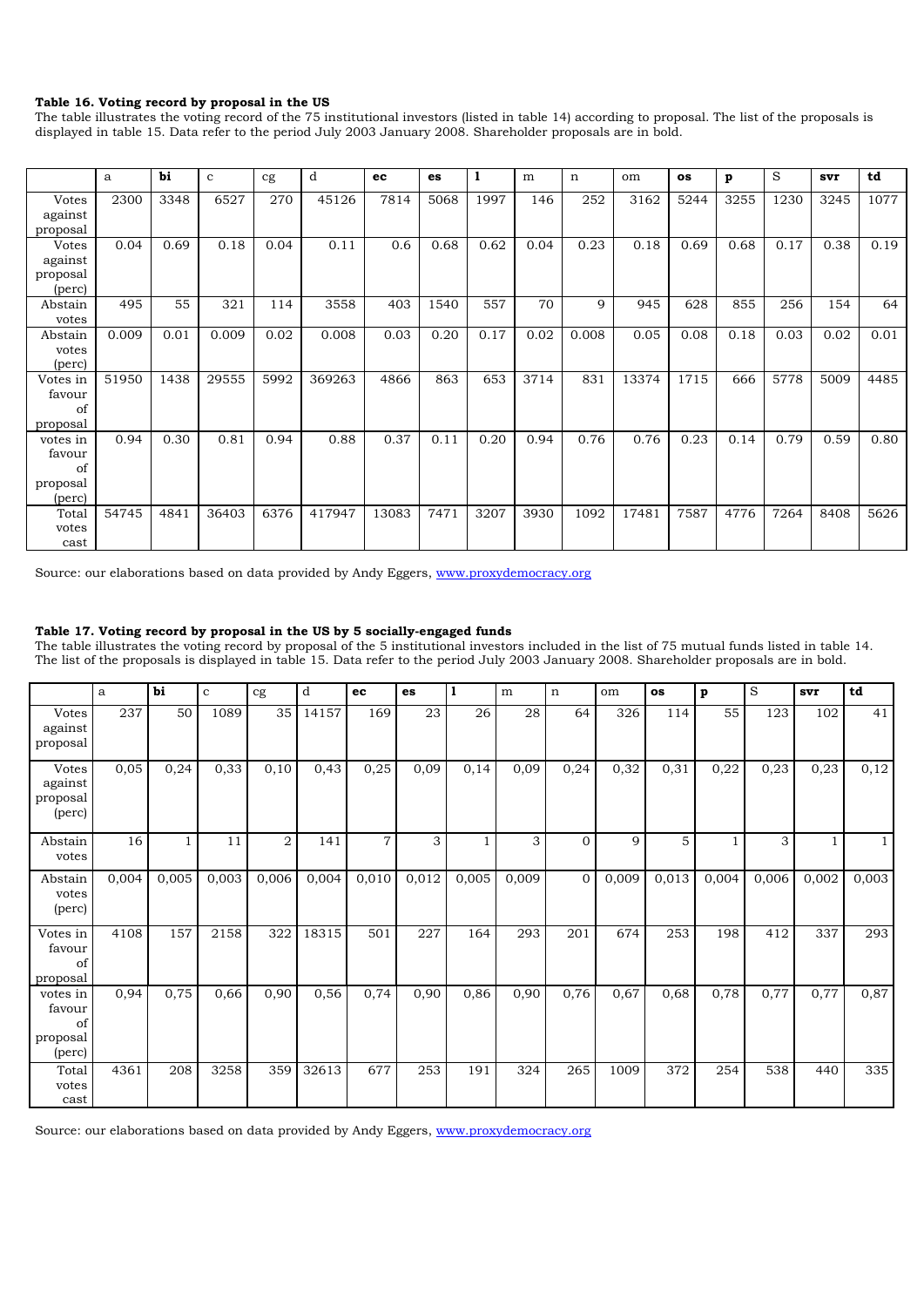#### **Table 18. Morley Fund Management voting in 2007**

Data refer to all shares voted in 2007 by Morley Fund Management. The second column refers to the percentage of meetings in which Morley voted in favour of management on all the items voted at a meeting.

| Country               | All for/total meeting<br>(in brackets absolute numbers) |
|-----------------------|---------------------------------------------------------|
| Austria               | $17\%$ (1/6)                                            |
| Belgium               | $23\%$ (3/13)                                           |
| Denmark               | $100\% (1/1)$                                           |
| Finland               | $75\%$ (3/4)                                            |
| France                | $9\%$ (5/57)                                            |
| Germany               | $18\% (6/34)$                                           |
| Ireland               | $42\%$ (5/12)                                           |
| Italy                 | $43\%(15/35)$                                           |
| Luxembourg            | 0(0/1)                                                  |
| Netherlands           | $20\%$ (5/25)                                           |
| Spain                 | 17% (5/29)                                              |
| Sweden                | $10\% (1/10)$                                           |
| UK<br>$\sim$<br>$  -$ | 57% (692/1212)                                          |

Source: Morley

#### **Table 19. Provident voting in 2007**

Data refer to all shares voted in 2007 by Provident. In brackets the percentages of for, against and abstain votes on the total voting items. The "For" row refers to the voting items for which Provident voted in favour of the management. The "Abstain" row refers to the voting items for which Provident participated to the specific meeting and chose to vote "abstain". The "No Action" row refers to the voting items which have not been voted by Provident because Provident did not participate to the specific meeting. The "Non Voting Itels" row refers to items which were not supposed to be oted by shareholders (for which Provident in its disclosed voting record did not provide any specification under the column "vote"). The "Tot. voting items" row is the sum of "for", against", "abstain", and "no action" rows. The "Voted/voting" row refers to the percentage of items voted by Provident (row 8) on the total number of items admitted to shareholder voting (row 9). The last row refers to the number of meetings in which Provident voted in favour of management in all the voting items. Notice that Under the UK law abstain votes are not considered in determining the level of support or dissent for a proposal, although they are included for the purposes of determining voting turnout.

|                          | <b>Italy</b> | <b>France</b> | Germany    | <b>UK</b> | Sweden         | Spain    | <b>Netherlands</b> | Belgium        |
|--------------------------|--------------|---------------|------------|-----------|----------------|----------|--------------------|----------------|
| 1. Meetings              | 18           | 19            | 24         | 268       | 7              | 12       | 14                 | 3              |
| 2; Companies             | 12           | 19            | 24         | 240       | 5              | 9        | 13                 | $\overline{2}$ |
| 3. For (perc)            | 4(0.67)      | 277 (0.80)    | 195 (0.94) | 3372      | 110 (0.93)     | 129      | 112 (0.92)         | $\overline{0}$ |
|                          |              |               |            | (0.98)    |                | (0.98)   |                    |                |
| 4. Against (perc)        | $\Omega$     | 58 (0.17)     | 8(0.04)    | 37 (0.01) | 8(0.07)        | 1(0.01)  | 5(0.04)            | $\overline{0}$ |
| 5. Abstain (perc)        | 2(0.33)      | 10(0.03)      | 5(0.02)    | 41(0.01)  | $\Omega$       | 1(0.01)  | 5(0.04)            | $\Omega$       |
| 6. No Action (perc)      | 68 (0.9)     | 18(0.04)      | 23 (0.09)  | 4(0.001)  | $\mathbf{0}$   | $\Omega$ | 100(0.45)          | 52(1)          |
| 7. Non Voting items      | $\Omega$     | $\Omega$      | 28         | $\Omega$  | $\overline{2}$ | 2        | 48                 | 16             |
| 8. For+against+abstain   | 6            | 345           | 208        | 3450      | 118            | 131      | 122                | $\Omega$       |
| 9. Tot. voting Items     | 74           | 363           | 231        | 3454      | 118            | 131      | 222                | 52             |
| (For+against+abstain+no  |              |               |            |           |                |          |                    |                |
| action                   |              |               |            |           |                |          |                    |                |
| 10. Voting items/meeting | 4.1          | 19.1          | 9.6        | 12.9      | 16.8           | 10.9     |                    | 17.3           |
| 11. Voted/voting items   | 0.08         | 0.95          | 0.90       | 0.99      |                |          | 0.55               | $\Omega$       |
| (8/9)                    |              |               |            |           |                |          |                    |                |
| 12. All for (perc)       | $\Omega$     | 3(0.008)      | 9(0.04)    | 243       | 3(0.02)        | 7(0.05)  | 3(0.01)            | $\Omega$       |
|                          |              |               |            | (0.07)    |                |          |                    |                |

Source:http://www.friendsprovident.co.uk/common/layouts/subSectionLayout.jhtml?pageId=fpcouk/SitePageSimple:voting+record and our elaborations.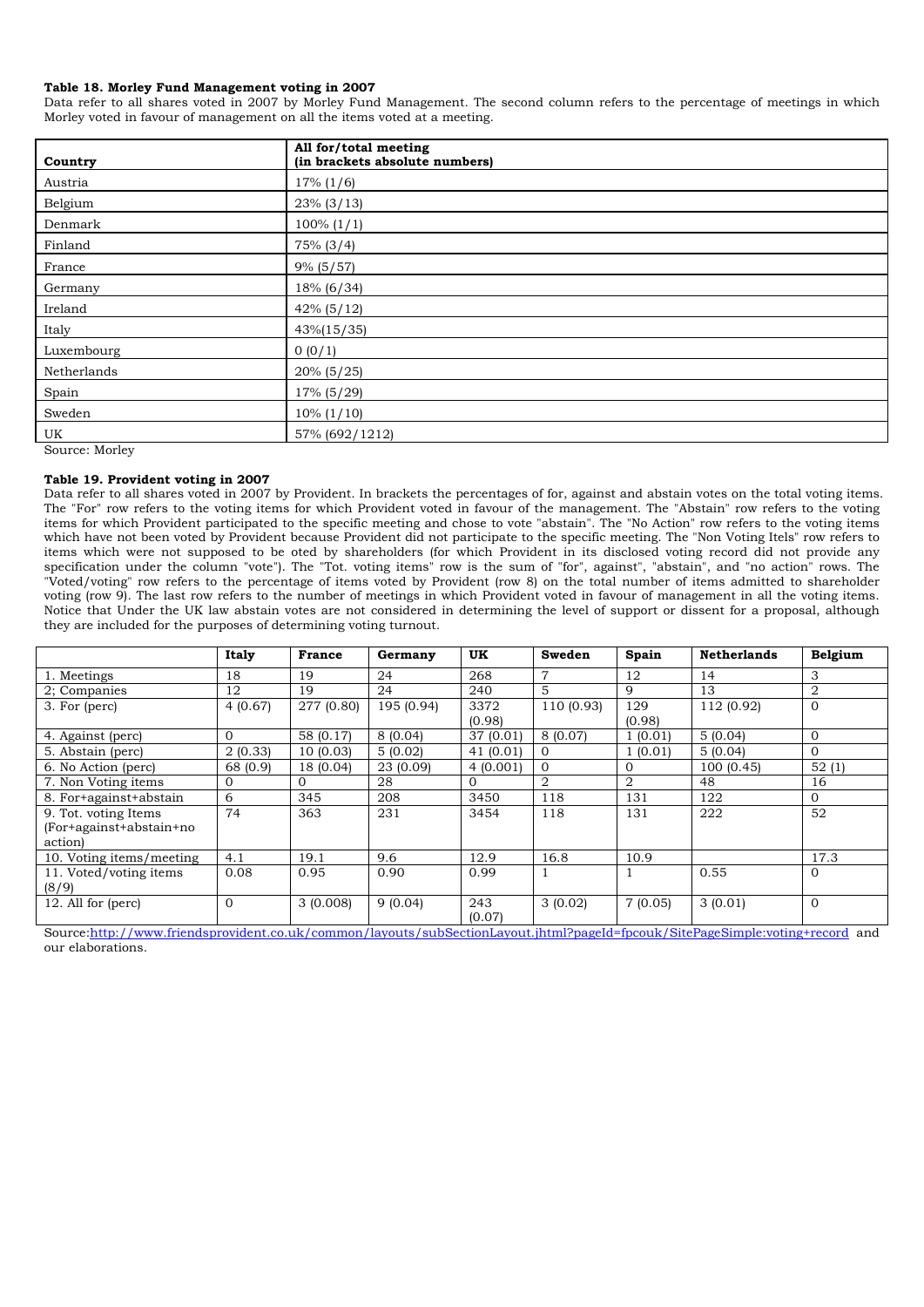#### **Table 20. Percentage ownership of institutional investors in US stock markets Source: Gillan and Starks (2007)**



**Table 21. Number of corporate governance proposals submitted over two separate periods**  Source: Gillan and Starks (2007), with our elaboration. In brackets the relative importance of each issue.

| 1987-1994            | 2001-2005 |  |  |
|----------------------|-----------|--|--|
| 314(2)               | 199 (4)   |  |  |
| 249(5)               | 220(3)    |  |  |
| 274(4)               | 93 (6)    |  |  |
| 21(7)                | 47(8)     |  |  |
| 19(8)                | 62(7)     |  |  |
| $\overline{279}$ (3) | 353(2)    |  |  |
| 233 (6)              | 573(1)    |  |  |
| 653(1)               | 183 (5)   |  |  |
| 2042                 | 1730      |  |  |
|                      |           |  |  |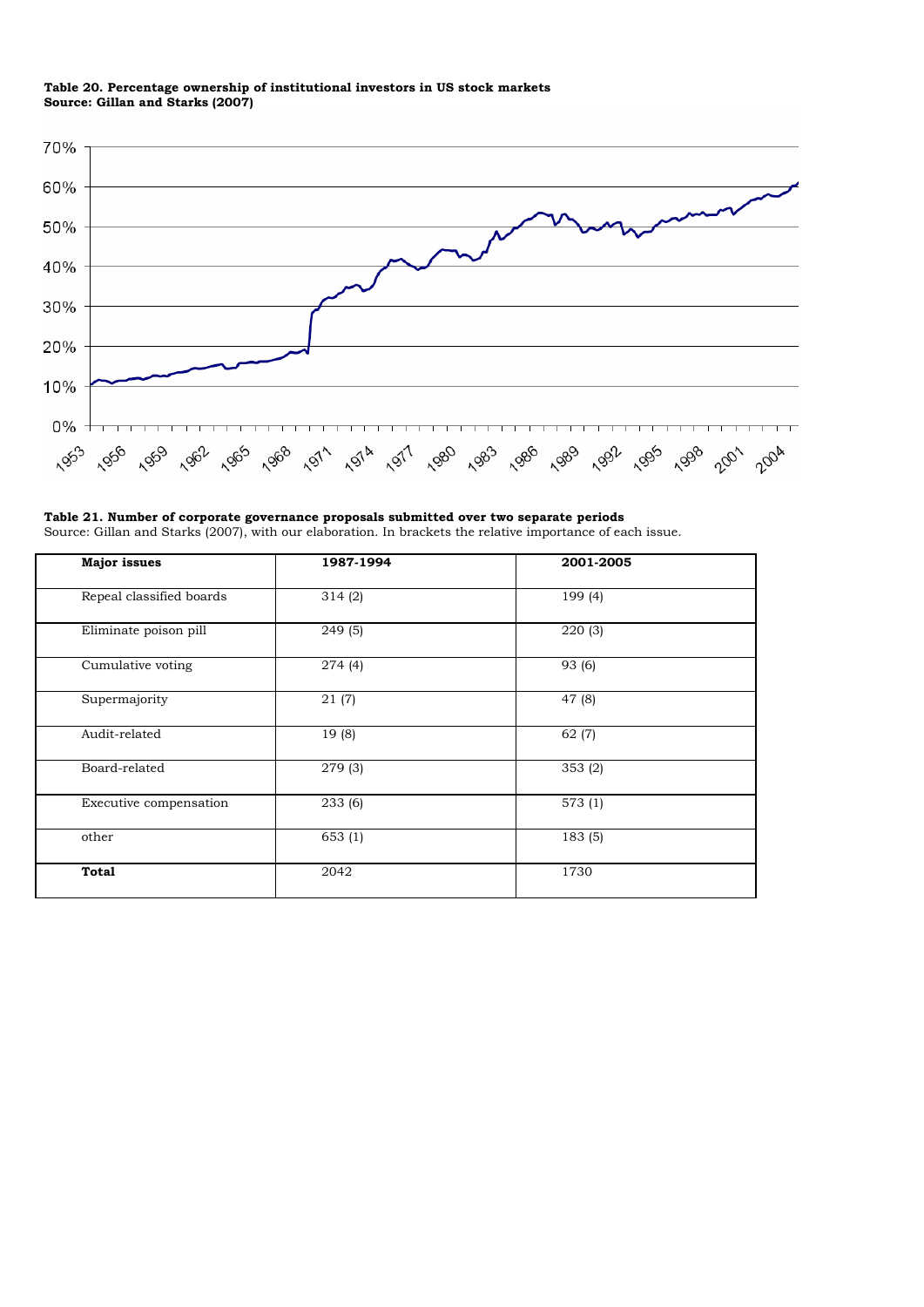## **Table 22. Standard Life Investments voting record in UK Jan 2005-Feb 2008**

Data refer to all shares voted in the UK 2007 by Standard Life. The second column refers to the number of meetings in which Standard Life did not vote against or abstained in at least one resolution.

| Country | All for \total meeting | Number of<br>meeting no all for | Average number of<br><b>Against by</b><br>meeting | Average<br>number of<br>Shareholder<br>resolutions |
|---------|------------------------|---------------------------------|---------------------------------------------------|----------------------------------------------------|
| UK      | 85% (1940/2286)        |                                 |                                                   |                                                    |

Source: www.standardlifeinvestments.com and our elaborations.

## **Table 23. Norges Bank Investment Management (NBIM) voting record**

Source: http://www.norges-bank.no/default\_\_\_\_25991.aspx and our elaborations.

| Source: $\mu$ up.//www.norges-bank.no/default_<br>Country | Year | Companies | 23991.aspx and our elaborations.<br>votes | <b>Votes</b>    | <b>Votes</b> | Proposals    |
|-----------------------------------------------------------|------|-----------|-------------------------------------------|-----------------|--------------|--------------|
|                                                           |      |           | For (perc)                                | against         | Abstain      | Subject to   |
|                                                           |      |           |                                           | management      | (perc)       | voting (For+ |
|                                                           |      |           |                                           | recommendations |              | Against+     |
|                                                           |      |           |                                           | (perc)          |              | Abstain)     |
| Belgium                                                   | 2007 |           | 7(1)                                      |                 |              | $7^{\circ}$  |
| France                                                    | 2007 | 93        | 1369 (0.73)                               | 492 (0.26)      | 2(0.01)      | 1863         |
| Germany                                                   | 2007 | 58        | 486(0.86)                                 | 81 (0.14)       |              | 567          |
| Netherlands                                               | 2007 | 10        | 94 (0.85)                                 | 16(0.15)        |              | 110          |
| Spain                                                     | 2007 | 40        | 496 (0.92)                                | 39 (0.07)       | 6(0.01)      | 541          |
| Sweden                                                    | 2007 | 42        | 747 (0.93)                                | 57 (0.07)       |              | 804          |
| UK*                                                       | 2007 | 337       | 4237 (0.97)                               | 102(0.02)       | 26(0.01)     | 4365         |

\* Under the UK law abstain votes are not considered in determining the level of support or dissent for a proposal, although they are included for the purposes of determining voting turnout.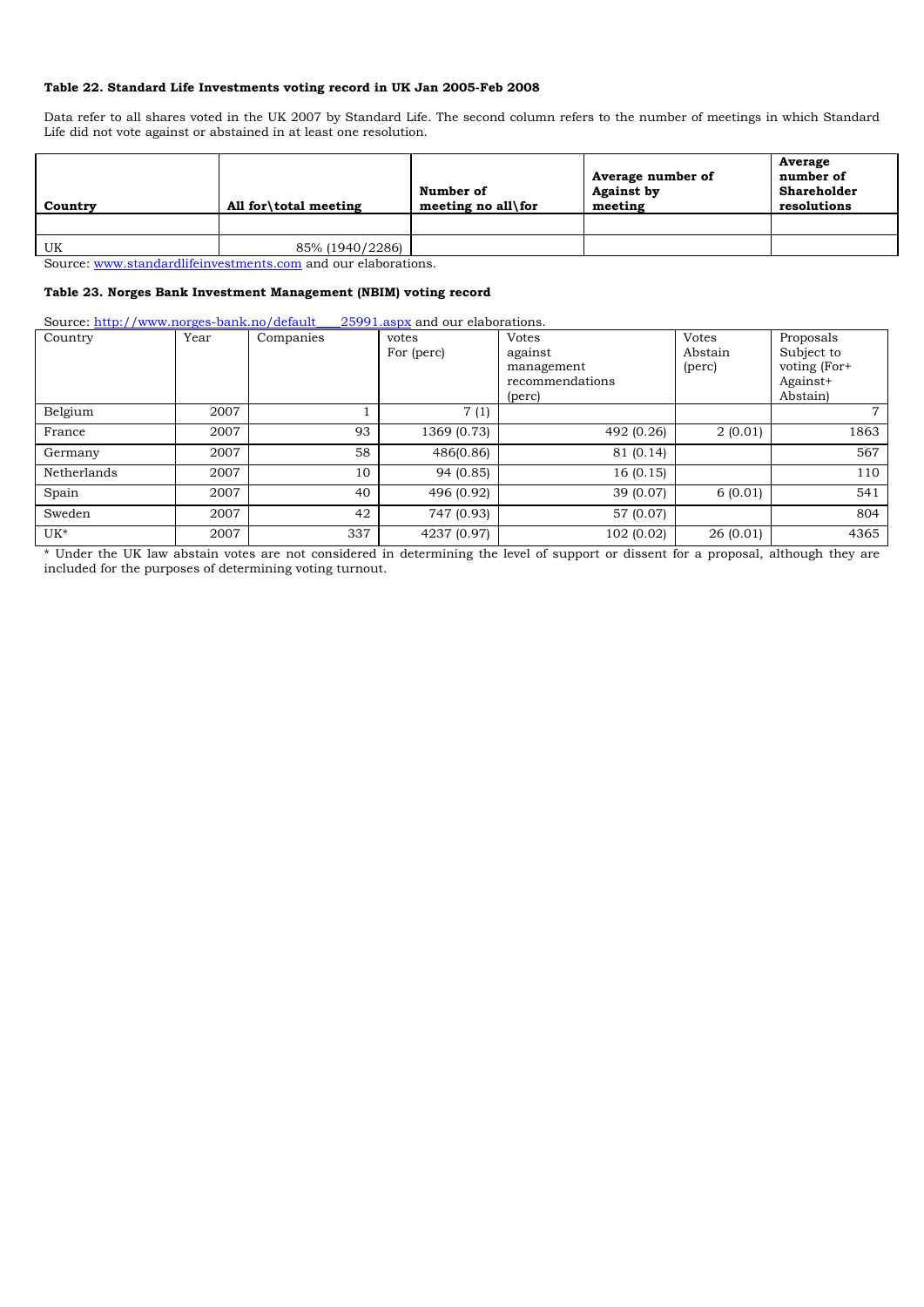#### **Table 24. T.RowePrice voting record in the US.**

Data refer only to the invetor's domestic stock funds.

| Proposal                                                                | % Voted With<br>Management 2006-<br>2007 | % Voted With<br>Management 2005-<br>2006 | % Voted Against<br>Management 2006-2007 | % Voted Against<br>Management 2005-<br>2006 |
|-------------------------------------------------------------------------|------------------------------------------|------------------------------------------|-----------------------------------------|---------------------------------------------|
| Anti-Takeover Provisions<br>(Management and Shareholder)                | 70%                                      | 73%                                      | 30%                                     | 27%                                         |
| Appoint/Ratify Auditors Proposals<br>(Management)                       | 99%                                      | 99%                                      | $1\%$                                   | $1\%$                                       |
| Capital Structure (Management)                                          | 91%                                      | 90%                                      | 9%                                      | 10%                                         |
| Compensation (Management) * All<br>Types                                | 85%                                      | 86%                                      | 15%                                     | 14%                                         |
| Auditor                                                                 | 96%                                      | 97%                                      | 4%                                      | 3%                                          |
| Director                                                                | 94%                                      | 90%                                      | 6%                                      | 10%                                         |
| Employee Stock Purchase Plan                                            | 96%                                      | 98%                                      | 4%                                      | 2%                                          |
| Executive                                                               | 82%                                      | 83%                                      | 18%                                     | 17%                                         |
| Option Plan Only                                                        | 81%                                      | 83%                                      | 19%                                     | 17%                                         |
| Compensation (Shareholder)** All<br>Types                               | 39%                                      | 41%                                      | 61%                                     | 59%                                         |
| Auditor                                                                 | N/A                                      | N/A                                      | N/A                                     | N/A                                         |
| Director                                                                | 100%                                     | 100%                                     | $0\%$                                   | $0\%$                                       |
| Employee Stock Purchase Plan                                            | N/A                                      | N/A                                      | N/A                                     | N/A                                         |
| Executive                                                               | 39%                                      | 39%                                      | 61%                                     | 61%                                         |
| Option Plan Only                                                        | 40%                                      | N/A                                      | 60%                                     | N/A                                         |
| Compensation (Management and<br>Shareholder) All Types                  | 79%                                      | 83%                                      | 21%                                     | 17%                                         |
| Represents 95% of total<br>compensation proposals                       |                                          |                                          |                                         |                                             |
| **Represents 5% of total<br>compensation proposals                      |                                          |                                          |                                         |                                             |
| Director (Management and<br>Shareholder) All Types                      | 84%                                      | 78%                                      | 16%                                     | 22%                                         |
| Election of Directors (Management)                                      | 86%                                      | 81%                                      | 14%                                     | 19%                                         |
| Cumulative Voting (Management)                                          | 67%                                      | 75%                                      | 33%                                     | 25%                                         |
| Cumulative Voting (Shareholder)                                         | 24%                                      | 14%                                      | 76%                                     | 86%                                         |
| Declassify (Management)                                                 | 100%                                     | 99%                                      | $0\%$                                   | $1\%$                                       |
| Declassify (Shareholder)                                                | 12%                                      | 2%                                       | 88%                                     | 98%                                         |
| Majority Vote for Election of<br>Directors (Shareholder)                | $8\%$                                    | $3\%$                                    | 92%                                     | $97\%$                                      |
| Merger and Acquisition Proposals<br>(Management)                        | 96%                                      | 96%                                      | 4%                                      | 4%                                          |
| Separate Chairman and CEO<br>(Shareholder)                              | 62%                                      | 32%                                      | 38%                                     | 68%                                         |
| Social/Environ/Maximize<br>Shareholder Value (Shareholder) All<br>Types | 87%                                      | 85%                                      | 13%                                     | 15%                                         |
| <b>Political Contributions</b>                                          | 56%                                      | 55%                                      | 44%                                     | 45%                                         |
| Maximize Shareholder Value                                              | 71%                                      | 80%                                      | 29%                                     | 20%                                         |
| Social/Environmental Miscellaneous                                      | 95%                                      | 92%                                      | $5\%$                                   | 8%                                          |
| Total                                                                   | 87%                                      | 85%                                      | 13%                                     | 15%                                         |

Source:

http://www.troweprice.com/indexCorporatePopup/0,4527,lnp%253D10502%2526cg%253D2210%2526contentid%253D2210%2526pgi d%253D12242,00.html?rfpgid=9899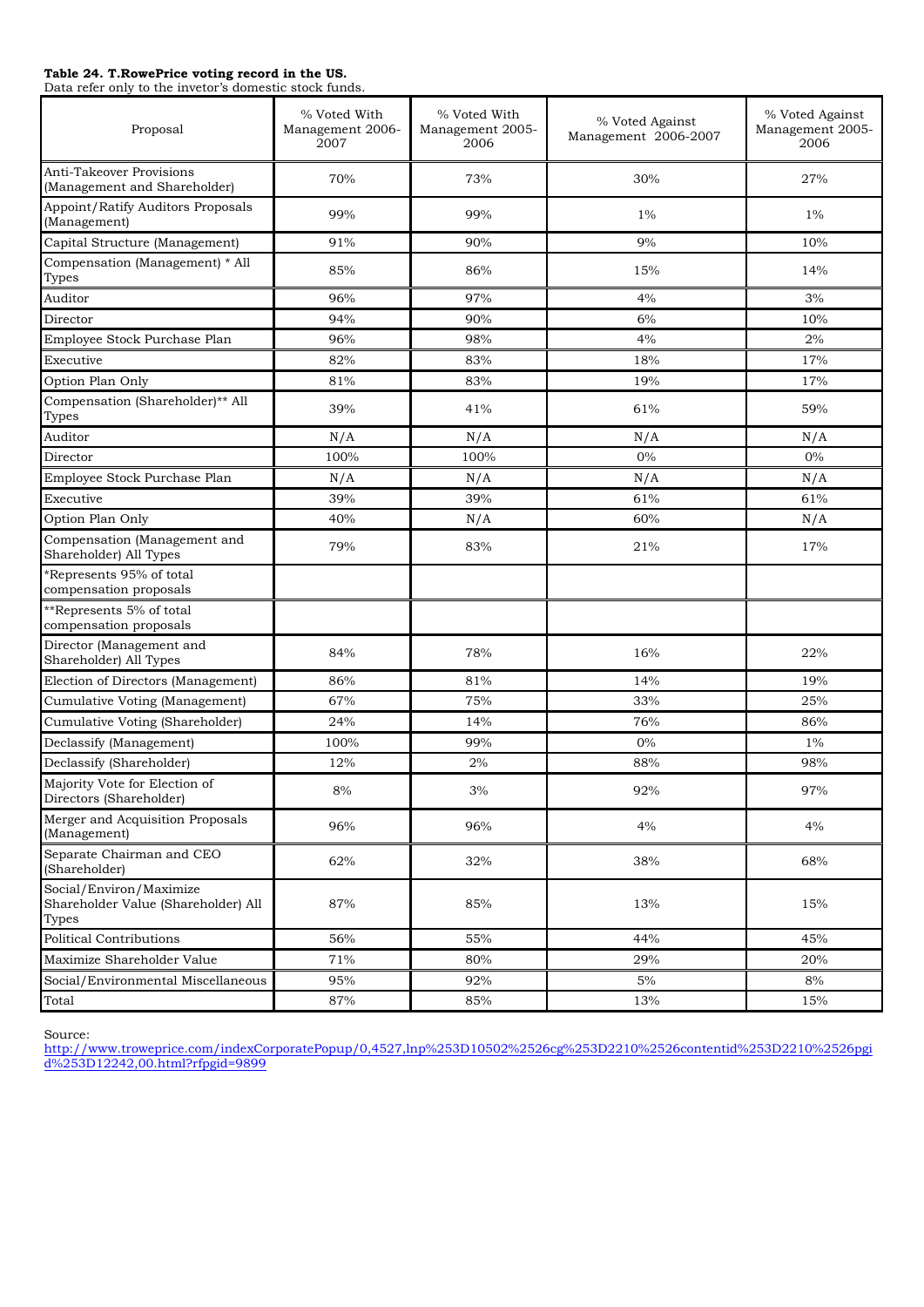## **Table 25. Shareholder rights in the US and the EU : comparative table**

|               | Approval<br>of<br>conflicted<br>transactions<br>by<br>disinterested<br>shareholders | Amend<br>corporate<br>charters/articles of<br>association        | Remove<br>directors                                                                                                                                 | Blocking<br>minority | Dividend<br>distribution                | <b>Mergers</b>                        |
|---------------|-------------------------------------------------------------------------------------|------------------------------------------------------------------|-----------------------------------------------------------------------------------------------------------------------------------------------------|----------------------|-----------------------------------------|---------------------------------------|
| <b>US</b>     | N <sub>o</sub>                                                                      | Proposed<br>only<br>by<br>board                                  | Yes, but only at<br>annual general<br>meetings or at<br>meetings<br>by<br>convened<br>shareholders<br>holding at least<br>10% of voting<br>capital. | N <sub>0</sub>       | Decided by the<br>board                 | Proposed<br>$\mathbf{b}$<br>the board |
| <b>UK</b>     | Yes                                                                                 | Proposed<br>$\mathbf{b} \mathbf{v}$<br>board<br>and shareholders | Shareholders<br>may<br>propose<br>binding<br>resolution<br>at<br>any time                                                                           | Yes                  | Binding<br>vote<br>from<br>shareholders | Binding vote<br>from<br>shareholders  |
| <b>France</b> | Yes                                                                                 | Proposed<br>bv<br>board<br>and shareholders                      | Shareholders<br>may<br>propose<br>binding<br>resolution<br>at<br>any time                                                                           |                      | Binding<br>vote<br>from<br>shareholders | Binding vote<br>from<br>shareholders  |
| Gerrmany      | No                                                                                  |                                                                  | Shareholders<br>may<br>propose<br>binding<br>resolution<br>at.<br>any time (only<br>for supervisory<br>board<br>members)                            |                      | Adopted<br>by<br>supevisory<br>board    |                                       |
| <b>Italy</b>  | N <sub>o</sub>                                                                      | Proposed<br>bv<br>board<br>and shareholders                      | Shareholders<br>may<br>propose<br>binding<br>resolution<br>at<br>any time                                                                           | Yes                  | Binding<br>vote<br>from<br>shareholders | Binding vote<br>from<br>shareholders  |

Source : our elaborations based on Bebchuk (2005), Shleifer (2007), Djankov et al. (2008), Hertig and McCahery (2006), and Bianchi-Enriques (2001). Kraakman et al ?, Ferrarini ?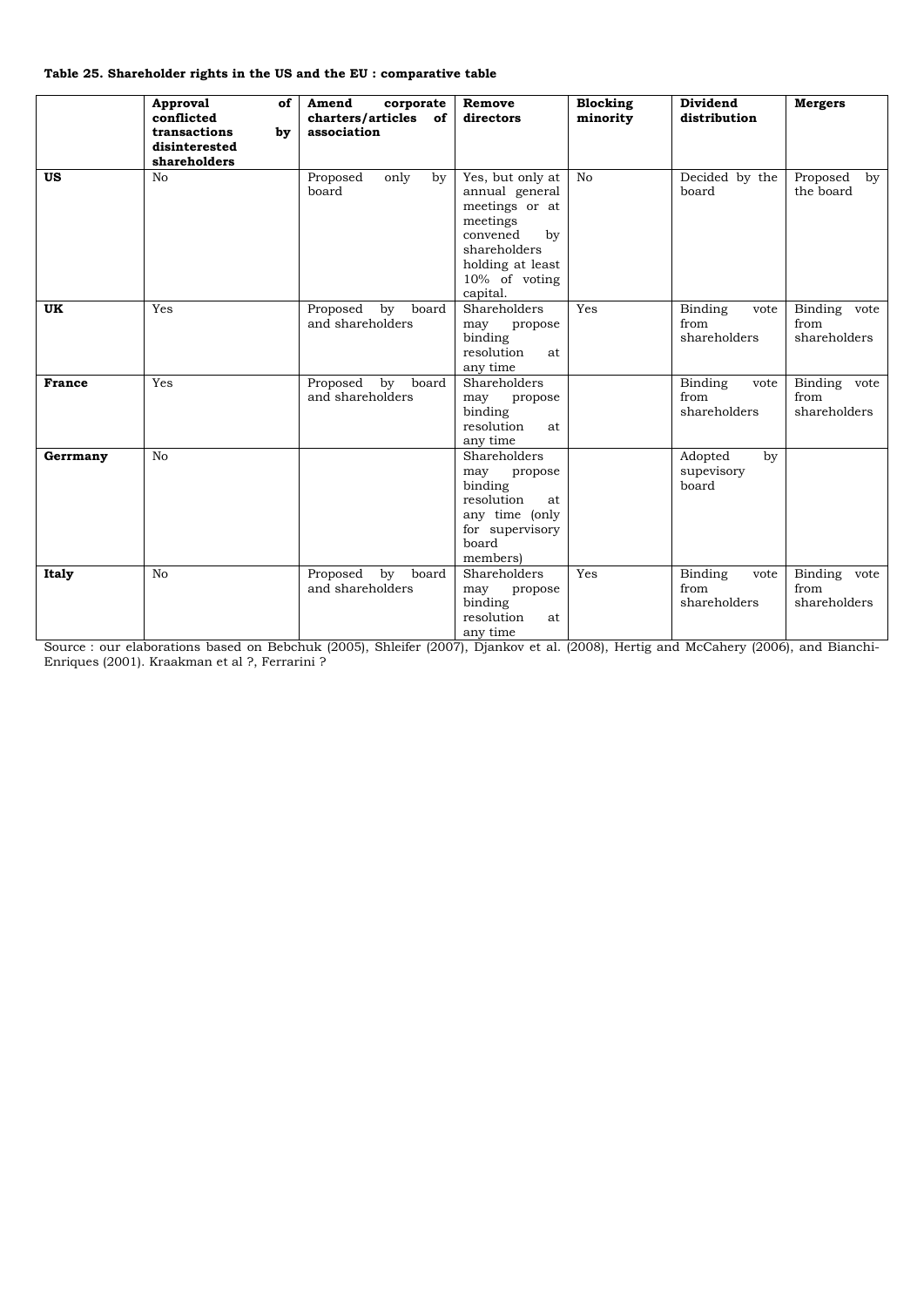#### **Table 26. Fidelity voting record**

Data refer to all shares voted in the period july 2006-June 2007 by Fidelity. In brackets the percentages of for, against and abstain votes on the total voting items. The "For" column refers to the voting items for which Fidelity voted in favour of the management. The "Abstain" column refers to the voting items for which Fidelity participated to the specific meeting and chose to vote "abstain". The "No Action" column refers to the voting items which have not been voted by Fidelity because Fidelity did not participate to the specific meeting. The "Tot. voting items" row is the sum of "for", against", "abstain", and "no action" columns. The "Voted/voting" column refers to the percentage of items voted by Fidelity on the total number of items admitted to shareholder voting. The last column refers to the number of meetings in which Fidelity voted in favour of management in all the voting items.

| Source: www.fidelity.com and our elaborations. |           |          |                                                                       |                                                                                                         |                                                                                    |               |                                                                              |                            |                                         |
|------------------------------------------------|-----------|----------|-----------------------------------------------------------------------|---------------------------------------------------------------------------------------------------------|------------------------------------------------------------------------------------|---------------|------------------------------------------------------------------------------|----------------------------|-----------------------------------------|
| Country                                        | Companies | Meetings | votes<br>For (perc)<br>on total<br>proposals<br>subject to<br>voting) | Votes<br>against<br>management<br>recommendations<br>(perc on total)<br>proposals subject<br>to voting) | <b>Votes</b><br>Abstain<br>(perc on<br>total<br>proposals<br>subject to<br>voting) | No<br>action  | Proposals<br>Subject to<br>voting (For+<br>Against+<br>Abstain+no<br>action) | Proposal<br>per<br>meeting | All for<br>(perc on<br>the<br>meetings) |
| Belgium                                        |           |          |                                                                       |                                                                                                         |                                                                                    |               |                                                                              |                            |                                         |
| France                                         | 101       | 116      | 1611<br>(0.82)                                                        | 160 (0.08)                                                                                              | 160<br>(0.08)                                                                      | 33<br>(0.02)  | 1964                                                                         | 16.9                       | 47 (0.4)                                |
| Germany                                        | 88        | 94       | 771<br>(0.95)                                                         | 36(0.04)                                                                                                | $\Omega$                                                                           | $\Omega$      | 807                                                                          | 8.6                        | 79 (0.84)                               |
| Netherlands                                    |           |          |                                                                       |                                                                                                         |                                                                                    |               |                                                                              |                            |                                         |
| Italy                                          | 76        | 111      | 256<br>(0.65)                                                         | 4(0.01)                                                                                                 | 18 (0.04)                                                                          | 114<br>(0.29) | 392                                                                          | 3.5                        | 66 (0.59)                               |
| Sweden                                         | 45        | 57       | 797<br>(0.94)                                                         | 17 (0.02)                                                                                               | 4(0.004)                                                                           | 29<br>(0.03)  | 847                                                                          | 14.8                       | 42 (0.73)                               |
| $UK^*$                                         | 826       | 1123     | 9297<br>(0.98)                                                        | 110(0.01)                                                                                               | 12<br>(0.001)                                                                      | 15<br>(0.01)  | 9434                                                                         | 8.4                        | 1039<br>(0.92)                          |

Under the UK law abstain votes are not considered in determining the level of support or dissent for a proposal, although they are included for the purposes of determining voting turnout.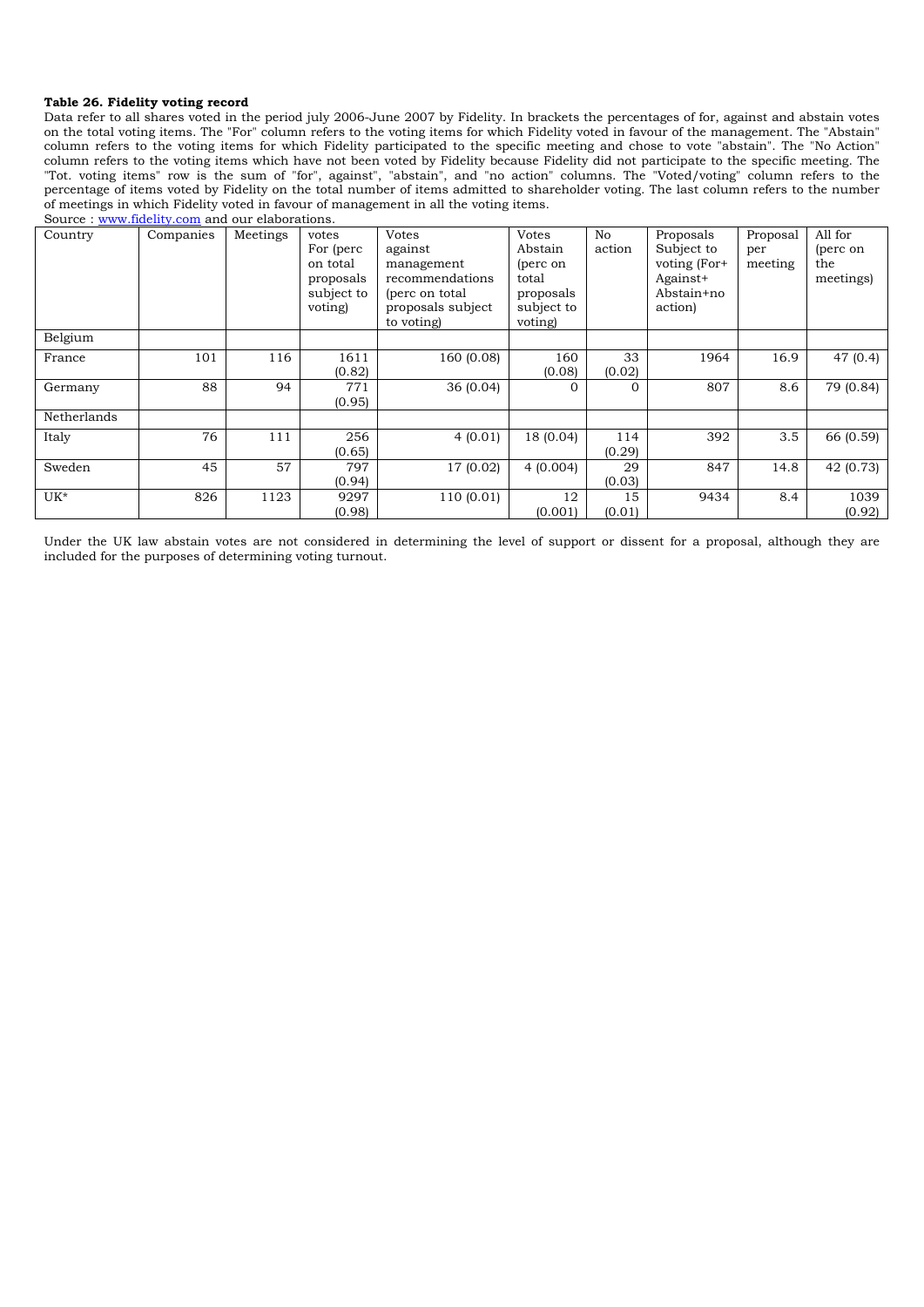### **Table 27. Voting record in Europe: ranking of countries according to "for" votes**

Rankings are made from the tables of each investor considered: table 20 for Hermes, table 36 for Fidelity, table 33 for NBIM, table 28 for Morley, and table 29 for Provident.

| Country     | <b>Hermes</b> | Fidelity | <b>NBIM</b> | Morley | Provident |
|-------------|---------------|----------|-------------|--------|-----------|
| UK          |               | 1/5      | 1/6         |        | 1/8       |
| Germany     |               | 2/5      | 4/6         |        | 3/8       |
| France      |               | 4/5      | 6/6         |        | 6/8       |
| Italy       |               | 5/5      |             |        | 7/8       |
| Sweden      |               | 3/5      | 2/6         |        | 4/8       |
| Spain       |               |          | 3/6         |        | 1/8       |
| Netherlands |               |          | 5/6         |        | 5/8       |
| Belgium     |               |          |             |        | 8/8       |

## **Table 28. Voting record in Europe: ranking of countries according to "against" votes**

| Country     | <b>Hermes</b> | Fidelity | <b>NBIM</b> | Morley | Provident |
|-------------|---------------|----------|-------------|--------|-----------|
| UK          | 2/15          | 1/5      | 1/6         |        | 3/8       |
| Germany     | 7/15          | 4/5      | 3/6         |        | 5/8       |
| France      | 15/15         | 5/5      | 5/6         |        | 8/8       |
| Italy       | 8/15          | 1/5      |             |        | 1/8       |
| Sweden      | 4/15          | 3/5      | 2/6         |        | 7/8       |
| Finland     | 1/15          |          |             |        |           |
| Denmark     | 3/15          |          |             |        |           |
| Spain       | 13/15         |          | 2/6         |        | 3/8       |
| Portugal    | 14/15         |          |             |        |           |
| Norway      | 4/15          |          |             |        |           |
| Netherlands | 11/15         |          | 4/6         |        | 5/8       |
| Ireland     | 6/15          |          |             |        |           |
| Belgium     | 10/15         |          |             |        | 1/8       |
| Austria     | 9/15          |          |             |        |           |
| Greece      | 11/15         |          |             |        |           |

## **Table 29. Voting record in Europe: ranking of countries according to "all for" votes**

| Country     | <b>Hermes</b> | Fidelity | <b>NBIM</b> | Morley | Provident |
|-------------|---------------|----------|-------------|--------|-----------|
| UK          | 2/15          | 1/5      |             | 2/10   | 1/8       |
| Germany     | 5/15          | 2/5      |             | 7/10   | 3/8       |
| France      | 15/15         | 5/5      |             | 10/10  | 6/8       |
| Italy       | 7/15          | 4/5      |             | 3/10   | 7/8       |
| Sweden      | 1/15          | 3/5      |             | 9/10   | 4/8       |
| Finland     | 5/15          |          |             | 1/10   |           |
| Denmark     | 4/15          |          |             |        |           |
| Spain       | 12/15         |          |             | 8/10   | 2/8       |
| Portugal    | 9/15          |          |             |        |           |
| Norway      | 3/15          |          |             |        |           |
| Netherlands | 7/15          |          |             | 6/10   | 5/8       |
| Ireland     | 11/15         |          |             | 4/10   |           |
| Greece      | 14/15         |          |             |        |           |
| Belgium     |               |          |             | 5/10   | 7/8       |

# **Table 30. Voting record in Europe: ranking of countries according to "no action"**

Ranking goes from the companies with lower "no action" percentage to companies with higher "no action" percentage.

| Country     | <b>Hermes</b> | Fidelity | <b>NBIM</b> | Morley | Provident |  |
|-------------|---------------|----------|-------------|--------|-----------|--|
| UK          |               | 2/5      |             |        | 3/8       |  |
| Germany     |               | 1/5      |             |        | 6/8       |  |
| France      |               | 3/5      |             |        | 4/8       |  |
| Italy       |               | 5/5      |             |        | 7/8       |  |
| Sweden      |               | 4/5      |             |        | 1/8       |  |
| Spain       |               |          |             |        | 1/8       |  |
| Netherlands |               |          |             |        | 5/8       |  |
| Belgium     |               |          |             |        | 8/8       |  |